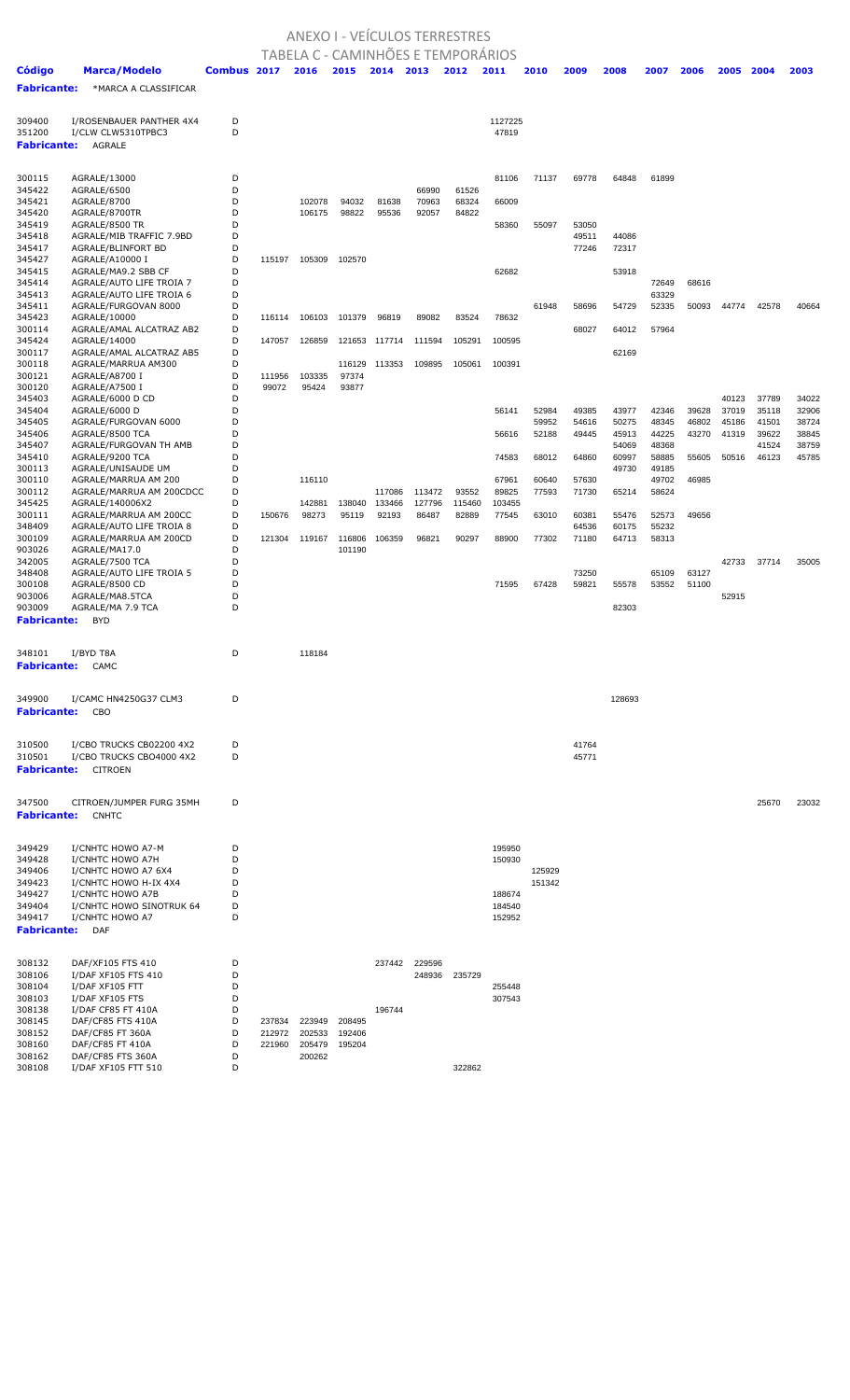| Código             | <b>Marca/Modelo</b>       | <b>Combus</b> | 2017   | 2016   | 2015   | 2014          | 2013   | 2012   | 2011   | 2010   | 2009   | 2008   | 2007   | 2006  | 2005  | 2004  | 2003  |
|--------------------|---------------------------|---------------|--------|--------|--------|---------------|--------|--------|--------|--------|--------|--------|--------|-------|-------|-------|-------|
| 308130             | DAF/XF105 FTT 510A        | D             |        |        |        |               |        |        |        |        |        |        |        |       |       |       |       |
|                    |                           |               | 285238 | 266539 | 260204 |               |        |        |        |        |        |        |        |       |       |       |       |
| 308109             | I/DAF XF105 FTT 460       | D             |        |        |        |               | 277543 | 268207 |        |        |        |        |        |       |       |       |       |
| 308107             | I/DAF XF105 FTT 410       | D             |        |        |        |               |        | 247473 |        |        |        |        |        |       |       |       |       |
| 308110             | I/DAF XF105 FTS 460       | D             |        |        |        |               |        | 257279 |        |        |        |        |        |       |       |       |       |
| 308120             | DAF/XF105 FTS 460A        | D             | 272278 | 264405 | 254717 | 243351        | 237569 |        |        |        |        |        |        |       |       |       |       |
| 308122             | DAF/XF105 FTS 410A        | D             |        | 254591 | 246344 | 237442        | 229596 |        |        |        |        |        |        |       |       |       |       |
| 308137             | I/DAF CF85 FT 410         | D             |        |        |        | 197518        |        |        |        |        |        |        |        |       |       |       |       |
| 308136             | I/DAF XF105 FT 410        | D             |        |        |        | 237442        |        |        |        |        |        |        |        |       |       |       |       |
| 308134             | I/DAF CF85 FTS 460A       | D             |        |        |        | 221335        | 208395 |        |        |        |        |        |        |       |       |       |       |
|                    |                           |               |        |        |        |               |        |        |        |        |        |        |        |       |       |       |       |
| 308129             | DAF/XF105 FTT 460A        | D             | 281541 | 268224 | 256583 | 249442        | 241548 |        |        |        |        |        |        |       |       |       |       |
| 308123             | DAF/XF105 FTS 510A        | D             | 284167 | 265643 | 256949 |               |        |        |        |        |        |        |        |       |       |       |       |
| 308133             | I/DAF CF85 FTT 460A       | D             |        |        |        |               | 212689 |        |        |        |        |        |        |       |       |       |       |
| 308165             | DAF/CF85 FTT100T 460A     | D             | 246789 |        |        |               |        |        |        |        |        |        |        |       |       |       |       |
| <b>Fabricante:</b> | <b>DFAC</b>               |               |        |        |        |               |        |        |        |        |        |        |        |       |       |       |       |
|                    |                           |               |        |        |        |               |        |        |        |        |        |        |        |       |       |       |       |
| 313903             | I/DFAC EQ1060TJ20D3       | D             |        |        |        |               |        |        | 67039  |        |        |        |        |       |       |       |       |
| Fabricante:        | <b>DODGE</b>              |               |        |        |        |               |        |        |        |        |        |        |        |       |       |       |       |
|                    |                           |               |        |        |        |               |        |        |        |        |        |        |        |       |       |       |       |
|                    |                           |               |        |        |        |               |        |        |        |        |        |        |        |       |       |       |       |
| 308306             | I/DODGE RAN 2500 4X4X     | D             |        |        |        |               |        |        | 95442  |        |        | 90375  |        |       | 85972 |       |       |
| 308313             | I/DODGE RAM 3500 LIMITED  | D             |        |        | 167027 |               |        |        |        |        |        |        |        |       |       |       |       |
| 308311             | I/RAM 2500 TRV TROPVAN    | D             |        |        |        |               |        | 200341 | 190566 |        |        |        |        |       |       |       |       |
| 308310             | I/DODGE RAM3500 LARAMIE   | D             |        |        |        |               |        |        | 159406 |        |        |        |        |       |       |       |       |
|                    |                           |               |        |        |        |               |        |        |        |        |        |        |        |       |       |       |       |
| 308308             | I/DODGE RAM 2500 MEGA LA  | D             |        |        |        |               |        |        | 94156  |        |        |        |        |       |       |       |       |
| 346022             | I/DODGE RAM TRV TROPVAN   | D             |        |        |        |               |        |        |        |        |        | 88608  | 79133  | 68215 | 67583 | 65696 |       |
| 308305             | I/DODGE RAM 3500          | D             |        |        |        |               |        |        | 92823  |        |        |        |        |       |       |       |       |
| 308304             | I/DODGE RAM 5500 HD       | D             |        |        |        |               |        |        |        | 178580 |        |        |        |       |       |       |       |
| 308303             | I/DODGE RAM ARB SPACE     | D             |        |        |        |               |        |        |        |        |        | 72836  | 70604  | 65988 |       |       |       |
| 308302             | I/DODGE RAM 2500 RC       | D             |        |        |        |               |        |        |        |        |        | 65295  | 63245  | 59054 | 54417 |       |       |
|                    |                           | D             |        |        |        |               |        |        | 85086  |        |        |        | 66941  |       |       |       |       |
| 308301             | I/DODGE RAM 2500 SLT      |               |        |        |        |               |        |        |        | 81251  |        |        |        |       | 57979 | 56062 |       |
| 308300             | I/DODGE RAM 2500          | D             |        |        |        |               |        |        | 116098 | 101095 | 82446  | 75712  | 71104  | 70370 | 60475 | 56643 | 55879 |
| 308309             | I/RAM 2500 LARAMIE        | D             | 216105 | 199129 |        | 152588 144201 |        | 132003 | 119202 |        |        |        |        |       |       |       |       |
| Fabricante:        | <b>DONGFENG</b>           |               |        |        |        |               |        |        |        |        |        |        |        |       |       |       |       |
|                    |                           |               |        |        |        |               |        |        |        |        |        |        |        |       |       |       |       |
| 349701             | I/DONGFENG DFL 112 0B     | D             |        |        |        |               |        |        | 74028  |        |        |        |        |       |       |       |       |
| 349700             | I/DONGFENG LZ4250 MDB     | D             |        |        |        |               |        |        |        |        |        | 90964  |        |       |       |       |       |
|                    |                           |               |        |        |        |               |        |        |        |        |        |        |        |       |       |       |       |
| 313902             | I/DONGFENG EQ1060TJ20D3   | D             |        |        |        |               |        |        |        | 113181 |        |        |        |       |       |       |       |
| <b>Fabricante:</b> | <b>FAW</b>                |               |        |        |        |               |        |        |        |        |        |        |        |       |       |       |       |
|                    |                           |               |        |        |        |               |        |        |        |        |        |        |        |       |       |       |       |
| 350201             | I/FAW CA4258P2K2T1EA81    | D             |        |        |        |               |        |        | 162435 |        |        |        |        |       |       |       |       |
| 350200             | I/FAW CA4258P2K2T1EA80    | D             |        |        |        |               |        |        |        |        |        | 84441  |        |       |       |       |       |
|                    |                           |               |        |        |        |               |        |        |        |        |        |        |        |       |       |       |       |
| Fabricante:        | <b>FIAT</b>               |               |        |        |        |               |        |        |        |        |        |        |        |       |       |       |       |
|                    |                           |               |        |        |        |               |        |        |        |        |        |        |        |       |       |       |       |
| 301600             | FIAT/DUCATO VIATURE A     | D             |        |        |        |               |        |        |        |        |        |        |        |       |       |       | 28460 |
| 301601             | FIAT/DUCATO MAXI          | D             |        |        |        |               |        |        |        |        | 38997  |        |        |       | 32499 |       |       |
|                    |                           |               |        |        |        |               |        |        |        |        |        |        |        |       |       |       |       |
| 301602             | FIAT/DUCATO MAXICARGO     | D             |        |        |        |               |        |        |        |        |        |        |        | 35000 | 31726 | 30808 | 28420 |
| 301603             | FIAT/DUCATO ANCAR AMB     | D             |        | 77465  |        |               | 69360  |        | 58780  | 52775  | 47948  | 45762  | 38848  |       |       |       |       |
| 347127             | I/VECOFIAT/3510 GCASA AMB | D             |        |        |        |               |        |        |        |        |        |        |        | 34465 |       |       |       |
| Fabricante:        | <b>FORD</b>               |               |        |        |        |               |        |        |        |        |        |        |        |       |       |       |       |
|                    |                           |               |        |        |        |               |        |        |        |        |        |        |        |       |       |       |       |
| 346039             | FORD/CARGO 4031 MASTER    | D             |        |        |        |               |        |        |        |        |        |        |        |       |       |       | 57759 |
| 346038             | I/FORD E350 XLT SUPER DU  | G             |        |        |        |               |        |        | 143100 |        |        |        |        |       |       |       |       |
| 346037             | FORD/F250 TRV TROPMINE    | D             |        |        |        |               |        |        |        | 92876  | 77286  |        |        |       |       | 55593 |       |
|                    |                           |               |        |        |        |               |        |        | 99302  |        |        |        |        |       |       |       |       |
| 346036             | I/FORD F350 LARIAT 4X4CC  | D             |        |        |        |               |        | 98716  | 91001  |        |        |        |        |       |       |       |       |
| 346034             | FORD/F250 TCA AMB         | D             |        | 110709 |        |               |        |        | 64717  |        |        |        |        |       |       |       |       |
| 328503             | FORD/C4432 E CENTRAL CA   | D             |        |        |        |               |        |        |        |        |        |        |        | 61549 |       |       |       |
| 343315             | FORD/CARGO 6332 E GERM    | D             |        |        |        |               |        |        | 133367 |        |        |        |        |       |       |       |       |
| 328506             | FORD/CARGO 816 RODOMOURA  | D             | 102674 | 99590  | 91301  | 87330         | 80935  | 78959  | 76483  | 75446  | 72960  | 71732  | 69634  |       |       |       |       |
| 343312             | FORD/LOC CARGO 2630 TRA   | D             |        |        |        |               |        |        |        |        |        | 106684 |        |       | 96444 |       |       |
| 328507             | <b>FORD/CARGO GNG</b>     | D             |        |        |        |               |        |        | 77983  |        |        | 64508  |        | 61833 |       |       |       |
|                    |                           |               |        |        |        |               |        |        |        |        |        |        |        |       |       |       |       |
| 328508             | FORD/CARGO 5032 E SETEC   | D             |        |        |        |               |        |        |        |        |        |        | 122908 |       |       |       |       |
| 328504             | FORD/CARGO 712 TOPLINE    | D             |        |        |        |               |        |        | 59463  |        |        | 51462  | 47545  |       |       |       |       |
| 343314             | FORD/CARGO 3222 SETEC     | D             |        |        |        |               |        |        |        |        |        |        |        |       |       | 65320 | 59724 |
| 328509             | FORD/CARGO MANOS 2631 CT  | D             |        |        |        |               |        |        |        |        |        |        |        |       |       | 46098 |       |
| 346040             | I/FORD F250 KING RANCH    | D             | 161355 |        |        |               |        |        |        |        |        |        |        |       |       |       |       |
| 346031             | I/FORD F-350 SUPER DUTY   | D             |        |        |        | 96158         |        |        |        | 82329  |        |        |        | 56531 |       | 49379 |       |
| 343311             | FORD/LOC CARGO 6332E TRA  | D             |        |        |        |               |        |        | 130030 |        |        |        |        |       |       |       |       |
|                    |                           |               |        |        |        |               |        |        |        |        |        |        |        |       |       |       |       |
| 346102             | FORD/F16000 210           | D             |        |        |        |               |        |        |        |        |        |        |        |       |       |       | 56077 |
| 308721             | I/FORD F350 X3B 4X4       | D             |        |        |        |               | 58571  |        |        |        |        |        |        |       |       |       |       |
| 308720             | I/Ford Cargo 915 PETROBR  | D             |        |        |        |               |        |        |        |        |        | 63596  |        |       |       |       |       |
| 308717             | I/FORD F350 XL 4X2        | D             |        |        |        |               |        |        |        |        |        |        |        |       |       |       | 36210 |
| 308716             | I/FORD F650               | D             |        |        |        |               |        |        |        |        |        |        |        |       | 61842 |       |       |
| 343308             | FORD/C6332E PMERECHIM 84  | D             |        |        |        |               |        |        |        |        |        | 116717 |        |       |       |       |       |
| 343305             | FORD/CARGO 6332 E         | D             |        |        |        |               |        |        | 129805 | 121721 | 112504 | 110097 | 96980  |       |       |       |       |
|                    |                           |               |        |        |        |               |        |        |        |        |        |        |        |       |       |       |       |
| 347706             | FORD/C 2626 LIEBHERR HTM  | D             |        |        |        |               |        |        |        |        |        |        |        |       | 83924 | 74501 | 74110 |
| 343313             | FORD/CARGO 6332 E SETEC   | D             |        |        |        |               |        |        | 158822 | 125312 |        |        |        |       |       |       |       |
| 346023             | FORD/F250 VIDA AMB        | D             |        |        |        |               |        |        |        | 67228  | 65048  | 58866  |        |       |       |       |       |
| 346004             | I/FORD F250 S.CAB LARIAT  | D             |        |        |        |               |        |        |        |        |        | 81526  |        |       |       |       |       |
| 346003             | FORD/F250 SUPER DUTY L    | D             |        |        |        |               |        |        |        |        |        |        |        | 33573 |       |       |       |
| 346006             | I/FORD F250 LARIAT        | D             |        |        |        |               |        |        |        |        |        |        | 79893  |       |       |       |       |
| 346007             | FORD/F250 XL W20          | D             |        |        |        |               |        |        |        | 66234  | 63572  |        |        |       |       | 42429 | 40045 |
|                    |                           |               |        |        |        |               |        |        |        |        |        | 57671  | 54363  | 50166 | 46701 |       |       |
| 346009             | FORD/F250 XLT W20         | D             |        |        |        |               |        |        |        | 71143  | 66399  | 62064  | 60318  | 56054 | 52630 | 49481 | 46533 |
| 346011             | FORD/F250 XLT W21         | D             |        |        |        |               |        |        | 96600  | 87604  | 77688  | 69180  | 65831  | 57909 |       |       |       |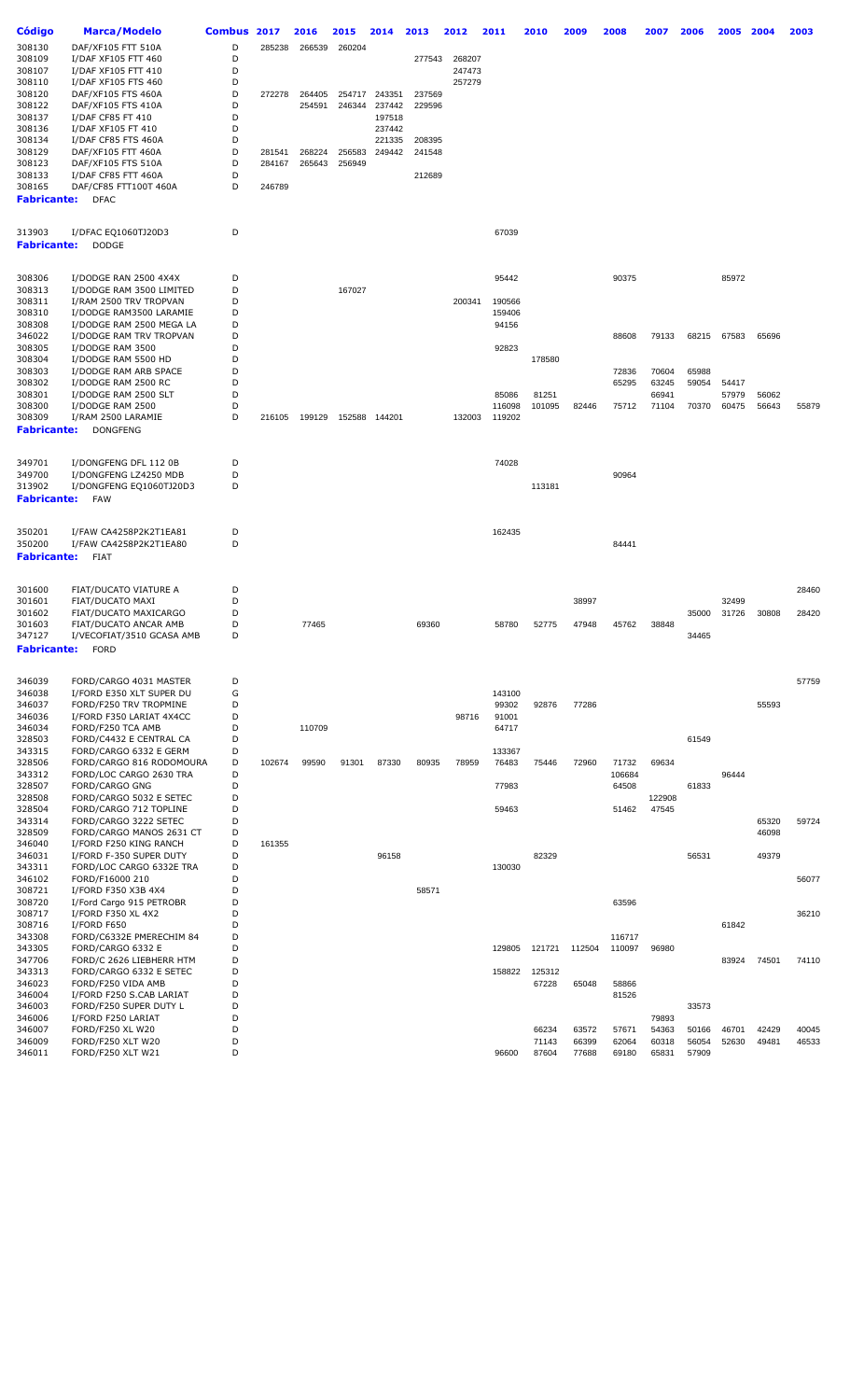| Código           | <b>Marca/Modelo</b>                               | Combus 2017 |        | 2016   | 2015   | 2014          | 2013             | 2012   | 2011            | 2010            | 2009            | 2008             | 2007           | 2006                 | 2005           | 2004           | 2003           |
|------------------|---------------------------------------------------|-------------|--------|--------|--------|---------------|------------------|--------|-----------------|-----------------|-----------------|------------------|----------------|----------------------|----------------|----------------|----------------|
| 346013           | FORD/F250 XLT F22                                 | D           |        |        |        |               |                  |        | 77812           | 71150           | 66410           | 62347            | 60324          | 56659                |                |                |                |
| 346014           | FORD/F250 XL F21                                  | D           |        |        |        |               |                  |        |                 | 63535           | 58633           | 54215            | 51015          | 50158                |                |                |                |
| 346015           | FORD/F250 XLT F21                                 | D           |        |        |        |               |                  |        | 86108           | 77872           | 73003           | 68932            | 66150          | 56651                |                |                |                |
| 346016           | FORD/F250 XL F22                                  | D           |        |        |        |               |                  |        |                 | 63573           | 58660           | 54224            | 51029          | 50373                |                |                |                |
| 346018           | FORD/F250 TRV TROPCAMPO                           | D           |        |        |        |               |                  |        | 99291           | 91095           | 75788           | 73314            | 68381          | 59140                |                |                |                |
| 346019           | FORD/F250 TRV TROPCLASS                           | D           |        |        |        |               |                  |        | 93266           | 89720           | 82042           | 74507            | 65536          | 61676                |                |                |                |
| 346020           | FORD/F250 TRV TROPCAB                             | D           |        |        |        |               |                  |        | 89199           | 84867           | 70993           | 62797            | 58825          | 52022                |                |                |                |
| 328510<br>329703 | FORD/CARGO 4331 GNG<br>FORD/F14000 210            | D<br>D      |        |        |        |               |                  |        |                 |                 |                 |                  |                |                      | 68649          | 58151          | 48124<br>51553 |
| 346033           | I/FORD F450 DRWCC LARIAT                          | D           |        |        |        |               |                  |        | 79595           |                 |                 |                  |                |                      |                |                |                |
| 346005           | FORD/F250 ENGESIG AMB                             | D           |        |        |        |               |                  |        |                 |                 | 69072           | 66923            |                | 59007                |                |                |                |
| 329000           | I/FORD F-550 4X4 BB                               | D           |        |        |        | 275921        |                  |        |                 |                 |                 |                  |                |                      |                |                |                |
| 320246           | FORD/C2831 PMERECHIM 8X4                          | D           |        |        |        |               |                  |        |                 |                 |                 |                  |                |                      | 95058          |                |                |
| 329206           | FORD/MULTIEIXO 6332E 8X4                          | D           |        |        |        |               |                  |        | 130825          | 126996          | 123194          |                  |                |                      |                |                |                |
| 340804           | FORD/F12000 TRV FMAX                              | D           |        |        |        |               |                  |        |                 |                 |                 |                  |                |                      |                | 129090         |                |
| 329702           | FORD/F14000 160                                   | D<br>D      |        |        |        |               |                  |        |                 |                 |                 |                  |                |                      | 60226          | 59355          | 57602          |
| 339614<br>346028 | FORD/CARGO 1932 CN<br>FORD/F250 TRV VAN EXECUT    | D           |        |        |        |               |                  |        | 116971<br>94240 | 87531           | 76320           | 74367            | 67712          |                      | 57596          | 54450          | 52575          |
| 346027           | I/FORD F250 CREW CAB 4X4                          | D           |        |        |        |               |                  |        |                 | 67935           |                 | 62155            |                | 56997                |                |                |                |
| 346026           | FORD/F4000 TRV MULTI                              | D           | 124599 | 118667 |        | 113958 112079 |                  |        | 105926          | 96777           | 89947           | 87057            | 80112          |                      |                |                | 63605          |
| 346025           | FORD/F250 ARB CLASS                               | D           |        |        |        |               |                  |        |                 |                 | 77945           | 69746            |                |                      |                |                |                |
| 346024           | FORD/F250 ARB MASTER                              | D           |        |        |        |               |                  |        | 62398           |                 | 60080           |                  | 52294          | 51998                |                |                |                |
| 346021           | FORD/F250 TRV TROPVAN                             | D           |        |        |        |               |                  |        | 95088           | 86393           | 78294           | 66553            | 63227          | 56785                |                |                |                |
| 346029           | I/FORD F250 SUPER DUTY                            | D           |        |        |        |               | 58922            |        | 52418           | 51141           |                 |                  |                |                      |                |                |                |
| 320226           | FORD/MULTIEIXO C2622 8X4                          | D           |        |        |        |               |                  |        |                 |                 |                 |                  | 83834          |                      |                |                | 67164          |
| 320251<br>320220 | FORD/CARGO 4432E TOPLINE<br>FORD/CARGO 1521       | D<br>D      |        |        |        |               |                  |        |                 |                 |                 |                  | 51763          | 48413                | 68729          | 66035          | 62107          |
| 320221           | FORD/CARGO 4331                                   | D           |        |        |        |               |                  |        |                 |                 |                 |                  |                |                      | 55162          | 47365          | 41572          |
| 320222           | FORD/CARGO 2421                                   | D           |        |        |        |               |                  |        |                 |                 |                 |                  |                |                      | 65251          | 65052          | 58158          |
| 320223           | FORD/MULTIEIXO C 2626 4E                          | D           |        |        |        |               |                  |        |                 |                 |                 |                  |                |                      | 82747          | 74505          | 73893          |
| 320217           | FORD/CARGO 1717                                   | D           |        |        |        |               |                  |        |                 |                 |                 |                  |                |                      | 48680          | 46380          | 45395          |
| 320225           | FORD/CARGO 815 S                                  | D           |        |        |        |               |                  |        |                 |                 |                 |                  |                |                      | 48027          | 45513          | 44586          |
| 320216           | FORD/CARGO 1731                                   | D           |        |        |        |               |                  |        |                 |                 |                 |                  |                |                      | 84791          | 74961          | 70354          |
| 320228           | FORD/CARGO 815 E                                  | D           |        |        |        |               |                  |        | 66960           | 63196           | 58762           | 56388            | 55291          | 53276                | 49125          | 46601          |                |
| 337924<br>337923 | FORD/CARGO1519B TERR 4X4<br>FORD/C1719 TOPLINE CE | D<br>D      |        |        |        | 122387        | 114138<br>114620 |        |                 |                 |                 |                  |                |                      |                |                |                |
| 337921           | FORD/CARGO 1933 TL SETEC                          | D           |        |        | 151518 |               | 147051           | 137794 |                 |                 |                 |                  |                |                      |                |                |                |
| 337920           | FORD/C2429 TOPLINE CE                             | D           | 186595 |        |        |               | 133294           | 124928 |                 |                 |                 |                  |                |                      |                |                |                |
| 337919           | FORD/CARGO 816 MASTER                             | D           |        |        |        | 84843         |                  |        |                 |                 |                 |                  |                |                      |                |                |                |
| 320224           | FORD/MULTIEIXO C 2631 4E                          | D           |        |        |        |               |                  |        |                 |                 |                 |                  |                |                      | 86011          | 83327          | 80644          |
| 320209           | FORD/CARGO 3222                                   | D           |        |        |        |               |                  |        |                 |                 |                 |                  |                |                      | 66685          | 60839          | 56476          |
| 339616           | FORD/CARGO 2428 CNL                               | D           |        |        |        |               |                  |        | 120730          |                 |                 |                  |                |                      |                |                |                |
| 320249           | FORD/CARGO 712                                    | D           |        |        |        |               |                  |        | 60659           | 57170           | 54264           | 49484            | 45537          |                      |                |                |                |
| 320248<br>320247 | FORD/CARGO 4532 E<br>FORD/C2428 PMERECHIM 8X2     | D<br>D      |        |        |        |               |                  | 124791 | 73754<br>119076 | 62856<br>111023 | 60703<br>101474 | 55767            | 53084<br>89963 | 86904                |                |                |                |
| 320010           | FORD/C 4532 E EQUIPG CA                           | D           |        |        |        |               |                  |        |                 |                 |                 | 94883<br>77809   | 73094          |                      |                |                |                |
| 320218           | FORD/CARGO 816                                    | D           |        |        |        |               | 80935            |        |                 |                 |                 |                  |                |                      |                |                |                |
| 320208           | FORD/CARGO 815 RHINUS800                          | D           |        |        |        |               |                  |        |                 |                 |                 |                  |                |                      | 47558          | 45183          | 44151          |
| 337916           | FORD/CARGO 816S MOURA CE                          | D           |        |        | 91301  | 84645         |                  |        |                 |                 |                 |                  |                |                      |                |                |                |
| 320210           | FORD/CARGO 2631                                   | D           |        |        |        |               |                  |        |                 |                 |                 |                  |                |                      | 83542          | 82997          | 80994          |
| 320211           | FORD/CARGO 4031                                   | D           |        |        |        |               |                  |        |                 |                 |                 |                  |                |                      | 66463          | 60669          | 54543          |
| 320212           | FORD/CARGO 2626                                   | D           |        |        |        |               |                  |        |                 |                 |                 |                  |                |                      | 84236          | 74660          | 73893          |
| 320213<br>320214 | FORD/CARGO 2622<br>FORD/CARGO 1722                | D<br>D      |        |        |        |               |                  |        | 84121           |                 |                 |                  |                |                      | 77324<br>67274 | 73483<br>64596 | 67477<br>60891 |
| 320215           | FORD/CARGO 1721                                   | D           |        |        |        |               |                  |        |                 |                 |                 |                  |                |                      | 67709          | 62830          | 60514          |
| 320205           | FORD/CARGO 815                                    | D           |        |        |        |               |                  |        |                 |                 |                 |                  |                |                      |                | 45268          | 44325          |
| 320239           | FORD/CARGO 2422 E                                 | D           |        |        |        |               |                  |        | 97816           | 91838           | 81091           | 77153            | 72606          | 71180                | 66861          |                |                |
| 320232           | FORD/CARGO 5031                                   | D           |        |        |        |               |                  |        |                 |                 |                 |                  |                |                      | 106592         |                |                |
| 320233           | FORD/CARGO 2831                                   | D           |        |        |        |               |                  |        |                 |                 |                 |                  |                |                      | 95767          |                |                |
| 320234           | FORD/CARGO 5032 E                                 | D           |        |        |        |               |                  |        |                 |                 |                 | 115736           | 108991         | 99312                | 92621          |                |                |
| 320235           | FORD/CARGO 2622 E                                 | D<br>D      |        |        |        |               |                  |        | 111644          | 99699           | 95309           | 89550            | 86758          | 84956                | 78011          |                |                |
| 320236<br>337918 | FORD/CARGO 4432 E<br>FORD/CARGO 2429 IPG CE       | D           |        |        |        |               | 135951           | 118966 |                 |                 |                 |                  | 54351          | 48443                | 45315          |                |                |
| 320238           | FORD/CARGO 1722 E                                 | D           |        |        |        |               |                  |        | 85769           | 82474           | 79523           | 74851            | 73567          | 71045                | 65709          | 63090          |                |
| 337902           | FORD/CARGO 1519 B                                 | D           |        |        |        | 119655 117498 | 111366           | 105358 | 100868          |                 |                 |                  |                |                      |                |                |                |
| 320240           | FORD/CARGO 2428 E                                 | D           |        |        |        |               |                  | 107247 | 100530          | 95547           | 88767           | 86459            | 81848          | 78684                | 70394          |                |                |
| 320241           | FORD/CARGO 2632 E                                 | D           |        |        |        |               |                  |        |                 |                 | 119398          | 111737           | 107327         | 104490               | 93345          |                |                |
| 320242           | FORD/CARGO 2628 E                                 | D           |        |        |        |               |                  | 115304 | 112369          | 105058          | 99411           | 94858            | 86878          | 77183                | 73693          |                |                |
| 320243           | FORD/CARGO 815 E TOPLINE                          | D           |        |        |        |               |                  |        | 67108           | 62932           | 61520           | 60253            | 56409          | 53362                | 49210          |                |                |
| 320244           | FORD/MULTIEIXO 2628E 8X4                          | D           |        |        |        |               |                  |        | 136960          | 126094          | 117745          | 109892           | 102918         | 92771                |                |                |                |
| 320245<br>320237 | FORD/C2628 PMERECHIM 8X4<br>FORD/CARGO 2932 E     | D<br>D      |        |        |        |               |                  |        | 129975          | 120819          | 113772          | 106066<br>130623 | 95303          | 119782 112400 106648 |                |                |                |
| 337908           | FORD/CARGO 2623 6X4                               | D           |        | 149723 | 142594 | 127837        | 118848           | 111652 | 106893          |                 |                 |                  |                |                      |                |                |                |
| 320252           | FORD/CARGO 2428E TOPLINE                          | D           |        |        |        |               |                  |        | 94978           | 90825           | 78551           | 74461            | 71847          | 68432                |                |                |                |
| 337915           | FORD/CARGO 1933                                   | D           |        |        | 160308 | 153843        | 148846           | 137794 |                 |                 |                 |                  |                |                      |                |                |                |
| 337914           | FORD/CARGO 1933 L                                 | D           |        |        | 160308 | 153843        | 142092           | 137794 | 136246          |                 |                 |                  |                |                      |                |                |                |
| 337913           | FORD/CARGO 2429 L                                 | D           |        |        | 149158 | 143366        | 136146           | 116539 | 112813          |                 |                 |                  |                |                      |                |                |                |
| 337912           | FORD/CARGO 2423                                   | D           |        | 155619 | 143662 | 132005        | 118538           | 114089 | 111714          |                 |                 |                  |                |                      |                |                |                |
| 337911           | FORD/CARGO 2423 L                                 | D<br>D      |        |        | 141303 | 129838        | 116592           | 112216 | 108631          |                 |                 |                  |                |                      |                |                |                |
| 320231<br>337909 | FORD/CARGO 4331 S<br>FORD/CARGO 816 S             | D           | 102674 | 99590  | 91301  | 85951         | 80935            | 78959  | 76483           | 75446           |                 |                  |                |                      | 55175          | 47368          | 41556          |
| 320230           | I/FORD CARGO 1830                                 | D           |        |        |        |               |                  |        |                 |                 |                 |                  | 100964         |                      |                |                |                |
| 337907           | FORD/CARGO 2629 6X4                               | D           | 178415 | 174870 | 165887 | 156735        | 147493           | 142427 | 142372          |                 |                 |                  |                |                      |                |                |                |
| 337906           | FORD/CARGO 3133 6X4                               | D           | 223128 | 210620 | 200591 | 184880        | 164483           | 160268 | 156847          |                 |                 |                  |                |                      |                |                |                |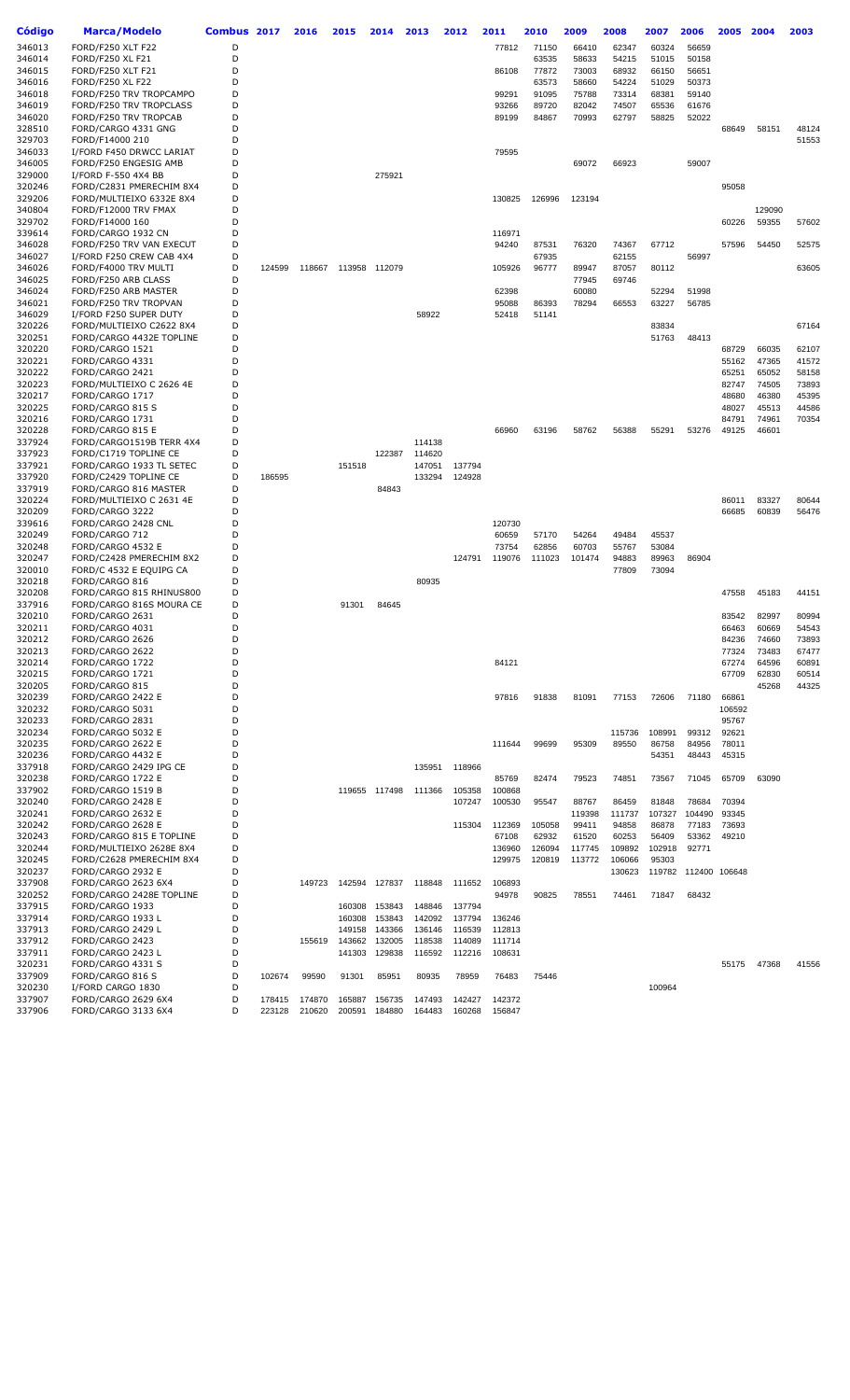| Código           | <b>Marca/Modelo</b>                                  | Combus 2017 |        | 2016   | 2015   | 2014   | 2013   | 2012   | 2011            | 2010            | 2009   | 2008   | 2007            | 2006  | 2005   | 2004  | 2003  |
|------------------|------------------------------------------------------|-------------|--------|--------|--------|--------|--------|--------|-----------------|-----------------|--------|--------|-----------------|-------|--------|-------|-------|
| 337905           | FORD/CARGO 1933 T                                    | D           |        |        |        |        | 142092 | 137794 | 136992          |                 |        |        |                 |       |        |       |       |
| 337904           | FORD/CARGO 1933 TL                                   | D           |        |        |        | 153843 | 142092 | 137794 | 135947          |                 |        |        |                 |       |        |       |       |
| 337903           | FORD/CARGO 1719                                      | D           |        | 132908 | 127522 | 126807 | 119892 | 114458 | 110496          |                 |        |        |                 |       |        |       |       |
| 337917           | FORD/CARGO 3133 6X4MTXCM                             | D           |        |        |        |        |        | 159452 |                 |                 |        |        |                 |       |        |       |       |
| 337910           | FORD/CARGO 2429                                      | D           |        | 166533 | 148263 | 132190 | 130925 | 118966 |                 |                 |        |        |                 |       |        |       |       |
| 339404           | FORD/CARGO 2628E TOPLINE                             | D           |        |        |        |        |        |        |                 | 108259          |        |        |                 |       |        |       |       |
| 320250           | FORD/CARGO 2422 E MAGICA                             | D<br>D      |        |        |        |        |        |        | 97813<br>116256 | 91244           | 80798  | 77065  | 72431           | 71133 | 67159  | 63187 |       |
| 339606<br>339605 | FORD/CARGO 1932 CNT<br>FORD/CARGO 2628 CN 6X4        | D           |        |        |        |        |        | 123601 | 113606          | 108452          |        |        |                 |       |        |       |       |
| 339604           | FORD/CARGO 2422 CN                                   | D           |        |        |        |        |        |        | 104603          |                 |        |        |                 |       |        |       |       |
| 339603           | FORD/CARGO 2422T TPOLINE                             | D           |        |        |        |        |        |        |                 |                 |        |        |                 |       | 69432  | 66035 | 63939 |
| 339608           | FORD/CARGO 2622 CN 6X4                               | D           |        |        |        |        |        |        | 113383          | 106422          |        |        |                 |       |        |       |       |
| 339601           | FORD/CARGO 2422                                      | D           |        |        |        |        |        |        |                 |                 |        | 78026  |                 | 70772 | 66448  | 62964 |       |
| 339609           | FORD/CARGO 815 N                                     | D           |        |        |        |        |        |        | 68153           |                 |        |        |                 |       |        |       |       |
| 339304           | FORD/C816 S TOPLINE CD                               | D           |        | 99381  | 91582  | 84853  | 75800  | 73907  |                 |                 |        |        |                 |       |        |       |       |
| 320299           | FORD/CARGO                                           | D           |        |        |        |        |        |        |                 |                 |        |        |                 |       |        | 31453 | 30244 |
| 320298           | FORD/CARGO 815 TRV FMAXX                             | D           |        | 326801 | 311239 | 285847 | 264162 |        | 226681          | 204214          | 191798 |        |                 |       |        |       |       |
| 320297           | FORD/LOC CARGO 5032E TRA                             | D           |        |        |        |        |        |        |                 |                 |        |        |                 |       | 107863 |       |       |
| 320296<br>320294 | FORD/MULTIEIXO FC6332 CM<br>FORD/VIR CARGO 4532E 4X2 | D<br>D      |        |        |        |        |        |        | 69662           | 127764<br>66506 | 123960 | 59277  | 55867           | 53155 |        |       |       |
| 339602           | FORD/CARGO 2422 T                                    | D           |        |        |        |        |        |        |                 |                 |        |        |                 |       | 66821  | 63335 | 62540 |
| 339617           | FORD/CARGO 1932 CNL                                  | D           |        |        |        |        |        |        | 110725          | 103789          |        |        |                 |       |        |       |       |
| 339702           | FORD/PM1000TAO CAM 3E                                | D           |        |        | 67938  | 64703  | 62900  |        | 58352           | 56499           | 53500  | 50610  | 47213           | 46934 | 43629  | 41289 | 37999 |
| 339625           | FORD/C 1722 E MITREN CD                              | D           |        |        |        |        |        |        |                 |                 |        |        | 99345           |       |        |       |       |
| 339624           | FORD/CARGO 1932 MASTER                               | D           |        |        |        |        |        |        | 121676          |                 |        |        |                 |       |        |       |       |
| 339623           | FORD/CARGO 1932 SETEC                                | D           |        |        |        |        |        |        | 117313          |                 |        |        |                 |       |        |       |       |
| 339620           | FORD/CARGO 1932 CNLT                                 | D           |        |        |        |        |        |        | 116969          | 111215          |        |        |                 |       |        |       |       |
| 339607           | FORD/CARGO 2428 CN                                   | D           |        |        |        |        |        |        | 110858          | 102448          | 97118  |        |                 |       |        |       |       |
| 339618           | FORD/CARGO 1722 CNL                                  | D           |        |        |        |        |        |        | 86353           | 85088           |        |        |                 |       |        |       |       |
| 320291           | FORD/C 4331 SETEC CM                                 | D           |        |        |        |        |        |        |                 |                 |        |        |                 |       | 56861  | 49120 | 42714 |
| 339615           | FORD/CARGO 2422 CNL                                  | D           |        |        |        |        |        |        | 104596          | 92233           |        |        |                 |       |        |       |       |
| 346032           | I/FORD F250 4X4CC LARIAT                             | D           |        |        |        |        |        |        | 155012          | 146303          |        |        |                 |       |        |       |       |
| 339613           | FORD/CARGO 3132 CN 6X4                               | D<br>D      |        |        |        |        |        |        | 142940          | 132618          |        |        |                 |       |        |       |       |
| 339612<br>339611 | FORD/CARGO 1722 CN<br>FORD/CARGO 1517 CN             | D           |        |        |        |        |        |        | 86353<br>76258  | 85088           |        |        |                 |       |        |       |       |
| 339610           | FORD/CARGO 1317 CN                                   | D           |        |        |        |        |        |        | 71999           | 73858<br>65408  |        |        |                 |       |        |       |       |
| 339619           | FORD/CARGO 1717 CN                                   | D           |        |        |        |        |        |        | 80779           | 73881           |        |        |                 |       |        |       |       |
| 320260           | FORD/CARGO CIOATO 2422 E                             | D           |        |        |        |        |        |        | 98102           | 91641           | 85781  |        |                 |       |        | 68505 |       |
| 320268           | FORD/CARGO 4331 MOURA                                | D           |        |        |        |        |        |        |                 |                 |        |        |                 |       |        | 52636 |       |
| 320267           | FORD/CARGO 4331 TOPLINE                              | D           |        |        |        |        |        |        |                 |                 |        |        |                 |       | 56405  | 51429 | 45137 |
| 320266           | FORD/CARGO BELP SL                                   | D           |        |        | 117919 | 107934 | 99130  | 92549  | 87798           | 79144           | 77546  | 73939  | 72609           |       | 63216  | 61041 | 56892 |
| 320265           | FORD/CARGO 2428E TRIELED                             | D           |        |        |        |        |        |        |                 | 98282           | 85396  | 80943  |                 |       |        |       |       |
| 320263           | FORD/CARGO 2628E MASTER                              | D           |        |        |        |        |        |        | 120117          | 114060          | 105078 | 100196 |                 |       |        |       |       |
| 320293           | FORD/VIR CARGO 4331S 4X2                             | D           |        |        |        |        |        |        |                 |                 |        |        |                 |       | 54525  | 50593 | 46486 |
| 320261           | FORD/CARGO CIOATO 815 E                              | D           |        |        |        |        |        |        |                 | 71379           |        |        | 60734           |       |        |       |       |
| 320271           | FORD/CARGO 4031 MOURA                                | D           |        |        |        |        |        |        |                 |                 |        |        |                 |       |        |       | 59244 |
| 320259           | FORD/CARGO CIOATO 4532 E                             | D           |        |        |        |        |        |        |                 |                 | 61219  | 58596  |                 |       |        |       |       |
| 320258           | FORD/CARGO CIOATO 2428 E                             | D           |        |        |        |        |        |        | 100584          | 97174           | 92772  | 85005  |                 |       |        |       |       |
| 320257           | FORD/C2422 PMERECHIM 8X2                             | D           |        |        |        |        |        |        | 107984          |                 |        | 90804  |                 |       |        | 75743 |       |
| 320255<br>320254 | FORD/C5032 PMERECHIM 8X4<br>FORD/CARGO 4532E TOPLINE | D<br>D      |        |        |        |        |        |        |                 | 60009           | 58277  | 53310  | 110047<br>50698 |       |        |       |       |
| 320253           | FORD/CARGO 2422E TOPLINE                             | D           |        |        |        |        |        |        | 95325           | 85013           | 77413  | 73631  | 70100           | 67914 | 65021  | 61318 |       |
| 320262           | <b>FORD/CHAPEMEC CARGO</b>                           | D           |        |        |        |        |        |        |                 |                 |        |        |                 |       |        | 62957 | 60799 |
| 320280           | FORD/CARGO 2428E MOURA                               | D           |        |        |        |        |        |        |                 | 101220          | 87576  |        |                 |       |        |       |       |
| 340803           | FORD/F12000 160                                      | D           |        |        |        |        |        |        |                 |                 |        |        |                 |       | 52336  | 47999 | 44897 |
| 320290           | <b>FORD/CARGO RANGEL</b>                             | D           |        |        | 81642  | 77755  | 71408  | 66017  | 65960           | 64335           | 59226  |        |                 |       |        |       |       |
| 320287           | FORD/C2428E CARMETAL 8X2                             | D           |        |        |        |        |        |        | 116048          |                 |        |        |                 |       |        |       |       |
| 320286           | FORD/CARGO PARTHENON CAM                             | D           |        |        |        | 85327  | 82390  |        | 77443           | 75285           |        | 69402  | 67648           | 65521 | 63579  | 57598 | 52804 |
| 320285           | FORD/C4331 BAULER CAM                                | D           |        |        |        |        |        |        |                 |                 |        |        |                 |       | 50289  |       | 45006 |
| 320284           | FORD/CARGO 4432 ZAMBONI                              | D           |        |        |        |        |        |        |                 |                 |        |        | 55453           | 53030 |        |       |       |
| 320269           | FORD/C2622E PMERECHIM 84                             | D           |        |        |        |        |        |        |                 | 123559          | 118769 | 111601 |                 |       |        |       |       |
| 320282           | FORD/CARGO 1317E TOPLINE                             | D           |        |        |        |        |        |        | 77886           | 71563           | 70927  |        |                 | 63730 | 62948  |       |       |
| 320270<br>320278 | FORD/C2422E PMERECHIM 82<br>FORD/C4331 RODOEIXO CA   | D<br>D      |        |        |        |        |        |        | 108374          | 96055           | 87910  |        | 80286           |       |        |       | 45417 |
|                  |                                                      | D           |        |        |        |        |        |        | 82734           |                 |        | 77916  |                 |       | 59364  | 51876 | 61931 |
| 320277<br>320275 | FORD/CARGO 1722E TOPLINE<br>FORD/CARGO 815 DUTRA CD  | D           |        |        |        |        |        |        |                 | 65534           | 79337  |        |                 |       |        |       |       |
| 320274           | FORD/C4532 TRUKAM CA                                 | D           |        |        |        |        |        |        |                 | 66355           | 61174  | 58596  | 55856           |       |        |       |       |
| 320273           | FORD/MULTIEIXO 2428E 8X4                             | D           |        |        |        |        |        |        | 129044          | 119986          | 103982 | 103264 |                 |       |        |       |       |
| 320292           | FORD/CARGO 2428E MASTER                              | D           |        |        |        |        |        |        | 106996          | 100625          | 90988  |        |                 |       |        |       |       |
| 320283           | FORD/CARGO 4331 ZAMBONI                              | D           |        |        |        |        |        |        |                 |                 |        |        |                 |       | 58467  | 51166 | 44794 |
| 304135           | <b>FORD/F 350 P</b>                                  | D           | 84656  | 80524  | 77709  | 72738  |        |        |                 |                 |        |        |                 |       |        |       |       |
| 304124           | FORD/CARGO 2429 S                                    | D           |        |        | 149832 | 140974 | 136916 |        |                 |                 |        |        |                 |       |        |       |       |
| 304200           | FORD/CARGO VERTRUCK 4331                             | D           |        |        |        |        |        |        |                 |                 |        |        |                 |       |        |       | 58711 |
| 304199           | FORD/CARGO 1317                                      | D           |        |        |        |        |        |        |                 |                 |        |        | 57820           |       |        |       |       |
| 304145           | FORD/CARGO 1729 TL SETEC                             | D           |        |        | 158066 |        | 132994 |        |                 |                 |        |        |                 |       |        |       |       |
| 304144           | FORD/CARGO 1729 GERM                                 | D           |        |        |        |        | 133705 |        |                 |                 |        |        |                 |       |        |       |       |
| 304143           | FORD/CARGO 2631 TOPLINE                              | D           |        |        |        |        |        |        |                 |                 |        |        |                 |       |        |       | 95488 |
| 304141           | FORD/C1517 E TOPLINE CE                              | D           |        |        |        |        |        |        |                 |                 | 80117  |        |                 |       |        |       |       |
| 304139           | FORD/CARGO 3129 6X4                                  | D           |        | 200808 | 190767 |        |        |        |                 |                 |        |        |                 |       |        |       |       |
| 304138           | FORD/C1119 TOPLINE CD                                | D           | 113219 | 108980 | 107750 |        |        |        |                 |                 |        |        |                 |       |        |       |       |
| 304300<br>304136 | FORD/CARGO 1517 F<br>FORD/F 4000 4X4 P               | D<br>D      | 112688 | 105031 | 99128  | 96909  |        |        |                 |                 |        |        |                 |       | 58597  | 54650 | 52097 |
| 304301           | FORD/CARGO 1517 E                                    | D           |        |        |        |        |        |        | 76258           | 71915           | 67979  | 63388  | 59884           | 57274 | 53983  | 52502 |       |
| 304134           | <b>FORD/F 4000 P</b>                                 | D           | 101203 | 91460  | 87678  | 85210  |        |        |                 |                 |        |        |                 |       |        |       |       |
|                  |                                                      |             |        |        |        |        |        |        |                 |                 |        |        |                 |       |        |       |       |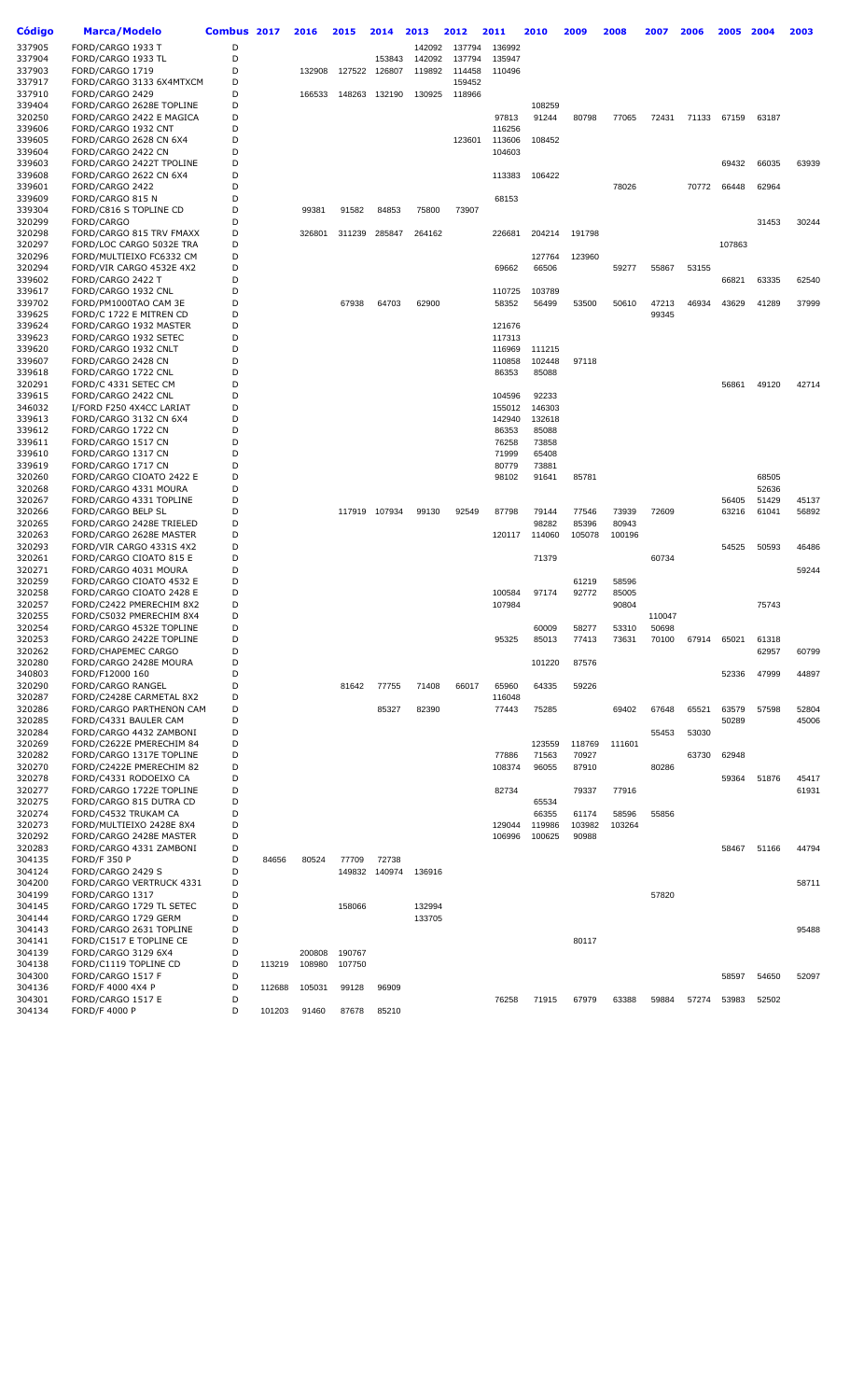| Código           | <b>Marca/Modelo</b>                            | Combus 2017 |        | 2016   | 2015   | 2014                    | 2013             | 2012             | 2011   | 2010   | 2009  | 2008  | 2007   | 2006  | 2005  | 2004  | 2003  |
|------------------|------------------------------------------------|-------------|--------|--------|--------|-------------------------|------------------|------------------|--------|--------|-------|-------|--------|-------|-------|-------|-------|
| 304132           | FORD/CARGO 1723 MIT BOM                        | D           |        |        | 153656 | 149216                  |                  |                  |        |        |       |       |        |       |       |       |       |
| 304131           | FORD/CARGO 1729 T                              | D           |        |        |        |                         | 133740           |                  |        |        |       |       |        |       |       |       |       |
| 304130           | FORD/CARGO 1729 L                              | D           |        |        | 162170 | 142873                  | 135926           |                  |        |        |       |       |        |       |       |       |       |
| 304129           | FORD/CARGO 1729                                | D           |        |        | 162170 | 142873                  | 135926           |                  |        |        |       |       |        |       |       |       |       |
| 304128           | FORD/CARGO 1723 K                              | D           |        | 148534 | 143619 | 135582                  | 108889           |                  |        |        |       |       |        |       |       |       |       |
| 304127           | FORD/CARGO 2629 6X4 M                          | D           | 181176 | 176982 | 171282 | 159396                  | 146353           |                  |        |        |       |       |        |       |       |       |       |
| 304126           | FORD/CARGO 1119                                | D           | 109117 | 105679 | 98871  | 96576                   | 93250            |                  |        |        |       |       |        |       |       |       |       |
| 305713           | FORD/F350 G HOBBY JUNIOR                       | D           |        |        |        |                         |                  |                  |        |        |       |       |        |       | 40998 |       |       |
| 304137           | FORD/C1119 TOPLINE CE                          | D           | 112057 | 108604 | 106301 | 104115                  | 98844            |                  |        |        |       |       |        |       |       |       |       |
| 304312           | FORD/CARGO 1419 S                              | D           | 136275 | 128087 | 121682 |                         |                  |                  |        |        |       |       |        |       |       |       |       |
| 305710           | FORD/F350 TR TROPICAMPO                        | D           | 103030 | 95876  | 91311  | 86099                   |                  |                  | 82018  | 72640  | 64428 | 58049 | 53008  | 51184 | 47089 | 46547 | 43796 |
| 305708           | FORD/F350 CD                                   | D           |        |        |        |                         |                  |                  | 65967  | 63844  | 61240 | 54814 | 51934  | 49806 | 45041 | 42683 |       |
| 305707           | FORD/NOGUEIRA TRUCKCLASS                       | D           |        |        |        |                         |                  |                  |        |        |       |       |        | 49704 | 46444 | 43403 | 40385 |
| 305706           | FORD/F350 LARTE GXT                            | D           |        |        |        |                         |                  |                  |        |        |       |       |        |       |       |       | 42389 |
| 305705           | FORD/F350 CIOATO STEEL                         | D           |        |        |        |                         |                  |                  |        |        |       |       |        |       |       |       | 36099 |
| 305704           | FORD/F350 INDESTCAR                            | D           | 97399  | 93444  | 90585  |                         |                  |                  | 55219  |        |       |       |        | 49857 | 40880 | 38778 | 36330 |
| 305703           | FORD/F350 TROPICAMPO                           | D           |        |        |        |                         |                  |                  |        |        |       |       |        |       |       | 34461 | 32611 |
| 305701           | <b>FORD/F350 G</b>                             | D<br>D      |        |        |        |                         |                  |                  | 56282  | 52838  | 50595 | 48072 | 44727  | 44400 | 41435 | 39280 | 36816 |
| 304315<br>304204 | FORD/CARGO 2429 BL<br>FORD/CARGO2631 FERRARI T | D           | 179484 | 170598 | 152293 |                         | 154328           |                  |        |        |       |       |        |       |       |       |       |
| 304313           | FORD/CARGO 1729 BTL                            | D           |        |        | 152950 |                         |                  |                  |        |        |       |       |        |       |       |       |       |
| 304123           | FORD/CARGO 2429 SL                             | D           |        |        | 149832 | 140974                  | 136916           | 127520           |        |        |       |       |        |       |       |       |       |
| 304311           | FORD/CARGO 1519 S                              | D           | 138966 | 133177 | 121168 |                         |                  |                  |        |        |       |       |        |       |       |       |       |
| 304310           | FORD/CARGO 1719 S                              | D           | 140695 | 136287 |        |                         |                  |                  |        |        |       |       |        |       |       |       |       |
| 304309           | FORD/CARGO 1723 B                              | D           | 158053 | 153317 | 146638 |                         |                  |                  |        |        |       |       |        |       |       |       |       |
| 304308           | FORD/CARGO 1723 BL                             | D           | 160502 | 145843 | 140691 |                         |                  |                  |        |        |       |       |        |       |       |       |       |
| 304307           | FORD/CARGO 1729 B                              | D           | 159064 | 154635 | 148639 |                         |                  |                  |        |        |       |       |        |       |       |       |       |
| 304306           | FORD/CARGO 1729 BL                             | D           | 160606 | 156432 |        |                         |                  |                  |        |        |       |       |        |       |       |       |       |
| 304304           | FORD/CARGO 2423 B                              | D           | 165545 | 157835 |        |                         |                  |                  |        |        |       |       |        |       |       |       |       |
| 304303           | FORD/CARGO 2423 BL                             | D           | 167593 | 158050 |        |                         |                  |                  |        |        |       |       |        |       |       |       |       |
| 304302           | FORD/CARGO 2429 B                              | D           | 178167 | 170481 | 152293 |                         |                  |                  |        |        |       |       |        |       |       |       |       |
| 304314           | FORD/CARGO 1933 BTL                            | D           |        | 175112 | 167927 |                         |                  |                  |        |        |       |       |        |       |       |       |       |
| 303601           | FORD/CARGO 4030                                | D           |        |        |        |                         |                  |                  |        |        |       |       |        |       |       |       | 55041 |
| 304125           | FORD/CARGO 1719 B                              | D           |        | 133563 |        | 128054 127173           | 120082           |                  |        |        |       |       |        |       |       |       |       |
| 349802           | FORD/CARGO 2428E MAGICA                        | D           |        |        |        |                         |                  |                  | 97054  | 92784  | 87457 | 83689 | 81525  | 79345 | 75452 |       |       |
| 349801           | FORD/CARGO 1722E MAGICA                        | D           |        |        |        |                         |                  |                  | 87791  | 85224  |       |       |        |       |       |       | 64107 |
| 349800           | FORD/CARGO 1317 MAGICA                         | D           |        |        |        |                         |                  |                  | 74427  | 69881  |       |       |        |       |       |       |       |
| 349607           | FORD/CARGO BELP 2423 SL                        | D           |        |        |        |                         | 122923           | 112847           |        |        |       |       |        |       |       |       |       |
| 349605           | FORD/CARGO BELP 2429 SL                        | D           |        |        |        | 134353                  | 126581           | 119574           |        |        |       |       |        |       |       |       |       |
| 349604           | FORD/CARGO BELP 1932 SL                        | D           |        |        |        |                         |                  |                  | 140128 |        |       |       |        |       |       |       |       |
| 349603           | FORD/CARGO 4532E BELP SL                       | D           |        |        |        |                         |                  |                  | 78453  | 67503  | 63191 | 59306 | 57630  |       |       |       |       |
| 349602           | FORD/CARGO 2428E BELP SL                       | D           |        |        |        |                         |                  |                  | 111726 | 103442 | 93306 | 90822 |        |       |       |       |       |
| 349804           | FORD/CARGO 4432E MAGICA                        | D           |        |        |        |                         |                  |                  |        |        |       |       | 56509  | 54088 |       |       |       |
| 349600           | FORD/CARGO 815E BELP SL                        | D           |        |        |        |                         |                  |                  | 68586  | 64347  | 63273 |       |        |       |       |       |       |
| 349805           | FORD/CARGO 4331 MAGICA                         | D           |        |        |        |                         |                  |                  |        |        |       |       |        |       |       | 50894 | 47225 |
| 303603           | FORD/CARGO 4030 SETEC CM                       | D           |        |        |        |                         |                  |                  |        |        |       |       |        |       |       | 74800 |       |
| 303605           | FORD/CARGO 4331 MASTER                         | D           |        |        |        |                         |                  |                  |        |        |       |       |        |       | 64875 | 61787 |       |
| 303608           | FORD/CARGO 4532E TRCSYST                       | D           |        |        |        |                         |                  |                  |        | 68969  |       | 63582 |        |       | 61856 | 58220 | 54895 |
| 304100           | FORD/CARGO 1317F                               | D           |        |        |        |                         |                  |                  |        |        |       |       |        |       | 48036 | 46706 | 42469 |
| 304101           | FORD/CARGO 1717 P                              | D           |        |        |        |                         |                  |                  |        |        |       |       |        |       |       |       | 46095 |
| 304102           | FORD/CARGO1717 E                               | D           |        |        |        |                         |                  |                  | 76379  | 69409  | 67083 | 63063 | 58211  | 55605 | 53470 | 52151 |       |
| 304103           | FORD/CARGO 1317 E                              | D           |        |        |        |                         |                  |                  | 64939  | 64082  | 62517 | 62056 | 59617  | 55441 | 49236 | 47858 |       |
| 347804           | FORD/F4000 CIOATO STEEL                        | D           |        |        |        |                         |                  |                  | 76220  |        | 68435 | 67291 |        |       |       | 49052 | 45310 |
| 346030           | I/FORD F250 LARIAT                             | D           |        | 96346  |        |                         |                  | 70543            |        |        | 61591 |       |        |       |       |       |       |
| 349601           | FORD/CARGO 2422E BELP SL                       | D           |        |        |        |                         |                  |                  | 105737 | 98635  | 86383 | 81358 | 77485  |       |       |       |       |
| 304108           | FORD/CARGO 1717E TOPLINE                       | D<br>D      |        |        |        |                         |                  |                  | 80806  | 73967  |       |       |        |       |       |       |       |
| 304122           | FORD/CARGO 1729 TL                             |             |        |        |        | 142873<br>200533 185779 | 134126           |                  |        |        |       |       |        |       |       |       |       |
| 304121<br>304120 | FORD/CARGO 2842 AT<br>FORD/CARGO 2042 AT       | D<br>D      | 216752 |        |        |                         | 178189           | 169298<br>140608 |        |        |       |       |        |       |       |       |       |
| 304119           | FORD/CARGO 1723 IPG CE                         | D           |        |        | 181561 | 166142                  | 147844<br>107690 |                  |        |        |       |       |        |       |       |       |       |
| 304118           | FORD/CARGO 1319 RODOMOUR                       | D           |        |        |        |                         | 99851            |                  |        |        |       |       |        |       |       |       |       |
| 304115           | FORD/CARGO 1723                                | D           |        | 153165 | 136929 | 128918                  | 120076           | 114419           | 105853 |        |       |       |        |       |       |       |       |
| 304114           | FORD/CARGO 1723 L                              | D           |        | 143577 | 136929 | 128918                  | 120084           | 114419           | 105853 |        |       |       |        |       |       |       |       |
| 304113           | FORD/CARGO 1319                                | D           |        |        | 112591 | 109203                  | 98675            | 93552            | 87716  |        |       |       |        |       |       |       |       |
| 304112           | FORD/CARGO 2932 KROV ET                        | D           |        |        |        |                         |                  |                  |        |        |       |       | 134605 |       |       |       |       |
| 349803           | FORD/CARGO 815EMAGICA                          | D           |        |        |        |                         |                  |                  | 70253  | 66305  | 61670 |       |        |       |       |       |       |
| 304109           | FORD/CARGO 1317E MORAL                         | D           |        |        |        |                         |                  |                  |        | 70060  |       |       |        |       |       |       |       |
| 304142           | FORD/C815 N TOPLINE CD                         | D           |        |        |        |                         |                  |                  | 75026  |        |       |       |        |       |       |       |       |
| 304107           | FORD/C1317E TRUKAM CT                          | D           |        |        |        |                         |                  |                  |        |        | 63589 |       |        |       |       |       |       |
| 304106           | FORD/CARGO 1832 E                              | D           |        |        |        |                         |                  |                  | 111239 | 103804 | 90718 |       |        |       |       |       |       |
| 304105           | FORD/VIR CARGO 4031 4X2                        | D           |        |        |        |                         |                  |                  |        |        |       |       |        |       |       |       | 43141 |
| 304104           | FORD/RODOKINHO CARGO CT                        | D           |        |        | 100182 | 94997                   | 90385            | 84321            | 79997  | 71238  | 70100 | 67351 | 65840  | 63586 | 58491 | 55526 | 54261 |
| 350000           | FORD/CARGO CHAVANTE BRUT                       | D           |        |        |        |                         |                  |                  |        |        |       |       |        |       |       | 40903 | 39523 |
| 349809           | FORD/CARGO AMA 4432 PLUS                       | D           |        |        |        |                         |                  |                  |        |        |       |       |        | 53817 |       |       |       |
| 349808           | FORD/CARGO 1723 MAGICA                         | D           |        |        |        |                         |                  | 115319           |        |        |       |       |        |       |       |       |       |
| 349807           | FORD/CARGO 4030 MAGICA                         | D           |        |        |        |                         |                  |                  |        |        |       |       |        |       |       |       | 66909 |
| 349806           | FORD/CARGO 4532E MAGICA                        | D           |        |        |        |                         |                  |                  |        | 66865  | 62725 |       |        |       |       |       |       |
| 304111           | FORD/CARGO 1317E BASF                          | D           |        |        |        |                         |                  |                  |        |        |       | 63411 |        |       | 53592 |       |       |
| 305915           | I/FORD F-350 AWD                               | D           |        |        |        |                         |                  |                  |        |        |       | 85388 |        |       |       |       |       |
| 305716           | FORD/CARGO CIOATO 2628 E                       | D           |        |        |        |                         |                  |                  | 179195 |        |       |       |        |       |       |       |       |
| 305904           | <b>FORD/F4000 G</b>                            | D           |        |        |        |                         |                  |                  | 58215  | 53128  | 51469 | 48557 | 46020  | 44492 | 42014 | 40488 | 38671 |
| 305906           | FORD/F4000 TERRITORIO4X4                       | D           |        |        |        |                         |                  |                  |        |        |       | 66657 | 60466  | 57288 |       |       |       |
| 305907           | FORD/F350D TERRITORIO4X4                       | D           |        |        |        |                         |                  |                  |        | 52751  | 49549 | 47428 | 44113  | 43786 | 40875 |       |       |
| 305908           | FORD/F350G TERRITORIO4X4                       | D           |        |        |        |                         |                  |                  | 83595  | 74571  |       | 59452 | 53960  | 52226 | 47329 |       |       |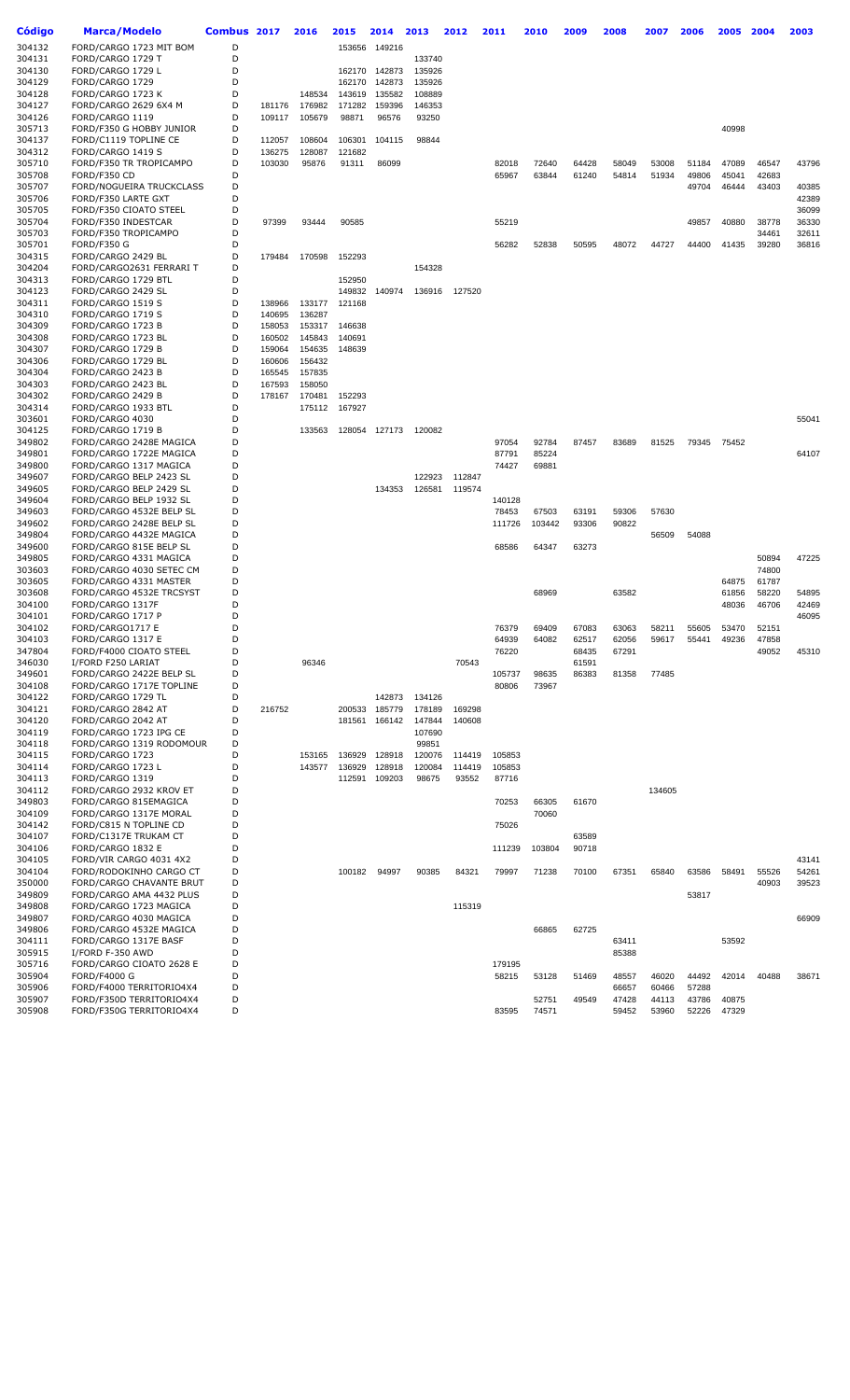| Código             | <b>Marca/Modelo</b>                                      | Combus 2017 |        | 2016   | 2015   | 2014          | 2013   | 2012   | 2011             | 2010   | 2009   | 2008   | 2007  | 2006  | 2005  | 2004  | 2003  |
|--------------------|----------------------------------------------------------|-------------|--------|--------|--------|---------------|--------|--------|------------------|--------|--------|--------|-------|-------|-------|-------|-------|
| 305909             | FORD/F4000 VIDA AMB                                      | D           |        |        |        |               |        |        |                  |        |        |        |       | 50793 |       |       |       |
| 305910             | FORD/F4000 4X4                                           | D           |        |        |        |               |        |        | 71150            | 64587  | 63134  | 59956  |       |       |       |       |       |
| 305715             | FORD/F350 GUEVEL AMB MO1                                 | D           |        |        |        |               |        |        |                  |        |        |        | 46535 | 46190 |       |       |       |
| 349107             | I/FORD F-150 PLATINUM                                    | G<br>D      |        |        |        | 279199        |        |        |                  |        |        |        |       |       |       |       |       |
| 305911<br>305917   | FORD/F4000 RANGEL CAM CD<br>FORD/F 4000 TRIEL BOM        | D           |        | 92201  |        | 104265        |        |        | 92008            | 86691  |        |        |       |       |       |       |       |
| 305999             | FORD/F4000                                               | D           |        |        |        |               |        |        | 72245            |        |        |        |       |       |       |       |       |
| 306099             | FORD/F600                                                | G           |        |        |        |               |        |        |                  |        |        |        |       |       | 59599 |       |       |
| 304140             | FORD/C1723 TOPLINE CD                                    | D           | 165942 | 154895 |        | 147519 140495 |        | 121697 |                  |        |        |        |       |       |       |       |       |
| 347900             | FORD/TRAILCAR CARGO 4031                                 | D           |        |        |        |               |        |        |                  |        |        |        |       |       |       |       | 55399 |
| 348405             | FORD/AUTO LIFE TROIAL4                                   | D           |        |        |        |               |        |        |                  |        |        |        | 65456 |       | 57784 |       |       |
| 347901             | FORD/C4031 RODOEIXO CA<br>FORD/NTRUCKS F4000 CLASS       | D<br>D      |        |        |        |               |        |        | 73489            | 66968  | 62575  |        |       |       |       | 70770 | 66834 |
| 305913<br>305914   | FORD/F4000 MASCARELLO                                    | D           |        | 89102  | 84860  | 80820         |        |        | 74063            |        |        |        |       |       | 41607 |       |       |
| 305714             | FORD/F350 RIBEIRAUTO AMB                                 | D           |        |        |        |               |        |        |                  |        |        | 49841  | 46389 | 46035 |       |       |       |
| <b>Fabricante:</b> | <b>FOTON</b>                                             |             |        |        |        |               |        |        |                  |        |        |        |       |       |       |       |       |
|                    |                                                          |             |        |        |        |               |        |        |                  |        |        |        |       |       |       |       |       |
| 207715             | I/FOTON 1039 3110B I26SS                                 | D           |        |        |        | 63820         |        |        |                  |        |        |        |       |       |       |       |       |
| 350402             | I/FOTON AUMARK 638ISF140                                 | D           |        |        |        |               |        |        | 56180            | 55153  |        |        |       |       |       |       |       |
| 350412             | FOTON/AUMARK 10-16                                       | D           | 98392  |        |        |               |        |        |                  |        |        |        |       |       |       |       |       |
| 350408             | I/FOTON AUMARK 1099T 336                                 | D           |        |        |        | 89376         |        |        |                  |        |        |        |       |       |       |       |       |
| 350407             | I/FOTON AUMARK 1099T                                     | D           |        |        | 96055  | 90339         |        |        |                  |        |        |        |       |       |       |       |       |
| 350406             | I/FOTON AUMARK 1099T 380                                 | D           |        |        |        | 90339         | 84014  |        |                  |        |        |        |       |       |       |       |       |
| 350403             | I/FOTON AUMARK 1069                                      | D           |        |        |        |               |        |        | 60092            |        |        |        |       |       |       |       |       |
| 350404             | I/FOTON AUMARK 1099                                      | D           |        |        |        |               |        |        | 82640            |        |        |        |       |       |       |       |       |
| 350400<br>350101   | I/FOTON ZZT5082 XLC<br>I/FOTON AUMARK 938ISF170          | D<br>D      |        |        |        |               |        |        | 61089            | 59875  | 46385  |        |       |       |       |       |       |
| <b>Fabricante:</b> | FREIGHTLINER                                             |             |        |        |        |               |        |        |                  |        |        |        |       |       |       |       |       |
|                    |                                                          |             |        |        |        |               |        |        |                  |        |        |        |       |       |       |       |       |
|                    |                                                          |             |        |        |        |               |        |        |                  |        |        |        |       |       |       |       |       |
| 342600<br>342601   | I/FREIGHTLINER<br>I/FREIGHTLINER 532 FL70                | D<br>D      |        |        |        |               |        |        |                  |        |        |        |       |       |       | 82732 | 51792 |
| 342602             | I/FREIGHTLINER SPORT 106                                 | D           |        |        |        |               |        |        |                  | 78656  |        |        |       |       |       |       |       |
| <b>Fabricante:</b> | <b>GM - CHEVROLET</b>                                    |             |        |        |        |               |        |        |                  |        |        |        |       |       |       |       |       |
|                    |                                                          |             |        |        |        |               |        |        |                  |        |        |        |       |       |       |       |       |
| 320105             | I/GM SILVERADO HD                                        | D           |        |        |        |               |        |        |                  |        |        |        |       |       |       |       | 41677 |
| 342502             | IMP/CHEVROLET K3500                                      | D           |        |        |        |               |        |        |                  |        |        |        | 89183 |       |       |       |       |
| 320104             | I/GM SILVERADO 2500HDLTZ                                 | D           |        |        |        |               | 123035 |        |                  |        | 102336 | 90287  |       |       |       |       |       |
| 308013             | I/GM SILVERADO K3500                                     | D           |        |        |        |               |        |        |                  |        |        |        |       |       |       | 99473 |       |
| 320106             | I/GM SILVERADO 2500 HD                                   | D           |        |        |        |               |        |        | 144830           | 139847 |        |        |       |       |       |       |       |
| 320107             | I/GM SILVERADO 3500HDLTZ                                 | D           |        |        |        |               |        |        |                  | 190441 |        | 131875 |       |       |       |       |       |
| 320103<br>320108   | I/GM SILVERADO 2500HD<br>I/CHEVROLET SILVER2500LT        | D<br>D      |        |        | 247005 |               |        |        |                  |        |        |        | 73529 |       |       |       |       |
| 308014             | I/GM SILVERADO K3500 HD                                  | D           |        |        |        |               |        |        |                  |        |        |        |       |       | 90706 |       |       |
| 308010             | I/GM SILVERADO K2500 HD                                  | D           |        |        |        |               |        |        |                  |        |        |        |       |       |       | 73770 |       |
| 331299             | GM/CHEVROLET 22000                                       | G           |        |        |        |               |        |        |                  |        |        |        |       |       | 40792 |       |       |
| 308016             | I/GM SILVERADO K3500 LTZ                                 | D           |        |        |        |               | 261827 |        | 238778           |        | 217756 |        |       |       |       |       |       |
| 308015             | I/GM SILVERADO K3500 HD                                  | D           |        |        |        |               |        |        |                  |        | 115453 |        |       |       |       |       |       |
| <b>Fabricante:</b> | <b>GMC</b>                                               |             |        |        |        |               |        |        |                  |        |        |        |       |       |       |       |       |
|                    |                                                          |             |        |        |        |               |        |        |                  |        |        |        |       |       |       |       |       |
| 308816             | I/GMC SIERRA K2500                                       | D           |        |        |        |               |        |        |                  |        |        | 109726 |       |       |       |       |       |
| 308818             | I/GMC HUMMER STRETCH LIM                                 | G<br>D      |        |        |        |               |        |        |                  | 179105 |        |        |       |       |       |       |       |
| 308819<br>308820   | I/GMC SIERRA 3500HD DENA<br>I/GMC SIERRA 2500HD DENA     | D           |        |        |        |               |        |        | 170781<br>161116 |        |        |        |       |       |       |       |       |
| <b>Fabricante:</b> | <b>HUALING</b>                                           |             |        |        |        |               |        |        |                  |        |        |        |       |       |       |       |       |
|                    |                                                          |             |        |        |        |               |        |        |                  |        |        |        |       |       |       |       |       |
| 349901             | I/HUALING CAMC HN4250P43                                 | D           |        |        |        |               |        |        |                  | 160810 |        |        |       |       |       |       |       |
| <b>Fabricante:</b> | HYUNDAI                                                  |             |        |        |        |               |        |        |                  |        |        |        |       |       |       |       |       |
|                    |                                                          |             |        |        |        |               |        |        |                  |        |        |        |       |       |       |       |       |
| 344104             | I/HYUNDAI PORTER GLELLD                                  | D           |        |        |        |               |        |        |                  |        |        |        |       |       |       |       | 18502 |
| 344102             | I/HYUNDAI PORTER GLSELDB                                 | D           |        |        |        |               |        |        |                  |        |        |        |       |       |       |       | 18617 |
| 344107             | HYUNDAI/HD 78                                            | D           |        |        |        |               |        |        | 53176            |        |        |        |       |       |       |       |       |
| <b>Fabricante:</b> | INTERNATIONAL                                            |             |        |        |        |               |        |        |                  |        |        |        |       |       |       |       |       |
|                    |                                                          |             |        |        |        |               |        |        |                  |        |        |        |       |       |       |       |       |
| 345721             | INTERNATIONAL/4400 6X2                                   | D           |        |        |        |               |        | 128348 | 121021           |        |        |        |       |       |       |       |       |
| 345719             | INTERNATIONAL/9800I 6X2                                  | D           |        |        |        |               |        | 115565 | 103127           |        |        |        |       |       |       |       |       |
| 345720             | INTERNATIONAL/9800I 6X4                                  | D           |        |        |        |               |        |        | 118919           | 112972 |        |        |       |       |       |       |       |
| 345728             | INTERNATIONAL/9800P7 6X2                                 | D           |        |        |        | 161039        | 147100 | 115565 |                  |        |        |        |       |       |       |       |       |
| 345729             | INTERNATIONAL/9800P7 6X4                                 | D           |        |        |        | 183272 176855 | 158184 | 141633 |                  |        |        |        |       |       |       |       |       |
| 345722<br>345727   | INTERNATIONAL/4400 4X2<br>INTERNATIONAL/4400P7 6X4       | D<br>D      |        |        |        | 159232 156594 | 151148 | 146815 | 84680            |        |        |        |       |       |       |       |       |
| 345714             | INTERNATIONAL/9800 6X4                                   | D           |        |        |        |               |        |        |                  |        |        | 102225 |       |       |       |       |       |
| 345726             | INTERNATIONAL/4400P7 6X2                                 | D           |        |        |        | 147851 132161 | 130529 | 127273 |                  |        |        |        |       |       |       |       |       |
| 308911             | I/INTERNATIONAL LSTAR HD                                 | D           |        |        |        | 162226        |        |        |                  |        |        |        |       |       |       |       |       |
| 345723             | INTERNATIONAL/4400 6X4                                   | D           |        |        |        |               |        |        | 107872           |        |        |        |       |       |       |       |       |
| 345725             | INTERNATIONAL/4400P7 4X2                                 | D           |        |        |        | 140150 133477 | 128884 | 121623 |                  |        |        |        |       |       |       |       |       |
| <b>Fabricante:</b> | <b>IVECO-FIAT</b>                                        |             |        |        |        |               |        |        |                  |        |        |        |       |       |       |       |       |
|                    |                                                          |             |        |        |        |               |        |        |                  |        |        |        |       |       |       |       |       |
| 351062             | IVECO/CURS450 ZAMBONI CA                                 | D           |        |        |        |               |        |        | 85513            | 80788  |        | 72206  |       |       |       |       |       |
| 351051<br>351052   | I/IVECO CAVALLINO 450E32T<br><b>IVECO/TECTOR MANOS C</b> | D<br>D      |        |        |        |               | 113564 |        |                  | 89883  | 82873  |        | 62495 |       |       |       |       |
| 351057             | IVECO/STR570S DALBOZA CA                                 | D           |        |        |        |               |        |        | 133711           | 128086 |        |        |       |       |       |       |       |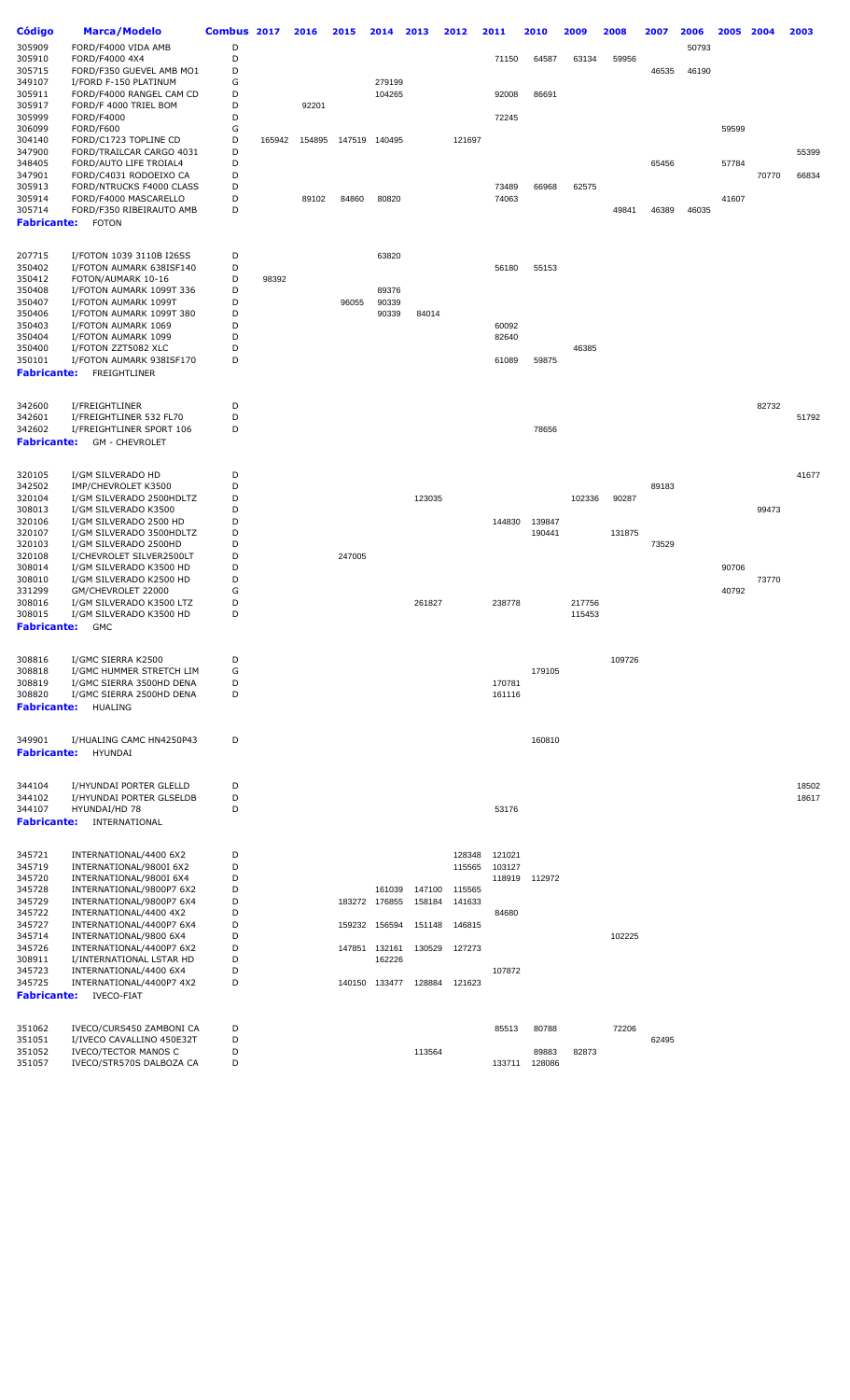| Código           | <b>Marca/Modelo</b>                                  | Combus 2017 |        | 2016             | 2015   | 2014          | 2013             | 2012   | 2011   | 2010          | 2009   | 2008   | 2007   | 2006          | 2005   | 2004          | 2003   |
|------------------|------------------------------------------------------|-------------|--------|------------------|--------|---------------|------------------|--------|--------|---------------|--------|--------|--------|---------------|--------|---------------|--------|
| 343466           | IVECO/EUROCARGO 170E21N1                             | D           |        |                  |        |               |                  |        |        |               |        |        |        |               | 58997  |               |        |
| 351063           | IVECO/STR740S DALBOZA CA                             | D           |        |                  |        |               |                  |        | 202845 | 188875        |        |        |        |               |        |               |        |
| 343464           | I/IVECO ETRAKKER720E42HT                             | D           |        |                  |        |               |                  |        |        |               |        |        |        |               |        | 155566        |        |
| 351065           | IVECO/DAILY 70C17HDCS                                | D           | 94277  | 89787            | 85512  | 78536         | 72129            | 65831  |        |               |        |        |        |               |        |               |        |
| 351050           | IVECO/CAVALLINO 450E32T                              | D           |        |                  |        |               |                  |        | 81560  | 77791         |        |        |        |               |        |               |        |
| 350091           | IVECO/D GREENCAR AMB 09                              | D           |        |                  |        |               |                  |        | 53839  | 49275         | 46666  | 44670  | 43720  | 39665         |        |               |        |
| 343463           | I/IVECO ECTECTOR 230E22                              | D           |        |                  |        |               |                  |        |        |               |        | 77314  | 75131  |               |        |               |        |
| 351061           | IVECO/CUR450 RODOVALE CA                             | D           |        |                  |        |               |                  |        | 91472  |               |        |        |        |               |        |               |        |
| 343471           | I/IVECOSTRALHD 450S42TIF                             | D           |        |                  |        |               |                  |        |        |               |        | 87456  |        |               |        |               |        |
| 343485           | IVECO/EUROCARGO 170E22                               | D           |        |                  |        |               |                  |        | 85278  | 72423         | 68494  | 66128  |        |               |        |               |        |
| 343478           | I/IVECOECCURSOR 450E32T                              | D           |        |                  |        |               |                  |        |        | 77118         |        | 70617  | 68029  |               |        |               |        |
| 343477           | I/IVECOSTRALISHD 490S42T                             | D           |        |                  |        |               |                  |        |        |               |        | 108914 | 100173 |               |        |               |        |
| 343476           | I/IVECO STRALIHD 570S38T                             | D           |        |                  |        |               |                  |        |        |               |        | 96348  | 94377  |               |        |               |        |
| 343475           | I/IVECOTRAKKER 380T38                                | D           |        |                  |        |               |                  |        |        |               |        | 176308 | 165833 | 157889 145466 |        |               |        |
| 350089           | I/IVECOECCURSOR GNG 450                              | D           |        |                  |        |               |                  |        |        |               |        | 104362 |        |               |        |               |        |
| 343472           | I/IVECOTRAKKER 720T42T                               | D           |        |                  |        |               |                  |        |        |               | 213179 | 208685 | 193323 | 182492 172170 |        |               |        |
| 343467           | I/IVECOEUROCARGO 170E21                              | D           |        |                  |        |               |                  |        |        |               |        |        |        |               |        | 62045         |        |
| 350093           | IVECO/RIBEIRAUTO AMB                                 | D           |        |                  |        |               |                  | 51362  | 49436  | 46258         | 43179  | 39844  | 37020  |               |        |               |        |
| 350092           | IVECO/DAILY MODIFICAR EM                             | D           |        |                  |        |               |                  | 56242  | 52761  | 51157         | 47689  | 43737  | 40620  | 38912         |        |               |        |
| 351073           | IVECO/DAILY 55C17CD                                  | D           |        |                  |        | 82032         | 74460            | 72016  |        |               |        |        |        |               |        |               |        |
| 350090<br>343462 | IVECO/ECCURSOR 450E32TN                              | D<br>D      |        |                  |        |               |                  |        |        | 77830         | 67209  | 63887  | 60785  | 57308         |        |               |        |
|                  | I/IVECOSTRALISHD 450S38T                             | D           |        |                  |        |               |                  |        | 93614  |               |        | 87776  | 85018  | 82363         | 79439  | 70272         |        |
| 351049<br>343473 | IVECO/ECARGO CIOATO 170<br>I/IVECOSTRALIHD 740S42TZ  | D           |        |                  |        |               |                  |        |        | 79511         |        | 124207 | 120430 | 118183 101016 |        |               |        |
| 351095           | IVECO/TECTOR 170E22                                  | D           |        | 129075           | 121356 | 114692        | 104450           | 102346 |        |               |        |        |        |               |        |               |        |
| 350621           | IVECO/STRALIS 600S44T                                | D           | 255473 | 220402           | 214105 | 199219        | 187490           | 179585 |        |               |        |        |        |               |        |               |        |
| 350095           | IVECO/UNISAUDE ATHENA AM                             | D           |        |                  |        |               |                  |        |        |               |        |        |        | 115689        |        |               |        |
| 343458           | I/IVECO ETECH 740E42 TZ                              | D           |        |                  |        |               |                  |        |        |               |        |        |        |               |        | 128090 114558 | 108721 |
| 343455           | I/IVECO ETECH MP440E42TP                             | D           |        |                  |        | 176187        | 169479           |        |        |               |        |        |        |               |        |               |        |
| 343454           | I/IVECO ECTECTOR 170E22                              | D           |        |                  |        |               |                  |        |        |               |        | 67127  | 64653  |               | 63394  | 60558         | 57645  |
| 343449           | I/IVECOFIAT E 450E37T- P                             | D           |        |                  |        |               |                  |        |        |               |        |        |        |               |        |               | 68395  |
| 343438           | IMP/IVECOFIAT E 450E37T                              | D           |        |                  |        |               |                  |        |        |               |        |        |        | 75148         |        | 65933         | 65274  |
| 343437           | IMP/IVECOFIAT E 450E37HT                             | D           |        |                  |        |               |                  |        |        |               |        |        |        |               |        |               | 65515  |
| 343433           | IMP/IVECOFIAT D T3510VB1                             | D           |        |                  |        |               |                  |        |        |               |        |        |        |               |        | 30066         |        |
| 343432           | IMP/IVECOFIAT E 160E21 3                             | D           |        |                  |        |               |                  |        |        |               |        |        |        |               |        |               | 57854  |
| 351301           | IVECO/CURSOR 450E33T GER                             | D           |        |                  |        |               |                  |        |        | 75346         |        |        |        |               |        |               |        |
| 351098           | IVECO/DAILY AUTOMAR AMB                              | D           | 83576  | 79597            | 78772  | 74783         | 71813            | 69252  | 67234  |               |        |        |        |               |        |               |        |
| 351070           | IVECO/DAILY 55C17MAXIFUR                             | D           |        | 84792            | 82101  | 74586         | 68961            | 65347  |        |               |        |        |        |               |        |               |        |
| 351096           | IVECO/TECTOR 260E28                                  | D           |        | 161263           | 146207 | 133142        | 125388           | 117832 |        |               |        |        |        |               |        |               |        |
| 351066           | IVECO/DAILY 70C17HDCD                                | D           | 109163 | 90504            | 81279  | 73979         | 67293            | 63241  |        |               |        |        |        |               |        |               |        |
| 351093           | IVECO/TECTOR 170E20                                  | G           |        |                  |        |               |                  |        | 93888  |               |        |        |        |               |        |               |        |
| 351092           | IVECO/DAILY 45S17CD                                  | D           |        | 87803            | 84697  | 74260         | 68303            | 66035  |        |               |        |        |        |               |        |               |        |
| 343459           | I/IVECO ETECTOR 170E22IF                             | D           |        |                  |        |               |                  |        |        |               |        |        |        | 68885         | 62384  | 60551         |        |
| 343460           | I/IVECO ETRAKKER 380E37H                             | D           |        |                  |        |               |                  |        |        |               |        |        |        |               | 149928 | 142790        |        |
| 343461           | I/IVECOSTRALIHD 450S38T1                             | D           |        |                  |        |               |                  |        |        |               |        | 88602  |        |               | 79857  |               |        |
| 351089           | IVECO/DAILY 45S17GRANFUR                             | D           | 78946  |                  |        | 72968         | 67917            | 64956  |        |               |        |        |        |               |        |               |        |
| 351087           | IVECO/DAILY 45S17CS                                  | D           |        | 81591            | 77691  | 71331         | 68420            | 65510  |        |               |        |        |        |               |        |               |        |
| 351084           | IVECO/DAILY 45S17VETRATO                             | D           |        |                  |        |               |                  | 79712  |        |               |        |        |        |               |        |               |        |
| 351083           | IVECO/DAILY 55C17CS                                  | D           | 90480  | 85538            | 78860  | 67680         | 64958            | 62237  |        |               |        |        |        |               |        |               |        |
| 351079           | IVECO/DAILY 55C17VETRATO                             | D           |        |                  |        | 68946         |                  | 62537  |        |               |        |        |        |               |        |               |        |
| 351071           | IVECO/DAILY 55C17GRANFUR                             | D           |        | 84794            | 80757  | 75324         | 71828            | 67372  |        |               |        |        |        |               |        |               |        |
| 351068           | IVECO/DAILY 70C17CS                                  | D           |        |                  |        | 74221         | 69557            |        |        |               |        |        |        |               |        |               |        |
| 351097           | IVECO/VERTIS 90V18                                   | D           |        | 90400            | 86098  | 79074         | 72621            | 64499  |        |               |        |        |        |               |        |               |        |
| 350687           | IVECO/ECUR450 CARMETAL C                             | D           |        |                  |        |               |                  |        |        |               | 117097 | 103439 |        |               |        |               |        |
| 350696           | I/IVECO MAGIRUS M 55 L                               | D           | 207154 |                  |        |               |                  |        |        |               |        | 120091 |        |               |        |               |        |
| 310088           | IVECO/VERTIS 90V16                                   | D           |        |                  |        |               |                  |        | 60025  | 55716         |        |        |        |               |        |               |        |
| 343486           | IVECO/EUROCARGO 170E24                               | D           |        |                  |        |               |                  |        | 90341  | 77706         | 75400  |        |        |               |        |               |        |
| 350676           | IVECO/T ROSSETTI 720T42T                             | D           |        |                  |        |               |                  |        | 118775 |               |        |        |        |               |        |               |        |
| 350679           | IVECO/STR490 RODOVALE CA                             | D           |        |                  |        |               |                  |        |        | 107773        |        |        |        |               |        |               |        |
| 350680           | IVECO/STRALIS CAM 3E VIR                             | D           |        |                  |        |               | 221502           |        | 175361 | 159151        | 143780 | 140922 |        |               |        |               |        |
| 350673           | IVECO/TECTOR 150 E21                                 | D           | 126368 | 120351           |        | 114620 110581 | 107498           |        |        |               |        |        |        |               |        |               |        |
| 350686           | IVECO/TECTOR 260E30ID                                | D           | 187404 | 174898           |        |               | 132600           |        |        |               |        |        |        |               |        |               |        |
| 350671           | IVECO/TECTOR 170E21                                  | D           | 128763 | 124049           | 120466 |               |                  |        |        |               |        |        |        |               |        |               |        |
| 350688           | I/IVECO MAGIRUS FRAP                                 | D           |        |                  |        |               |                  |        |        | 124167        |        |        |        |               |        |               |        |
| 350689           | I/IVECO MAGIRUS M 60 L<br>I/IVECO MAGIRUS M32 L-AS   | D<br>D      |        |                  |        |               | 199130           |        |        |               |        |        |        |               |        |               |        |
| 350690<br>350691 | I/IVECO MAGIRUS CCF 4000                             | D           |        |                  |        |               | 201305<br>179590 |        |        |               |        |        |        |               |        |               |        |
| 350694           |                                                      | D           |        |                  |        |               |                  |        |        |               |        |        |        |               |        |               |        |
| 350618           | IVECO/TECTOR 240E30SID<br>IVECO/STRALIS 490S44T      | D           | 177496 | 170184<br>213383 | 203223 | 186089        |                  | 174227 |        |               |        |        |        |               |        |               |        |
|                  |                                                      | D           |        |                  |        |               | 179902           |        |        |               |        |        |        |               |        |               |        |
| 350685<br>350649 | IVECO/TECT170E28 MITRENB<br>IVECO/DAILY70C RONTAN CT | D           |        |                  | 105723 |               | 87077            |        | 48892  |               |        |        |        |               |        |               |        |
| 350669           | IVECO/STRALIS570S41T VIR                             | D           |        |                  |        |               |                  |        |        | 121341 115645 |        |        |        |               |        |               |        |
| 350668           | IVECO/STRALIS 600S56T                                | D           |        |                  |        | 251096        | 239922           |        |        |               |        |        |        |               |        |               |        |
| 350667           | IVECO/STRALIS 800S56TZ                               | D           | 334658 | 308530           | 281426 | 256255        | 249863           |        |        |               |        |        |        |               |        |               |        |
| 350665           | IVECO/STRALIS 200S33                                 | D           |        |                  | 143474 |               |                  |        |        |               |        |        |        |               |        |               |        |
| 350664           | I/IVECOECCUR CARMETAL CA                             | D           |        |                  |        |               |                  |        |        |               |        | 102981 |        |               |        |               |        |
| 350663           | IVECO/TECTOR 170ET                                   | D           |        |                  | 125999 |               | 111414           | 110041 |        |               |        |        |        |               |        |               |        |
| 350674           | I/IVECO DAILY 55S17W CD                              | D           |        |                  |        |               |                  | 65967  |        |               |        |        |        |               |        |               |        |
| 350652           | IVECO/STRALIS 200S36                                 | D           |        |                  |        |               |                  | 103239 |        |               |        |        |        |               |        |               |        |
| 350697           | IVECO/VERTIS MITREN BOM                              | D           |        | 101476           |        |               |                  |        |        |               |        |        |        |               |        |               |        |
| 350647           | IVECO/EUROC23 TOPLINE CD                             | D           |        |                  |        |               |                  |        | 97987  |               |        |        |        |               |        |               |        |
| 350643           | IVECO/STRALIS 530S36T                                | D           |        |                  |        | 187363 179672 | 165473           | 162226 |        |               |        |        |        |               |        |               |        |
| 350641           | I/IVECO STRALIS 530S36T                              | D           |        |                  |        |               | 177805           |        |        |               |        |        |        |               |        |               |        |
| 350640           | I/IVECO STRALIS 530ST                                | D           |        |                  |        |               |                  |        |        |               |        |        |        |               |        | 97221         |        |
|                  |                                                      |             |        |                  |        |               |                  |        |        |               |        |        |        |               |        |               |        |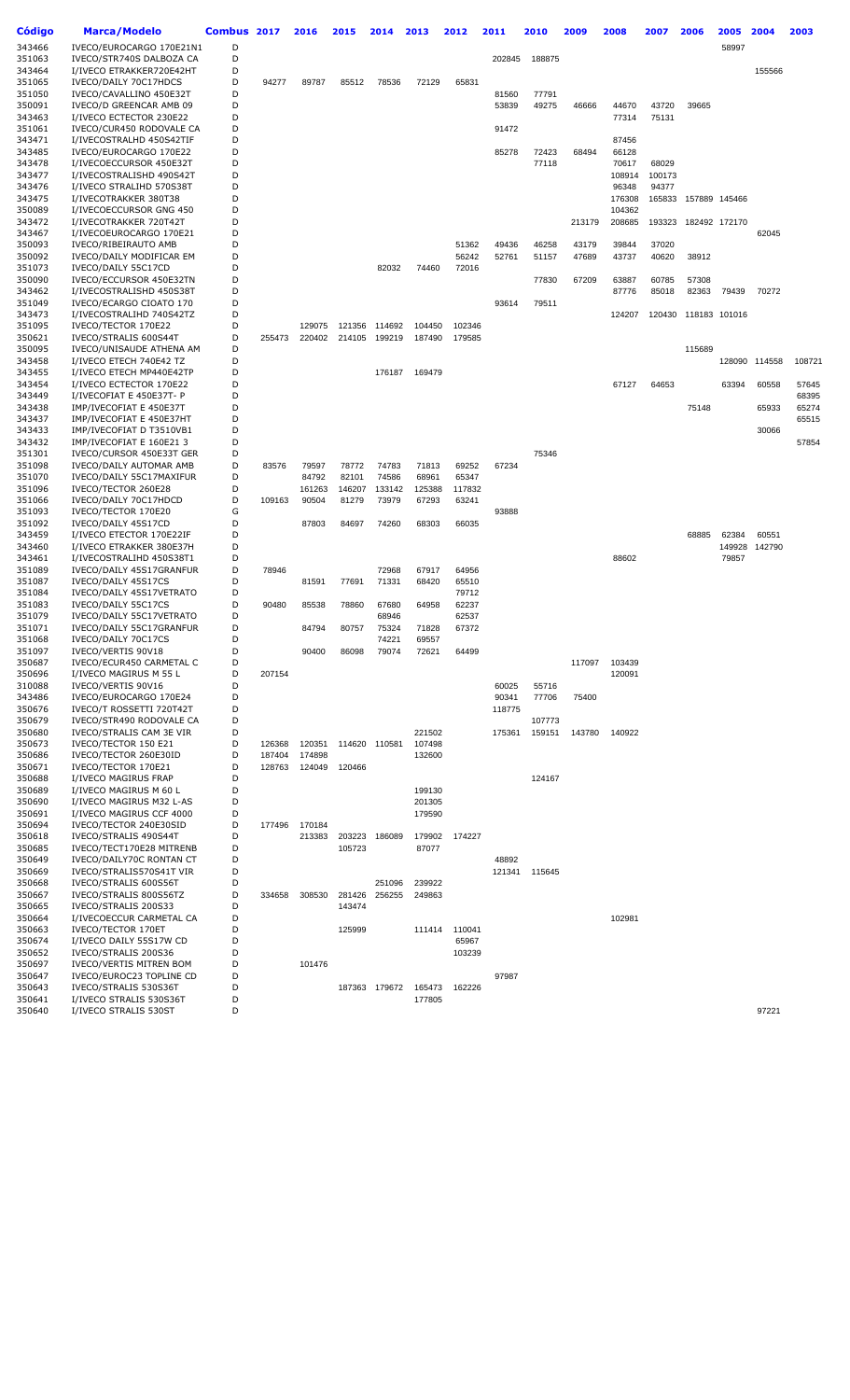| <b>Código</b>    | Marca/Modelo                                         | Combus 2017 |        | 2016   | 2015   | 2014          | 2013             | 2012             | 2011   | 2010   | 2009            | 2008            | 2007           | 2006  | 2005           | 2004   | 2003  |
|------------------|------------------------------------------------------|-------------|--------|--------|--------|---------------|------------------|------------------|--------|--------|-----------------|-----------------|----------------|-------|----------------|--------|-------|
| 350639           | IVECO/TECTOR 240E22                                  | D           |        |        | 128776 | 126064        | 111472           | 111206           | 109580 |        |                 |                 |                |       |                |        |       |
| 350670           | I/IVECO MAGIRUS EC ML100                             | D           |        |        |        |               |                  | 173959           |        |        |                 |                 |                |       |                |        |       |
| 350655           | IVECO/ST570S38T MASTER                               | D           |        |        |        |               |                  |                  | 172329 |        |                 |                 |                |       |                |        |       |
| 350606           | IVECO/TRAKKER 410T48                                 | D           |        | 321711 | 307444 | 289884        | 283170           | 270788           |        |        |                 |                 |                |       |                |        |       |
| 350695           | IVECO/STRALIS 600S GERM                              | D           |        |        |        |               | 180481           |                  |        |        |                 |                 |                |       |                |        |       |
| 350615           | IVECO/STRALIS 600S48T                                | D           |        | 267305 | 245119 | 214747        | 206585           | 199773           |        |        |                 |                 |                |       |                |        |       |
| 350614           | IVECO/STRALIS 490S48T                                | D<br>D      |        |        |        | 196898        | 178855           | 176645           |        |        |                 |                 |                |       |                |        |       |
| 350613<br>350610 | IVECO/STRALIS 490S40T<br>IVECO/TRAKKER 410T44        | D           | 218034 |        |        | 183637 178902 | 172896<br>285109 | 165660<br>261847 |        |        |                 |                 |                |       |                |        |       |
| 350609           | IVECO/TRAKKER 740T44T                                | D           |        |        |        |               |                  | 268678           |        |        |                 |                 |                |       |                |        |       |
| 350620           | IVECO/STRALIS 800S44TZ                               | D           |        | 252057 |        |               | 213468           | 209004           |        |        |                 |                 |                |       |                |        |       |
| 350607           | IVECO/TRAKKER 740T48T                                | D           |        |        | 327755 | 320462        | 298922           | 289258           |        |        |                 |                 |                |       |                |        |       |
| 350633           | IVECO/STRALIS 800S48TZ                               | D           | 259244 | 249724 | 237833 | 226262        | 205590           | 192998           | 177859 |        |                 |                 |                |       |                |        |       |
| 350605           | IVECO/VERTIS 130V19                                  | D           |        | 81833  | 77132  | 70838         | 65058            | 61565            |        |        |                 |                 |                |       |                |        |       |
| 350603           | IVECO/TECTOR 170E28                                  | D           | 137709 | 131152 |        | 124907 114846 | 106772           | 102627           |        |        |                 |                 |                |       |                |        |       |
| 350602           | IVECO/TECTOR 240E28                                  | D           | 156933 | 150680 | 146207 | 133142        | 125388           | 117832           |        |        |                 |                 |                |       |                |        |       |
| 350601           | IVECO/TECTOR 240E28S                                 | D           |        | 168317 | 164093 | 147701        | 139162           | 125397           |        |        |                 |                 |                |       |                |        |       |
| 350600           | IVECO/STRALIS 460S36T                                | D           | 207181 | 191063 | 185903 | 161238        | 133821           | 130062           |        |        |                 |                 |                |       |                |        |       |
| 350099           | <b>IVECO/ECCURSOR</b>                                | D           |        |        |        |               |                  |                  |        |        |                 | 56319           |                | 53934 |                |        |       |
| 351045<br>351023 | I/IVECO TRAKKER 410T42H<br>IVECO/ECTECTOR 170E24NB   | D<br>D      |        |        |        |               |                  |                  | 245403 | 235660 |                 | 77340           |                |       |                |        |       |
| 351000           | IVECO/ECTECTOR 230E24N1                              | D           |        |        |        |               |                  |                  |        |        |                 | 79364           | 76325          | 73092 |                |        |       |
| 351001           | IVECO/ECTECTOR 230E24N                               | D           |        |        |        |               |                  |                  |        |        | 83196           | 79962           | 77242          | 73589 |                |        |       |
| 351002           | I/IVECOECTECTOR 230E24                               | D           |        |        |        |               |                  |                  |        |        |                 | 79609           |                | 73260 |                |        |       |
| 351003           | IVECO/DAILY45S16 VETRATO                             | D           |        |        |        |               |                  |                  |        |        | 47238           | 42807           |                |       |                |        |       |
| 351013           | IVECO/DAILY45S14 CS                                  | D           |        |        |        |               |                  |                  | 54078  | 51022  | 46723           | 42447           |                |       |                |        |       |
| 351014           | IVECO/DAILY45S14 CD                                  | D           |        |        |        |               |                  |                  | 57337  | 52309  |                 |                 |                |       |                |        |       |
| 350616           | IVECO/STRALIS 600S40T                                | D           |        |        |        | 205104 187220 | 177638           | 175321           |        |        |                 |                 |                |       |                |        |       |
| 351021           | IVECO/ECTECTOR 230E22N                               | D           |        |        |        |               |                  |                  | 98500  | 92322  |                 | 82387           |                |       |                |        |       |
| 350098           | IVECO/DAILY GCASA AMB1                               | D           |        |        | 67327  |               | 61068            |                  | 51200  |        | 48492           | 46225           | 42265          |       |                |        |       |
| 351027           | IVECO/ECTECTOR 170E24NF                              | D           |        |        |        |               |                  |                  |        |        |                 | 76870           |                |       |                |        |       |
| 351029           | IVECO/ECTECTOR 170E24NH                              | D           |        |        |        |               |                  |                  |        |        |                 | 85309           |                |       |                |        |       |
| 351031<br>351032 | IVECO/ECTECTOR 170E24NJ                              | D<br>D      |        |        |        |               |                  |                  |        |        |                 | 76152           |                |       |                |        |       |
| 351033           | IVECO/DAILYGF RONTAN AMB<br>IVECO/E ROSSETTI 450E32T | D           |        |        |        |               |                  |                  |        | 49003  | 48541           | 46462<br>67781  |                |       |                |        |       |
| 351034           | IVECO/240E25 MASTER                                  | D           |        |        |        |               |                  |                  | 112598 | 99748  |                 |                 |                |       |                |        |       |
| 351016           | IVECO/DAILY45S14 GRANFUR                             | D           |        |        |        | 77786         |                  |                  | 57743  | 55484  | 52163           | 48841           |                |       |                |        |       |
| 347151           | IVECO/DAILY5013 CC1                                  | D           |        |        |        |               |                  |                  |        |        |                 |                 | 41106          | 39654 | 37378          |        |       |
| 347161           | IVECO/ECTECTOR 170E22 N1                             | D           |        |        |        |               |                  |                  |        |        |                 | 67418           | 64964          | 62532 | 59622          |        |       |
| 347160           | IVECO/EUROTECH740E42TZN1                             | D           |        |        |        |               |                  |                  |        |        |                 |                 |                |       | 129448         | 115830 |       |
| 310026           | IVECO/DAILY55C16 VET-I                               | D           |        |        |        |               |                  |                  |        |        |                 | 57350           |                |       |                |        |       |
| 347159           | IVECO/EUROTECH 450E37TN1                             | D<br>D      |        |        |        |               |                  |                  |        |        |                 |                 |                |       | 75788          | 70369  |       |
| 347157<br>347156 | IVECO/ECTECTOR 170E22 N<br>IVECO/EUROTECH 450E37TN   | D           |        |        |        |               |                  |                  |        |        | 69804           | 67626           | 65143          | 62664 | 59723<br>75790 | 70347  |       |
| 310025           | IVECO/DAILY55C16 MF-IF                               | D           |        |        |        |               |                  |                  |        |        |                 | 48600           | 45085          |       |                |        |       |
| 347152           | IVECO/DAILY5013 VAN                                  | D           |        |        |        |               |                  |                  |        |        |                 |                 | 49219          | 45598 |                |        | 36917 |
| 310030           | IVECO/DAILY55C16 GRANFUR                             | D           |        |        |        |               |                  |                  | 60965  | 57742  | 51563           | 46560           | 44424          |       |                |        |       |
| 347150           | IVECO/DAILY5013 CC                                   | D           |        |        |        |               |                  |                  |        |        |                 |                 | 36720          | 33953 |                |        |       |
| 347149           | IVECO/DAILY6013 CC1                                  | D           |        |        |        |               |                  |                  |        |        |                 |                 |                |       |                |        | 35128 |
| 347148           | IVECO/DAILY6013 CC                                   | D           |        |        |        |               |                  |                  |        |        |                 |                 |                | 37598 |                |        |       |
| 347147           | IVECO/4912 RONTAN AMB                                | D           |        |        |        |               |                  |                  |        |        |                 |                 |                |       | 31417          | 29339  | 28267 |
| 347145           | IVECOFIAT/DCITY CORTEZIA                             | D           |        |        |        |               |                  |                  |        |        |                 |                 |                |       |                |        | 50625 |
| 310057           | IVECO/DAILY 70C16HDCD                                | D           |        |        |        |               |                  | 69011            | 65724  | 62888  |                 |                 |                |       |                |        |       |
| 347153<br>310042 | IVECO/DAILY5013 VAN1<br>IVECO/TRAKKER 380T38N        | D<br>D      |        |        |        |               |                  |                  |        |        | 187278          |                 |                | 45602 | 43428          | 40966  | 36935 |
| 310056           | IVECO/DAILY 70C16HDCS                                | D           |        |        |        |               |                  |                  | 58630  | 51938  |                 |                 | 44770          |       |                |        |       |
| 310054           | IVECO/TECTOR 260E25                                  | D           |        |        |        |               |                  |                  | 110408 | 97165  |                 | 89259           |                |       |                |        |       |
| 310053           | IVECO/TECTOR 170E25                                  | D           |        |        |        |               |                  |                  | 95324  | 85861  | 82376           | 79229           |                |       |                |        |       |
| 310052           | IVECO/ECTECTOR 170E24N                               | D           |        |        |        |               |                  |                  |        |        | 77727           | 74801           |                |       |                |        |       |
| 310051           | IVECO/TECTOR 170E25T                                 | D           |        |        |        |               |                  |                  | 95318  | 85881  | 82392           |                 |                |       |                |        |       |
| 310050           | IVECO/TECTOR 240E25                                  | D           |        |        |        |               |                  |                  | 100568 | 90170  | 85551           | 82001           |                |       |                |        |       |
| 310027           | IVECO/DAILY70C16 CS-IF                               | D           |        |        |        |               |                  |                  |        |        |                 | 43084           |                |       |                |        |       |
| 310044           | IVECO/TRAKKER 720T42TN                               | D           |        |        |        |               |                  |                  | 266479 | 232914 | 223862          |                 |                |       |                |        |       |
| 310029           | IVECO/DAILY55C16 CD                                  | D           |        |        |        |               |                  |                  | 65261  | 59173  | 55151           | 52492           |                |       |                |        |       |
| 310040           | IVECO/EUROCARGO 260E25N                              | D           |        |        |        |               | 126894           |                  | 118982 | 112501 | 103913          | 101805          |                |       |                |        |       |
| 310039<br>310034 | IVECO/DAILY CIRILO AMB<br>IVECO/STRALIHD 490S42TN1   | D<br>D      |        |        |        |               |                  |                  |        | 46367  | 43753           | 99490           | 97064          |       |                |        |       |
| 310033           | IVECO/STRALIHD 490S38TN1                             | D           |        |        |        |               |                  |                  |        |        |                 | 85921           | 81837          |       |                |        |       |
| 310032           | IVECO/DAILY70C16 CD                                  | D           |        |        |        |               |                  |                  |        | 55828  | 53111           | 51186           | 48462          |       |                |        |       |
| 310031           | IVECO/DAILY55C16 MAXIFUR                             | D           |        |        |        |               |                  |                  | 64762  | 54093  | 51971           | 49823           | 47399          |       |                |        |       |
| 310024           | IVERCO/DAILY55C16 GF-IF                              | D           |        |        |        |               |                  |                  |        |        |                 | 45708           | 44697          |       |                |        |       |
| 310047           | IVECO/170E25N 4X2                                    | D           |        |        |        |               |                  |                  | 89699  | 84039  | 80408           | 77087           |                |       |                |        |       |
| 310004           | IVECO/STRALIHD 450S42TN1                             | D           |        |        |        |               |                  |                  |        |        |                 |                 |                | 84869 |                |        |       |
| 310017           | IVECO/DAILY55C16 CS                                  | D           |        |        |        |               |                  |                  | 57354  | 51050  | 48751           | 46463           | 43042          |       |                |        |       |
| 310016           | I/IVECOSTRALISHD 490S38T                             | D           |        |        |        |               |                  |                  |        |        |                 | 84764           |                |       |                |        |       |
| 310015           | IVECO/STRALIHD 740S42TZN                             | D           |        |        |        |               |                  |                  | 138266 |        | 136885          | 131572          | 122921         |       |                |        |       |
| 310014<br>310013 | IVECO/STRALISHD 490S42TN<br>IVECO/STRALISHD 490S38TN | D<br>D      |        |        |        |               |                  |                  |        |        | 114292<br>91787 | 105049<br>84764 | 97870<br>84139 |       |                |        |       |
| 310012           | IVECO/DAILY13 RONTAN AMB                             | D           |        |        |        |               |                  |                  |        |        |                 |                 | 49116          | 47505 | 42555          | 39867  |       |
| 347142           | IVECOFIAT/D5912 HOBBY JU                             | D           |        |        |        |               |                  |                  |        |        |                 |                 |                |       |                |        | 31893 |
| 310005           | IVECO/STRALIHD 570S42TN1                             | D           |        |        |        |               |                  |                  |        |        |                 | 103607          | 96235          | 93292 |                |        |       |
| 310020           | IVECO/DAILY CC1 TCA AMB                              | D           |        |        |        |               | 65519            | 61550            | 57830  | 52923  | 50320           | 47980           | 46941          |       |                | 37723  |       |
| 310003           | IVECO/DCAMPO4013 4X4CD                               | D           |        |        |        |               |                  |                  |        |        |                 |                 | 43456          | 40697 |                |        |       |
| 347111           | IVECOFIAT/DAILY3510 C.C1                             | D           |        |        |        |               |                  |                  |        |        |                 |                 |                |       | 30858          | 29016  | 28030 |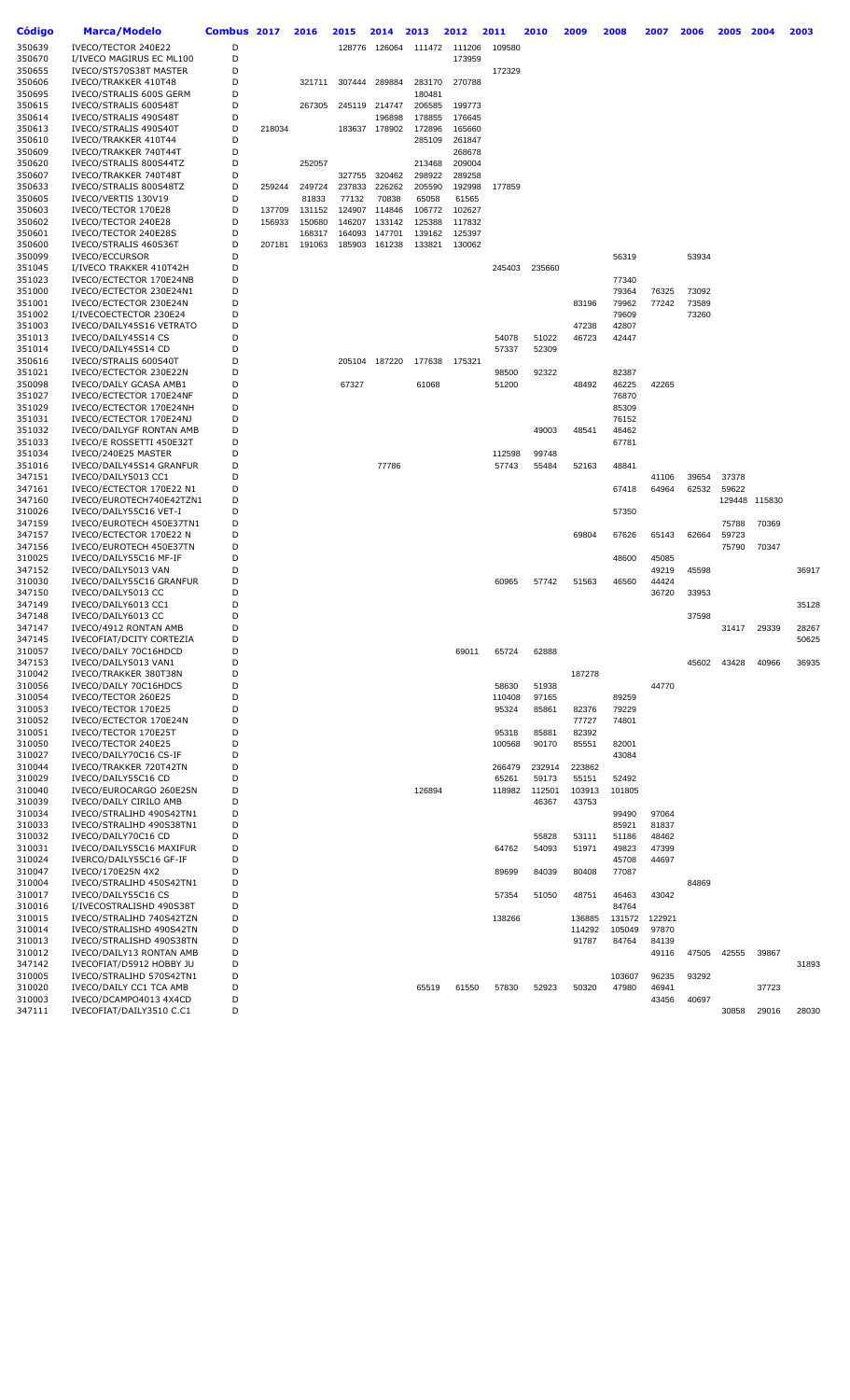| Código           | Marca/Modelo                                         | Combus 2017 |        | 2016  | 2015 | 2014   | 2013   | 2012   | 2011            | 2010           | 2009           | 2008           | 2007   | 2006   | 2005           | 2004  | 2003  |
|------------------|------------------------------------------------------|-------------|--------|-------|------|--------|--------|--------|-----------------|----------------|----------------|----------------|--------|--------|----------------|-------|-------|
| 347110           | IVECOFIAT/DAILY3510 VAN1                             | D           |        |       |      |        |        |        |                 |                |                |                |        |        | 33395          | 28811 | 26669 |
| 347109           | IVECOFIAT/DAILY5912 C.C                              | D           |        |       |      |        |        |        |                 |                |                |                |        |        |                | 38031 |       |
| 347107           | IVECOFIAT/DAILY4912 C.C                              | D           |        |       |      |        |        |        |                 |                |                |                |        |        |                | 29756 |       |
| 347101           | IVECOFIAT/DAILY3510 C.C                              | D           |        |       |      |        |        |        |                 |                |                |                |        |        |                | 29825 | 28957 |
| 310010           | IVECO/DAILY7013 CC1 HOBB                             | D           |        |       |      |        |        |        |                 |                |                |                |        |        | 42145          |       |       |
| 347119           | IVECOFIAT/DAILY5912 C.C1                             | D           |        |       |      |        |        |        |                 |                |                |                |        |        |                |       | 32052 |
| 347137           | IVECO/DAILY6012 CC1                                  | D           |        |       |      |        |        |        |                 |                |                |                |        |        |                | 33021 | 32063 |
| 347136           | IVECO/DAILY6012 CC                                   | D           |        |       |      |        |        |        |                 |                |                |                |        |        |                |       | 32069 |
| 347129           | IVECOFIAT/DAILY TH AMB                               | D           |        |       |      |        |        |        |                 |                |                | 45753          | 44471  | 43113  | 39988          | 37172 | 33271 |
| 347126           | IVECOFIAT/DAILY CORTEZI2                             | D           |        |       |      |        |        |        |                 |                |                |                |        |        |                | 30714 | 29913 |
| 347124           | IVECOFIAT/DCITY3510 VAN1                             | D           |        |       |      |        |        |        |                 |                |                |                |        |        | 33388          | 28817 | 26669 |
| 347123           | IVECOFIAT/DAILY CORTEZI1                             | D           |        |       |      |        |        |        |                 |                |                |                |        |        |                | 30026 | 28964 |
| 310018           | IVECO/DAILY55C16 VETRATO                             | D           |        |       |      |        |        |        | 65521           | 61568          | 60912          | 55185          |        |        |                |       |       |
| 347120           | IVECO/3510V1 RONTAN AMB                              | D<br>D      |        |       |      |        |        |        |                 |                |                |                |        |        | 33143          | 28595 | 26467 |
| 310019<br>343487 | IVECO/DAILY70C16 CS<br>IVECO/EUROCARGO 230E24        | D           |        |       |      |        |        |        | 56839<br>97997  | 52701<br>87220 | 51691<br>79976 | 48842<br>76672 | 46002  |        |                |       | 41747 |
| 347117           | IVECOFIAT/DAILY4912 C.C1                             | D           |        |       |      |        |        |        |                 |                |                |                |        |        | 33648          | 30987 | 29981 |
| 310096           | IVECO/TEC240 PMERECHIM82                             | D           |        |       |      |        |        |        | 112383          | 96827          | 88989          |                |        |        |                |       |       |
| 347116           | IVECOFIAT/DAILY4912 VAN1                             | D           |        |       |      |        |        |        |                 |                |                |                | 40390  |        | 36706          | 33821 | 32493 |
| 310023           | IVECO/DAILY55C16 CD-IF                               | D           |        |       |      |        |        |        |                 |                |                |                | 43923  |        |                |       |       |
| 310021           | IVECO/DAILY55C16 CS-IF                               | D           |        |       |      |        |        |        |                 |                |                | 47944          | 45189  |        |                |       |       |
| 310045           | IVECO/260E25N 6X4                                    | D           |        |       |      |        |        |        | 116489          | 103402         | 99590          | 93667          |        |        |                |       |       |
| 347122           | <b>IVECO/KM IVECVAN</b>                              | D           |        |       |      |        |        |        |                 |                |                |                |        |        | 31438          | 29264 | 27618 |
| 310073           | I/IVECO STRALIS 490S46T                              | D           |        |       |      |        |        |        | 147028          | 135478         |                |                |        |        |                |       |       |
| 310065           | I/IVECO STRALIS 740S42TZ                             | D           |        |       |      |        |        |        |                 |                |                |                | 113745 |        |                |       |       |
| 310085           | IVECO/DAILY55C16 MARTI M                             | D           |        |       |      |        |        |        | 55106           |                | 48749          |                |        |        |                |       |       |
| 310083           | IVECO/VERTIS 130V18                                  | D           |        |       |      |        |        |        | 69661           | 64698          |                |                |        |        |                |       |       |
| 310081           | IVECO/STRALIS 570S41T                                | D           |        |       |      |        |        |        | 125834          | 116127         | 113896         |                |        |        |                |       |       |
| 310078           | IVECO/STRALIS 740S41TZ                               | D           |        |       |      |        |        |        | 204754          | 185768         | 182469         |                |        |        |                |       |       |
| 310077           | IVECO/STRALIS 490S41T                                | D<br>D      |        |       |      |        |        |        | 118457          | 105937         | 104587         |                |        |        |                |       |       |
| 310087           | IVECO/CURSOR 450E33TY<br>IVECO/TRAKKER 380T42N       | D           |        |       |      |        |        |        | 81463           | 75776          |                |                |        |        |                |       |       |
| 310043<br>310093 | IVECO/CURSOR 180E33                                  | D           |        |       |      |        |        |        | 238682<br>90441 | 217728         | 206910         |                |        |        |                |       |       |
| 310059           | IVECO/STRHD740 TRUKAM CA                             | D           |        |       |      |        |        |        |                 |                |                | 120598         |        |        |                |       |       |
| 310071           | IVECO/STRALIS 490S46T                                | D           |        |       |      |        |        |        | 147028          | 135478         |                |                |        |        |                |       |       |
| 310070           | I/IVECO TRAKKER AD260T38                             | D           |        |       |      |        |        |        | 193191          |                | 176591         |                |        |        |                |       |       |
| 310069           | IVECO/CURSOR 450E33T                                 | D           |        |       |      |        |        |        | 81463           | 75776          | 65629          |                |        |        |                |       |       |
| 310068           | I/IVECO CURSOR 450E33T                               | D           |        |       |      |        |        |        | 81463           |                |                |                |        |        |                |       |       |
| 310067           | IVECO/DAILY ADAPTA AMB                               | D           |        |       |      |        |        |        |                 |                | 45130          |                |        |        |                |       |       |
| 310066           | IVECO/STRALIS 740S42TZ                               | D           |        |       |      |        |        |        |                 | 146964         | 139435         | 133361         |        |        |                |       |       |
| 310075           | IVECO/STRALIS 740S46TZ                               | D           |        |       |      |        |        |        | 189626          | 167822         |                |                |        |        |                |       |       |
| 348309           | IVECO/DAILY 40S14CS                                  | D           | 88543  | 80349 |      |        |        |        |                 |                |                |                |        |        |                |       |       |
| 343488           | IVECO/EUROCARGO 230E22                               | D           |        |       |      |        |        |        |                 |                |                | 74134          |        |        |                |       |       |
| 343489           | I/IVECO EUROCARGO 170E22<br>I/IVECO EUROCARGO 230E24 | D<br>D      |        |       |      |        |        |        |                 |                |                | 64605          |        |        |                |       |       |
| 343492<br>343497 | I/IVECO TECTOR 240E25S                               | D           |        |       |      |        |        |        |                 | 100182         |                | 76596          |        |        |                |       |       |
| 343498           | IVECO/TECTOR 240E25S                                 | D           |        |       |      |        |        |        | 105344          | 95175          | 89391          |                |        |        |                |       |       |
| 348305           | IVECO/STRALIS 450S33T                                | D           |        |       |      | 164396 | 145220 | 139635 |                 |                |                |                |        |        |                |       |       |
| 310086           | <b>IVECO/TECTOR MULTIEIXO</b>                        | D           |        |       |      |        |        |        | 99778           | 89197          |                |                |        |        |                |       |       |
| 348307           | IVECO/DAILY55CE CAB                                  | G           |        |       |      |        |        |        | 56253           |                |                |                |        |        |                |       |       |
| 310072           | IVECO/STRALIS 570S46T                                | D           |        |       |      |        |        |        | 128503          | 124202         |                |                |        |        |                |       |       |
| 348319           | IVECO/TECTOR 310E30CE                                | D           | 194184 |       |      |        |        |        |                 |                |                |                |        |        |                |       |       |
| 347198           | IVECO/STRALISHD 450S42TN                             | D           |        |       |      |        |        |        |                 |                |                |                | 101200 | 99898  |                |       |       |
| 347197           | IVECO/STRALISHD 570S42TN                             | D           |        |       |      |        |        |        |                 |                | 106279         | 103935         | 96518  | 93563  |                |       |       |
| 347196           | IVECO/STRALHD 740S42TZN1                             | D           |        |       |      |        |        |        |                 |                |                | 130794         | 121766 | 119120 |                |       |       |
| 347195           | IVECO/ECTECTOR 230E22N1                              | D           |        |       |      |        |        |        |                 |                |                | 77314          | 75094  | 72582  | 63659          |       |       |
| 347193<br>310097 | I/IVECOSTRALISHD 570S42T                             | D<br>D      |        |       |      |        |        |        |                 |                | 107157         | 103594         | 96229  |        | 81380          |       |       |
| 348306           | IVECO/STH570 PMERECHIM82<br>IVECO/TRAKKER 380T SETEC | D           |        |       |      |        |        |        |                 |                | 193036         |                |        |        |                |       |       |
| 310063           | IVECO/STRALIS 490S42T                                | D           |        |       |      |        |        |        |                 |                | 114471         |                | 102136 |        |                |       |       |
| 347176           | IVECO/DAILY7013 CC1                                  | D           |        |       |      |        |        |        |                 |                |                |                | 43172  | 38597  | 36683          |       |       |
| 347175           | IVECO/DAILY7013 CD1                                  | D           |        |       |      |        |        |        |                 |                |                |                |        | 41762  | 37926          |       |       |
| 347173           | IVECO/DAILY4013 CC                                   | D           |        |       |      |        |        |        |                 |                |                |                |        | 32503  | 29538          |       |       |
| 310062           | IVECO/STRALIS 570S38T                                | D           |        |       |      |        |        | 139884 |                 | 124217 111427  | 108072         | 86219          |        |        |                |       |       |
| 347172           | IVECO/DAILY3510 CD                                   | D           |        |       |      |        |        |        |                 |                |                |                |        |        |                | 36823 |       |
| 347171           | IVECO/DAILY7012 CC                                   | D           |        |       |      |        |        |        |                 |                |                |                |        |        |                | 35130 |       |
| 347165           | IVECO/DAILY4013 VAN                                  | D           |        |       |      |        |        |        |                 |                |                |                |        | 43281  |                |       |       |
| 310064           | IVECO/STRALIS 570S42T                                | D           |        |       |      |        |        |        |                 | 118672         | 106439         | 103195         |        |        |                |       |       |
| 347179           | IVECO/DAILYCITY3813 VAN1                             | D           |        |       |      |        |        |        |                 |                |                |                | 38075  | 36951  | 32697          |       |       |
| 310074           | I/IVECO STRALIS 570S46T                              | D           |        |       |      |        |        |        |                 | 123562         |                |                |        |        |                |       |       |
| 347162           | IVECO/DAILY7012 CC1                                  | D           |        |       |      |        |        |        |                 |                |                |                |        |        | 36650          | 35419 | 33543 |
| 347163<br>347167 | IVECO/DAILY4912 CD1<br>IVECO/DAILY4013 VAN1          | D<br>D      |        |       |      |        |        |        |                 |                |                |                |        | 43068  | 42908<br>39240 | 40085 | 36276 |
| 347164           | IVECO/DAILY7012 CD1                                  | D           |        |       |      |        |        |        |                 |                |                |                |        |        | 38225          |       |       |
| 347166           | IVECO/DAILY4013 CC1                                  | D           |        |       |      |        |        |        |                 |                |                |                |        | 32513  | 29545          |       |       |
| 347168           | IVECO/DAILY3510 CD1                                  | D           |        |       |      |        |        |        |                 |                |                |                |        |        | 38050          | 37248 |       |
| 347187           | IVECO/STRALIHD 570S38TN1                             | D           |        |       |      |        |        |        |                 |                |                | 98430          | 96346  | 84485  |                |       |       |
| 310061           | IVECO/STRALIS 490S38T                                | D           |        |       |      |        |        |        | 102960          | 97913          | 92896          |                |        |        |                |       |       |
| 347192           | IVECO/DAILY5013 VETRATO1                             | D           |        |       |      |        |        |        |                 |                |                |                | 38429  |        |                |       |       |
| 347191           | IVECO/DAILY4013 VETRATO                              | D           |        |       |      |        |        |        |                 |                |                |                | 38858  | 35583  |                |       |       |
| 347190           | IVECO/DAILY5013 VETRATO                              | D           |        |       |      |        |        |        |                 |                |                |                | 44087  |        |                |       |       |
| 347177           | IVECO/DAILY5013 CD1                                  | D           |        |       |      |        |        |        |                 |                |                |                |        | 44394  | 41261          |       |       |
| 347188           | IVECO/STRALISHD 570S38TN                             | D           |        |       |      |        |        |        |                 |                | 104981         | 95386          | 90211  | 85694  |                |       |       |
| 347178           | IVECO/DAILY4013 CD1                                  | D           |        |       |      |        |        |        |                 |                |                |                |        |        | 38043          |       |       |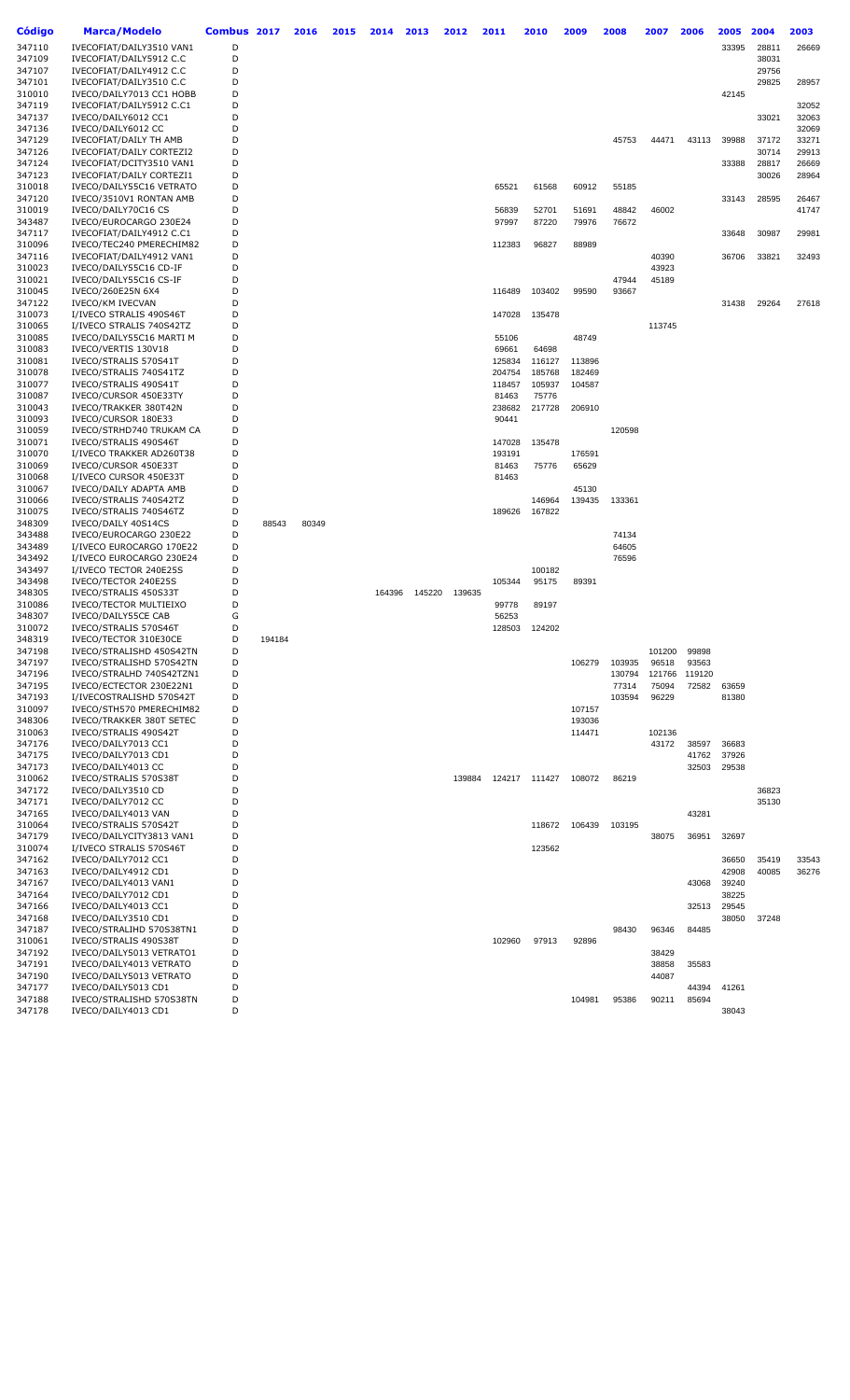| Código                | <b>Marca/Modelo</b>                                 | Combus 2017 |        | 2016   | 2015   | 2014             | 2013             | 2012             | 2011             | 2010             | 2009             | 2008   | 2007            | 2006                        | 2005           | 2004   | 2003             |
|-----------------------|-----------------------------------------------------|-------------|--------|--------|--------|------------------|------------------|------------------|------------------|------------------|------------------|--------|-----------------|-----------------------------|----------------|--------|------------------|
| 347186                | IVECO/STRALIHD 450S38TN1                            | D           |        |        |        |                  |                  |                  |                  |                  |                  |        | 84984           | 82445                       | 79846          |        |                  |
| 347185                | IVECO/STRALISHD 450S38TN                            | D           |        |        |        |                  |                  |                  |                  |                  |                  |        | 90498           | 88307                       |                |        |                  |
| 347183                | IVECO/DAILY7013 CD                                  | D           |        |        |        |                  |                  |                  |                  |                  |                  |        | 46070           | 41743                       |                |        |                  |
| 347182<br>347181      | IVECO/DAILY7013 CC<br>IVECO/DAILY5013 CD            | D<br>D      |        |        |        |                  |                  |                  |                  |                  |                  |        | 43171<br>50816  | 38581<br>44384              | 36648          |        |                  |
| 347180                | IVECO/DAILYCITY3813 VAN                             | D           |        |        |        |                  |                  |                  |                  |                  |                  |        | 38092           | 36966                       | 34335          |        |                  |
| Fabricante:           | JAC                                                 |             |        |        |        |                  |                  |                  |                  |                  |                  |        |                 |                             |                |        |                  |
|                       |                                                     |             |        |        |        |                  |                  |                  |                  |                  |                  |        |                 |                             |                |        |                  |
| 350903                | I/JAC HFC1061KN                                     | D           |        |        | 84439  |                  |                  |                  |                  |                  |                  |        |                 |                             |                |        |                  |
| Fabricante:           | JBC                                                 |             |        |        |        |                  |                  |                  |                  |                  |                  |        |                 |                             |                |        |                  |
|                       |                                                     |             |        |        |        |                  |                  |                  |                  |                  |                  |        |                 |                             |                |        |                  |
| 311201                | I/JBC SY1040 DVA                                    | D           |        |        |        |                  |                  |                  | 34120            | 32437            |                  |        |                 |                             |                |        |                  |
| Fabricante:           | JIANGHUAI                                           |             |        |        |        |                  |                  |                  |                  |                  |                  |        |                 |                             |                |        |                  |
|                       |                                                     |             |        |        |        |                  |                  |                  |                  |                  |                  |        |                 |                             |                |        |                  |
| 349500                | I/JIANGHUAI HFC4181KR1K3                            | D           |        |        |        |                  |                  |                  |                  |                  |                  | 131908 |                 |                             |                |        |                  |
| Fabricante:           | JMC                                                 |             |        |        |        |                  |                  |                  |                  |                  |                  |        |                 |                             |                |        |                  |
|                       |                                                     |             |        |        |        |                  |                  |                  |                  |                  |                  |        |                 |                             |                |        |                  |
| 350500                | I/JMC N900 CONVAY                                   | D           |        |        |        |                  |                  |                  | 44922            |                  |                  |        |                 |                             |                |        |                  |
| 350503                | I/JMC N800 KC3360                                   | D           |        |        |        |                  | 43622            |                  |                  |                  |                  |        |                 |                             |                |        |                  |
| 350501<br>350502      | I/JMC N601 LONGO<br>I/JMC N800 SC2750               | D<br>D      |        |        |        |                  | 43397            | 43289            | 39735            |                  |                  |        |                 |                             |                |        |                  |
| <b>Fabricante:</b>    | <b>KAMAZ</b>                                        |             |        |        |        |                  |                  |                  |                  |                  |                  |        |                 |                             |                |        |                  |
|                       |                                                     |             |        |        |        |                  |                  |                  |                  |                  |                  |        |                 |                             |                |        |                  |
| 339107                | I/KAMAZ 6460                                        | D           |        |        |        |                  |                  |                  | 141287           |                  |                  |        |                 |                             |                |        |                  |
| <b>Fabricante:</b>    | <b>KENWORTH</b>                                     |             |        |        |        |                  |                  |                  |                  |                  |                  |        |                 |                             |                |        |                  |
|                       |                                                     |             |        |        |        |                  |                  |                  |                  |                  |                  |        |                 |                             |                |        |                  |
| 335900                | I/KENWORTH T2000 6X4                                | D           |        |        |        |                  |                  |                  |                  |                  |                  |        |                 |                             |                |        | 113114           |
| 335901                | I/KENWORTH T800                                     | D           |        |        |        |                  | 287342           |                  |                  |                  |                  |        |                 |                             |                |        |                  |
| 335902<br>Fabricante: | I/PACCAR KENWORTH C500<br><b>KIA MOTORS</b>         | D           |        |        |        | 196323           |                  |                  |                  |                  |                  |        |                 |                             |                |        |                  |
|                       |                                                     |             |        |        |        |                  |                  |                  |                  |                  |                  |        |                 |                             |                |        |                  |
|                       |                                                     |             |        |        |        |                  |                  |                  |                  |                  |                  |        |                 |                             |                |        |                  |
| 341404<br>341405      | IMP/KIA K2700 DLX<br>I/KIA BESTA SV GRAND           | D<br>D      |        |        |        |                  |                  |                  |                  |                  |                  |        |                 |                             | 24501<br>26818 | 22139  |                  |
| Fabricante:           | M.BENZ                                              |             |        |        |        |                  |                  |                  |                  |                  |                  |        |                 |                             |                |        |                  |
|                       |                                                     |             |        |        |        |                  |                  |                  |                  |                  |                  |        |                 |                             |                |        |                  |
| 330808                | M.BENZ/L 2638 TRUKAM CA                             | D           |        |        |        |                  |                  |                  |                  |                  |                  |        |                 |                             | 126455         |        |                  |
| 330809                | M.BENZ/LS 2638 VERTRUCKS                            | D           |        |        |        |                  |                  |                  |                  |                  |                  |        |                 |                             |                |        | 128284           |
| 330810                | M.BENZ/2638 LM CAMINHAO                             | D           |        |        |        |                  |                  |                  |                  |                  |                  |        |                 |                             |                |        | 102733           |
| 330813<br>330814      | M.BENZ/LK2638 SAOJOAO CM<br>M.BENZ/L2638 SAOJOAO CM | D<br>D      |        |        |        |                  |                  |                  |                  |                  |                  |        |                 |                             |                | 114969 | 120588           |
| 330817                | MBENZ/AXOR2831 VERTRUCKS                            | D           |        |        |        |                  |                  |                  |                  |                  | 125154           |        |                 |                             |                |        |                  |
| 330823                | M.BENZ/AXOR 3344 SETEC                              | D           |        |        |        |                  | 267911           |                  |                  |                  |                  |        | 160884          |                             | 145928         |        |                  |
| 326400                | M.BENZ/1318                                         | D           |        |        |        |                  |                  |                  |                  |                  |                  |        |                 |                             |                | 63048  | 58293            |
| 330807<br>331002      | M.BENZ/TRUCKSREIS LS2638                            | D           |        |        |        |                  |                  |                  |                  |                  |                  |        |                 |                             |                |        | 122053<br>123635 |
| 330819                | M.BENZ/2635 PM1000TAO<br>M.BENZ/LK 2638 TRUKAM CA   | D<br>D      |        |        |        |                  |                  |                  | 224048           |                  |                  |        |                 | 172705 165069 150051 129361 |                |        | 134767           |
| 328332                | M.BENZ/AXOR 2831 MASTER                             | D           |        |        |        |                  |                  |                  | 97084            | 91951            | 86827            | 79849  |                 |                             |                |        |                  |
| 328343                | M.BENZ/AXOR2640 RODOVALE                            | D           |        |        |        |                  |                  |                  |                  |                  | 142813           |        |                 |                             |                |        |                  |
| 328342                | M.BENZ/3344S ROSSETTI CB                            | D           |        |        |        |                  |                  |                  |                  | 217766           | 214627           |        |                 | 213240 213145 210382 205933 |                |        |                  |
| 328341                | M.BENZ/AX2540 DALBOZA CA                            | D<br>D      |        |        |        |                  |                  |                  |                  |                  | 135597           |        |                 |                             |                |        |                  |
| 328339<br>328338      | M.BENZ/BRATEC AXOR 2831<br>M.BENZ/AXOR2831 BAULERCT | D           |        |        |        |                  |                  | 147579           | 139781           | 135786           | 123544<br>116117 |        |                 |                             |                |        |                  |
| 328336                | M.BENZ/AXOR 2535 S                                  | D           |        |        |        |                  |                  |                  | 160206           | 141244           | 139736           |        |                 |                             |                |        |                  |
| 328335                | M.BENZ/MULTIEIXO 2726 CM                            | D           |        |        |        |                  |                  |                  |                  | 126476           | 121054           |        |                 |                             |                |        |                  |
| 320604                | M.BENZ/1720 TOPLINE                                 | D           |        |        |        |                  |                  |                  |                  |                  |                  |        |                 |                             |                | 77697  | 73242            |
| 328333<br>328346      | I/M.BENZ ZOOMLION 3341<br>M.BENZ/AXOR 3344 MTX CM   | D<br>D      |        |        |        |                  |                  |                  |                  |                  |                  | 167999 |                 |                             |                |        |                  |
| 328331                | M.BENZ/AXOR LOC CAMINHAO                            | D           |        | 166674 |        | 255613<br>120611 | 249614<br>114336 | 99366            | 240418<br>91346  | 86995            | 82852            | 80577  | 75149           | 73593                       | 70139          |        |                  |
| 328330                | M.BENZ/AXOR LOC TRATOR                              | D           |        |        | 107548 |                  | 97549            |                  | 83633            | 80375            | 75961            | 70169  | 66244           | 60106                       | 56648          |        |                  |
| 328329                | M.BENZ/MULTIEIXO 25338X4                            | D           |        |        |        |                  |                  | 234079           |                  | 186261           |                  |        |                 |                             |                |        |                  |
| 328328                | MBENZ/MULTIEIXO 2831 8X4                            | D           |        |        |        |                  | 168250           | 164559           | 153504           | 146387           | 133222           | 128137 | 121343          |                             |                |        |                  |
| 328327                | M.BENZ/AXOR 2826 B                                  | D<br>D      |        |        |        |                  |                  |                  |                  |                  |                  |        |                 | 102235                      |                |        |                  |
| 328326<br>328325      | M.BENZ/AXOR 2826 K<br>M.BENZ/AXOR 2826              | D           |        |        |        |                  |                  |                  | 130140<br>134010 | 125434<br>131074 | 115652<br>120859 | 112520 | 108671          | 100566<br>100928            | 92482          |        |                  |
| 328334                | M.BENZ/MULTIEIXO 2831 CM                            | D           |        |        |        |                  |                  |                  | 143836           | 139609           | 129271           |        |                 |                             |                |        |                  |
| 328362                | M.BENZ/AXOR 1933 LS                                 | D           | 200257 | 182554 | 160120 | 143462           | 120675           |                  |                  | 84683            |                  |        |                 |                             |                |        |                  |
| 328353                | M.BENZ/AXOR 2536 S                                  | D           | 231606 | 224860 | 211039 | 199089           | 180646           | 175625           |                  |                  |                  |        |                 |                             |                |        |                  |
| 328354                | M.BENZ/AXOR 2541 S                                  | D           |        | 250728 |        | 208828           | 191267           | 184286           | 178212           |                  |                  |        |                 |                             |                |        |                  |
| 328355<br>328356      | M.BENZ/ATEGO 2429<br>M.BENZ/ATRON 1635 S            | D<br>D      | 193483 | 183305 | 177602 | 151555<br>164985 | 143859<br>148164 | 139402<br>145905 | 133234<br>145202 |                  |                  |        |                 |                             |                |        |                  |
| 328357                | M. Benz/Axor 3341 S 6x4                             | D           |        |        |        | 278719           |                  | 253556           |                  |                  |                  |        |                 |                             |                |        |                  |
| 328358                | M.BENZ/AXOR 3341 6X4                                | D           |        |        |        | 278806           | 255431           | 245235           |                  |                  |                  |        |                 |                             |                |        |                  |
| 328359                | M.BENZ/AXOR 2641 S 6X4                              | D           |        |        |        |                  | 251543           |                  |                  |                  |                  |        |                 |                             |                |        |                  |
| 328344                | MBENZ/AX1933 RODOEIXO CA                            | D           |        |        |        |                  |                  |                  |                  |                  |                  | 80395  | 78390           | 73176                       | 68517          |        |                  |
| 328361<br>328345      | M.BENZ/AXOR 4140K SETEC<br>M.BENZ/AXOR 2535 THELIO  | D<br>D      |        |        |        |                  |                  |                  |                  | 160537           |                  |        | 195730          |                             |                |        |                  |
| 328363                | M.BENZ/AX2044 ZAMBONI CA                            | D           |        |        |        |                  |                  |                  | 191492           |                  |                  |        |                 |                             |                |        |                  |
| 328352                | M.BENZ/ATEGO 1719                                   | D           | 138961 | 132994 |        | 121932 109154    | 102056           | 97311            | 93081            |                  |                  |        |                 |                             |                |        |                  |
| 328351                | M.BENZ/AXOR 2041 S                                  | D           | 247928 | 227921 |        | 215456 210780    | 205760           | 186234           | 178484           |                  |                  |        |                 |                             |                |        |                  |
| 330827<br>328350      | M.BENZ/AXOR 1933 MASTER<br>M.BENZ/3344 CAREZIA CM   | D<br>D      |        |        |        |                  | 269674           | 245837           | 231395           | 209596           | 199567           |        | 64471<br>180881 |                             | 60901          |        |                  |
|                       |                                                     |             |        |        |        |                  |                  |                  |                  |                  |                  |        |                 |                             |                |        |                  |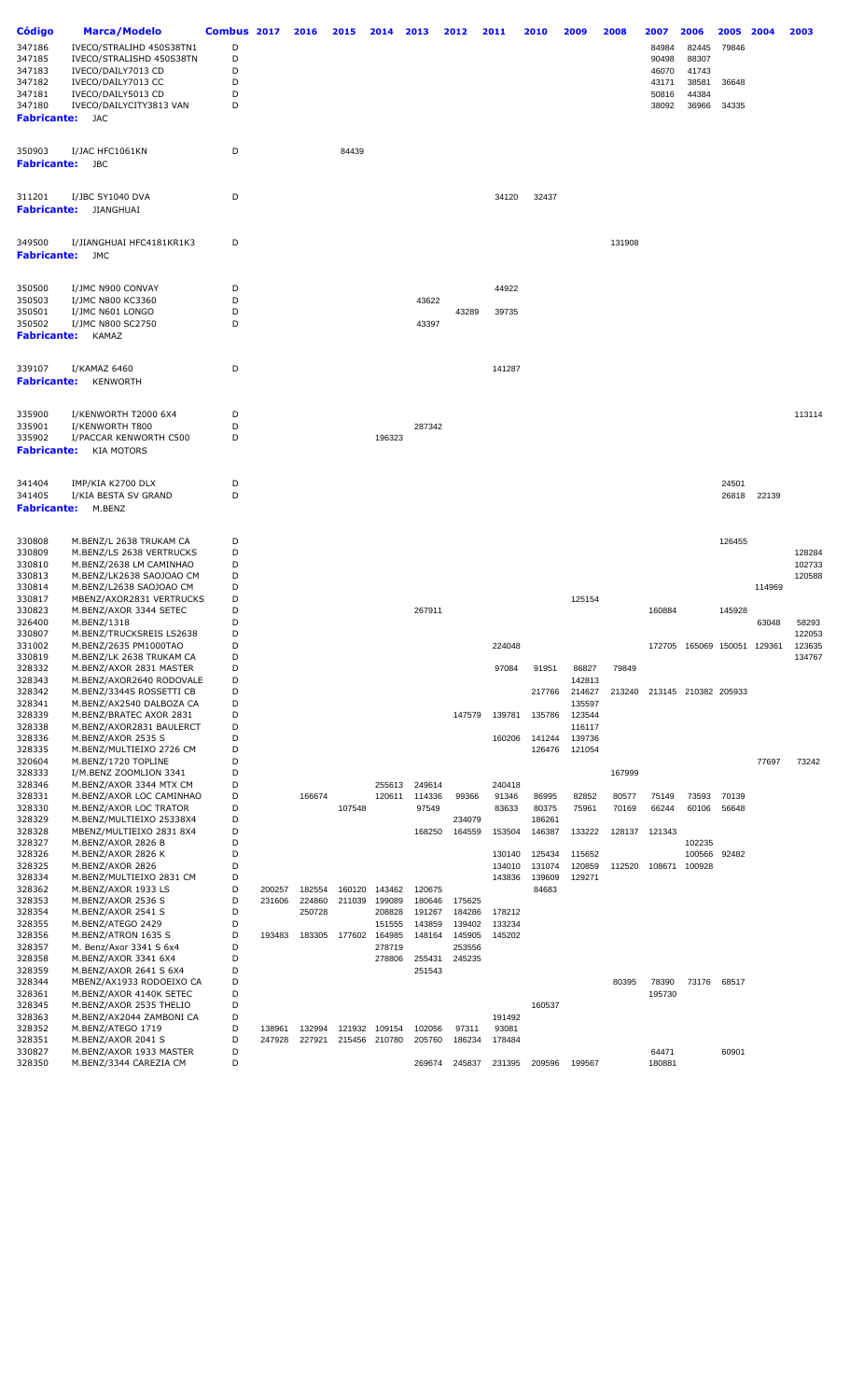| Código           | Marca/Modelo                                       | Combus 2017 |        | 2016             | 2015            | 2014            | 2013            | 2012            | 2011             | 2010             | 2009             | 2008             | 2007             | 2006          | 2005           | 2004   | 2003   |
|------------------|----------------------------------------------------|-------------|--------|------------------|-----------------|-----------------|-----------------|-----------------|------------------|------------------|------------------|------------------|------------------|---------------|----------------|--------|--------|
| 328348           | M.BENZ/AXOR2826 MOURA CD                           | D           |        |                  |                 |                 |                 |                 |                  | 129075           |                  |                  |                  |               |                |        |        |
| 328347           | M.BENZ/AXOR2831 MOURA CD                           | D           |        |                  |                 |                 | 154846          | 152508          |                  | 131358           |                  |                  |                  |               |                |        |        |
| 328322           | M.BENZ/AXOR 4144 K                                 | D           | 416763 | 402684           | 369830          | 332997          | 305830          | 288303          | 278902           | 257432           | 239793           | 229979           | 215965           | 215038        | 183183         |        |        |
| 328360           | M.BENZ/ATEGO 1729 S                                | D           |        |                  |                 |                 | 132099          | 125927          | 122642           |                  |                  |                  |                  |               |                |        |        |
| 328374           | M.BENZ/AXOR3131 RODOCAPT                           | D           |        |                  |                 | 217739          |                 |                 |                  |                  |                  |                  |                  |               |                |        |        |
| 328324           | M.BENZ/AXOR 2831 B                                 | D           |        |                  |                 |                 | 162796          | 141311          | 131529           | 127942           | 116362           |                  |                  | 102723        |                |        |        |
| 326499<br>320611 | M.BENZ/L 1318                                      | D<br>D      |        |                  |                 |                 |                 | 86120           |                  |                  | 80562            |                  | 69564            |               |                |        |        |
| 320603           | M.BENZ/AC1016 TOPLINE CD<br>M.BENZ/1620 TOPLINE    | D           |        | 109194           |                 | 102129          |                 | 112954          |                  |                  | 106235           |                  | 96623            | 92475         | 86764          | 84422  | 81284  |
| 328364           | MBENZ/AX2544 RODOVALE CA                           | D           |        |                  |                 | 203306          | 197121          |                 |                  | 164785           |                  |                  |                  |               |                |        |        |
| 328365           | M.BENZ/ATRON 1719 K                                | D           |        |                  | 133431          | 122448          | 111788          |                 |                  |                  |                  |                  |                  |               |                |        |        |
| 328366           | M.BENZ/ATRON 1719                                  | D           |        |                  | 117824          | 113817          | 109379          |                 |                  |                  |                  |                  |                  |               |                |        |        |
| 328300           | M.BENZ/AX0R 1933 S                                 | D           |        | 183849           | 151223          | 130670          | 122728          | 104033          | 96480            | 86435            | 83149            | 76010            | 72660            | 59724         | 56618          | 51506  |        |
| 328371           | M.BENZ/AT1719 TOPLINE CD                           | D           |        | 131755           |                 | 119121          |                 | 110085          |                  |                  |                  |                  |                  |               |                |        |        |
| 328301           | M.BENZ/AXOR 2533                                   | D           | 242423 | 182131           | 173459          | 159307          | 154009          | 145711          | 134204           | 119285           | 112470           | 108077           | 102484           | 99418         | 97019          | 84939  |        |
| 328379           | M.BENZ/3340 CAREZIA CM                             | D           |        |                  |                 |                 |                 |                 |                  |                  | 190370           |                  |                  |               |                |        |        |
| 328389           | M.BENZ/AXOR 1933 1000TAO                           | D           |        |                  |                 |                 |                 |                 |                  |                  |                  |                  |                  | 62862         | 56249          |        |        |
| 328390<br>328399 | M.BENZ/AXOR 3344 MGS CHP                           | D<br>D      |        |                  |                 | 243096          |                 |                 |                  |                  |                  |                  |                  |               | 94452          |        |        |
| 309191           | M.BENZ/LS 1933<br>I/M.BENZ ACTOS 4140K 8X4         | D           |        |                  |                 |                 |                 |                 |                  |                  |                  |                  |                  |               | 201366         |        |        |
| 330802           | M.BENZ/L 2638                                      | D           |        |                  |                 |                 |                 |                 |                  |                  |                  |                  |                  |               | 113909         | 104303 | 102628 |
| 330803           | M.BENZ/LK 2638                                     | D           |        |                  |                 |                 |                 |                 |                  |                  |                  |                  |                  |               | 127751         | 114015 | 107524 |
| 330804           | M.BENZ/LS 2638                                     | D           |        |                  |                 |                 |                 |                 |                  |                  |                  |                  |                  |               | 129506         | 123717 | 115929 |
| 328367           | M.BENZ/AXOR 2540 SETEC                             | D           |        |                  |                 |                 |                 |                 |                  | 119103           |                  | 107279           | 102245           |               |                |        |        |
| 328310           | M.BENZ/AXOR 3340                                   | D           |        |                  |                 |                 |                 |                 | 184943           | 180387           | 177161           | 155355           | 150210           |               | 146272 134524  |        |        |
| 330805           | M.BENZ/LK2638 ROSSETTI T                           | D           |        |                  |                 |                 |                 |                 |                  |                  |                  |                  |                  |               |                | 146087 |        |
| 328321           | M.BENZ/AXOR 41446X4                                | D           |        |                  |                 |                 |                 |                 | 288131           |                  |                  |                  |                  |               |                |        |        |
| 328318           | M.BENZ/AXOR 4140 K                                 | D           |        |                  |                 |                 |                 |                 | 254392           | 229386           | 212675           | 193883           | 192203           |               | 190674 172493  |        |        |
| 328316           | M.BENZ/AXOR 2831                                   | D           |        |                  |                 |                 | 153566          | 141311          | 139051           | 127629           | 116156           | 111725           | 105750           | 102523        | 89785          |        |        |
| 328315<br>328314 | M.BENZ/AXOR 2828 K<br>M.BENZ/AXOR 2540 S           | D<br>D      |        |                  |                 |                 |                 | 153954          | 126637           | 119902           | 113862           | 106121           | 103473           | 99138         | 62386<br>94566 | 88958  |        |
| 328313           | M.BENZ/AXOR 2644 S                                 | D           | 246810 | 242644           | 222848          | 204667          | 187968          | 178072          | 158341           | 144851           | 143973           | 133784           | 127086           | 125506        | 116831         | 103118 |        |
| 327260           | M.BENZ/ATEGO 1729 MASTER                           | D           |        |                  |                 |                 | 152922          |                 |                  |                  |                  |                  |                  |               |                |        |        |
| 328311           | M.BENZ/AXOR 2544 S                                 | D           | 190273 | 185762           | 170606          | 156687          | 143903          | 137018          | 124997           | 114707           | 112493           | 110829           | 106783           | 102150        | 89230          |        |        |
| 328323           | M.BENZ/AXOR 2831 K                                 | D           |        |                  |                 |                 | 153906          | 141311          | 139040           | 127628           | 116089           |                  |                  | 102555        |                |        |        |
| 328309           | M.BENZ/AXOR 2044 S                                 | D           |        |                  |                 |                 |                 |                 | 168699           | 145897           | 142402           | 129537           | 124667           | 119380        | 109404         | 104804 |        |
| 328308           | M.BENZ/AXOR 2035 S                                 | D           |        |                  |                 |                 | 112359          |                 | 102054           | 99504            | 86943            | 83281            | 80389            | 77877         | 72350          | 66202  |        |
| 328307           | M.BENZ/AXOR 3344 S                                 | D           | 295338 | 282381           | 251460          | 230943          | 212101          | 195025          | 188631           | 169598           | 163646           | 156934           | 152567           |               | 144911 130217  |        |        |
| 328306           | M.BENZ/AXOR 3340 S                                 | D           |        |                  |                 |                 |                 |                 | 183035           | 179585           | 171522           | 149198           | 146015           | 134804        | 123690         |        |        |
| 328305           | M.BENZ/AXOR 2040 S                                 | D           |        |                  |                 |                 |                 |                 | 117929           | 114754           | 106156           | 101808           | 95681            | 93143         | 84286          |        |        |
| 328304<br>328303 | M.BENZ/AXOR 3340 K<br>M.BENZ/AXOR 3344             | D<br>D      | 311879 | 295342           | 278238          | 255538          | 234688          | 229766          | 187959<br>216958 | 177747<br>186290 | 174121<br>177781 | 155392<br>165063 | 150232<br>161165 | 146313 134546 | 160726 141913  |        |        |
| 328302           | M.BENZ/AXOR 3344 K                                 | D           | 306760 | 292152           | 278240          | 255541          | 234692          | 229769          | 216960           | 186301           | 177816           | 165070           | 161196           |               | 160753 141919  |        |        |
| 328312           | M.BENZ/AXOR 2640 S                                 | D           |        |                  |                 |                 |                 | 165394          | 150054           | 143993           | 137928           | 124939           | 118517           | 106363        | 95926          |        |        |
| 310112           | M.BENZ/1420                                        | D           |        |                  |                 |                 |                 |                 |                  |                  |                  |                  |                  |               | 66510          | 64833  | 56750  |
| 310120           | M.BENZ/INDUSCAR ATILIS F                           | D           |        |                  |                 |                 |                 |                 |                  |                  |                  |                  | 67488            | 65408         |                |        |        |
| 310119           | M.BENZ/915 E SBB CF                                | D           |        |                  | 89510           | 84139           | 80050           |                 | 69906            | 66235            |                  | 59319            | 55173            | 51152         | 48982          |        |        |
| 310118           | M.BENZ/2540 S                                      | D           |        |                  |                 |                 |                 |                 |                  |                  |                  |                  |                  |               |                | 87281  |        |
| 310117           | M.BENZ/712E RHINUS 700                             | D           |        |                  |                 |                 |                 |                 |                  |                  |                  |                  |                  | 49464         | 47969          | 46030  | 41076  |
| 310116           | M.BENZ/1728 S                                      | D           |        |                  |                 |                 |                 |                 |                  |                  |                  |                  |                  |               | 78048          | 71559  | 68603  |
| 310115           | M.BENZ/2638 S                                      | D           |        |                  |                 |                 |                 |                 |                  |                  |                  |                  |                  |               |                |        | 120407 |
| 309207<br>310113 | I/M.BENZ 515CDI MITRENBM                           | D<br>D      |        |                  | 99851           |                 |                 |                 |                  |                  |                  |                  |                  |               |                |        |        |
| 310125           | M.BENZ/1728<br>M.BENZ/2726 K                       | D           |        |                  |                 | 153775          |                 | 139479          | 133554           | 112567           | 107733           | 102704           |                  |               | 80849          | 74949  | 72215  |
| 310111           | M.BENZ/715C                                        | D           |        |                  |                 |                 |                 |                 |                  |                  | 59052            | 53329            | 49760            | 42822         | 41313          | 38423  | 36309  |
| 310110           | M.BENZ/915C                                        | D           |        |                  |                 |                 | 82170           |                 | 75777            | 66609            | 61213            | 58381            | 54297            | 50392         | 48228          | 46916  | 45246  |
| 310109           | M.BENZ/1944 S                                      | D           |        |                  |                 |                 |                 |                 |                  |                  |                  |                  |                  |               | 112995         | 105740 | 103013 |
| 310108           | M.BENZ/710 RHINUS 700                              | D           |        |                  |                 |                 |                 |                 |                  |                  |                  |                  |                  |               | 50811          | 48432  | 47049  |
| 310105           | M.BENZ/710 TECAR PAS35                             | D           |        |                  |                 |                 |                 |                 |                  |                  |                  | 55907            |                  |               |                |        |        |
| 310104           | M.BENZ/712 C                                       | D           |        |                  |                 |                 |                 |                 |                  |                  |                  |                  |                  |               |                |        | 45215  |
| 309194           | I/M.BENZ CDI GCASA AMB1                            | D           |        | 71772            |                 |                 |                 | 58163           | 57013            | 54685            | 52186            | 50502            | 44887            |               |                |        |        |
| 310114           | M.BENZ/2638                                        | D           |        |                  |                 |                 |                 |                 |                  |                  |                  |                  |                  |               | 107240         |        | 102768 |
| 310133           | M.BENZ/2726 RODOCAP                                | D           |        |                  |                 |                 |                 |                 |                  |                  | 119751           |                  |                  |               |                |        |        |
| 310148<br>310147 | M.BENZ/ACCELO 1016                                 | D           | 111205 | 108399           | 103037          | 102660          | 97672           | 94276           | 83552            |                  |                  |                  |                  |               |                |        |        |
| 310146           | M.BENZ/ACCELO 815<br>M.BENZ/ATRON 2729 K 6X4       | D<br>D      | 109487 | 104274<br>188466 | 99309<br>177587 | 92519<br>165656 | 88273<br>154647 | 79895<br>147379 | 78975<br>138584  |                  |                  |                  |                  |               |                |        |        |
| 310145           | M.BENZ/ATRON 2729 6X4                              | D           |        | 178906           | 172272          | 166213          | 150082          | 140679          | 134952           |                  |                  |                  |                  |               |                |        |        |
| 310144           | M.BENZ/ATRON 2729 B 6X4                            | D           |        |                  | 178179          | 172433          | 166045          | 158299          | 153479           |                  |                  |                  |                  |               |                |        |        |
| 310143           | M.BENZ/915E BLINFORT                               | D           | 95424  | 91508            | 88761           | 85808           | 82838           |                 | 79125            | 69691            |                  |                  |                  |               |                |        |        |
| 310140           | M.BENZ/710 DINGO CD                                | D           |        |                  |                 |                 |                 |                 |                  | 65286            |                  |                  |                  |               |                |        |        |
| 310121           | M.BENZ/712 E MIB BRUSK                             | D           |        |                  |                 |                 |                 |                 | 114201           | 102776           | 98761            | 90963            | 84665            |               |                |        |        |
| 310136           | M.BENZ/BRACOFORTE 712ECM                           | D           |        |                  |                 |                 |                 |                 | 75582            | 73166            |                  | 66593            |                  |               |                |        |        |
| 310124           | M.BENZ/2726                                        | D           |        |                  |                 |                 |                 |                 | 130808           | 116885           | 112355           | 109468           |                  |               |                |        |        |
| 310131           | M.BENZ/1728 TRUKAM CA                              | D           |        |                  |                 |                 |                 |                 |                  |                  |                  |                  |                  |               |                | 76915  |        |
| 310130           | M.BENZ/710 NR LOFF 02                              | D<br>D      |        |                  |                 |                 |                 |                 | 72065            | 65497            | 62281            |                  |                  |               |                |        |        |
| 310129<br>310128 | M.BENZ/712E NR LOFF 01<br>M.BENZ/MULTIEIXO 27268X4 | D           |        |                  |                 |                 |                 |                 | 97629<br>154021  | 96481<br>129848  | 88719<br>124255  | 79076            | 71207            |               |                |        |        |
| 310127           | M.BENZ/2726 B                                      | D           |        |                  |                 |                 |                 |                 | 129512           | 110055           | 105303           | 100385           |                  |               |                |        |        |
| 310126           | M.BENZ/712 BLINFORT                                | D           |        |                  |                 |                 |                 |                 | 112784           | 109224           | 103892           | 96684            | 89970            |               |                |        |        |
| 309202           | I/MBENZ SPR MARIMAR POLI                           | D           |        |                  |                 |                 |                 |                 |                  |                  | 52604            | 50611            |                  |               |                |        |        |
| 310137           | M.BENZ/915C TOPLINE CD                             | D           |        |                  |                 |                 | 89834           |                 | 82055            | 75848            |                  |                  |                  |               | 57382          |        |        |
| 309144           | I/M.BENZ SPRINT VIATUREA                           | D           | 81518  | 77436            | 73739           | 70237           |                 |                 |                  |                  |                  |                  |                  |               |                |        | 30288  |
| 309162           | I/MBENZ 313SF RONTAN AMB                           | D           |        |                  |                 |                 |                 |                 | 81878            | 76316            | 71765            | 64021            | 58355            | 54734         | 51977          | 47348  | 45004  |
| 309161           | I/M.BENZ 311SF ALTECHAMB                           | D           |        |                  |                 |                 |                 |                 |                  |                  |                  |                  |                  | 42194         | 40411          | 33146  | 31918  |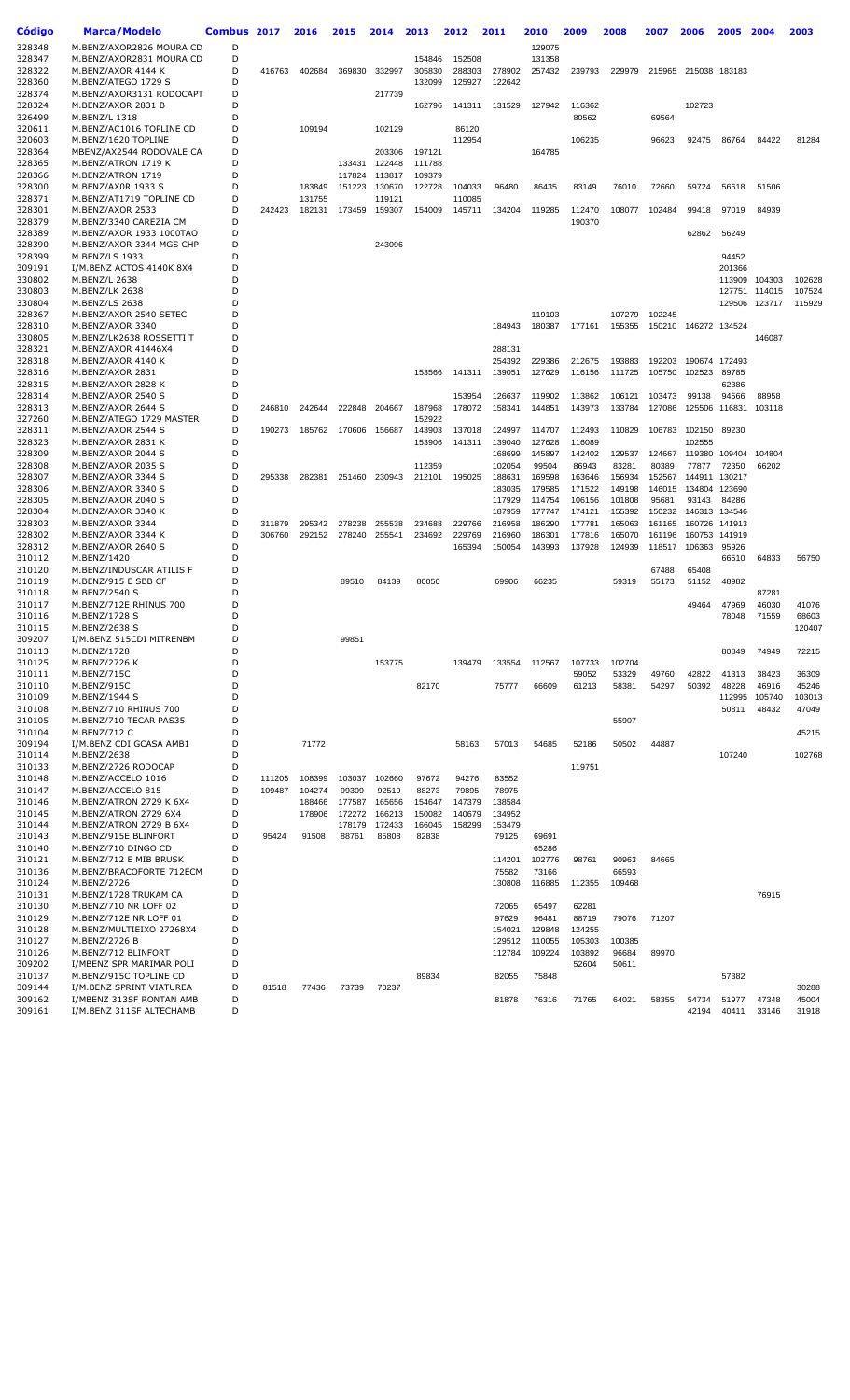| <b>Código</b>    | <b>Marca/Modelo</b>                                  | Combus 2017 |                  | 2016             | 2015             | 2014             | 2013             | 2012   | 2011   | 2010           | 2009           | 2008           | 2007           | 2006           | 2005           | 2004           | 2003           |
|------------------|------------------------------------------------------|-------------|------------------|------------------|------------------|------------------|------------------|--------|--------|----------------|----------------|----------------|----------------|----------------|----------------|----------------|----------------|
| 309159           | I/M.BENZ313 CORTEZI2 AMB                             | D           |                  |                  |                  |                  |                  |        | 64539  | 61167          |                | 49100          | 43798          | 43108          | 41517          | 38034          |                |
| 309155           | I/M.BENZ 2628 P                                      | D           |                  |                  |                  |                  |                  |        |        |                |                |                |                |                |                |                | 97613          |
| 309150           | I/MBENZ 311SF RONTAN AMB                             | D           |                  |                  |                  |                  |                  |        |        |                |                |                |                |                |                | 34780          | 33746          |
| 309149           | I/M.BENZ413CDI SPRINTERF                             | D           |                  |                  |                  |                  |                  |        | 74340  | 65419          | 61043          | 55339          | 51734          | 49977          | 45234          | 42095          | 39072          |
| 310103           | M.BENZ/710                                           | D           |                  |                  |                  |                  |                  | 70197  | 66394  | 63971          | 61688          | 57434          | 54745          | 51104          | 48095          | 48032          | 47422          |
| 309146           | I/MBENZ 311C SPR CORTEZI                             | D           |                  |                  |                  |                  |                  |        |        |                |                |                |                |                |                | 32795          | 31461          |
| 309174           | I/M.BENZ313SF VIDA AMB                               | D           |                  |                  | 63525            | 60876            |                  |        | 54002  | 51691          |                | 48324          |                | 39849          | 38404          |                |                |
| 309137           | I/M.BENZ311CDI SPRINTERC                             | D           |                  |                  |                  |                  |                  |        |        |                |                |                |                |                |                | 30563          | 29315          |
| 309136           | I/M.BENZ311CDI SPRINTERF                             | D           |                  |                  |                  |                  |                  |        |        |                |                |                |                |                |                | 30555          | 29315          |
| 309135           | I/M.BENZ313CDI SPRINTERC                             | D           |                  |                  |                  |                  |                  |        | 56325  | 52388          | 47757          | 47304          | 40749          | 37281          | 35979          | 31579          |                |
| 309134<br>309132 | I/M.BENZ313CDI SPRINTERF<br>I/M.BENZ413CDI SPRINTERC | D<br>D      |                  |                  |                  |                  |                  |        | 56818  | 48868<br>56170 | 44797<br>51257 | 41886<br>45167 | 40002<br>41943 | 39520<br>41722 | 38715<br>37017 | 34489<br>35639 | 32667<br>32172 |
| 300829           | M.BENZ/AXOR3344 THELI CM                             | D           |                  |                  |                  | 281477           |                  |        | 60399  |                |                |                |                |                |                |                |                |
| 300005           | M.BENZ/712E DOMINIK DMK7                             | D           |                  |                  |                  |                  |                  |        |        |                |                |                |                |                | 48171          | 46387          |                |
| 309147           | I/M.BENZ SPRINTER TH AMB                             | D           |                  |                  |                  |                  | 63488            |        |        |                | 48943          | 43994          | 42758          | 41244          | 40005          | 33505          | 31571          |
| 309184           | I/M.BENZ SPRT PFISTER AM                             | D           |                  |                  |                  | 75685            | 68581            |        |        | 58780          |                | 52314          | 48082          |                |                |                |                |
| 309195           | I/M.BENZ ACTOS 4150K 8X4                             | D           |                  |                  |                  |                  |                  |        |        |                |                | 239235         |                | 227028         |                |                |                |
| 309193           | I/M.BENZ ACTROS 4144 K                               | D           |                  |                  |                  |                  |                  |        |        |                |                | 259854         | 247253         |                |                |                |                |
| 328373           | M.BENZ/AXOR2540S MM CP                               | D           |                  |                  |                  |                  |                  |        |        |                |                | 125777         |                |                |                |                |                |
| 309190           | I/M.BENZ 313SPRI JAEDI A                             | D           |                  |                  |                  |                  |                  |        | 60347  |                | 52603          | 48380          |                |                |                |                |                |
| 309189           | I/M.BENZ313CDI MARIMAR A                             | D           |                  |                  |                  |                  |                  |        | 65282  | 57349          | 51282          | 46147          | 41850          | 39898          |                |                |                |
| 309188           | I/M.BENZ NIKS AMBULANCIA                             | D           |                  |                  | 74839            | 69156            | 63904            | 60513  | 55766  | 52512          | 47671          | 43657          | 41284          | 41192          |                |                |                |
| 309187<br>309166 | I/M.BENZ RIBEIRAUTO AMB<br>I/M.BENZ413CDI SP HOBBY   | D<br>D      |                  | 80524            | 75257            | 69116            | 63478            | 60810  | 57903  | 49563          | 46098          | 43157          | 39596          | 39483          | 37162<br>45157 |                |                |
| 309185           | I/M.BENZ SPTR MODIFICAR                              | D           |                  | 94641            | 81392            | 78265            | 74723            | 72646  | 67929  | 59648          | 53339          | 48031          | 43541          | 41498          | 39720          |                |                |
| 309168           | M.BENZ/4140 K                                        | D           |                  |                  |                  |                  |                  |        |        |                |                |                |                |                |                | 126562         |                |
| 309183           | I/M.BENZ 313CDI DELTA A                              | D           |                  |                  |                  |                  |                  |        |        |                |                | 48671          |                | 39244          |                |                |                |
| 309182           | I/M.BENZ GREENCAR AMB 08                             | D           |                  | 82400            | 78477            | 73897            | 65212            | 63428  | 62319  | 60413          | 55493          | 50727          | 46614          | 44372          |                |                |                |
| 309179           | I/M.BENZ SPRT ALTECH AMB                             | D           |                  |                  |                  |                  |                  | 61494  | 58482  | 53981          | 50504          | 44648          | 41988          | 39941          | 37705          |                |                |
| 309178           | I/M.BENZ313SPR UNIVIDA A                             | D           |                  |                  |                  |                  |                  |        | 59209  | 58160          | 51496          | 49826          | 44294          | 43494          | 39612          |                |                |
| 309176           | I/M.BENZ REVESCAP A UTI                              | D           |                  |                  |                  |                  |                  |        | 60601  | 52002          | 47229          | 43241          | 40923          | 38873          |                |                |                |
| 309175           | I/M.BENZ REVESCAP AMB SR                             | D           |                  |                  |                  |                  |                  |        | 60600  | 52024          | 47247          | 43238          | 40903          | 40409          | 38894          |                |                |
| 310151           | I/M.BENZ TU 700                                      | D           |                  |                  |                  |                  |                  |        |        | 70156          |                |                |                |                |                |                |                |
| 309186           | I/M.BENZ313CDI S ANCAR A                             | D           |                  |                  |                  |                  |                  |        | 57859  |                | 52097          | 50636          |                | 42382          |                |                |                |
| 311055           | M.BENZ/AXOR 2544 LS                                  | D           | 284191           | 233515           | 217613           | 202852           | 189027           |        |        |                |                |                |                |                |                |                |                |
| 311066<br>311065 | M.BENZ/AXOR MTX 2544 PLA                             | D<br>D      |                  | 257189           | 245733           | 213567<br>261743 |                  |        |        |                |                |                |                |                |                |                |                |
| 311064           | M.BENZ/AXOR MTX 3344 PLA<br>M.BENZ/AXOR 2533 L       | D           |                  |                  | 238054           |                  |                  |        |        |                |                |                |                |                |                |                |                |
| 311063           | M.BENZ/AXOR 1933                                     | D           |                  | 182658           |                  |                  |                  |        |        |                |                |                |                | 68465          |                |                |                |
| 311062           | M.BENZ/ATEGO1726 MITRENB                             | D           |                  |                  |                  | 147994           | 128269           |        |        |                |                |                |                |                |                |                |                |
| 311060           | M.BENZ/AXOR 3131 6X4                                 | D           | 230048           | 212305           | 201530           | 197685           | 191470           |        |        |                |                |                |                |                |                |                |                |
| 310149           | M.BENZ/ATRON 1319                                    | D           |                  | 121823           | 116022           | 108721           | 107561           | 99964  | 96248  |                |                |                |                |                |                |                |                |
| 311057           | M.BENZ/AXOR 2644 LS 6X4                              | D           | 295472           | 281402           | 268002           | 226018           | 207047           |        |        |                |                |                |                |                |                |                |                |
| 311069           | I/M.BENZ ACTROS1835LS                                | D           |                  |                  | 127781           |                  |                  |        |        |                |                |                |                |                |                |                |                |
| 311054           | M.BENZ/AXOR 2541 LS                                  | D           |                  |                  |                  | 208828           |                  |        |        |                |                |                |                |                |                |                |                |
| 311053           | M.BENZ/AXOR 2041 LS                                  | D           | 266780           | 232897           | 225270           | 218228           |                  |        |        |                |                |                |                |                |                |                |                |
| 311052           | M.BENZ/AXOR 2536 LS                                  | D           | 240876           | 229101           | 210820           | 196596           |                  |        |        |                |                |                |                |                |                |                |                |
| 311051           | M.BENZ/AXOR 2036 LS<br>M.BENZ/ACTROS 2646S6X4        | D<br>D      | 244783<br>287404 | 228464<br>284881 | 212742<br>261005 | 194868           | 180968           |        |        |                |                |                |                |                |                |                |                |
| 311049<br>311048 | M.BENZ/ATEG1726 MOURA CD                             | D           |                  |                  |                  | 147328           | 213460<br>140423 | 127296 |        |                |                |                |                |                |                |                |                |
| 311046           | M.BENZ/ATEGO 1726 S                                  | D           |                  |                  |                  |                  |                  | 119168 |        |                |                |                |                |                |                |                |                |
| 311058           | I/M.BENZ ACTROS4160AK8X8                             | D           |                  | 335159           | 319200           |                  | 288812           |        |        |                |                |                |                |                |                |                |                |
| 311076           | M.BENZ/ATEGO 2730 6X4 CE                             | D           | 203111           |                  | 189364 179895    |                  |                  |        |        |                |                |                |                |                |                |                |                |
| 314304           | M.BENZ/ATEGO 2425 BIASI                              | D           |                  |                  |                  |                  |                  |        |        | 153129         | 132028         | 127484         | 116789         |                |                |                |                |
| 311405           | M.BENZ/AT2425 TOPLINE CE                             | D           |                  |                  |                  |                  |                  |        |        |                |                | 108913         |                |                |                |                |                |
| 311403           | M.BENZ/L 1318 TOPLINE CE                             | D           |                  |                  |                  |                  |                  |        | 89515  |                |                | 77426          | 71894          |                |                |                |                |
| 311301           | M.B./M.BENZ 608 D                                    | D           |                  |                  |                  |                  |                  | 92963  | 85377  |                |                |                |                |                |                |                |                |
| 311082           | I/M.BENZ ACTROS2653LS6X4                             | D           |                  | 279346           |                  |                  |                  |        |        |                |                |                |                |                |                |                |                |
| 311080           | I/M.BENZ UNIMOG U400                                 | D           |                  |                  | 84589            |                  |                  |        |        |                |                |                |                |                |                |                |                |
| 311079<br>311067 | M.BENZ/AXOR 3131 MIT BOM<br>M.BENZ/AXOR2644 THELI CM | D<br>D      |                  |                  | 225496           | 215900           |                  |        |        |                |                |                |                |                |                |                |                |
| 311077           | M.BENZ/ATEGO 2730B6X4 CE                             | D           | 198249           | 188357           | 178938           |                  |                  |        |        |                |                |                |                |                |                |                |                |
| 311068           | I/M.BENZ ACTROS2648LS6X4                             | D           |                  |                  | 264172           |                  |                  |        |        |                |                |                |                |                |                |                |                |
| 311075           | M.BENZ/ACTROS 2651S6X4                               | D           | 311139           | 291978           | 288537           |                  |                  |        |        |                |                |                |                |                |                |                |                |
| 311074           | M.BENZ/ATEGO2426 MITRENB                             | D           |                  |                  | 148150           |                  |                  |        |        |                |                |                |                |                |                |                |                |
| 311073           | I/M.BENZ ACTROS2651LS6X4                             | D           |                  |                  | 275467           |                  |                  |        |        |                |                |                |                |                |                |                |                |
| 311072           | I/M.BENZ ACTROS2645LS                                | D           |                  |                  | 264213           |                  |                  |        |        |                |                |                |                |                |                |                |                |
| 311071           | I/M.BENZ ANTOS1835LS                                 | D           |                  |                  | 119622           |                  |                  |        |        |                |                |                |                |                |                |                |                |
| 311070           | I/M.BENZ ACTROS2648LS                                | D           |                  |                  | 264172           |                  |                  |        |        |                |                |                |                |                |                |                |                |
| 311037           | M.BENZ/ACTROS 4844K8X4                               | D           | 388745           | 370234           | 352604           | 341743           | 328269           | 312979 | 295870 |                |                |                |                |                |                |                |                |
| 311078           | M.BENZ/ATEGO 2730K 6X4 CE                            | D           | 207260           | 191051           | 181555           |                  |                  |        |        |                |                |                |                |                |                |                |                |
| 310162<br>311045 | M.BENZ/ACCELO 1316<br>M.BENZ/ATEGO 1726 4X4          | D<br>D      | 131148<br>206363 | 121695<br>191063 | 115544<br>180214 | 172682           | 164589           | 154966 | 154442 |                |                |                |                |                |                |                |                |
| 311005           | I/M.BENZ ACTROS 2546 LS                              | D           |                  |                  |                  |                  |                  | 199589 | 122138 | 120162         |                |                |                |                |                |                |                |
| 310608           | M.BENZ/2831 TRUCK GALEGO                             | D           |                  |                  |                  |                  |                  |        | 149470 | 141044         |                |                |                |                |                |                |                |
| 310402           | M.BENZ/LS2638 PARTHENON                              | D           |                  |                  |                  |                  |                  |        |        |                |                |                |                |                |                | 139008         | 136422         |
| 310199           | MERCEDES BENZ                                        | D           |                  |                  |                  | 50867            |                  |        |        |                |                |                |                |                |                | 41000          |                |
| 310172           | M.BENZ/915 E MTX TVAL                                | D           |                  | 112576 107215    |                  |                  |                  |        |        |                |                |                |                |                |                |                |                |
| 310170           | M.BENZ/AC 815 TOPLINE CE                             | D           |                  |                  |                  |                  |                  | 74167  |        |                |                |                |                |                |                |                |                |
| 311007           | I/M.BENZ ACTROS2646S6X4                              | D           |                  |                  |                  |                  |                  |        |        | 181837 177207  |                |                |                |                |                |                |                |
| 310163           | I/M.BENZ CTE B550HR                                  | D           |                  |                  |                  |                  | 53298            |        |        |                |                |                |                |                |                |                |                |
| 311008           | I/M.BENZ ACTROS 2644 LS                              | D           |                  |                  |                  |                  |                  |        |        |                | 163841         |                |                |                |                |                |                |
| 310160<br>310158 | M.BENZ/1728 MASTER<br>M.BENZ/1728 RODOEIXO CA        | D<br>D      |                  |                  |                  |                  |                  |        |        |                | 94603          | 92050          |                |                |                | 80235          | 87899          |
|                  |                                                      |             |                  |                  |                  |                  |                  |        |        |                |                |                |                |                |                |                |                |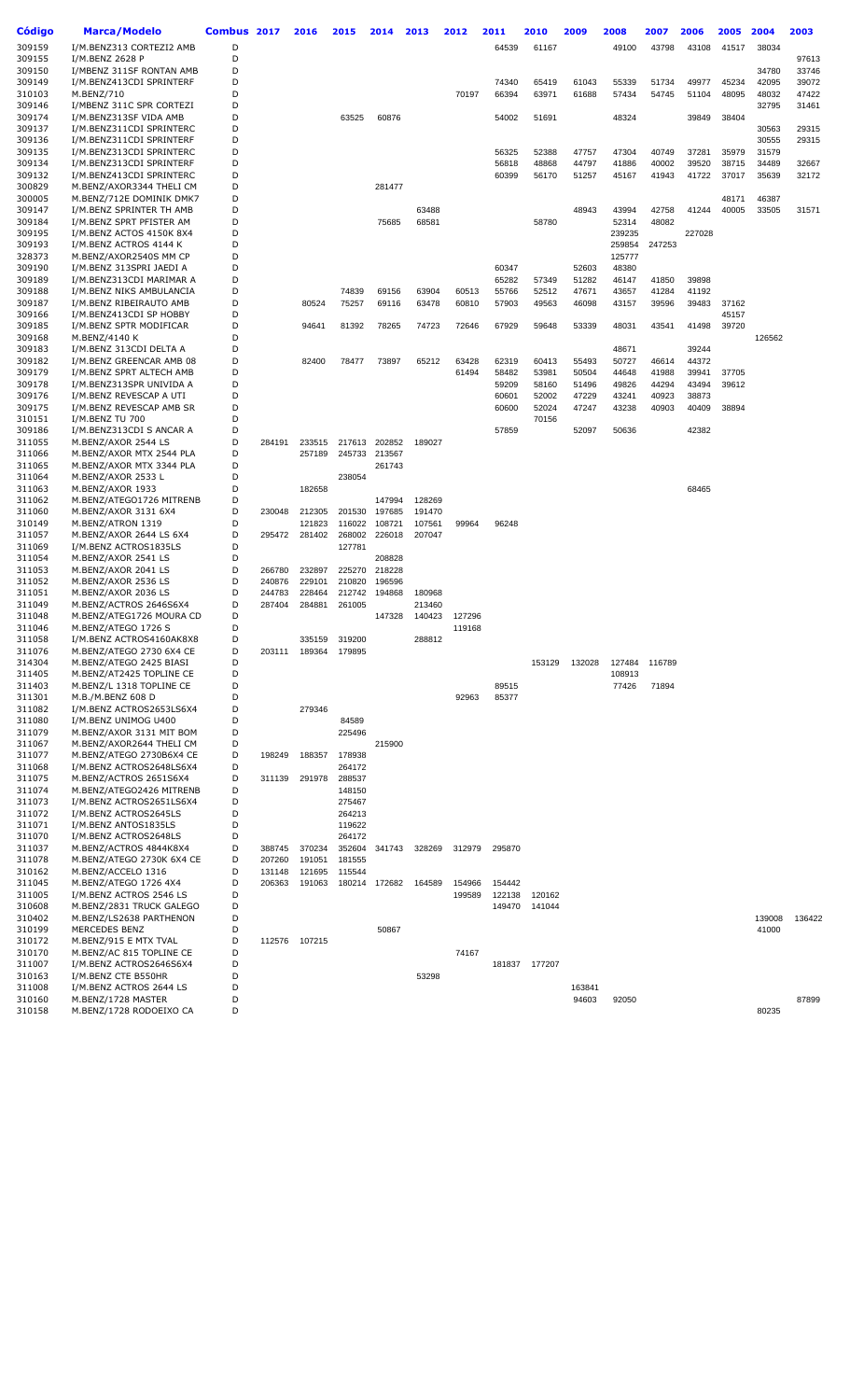| Código           | Marca/Modelo                                   | Combus 2017 |        | 2016   | 2015   | 2014   | 2013   | 2012   | 2011             | 2010   | 2009   | 2008   | 2007   | 2006                 | 2005   | 2004   | 2003  |
|------------------|------------------------------------------------|-------------|--------|--------|--------|--------|--------|--------|------------------|--------|--------|--------|--------|----------------------|--------|--------|-------|
| 310157           | M.BENZ/ACCELO 815 SBB CF                       | D           |        | 105128 | 101063 |        | 91418  | 87668  |                  |        |        |        |        |                      |        |        |       |
|                  | M.BENZ/ACC 815 RODOMOURA                       |             |        |        | 101636 | 96251  |        |        |                  |        |        |        |        |                      |        |        |       |
| 310155           |                                                | D           | 112063 | 106717 |        | 91395  | 85067  | 81245  |                  |        |        |        |        |                      |        |        |       |
| 310154           | M.BENZ/ATRON 1319 MTX CM                       | D           |        |        |        | 130277 | 125210 | 120340 |                  |        |        |        |        |                      |        |        |       |
| 310153           | MBENZ/AC 1016 TOPLINE CE                       | D           | 118508 | 110937 | 106575 | 102660 | 94008  | 90769  |                  |        |        |        |        |                      |        |        |       |
| 314307           | M.BENZ/ATEGO 1728 BIASI                        | D           |        |        |        |        |        |        | 126195           |        |        |        |        |                      |        |        |       |
| 310165           | M.BENZ/ATRO2729K MITRENB                       | D           |        |        |        | 177391 |        |        |                  |        |        |        |        |                      |        |        |       |
| 311026           | M. Benz/Axor 3341 K 6x4                        | D           |        |        | 287464 |        | 268943 | 257253 | 238732           |        |        |        |        |                      |        |        |       |
| 310150           | M.BENZ/ATRON 2324                              | D           |        | 159056 | 148127 | 142022 | 137174 | 132846 | 127193           |        |        |        |        |                      |        |        |       |
| 311036           | M.BENZ/ACTROS 2644LS6X4                        | D           |        |        |        |        |        |        | 199323           |        |        |        |        |                      |        |        |       |
| 311034           | M.BENZ/ACTROS 2655LS6X4                        | D           |        |        | 297101 | 280702 | 268162 | 254132 | 241425           |        |        |        |        |                      |        |        |       |
| 311033           | M.BENZ/ACTROS 2651LS6X4                        | D           | 316916 | 293541 | 291412 |        |        |        |                  |        |        |        |        |                      |        |        |       |
| 311032           | I/M.BENZ ACTROS2655LS6X4                       | D           |        |        |        |        |        |        | 191464           |        |        |        |        |                      |        |        |       |
| 311031           | M.BENZ/ACTROS 2646LS6X4                        | D           | 293969 | 262473 | 244985 | 237122 | 234319 | 217747 | 203548           |        |        |        |        |                      |        |        |       |
| 311029           | I/M.BENZ ACTROS4844K8X4                        | D           |        |        |        |        |        | 301450 | 291076           |        |        |        |        |                      |        |        |       |
| 311006           | I/M.BENZ ACTROS 2646 LS                        | D           |        |        |        |        |        |        | 182030           | 174043 |        |        |        |                      |        |        |       |
| 311027           | M.BENZ/ATEGO 1419                              | D           | 134724 | 128308 | 122199 | 119059 | 116200 | 109748 | 106531           |        |        |        |        |                      |        |        |       |
| 311038           | M.BENZ/ACTROS 2546LS                           | D           | 306001 | 278672 | 249712 | 234859 | 213991 | 199589 | 122138           |        |        |        |        |                      |        |        |       |
| 311025           | M.BENZ/AXOR 2036 S                             | D           | 240707 | 229245 | 211668 | 191623 | 178754 | 172807 | 166778           |        |        |        |        |                      |        |        |       |
| 311024           | M.BENZ/ATEGO 2426                              | D           | 181176 | 160695 | 147891 | 125916 | 116090 | 112096 | 109805           |        |        |        |        |                      |        |        |       |
| 311018           | I/M.BENZ ACTROS TRIEL                          | D           |        |        |        |        |        |        | 177809           |        |        |        |        |                      |        |        |       |
| 311015           | I/M.BENZ ACTROS2655S6X4                        | D           |        |        |        |        |        |        |                  | 214372 |        |        |        |                      |        |        |       |
| 311014           | I/M.BENZ ACTROS33556X4                         | D           |        |        |        |        |        |        |                  | 228513 |        |        |        |                      |        |        |       |
| 311013           | I/M.BENZ ACTROS4848K8X4                        | D           |        |        |        |        |        |        |                  | 293643 |        |        |        |                      |        |        |       |
| 311009           | I/M.BENZ VARIO 815D                            | D           |        |        |        |        |        |        |                  |        | 75301  |        |        |                      |        |        |       |
| 311028           | M.BENZ/ATEGO 1726                              | D           | 155635 | 148147 | 143192 | 137638 | 126508 | 117119 | 115616           |        |        |        |        |                      |        |        |       |
| 337215           | M.BENZ/ATEGO 1718                              | D           |        |        |        |        |        |        | 86131            | 82037  | 75820  | 69596  | 66276  | 63381                | 57903  | 55870  |       |
| 335503           | M.BENZ/L1622                                   | D           |        |        |        |        |        |        |                  |        |        |        |        |                      | 80723  | 74725  | 70745 |
| 335505           | M.BENZ/L1622 TOPLINE CE                        | D           |        |        |        |        |        |        |                  |        |        |        |        |                      |        |        | 84725 |
| 337203           | M.BENZ/LS 1938                                 | D           |        |        |        |        |        |        |                  |        |        |        |        |                      | 88643  | 85558  | 82278 |
| 337210           | M.BENZ/1938                                    | D           |        |        |        |        |        |        |                  |        |        |        |        |                      | 84087  |        | 79155 |
| 337211           | M.BENZ/LS 1634                                 | D           |        |        |        |        |        | 108935 | 101824           | 93957  | 84454  | 81491  | 75728  | 72787                | 70654  | 64940  | 62766 |
| 337212           | M.BENZ/ATEGO 1315                              | D           |        |        |        |        |        |        |                  | 76710  | 67937  | 66182  | 61199  | 58776                | 56729  | 51829  |       |
| 337225           | M.BENZ/ATEGO 2425 MASTER                       | D           |        |        |        |        |        |        | 118845           | 115110 | 104699 | 100664 | 96820  |                      |        |        |       |
| 337214           | M.BENZ/ATEGO 1518                              | D           |        |        |        |        |        |        | 88841            | 81623  | 76586  | 69795  | 67560  | 63513                | 57802  | 55959  |       |
| 334910           | M.BENZ/L 1418 EL                               | D           |        |        |        |        |        |        |                  |        |        |        |        |                      |        | 79769  | 66884 |
| 337216           | M.BENZ/ATEGO 1725                              | D           |        |        |        | 117376 | 113337 | 105513 | 100952           | 90791  | 85387  | 83335  | 77389  | 74449                | 67861  | 63081  |       |
| 337219           | M.BENZ/ATEGO 2425                              | D           |        |        |        |        |        | 119098 | 115092           | 106177 | 98675  | 93206  | 91849  | 85885                | 77964  | 72369  |       |
| 337220           | M.BENZ/L 1318                                  | D           |        |        |        |        |        | 93331  | 90119            | 87397  | 80562  | 74947  | 69564  | 63944                |        |        |       |
| 337221           | M.BENZ/ATEGO 2428                              | D           |        |        |        |        |        | 137809 | 130206           | 116484 | 104847 | 99771  | 93716  |                      |        |        |       |
| 337222           | M.BENZ/ATEGO 1728 S                            | D           |        |        |        |        |        |        | 116167           | 112462 | 104187 | 100822 | 97221  |                      |        |        |       |
| 337223           | M.BENZ/A2425 PMERECHIM82                       | D           |        |        |        |        |        | 138450 | 137206           | 128019 | 114940 | 111368 | 105220 |                      |        |        |       |
| 346517           | I/MBENZ 313CDI REVES MIS                       | D           |        |        |        |        |        |        |                  | 51257  | 49467  | 47723  | 42111  |                      |        |        |       |
| 337213           | M.BENZ/ATEGO 1418                              | D           |        |        |        | 114341 |        | 94702  | 91372            | 79968  | 71741  | 64643  | 63093  | 61230                | 58464  | 56609  |       |
| 346508           | I/M.BENZ CDI SPR TCA AMB                       | D           | 85324  | 81260  | 77391  | 73897  | 66128  | 64320  | 63193            | 55803  | 53486  | 47206  | 44394  | 42204                | 40094  |        |       |
| 346516           | I/MB SPRINTER ATHOS AMB                        | D           |        |        |        |        |        | 60554  |                  |        |        | 47277  |        |                      |        |        |       |
| 346515           | I/M.BENZ SPTR TECFORM EM                       | D           | 84527  | 80501  | 76666  | 73017  | 68848  |        | 56935            | 51096  |        |        |        |                      |        |        |       |
| 346514           | I/M.BENZ313CDI BOATA AMB                       | D           |        |        |        | 70947  | 65158  | 60752  | 58210            | 55526  | 50350  | 49867  | 42958  |                      |        |        |       |
| 346513           | I/M.BENZ313CDI CIRILO AM                       | D           |        |        |        |        |        |        | 60746            | 55883  | 52095  | 50418  |        |                      |        |        |       |
| 346512           | I/M.BENZ SPRINTERNIKS MC                       | D           |        |        |        |        |        |        |                  |        |        | 46044  | 42245  | 41579                | 40148  |        |       |
| 346510           | I/M.BENZ TRANSFORM AMB                         | D           |        |        | 83150  |        |        | 76875  | 75217            | 71523  |        |        |        |                      |        |        |       |
| 333300           | M.BENZ/915 E MIB BRUSK                         | D           |        |        | 102207 | 97340  | 86038  | 79604  | 77925            | 67862  | 63759  | 60806  |        |                      |        |        |       |
| 335103           | M.BENZ/LK 1620                                 | D           |        |        |        |        |        |        |                  |        |        | 107537 |        |                      | 84804  | 80805  | 77812 |
| 346509           | I/M.BENZ SPTR TECFORM TD                       | D           |        |        |        |        |        |        | 62616            |        |        |        |        |                      |        |        |       |
| 335003           | M.BENZ/L 1620                                  | D           |        |        |        |        |        | 118366 | 115547           | 105160 | 100509 | 92930  | 87464  | 84453                | 81445  | 76106  | 72544 |
| 346507           | I/M.BENZ SPRINTER ENGE A                       | D           |        |        |        |        |        |        | 58750            | 54698  | 52394  | 47830  |        |                      |        |        |       |
| 346505           | I/M.BENZ 312D ENGESIG A                        | D           |        |        |        |        |        |        |                  |        |        |        |        |                      |        |        | 30005 |
| 334607           | M.BENZ/1215 C                                  | D           |        |        |        |        |        |        |                  |        |        |        |        |                      |        | 49802  | 48948 |
| 334702           | M.BENZ/L 1218 EL                               | D<br>D      |        |        |        |        |        |        |                  |        |        |        |        | 83656                |        | 67279  | 64501 |
| 334903           | M.BENZ/LAK 1418                                | D           |        |        |        |        |        |        |                  |        |        |        |        |                      |        | 71506  |       |
| 334904           | M.BENZ/LA 1418                                 | D           |        |        |        |        |        | 153638 | 147161           |        |        | 120437 |        |                      |        | 77853  | 71626 |
| 337226           | M.BENZ/A2428 PMERECHIM82                       |             |        |        |        |        |        |        |                  | 140686 | 126555 |        |        |                      |        |        |       |
| 333302           | M.BENZ/914 C<br>M.BENZ/1718 TOPLINE CD         | D<br>D      |        |        |        |        |        |        |                  |        |        |        |        |                      |        |        | 51605 |
| 339917           | M.BENZ/MULTIEIXO 2533 CM                       |             |        |        |        |        |        |        | 79022            | 72274  |        |        |        |                      |        |        |       |
| 340011           |                                                | D           |        |        |        |        |        |        |                  |        | 124300 | 119347 |        |                      |        |        |       |
| 340010           | M.BENZ/MULTIEIXO 41448X4                       | D           |        |        |        |        | 292288 |        |                  |        | 266452 | 255667 | 239880 |                      | 207100 |        |       |
| 340009           | M.BENZ/MULTIEIXO 24288X4                       | D<br>D      |        |        |        |        |        |        | 148618           | 137326 | 129355 | 120557 |        |                      | 98243  | 92497  |       |
| 340008           | M.BENZ/MULTIEIXO 17288X2                       |             |        |        |        |        |        |        |                  |        |        |        |        |                      | 91472  | 85151  |       |
| 340006           | M.BENZ/MULTIEIXO 2423 4E                       | D           |        |        |        |        |        |        |                  |        | 109157 | 104098 |        | 93416                | 90332  | 86752  | 85268 |
| 340005<br>337224 | M.BENZ/2428<br>M.BENZ/ATEGO 2428 MASTER        | D<br>D      |        |        |        |        |        |        | 130756<br>136563 | 127540 | 117577 | 112866 |        |                      | 101475 | 95498  | 87348 |
|                  |                                                | D           |        |        |        |        |        |        |                  |        |        |        |        |                      |        |        |       |
| 340003<br>337265 | M.BENZ/2423 B                                  | D           |        | 164637 | 160683 |        |        |        |                  |        | 107561 | 102606 | 93972  | 92068                | 89015  | 85482  | 83450 |
| 339916           | M.BENZ/ATEGO 1729 TRIELB<br>M.BENZ/1718 RANGEL | D           |        |        |        |        |        |        |                  | 75923  |        |        |        |                      |        |        |       |
| 339914           | M.BENZ/1718 TOPLINE                            | D           |        |        |        |        |        |        | 84895            | 79789  | 78016  |        |        |                      |        |        |       |
| 339913           | M.BENZ/1720 A                                  | D           |        |        |        |        |        |        |                  |        |        | 142460 |        | 134628 126130 115594 |        | 102237 | 98956 |
| 339912           | M.BENZ/1718 M                                  | D           |        |        |        |        |        |        |                  |        |        |        |        |                      | 72619  | 66361  | 60660 |
| 339907           | M.BENZ/1720                                    | D           |        |        |        |        |        |        |                  |        |        |        |        |                      | 76715  | 72250  | 69204 |
| 339902           | M.BENZ/1718                                    | D           |        |        |        |        |        |        | 81485            | 75174  | 71527  | 67451  | 61881  |                      |        |        |       |
| 328368           | M.BENZ/AXOR 3344 MASTER                        | D           |        |        |        |        |        |        | 223242           |        |        |        |        |                      |        |        |       |
| 340004           | M.BENZ/2423 K                                  | D           |        |        |        |        |        |        |                  |        | 107558 | 102553 | 93968  | 92053                | 89000  | 85485  | 83451 |
| 337251           | M.BENZ/1938 THELIO BAS                         | D           |        |        |        |        |        |        |                  |        |        |        |        |                      | 101250 |        |       |
| 337227           | I/M.BENZ ACTRIS 4844 K                         | D           |        |        |        |        |        |        | 287109           | 279322 | 268657 |        |        |                      |        |        |       |
| 337228           | M.BENZ/MULTIEIXO 24258X4                       | D           |        |        |        |        |        |        | 137979           | 127253 | 114269 | 110689 |        |                      |        |        |       |
| 337231           | M.BENZ/A2425 TOPLINE CE                        | D           |        |        |        |        |        |        | 126039           | 116247 | 104361 | 101154 | 95541  | 89354                | 82950  |        |       |
|                  |                                                |             |        |        |        |        |        |        |                  |        |        |        |        |                      |        |        |       |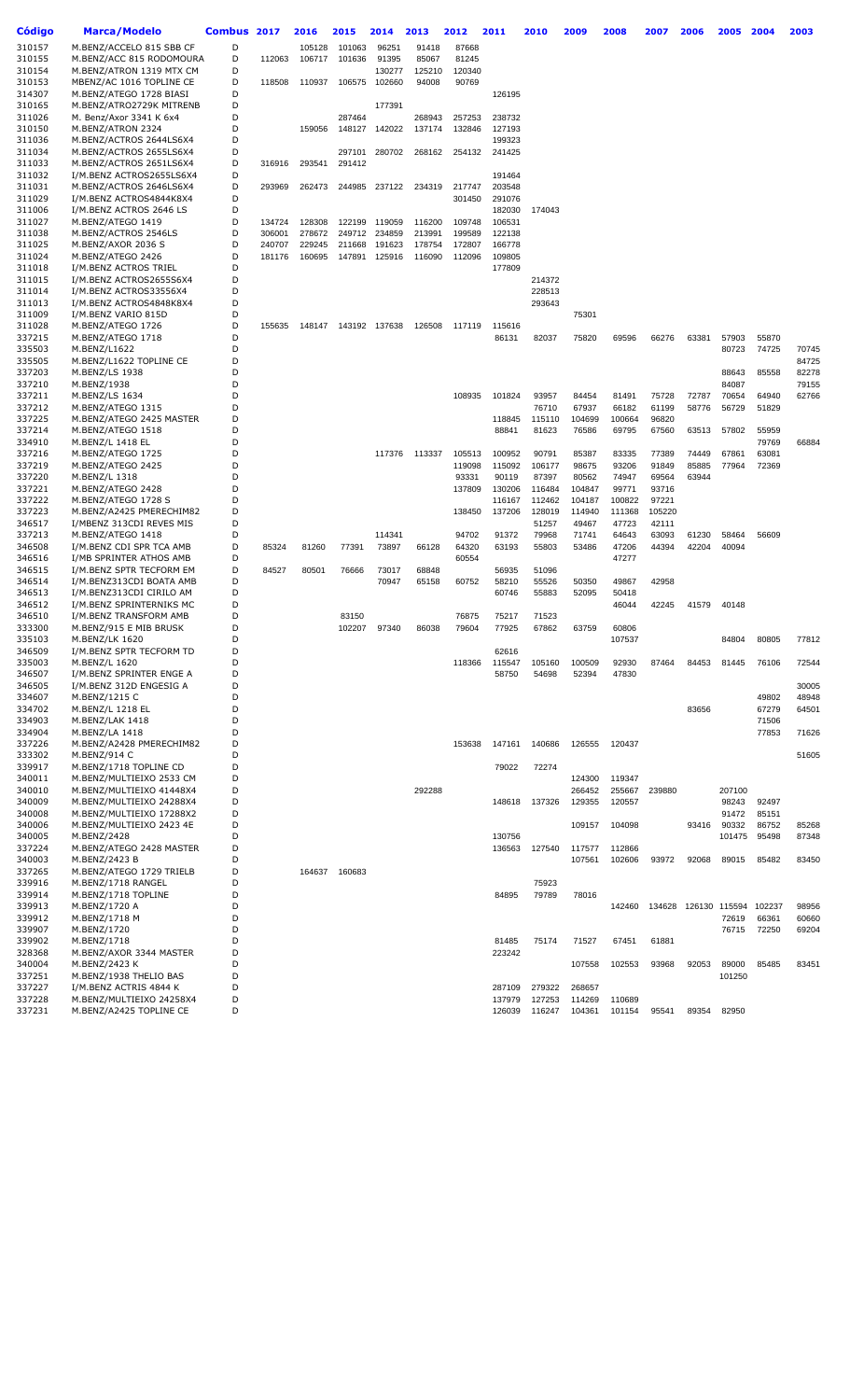| Código             | <b>Marca/Modelo</b>                                  | Combus 2017 |                | 2016           | 2015           | 2014           | 2013           | 2012           | 2011   | 2010             | 2009   | 2008   | 2007   | 2006   | 2005   | 2004           | 2003   |
|--------------------|------------------------------------------------------|-------------|----------------|----------------|----------------|----------------|----------------|----------------|--------|------------------|--------|--------|--------|--------|--------|----------------|--------|
| 337237             | M.BENZ/A2428 CARMETAL8X2                             | D           |                |                |                |                |                |                | 146734 |                  |        |        |        |        |        |                |        |
| 337240             | M.BENZ/LS1634 VIR                                    | D           |                |                |                |                |                |                |        | 114328           | 106103 | 100348 | 94363  |        | 84478  |                | 71826  |
| 337245             | M.BENZ/ATEGO 1725 SETEC                              | D           |                |                |                |                |                |                |        |                  |        |        |        |        | 69372  |                |        |
| 337246             | M.BENZ/ATEG1725 MOURA CD                             | D           |                |                |                |                |                |                | 106861 |                  |        |        |        |        |        |                |        |
| 340015             | M.BENZ/2428 BAULER CM                                | D           |                |                |                |                |                |                |        |                  |        |        |        |        |        |                | 107881 |
| 337250             | M.BENZ/LS 1634 SETEC CM                              | D           |                |                |                |                |                |                |        |                  |        | 86998  | 79110  |        |        |                |        |
| 337267             | M.BENZ/AT1518 TOPLINE CE                             | D           |                |                |                |                |                |                |        |                  |        | 77557  |        |        |        |                |        |
| 337255             | M.BENZ/ATEGO 2430                                    | D           | 199180         | 184326         | 180184         | 168814         |                |                |        |                  |        |        |        |        |        |                |        |
| 337259             | M.BENZ/ATEGO 1730 S                                  | D           |                | 177813         | 158650         |                |                |                |        |                  |        |        |        |        |        |                |        |
| 337261             | M.BENZ/ATEGO MTX 1726PLA                             | D           |                |                |                |                | 129075         |                |        |                  |        |        |        |        |        |                |        |
| 337262             | M.BENZ/ATEGO 3030 CE                                 | D           | 217352         | 201100         | 197597         |                |                |                |        |                  |        |        |        |        |        |                |        |
| 337263<br>337264   | M.BENZ/ATEGO 3026 CE<br>M.BENZ/1938 S METANOX CA     | D<br>D      | 209333         | 191815         | 188392         |                |                |                |        |                  |        |        |        |        | 100102 |                |        |
| 337202             | M.BENZ/1720 K                                        | D           |                |                |                |                |                |                |        |                  |        |        |        |        |        | 93921          | 92838  |
| 337249             | M.BENZ/ATEGO 1729                                    | D           | 181533         | 163365         |                | 157169 150495  | 135488         |                |        |                  |        |        |        |        |        |                |        |
| 348700             | M.BENZ/712 E SBB CF                                  | D           |                |                |                |                |                |                | 97849  | 90409            | 84064  | 74893  | 67492  | 62130  | 60090  |                |        |
| 337209             | M.BENZ/1938 S                                        | D           |                |                |                |                |                |                |        |                  |        |        |        | 101707 | 94782  | 79931          | 75758  |
| 348301             | I/M.BENZ SPRT SITNEI MED                             | D           |                |                |                |                | 62900          | 59207          | 55627  | 47972            | 46303  | 44653  | 39403  | 37011  |        |                |        |
| 348401             | M.BENZ/AUTO LIFE TROIA 3                             | D           |                |                |                |                |                |                |        |                  |        |        |        |        | 76583  | 73560          |        |
| 348403             | M.BENZ/AUTO LIFE TROIA 2                             | D           |                |                |                |                |                |                |        |                  |        |        |        |        | 67728  |                |        |
| 348406             | M.BENZ/AUTO LIFE TROIAL1                             | D           |                |                |                |                |                |                | 101135 |                  | 90583  |        |        |        | 67259  | 66642          | 62352  |
| 348407             | M.BENZ/AUTO LIFE TROIAL2                             | D           |                |                |                |                |                |                |        | 97342            | 92308  |        | 78121  | 72481  |        |                | 63905  |
| 347800             | M.BENZ/710 CIOATO STEEL                              | D           |                |                |                |                |                |                |        |                  |        |        |        |        |        | 47740          | 46383  |
| 348600<br>347701   | M.BENZ/712 E BV VIGILAN<br>MBENZ/2423B LIEBHERR HTM  | D<br>D      |                |                |                |                |                |                |        |                  |        |        |        | 90232  | 87251  | 51431<br>83767 | 81789  |
| 348800             | M.BENZ/AMAL ALCATRAZ AB1                             | D           |                |                |                |                |                |                |        | 64060            | 61939  |        | 51294  |        |        | 47563          |        |
| 348801             | M.BENZ/AMAL ALCATRAZ AB3                             | D           |                |                |                |                |                |                |        | 62369            |        |        | 53171  | 51666  |        |                |        |
| 348802             | M.BENZ/AMAL ALCATRAZ AB4                             | D           |                |                |                |                |                |                |        |                  | 93852  | 90611  | 83926  |        |        |                |        |
| 349000             | M.BENZ/914C RHINUS 900                               | D           |                |                |                |                |                |                |        |                  |        |        |        |        |        | 57114          | 51152  |
| 349001             | M.BENZ/915E RHINUS 900                               | D           |                |                |                |                |                |                |        |                  |        |        |        |        |        | 48369          | 44593  |
| 349108             | M.BENZ/A 3131 6X4 MORAIS                             | D           |                |                | 208778         | 202340         |                |                |        |                  |        |        |        |        |        |                |        |
| 346518             | I/M.BENZ 314 SPRINTER                                | D           |                |                |                |                |                |                |        |                  |        |        |        |        |        |                | 49791  |
| 348500             | M.BENZ/JOFEGE 2423 368X4                             | D           |                |                |                |                |                |                |        |                  |        | 96386  | 91112  |        |        | 76828          | 73596  |
| 346545             | I/M.BENZ 415 TRANSF AMB                              | D           |                | 89010          | 84772          | 80735          | 77427          | 71096          |        |                  |        |        |        |        |        |                |        |
| 346533             | I/M.BENZ 513CDISPRINTERC                             | D           |                |                |                |                |                |                | 71432  |                  |        |        |        |        |        |                |        |
| 346537             | I/M.BENZ 415 MARIMAR AMB                             | D           |                |                | 86016          | 80098          | 73641          | 70122          |        |                  |        |        |        |        |        |                |        |
| 346539             | I/M.BENZ415CDI UNIVIDA A                             | D           | 90644          | 85427          | 81451          | 79157          | 75802          | 69858          |        |                  |        |        |        |        |        |                |        |
| 346540<br>346541   | I/MBENZ SPRINTER CDI 515<br>I/MB 15SPRINT RONTAN AMB | D<br>D      |                |                | 79100          | 73865          | 69157          | 67455          | 63379  |                  |        |        |        |        |        |                |        |
| 346542             | I/M.BENZ 515 RONTEC AMB                              | D           |                |                | 91841          | 88409          | 82148          | 74238          |        |                  |        |        |        |        |        |                |        |
| 348300             | I/M.BENZ 311 SPRT SITNEI                             | D           |                |                |                |                |                |                |        |                  |        |        |        |        |        | 33867          |        |
| 346544             | I/M.BENZ 415 NIKS CAP A                              | D           |                | 89379          | 85123          | 80357          |                | 73266          |        |                  |        |        |        |        |        |                |        |
| 349109             | M.BENZ/AXOR 3344 GERM                                | D           |                |                |                |                |                |                |        |                  | 202700 |        |        |        |        |                |        |
| 346546             | I/M.BENZ 415 REVESC AMB                              | D           |                |                |                |                | 75584          | 72757          |        |                  |        |        |        |        |        |                |        |
| 346547             | I/M.BENZ 415 ALTER AMB                               | D           | 91684          | 87220          | 83161          | 79201          | 74646          | 72225          |        |                  |        |        |        |        |        |                |        |
| 346549             | I/M.BENZ415CDI ANCAR A S                             | D           |                |                |                |                | 57661          | 57322          |        |                  |        |        |        |        |        |                |        |
| 346550             | I/M.BENZ 415 ENGE AMB                                | D           |                |                |                |                |                | 73244          |        |                  |        |        |        |        |        |                |        |
| 346551             | I/M.BENZ 415 AUTOMAR AMB                             | D           | 96041          | 91468          | 86016          | 81371          | 79103          |                |        |                  |        |        |        |        |        |                |        |
| 346552             | I/M.BENZ 415 VIPVANS AMB                             | D           |                | 89795          | 85519          | 81447          |                |                |        |                  |        |        |        |        |        |                |        |
| 346553<br>346543   | I/M.BENZ 515 AUTOMAR AMB<br>I/M.BENZ 415 ALLTECH AMB | D<br>D      | 93328<br>88969 | 88885<br>84732 | 84652<br>80698 | 79969<br>77214 | 71008<br>73618 | 68318<br>70287 |        |                  |        |        |        |        |        |                |        |
| 350001             | M.BENZ/710 CHAVANTE BRUT                             | D           |                |                |                |                |                |                |        |                  |        |        |        |        |        | 48780          |        |
| 346525             | I/M.BENZ PICKUPECIA SPRI                             | D           |                | 77933          | 74223          | 70479          | 63283          | 62816          | 59737  |                  | 55077  |        |        |        |        |                | 35204  |
| 346530             | I/M.BENZ 415CDISPRINTERF                             | D           | 86065          | 83299          | 76657          | 73516          | 69432          | 67219          | 64748  |                  |        |        |        |        |        |                |        |
| 346529             | I/M.BENZ 415CDISPRINTERC                             | D           | 81805          | 77909          | 74200          | 71740          | 64052          | 60768          | 59540  |                  |        |        |        |        |        |                |        |
| 346528             | I/M.BENZ 515CDISPRINTERF                             | D           | 88487          | 85888          | 77434          | 72420          | 69136          | 68692          | 65287  |                  |        |        |        |        |        |                |        |
| 346527             | I/M.BENZ 515CDISPRINTERC                             | D           | 83340          | 79372          | 75237          | 72310          | 67792          | 66380          | 65250  |                  |        |        |        |        |        |                |        |
| 346519             | I/M.BENZ 313 MARTICAR16M                             | D           |                |                |                |                |                |                | 61743  |                  |        | 50360  |        | 39572  | 36873  | 34629          |        |
| 350002             | M.BENZ/712 CHAVANTE BRUT                             | D           |                |                |                |                |                |                |        |                  |        |        | 65071  |        | 59976  | 57391          | 49958  |
| 346520             | I/M.BENZ SPRINTER FLAZ 5<br>I/M.BENZ 313 MARIMAR FUN | D<br>D      |                |                |                |                |                |                | 60437  | 56342            |        |        |        |        |        |                |        |
| 346521<br>346526   | I/M.BENZ 313CDI TF AMB                               | D           |                |                |                |                |                |                | 58775  |                  | 50459  |        |        |        |        |                |        |
| 346522             | I/M.BENZ 413 CDI MARTI M                             | D           |                |                |                |                |                |                |        |                  |        |        |        | 47553  |        |                |        |
| 346523             | I/M.BENZ 313CDI ADAPTA A                             | D           |                |                |                |                |                |                | 58379  | 53253            |        |        |        |        |        |                |        |
| 346524             | I/M.BENZ413CDI REVESTPRE                             | D           |                |                |                |                |                |                |        |                  |        |        |        |        | 48567  |                |        |
| <b>Fabricante:</b> | <b>MACK</b>                                          |             |                |                |                |                |                |                |        |                  |        |        |        |        |        |                |        |
|                    |                                                      |             |                |                |                |                |                |                |        |                  |        |        |        |        |        |                |        |
| 309201             | I/MACK MR688S TB130                                  | D           |                |                |                |                |                |                |        |                  |        |        | 207633 |        |        |                |        |
| <b>Fabricante:</b> | MAN                                                  |             |                |                |                |                |                |                |        |                  |        |        |        |        |        |                |        |
|                    |                                                      |             |                |                |                |                |                |                |        |                  |        |        |        |        |        |                |        |
| 349348             | I/MAN TGX 28.440 6X4 T                               | D           |                |                |                |                |                |                |        | 157258           |        |        |        |        |        |                |        |
| 320523             | MAN/TGX 33.440 6X4 T                                 | D<br>D      |                |                |                |                |                |                | 230845 | 219853           |        |        |        |        |        |                |        |
| 349361<br>320524   | MAN/TGX 33.440 6X4 T<br>MAN/TGX 29.440 6X4 T         | D           |                | 290313         | 278458         | 262661         | 232740         | 208030         | 230664 | 219681<br>193622 |        |        |        |        |        |                |        |
| 349390             | MAN/TGX BMB 29.440 PLAT                              | D           |                |                |                | 259390         |                |                |        |                  |        |        |        |        |        |                |        |
| 349362             | MAN/TGX 28.440 6X4 T                                 | D           |                |                |                |                |                |                | 172493 |                  |        |        |        |        |        |                |        |
| 349340             | I/MAN TGX 33.540 6X4                                 | D           |                |                |                |                |                |                | 167259 |                  | 146224 |        |        |        |        |                |        |
| 349364             | I/MAN TGS 33.540 6X6 BBS                             | D           |                |                |                |                |                |                | 198078 |                  |        |        |        |        |        |                |        |
| 349365             | I/MAN TGX 33.540 6X4 BBS                             | D           |                |                |                |                |                |                | 166591 |                  |        |        |        |        |        |                |        |
| 349386             | MAN/TGX 29.480 6X4 T                                 | D           | 301792         | 290652         | 278664         |                |                |                |        |                  |        |        |        |        |        |                |        |
| 349366             | MAN/TGX 28.440 6X2 T                                 | D           | 270512         | 251817         | 220665         | 186269         | 171693         |                |        |                  |        |        |        |        |        |                |        |
| 333703             | I/MAN TGS 18.360 4X4 BB                              | D           |                |                |                | 184585         |                |                |        |                  |        |        |        |        |        |                |        |
| 333704             | I/MAN TGM 18.340 4X4 BB                              | D<br>D      |                |                |                | 152280         |                |                |        |                  |        |        |        |        |        |                |        |
| 349326             | I/MAN TGS 26.480 6X4                                 |             |                |                |                |                |                |                |        |                  | 113875 |        |        |        |        |                |        |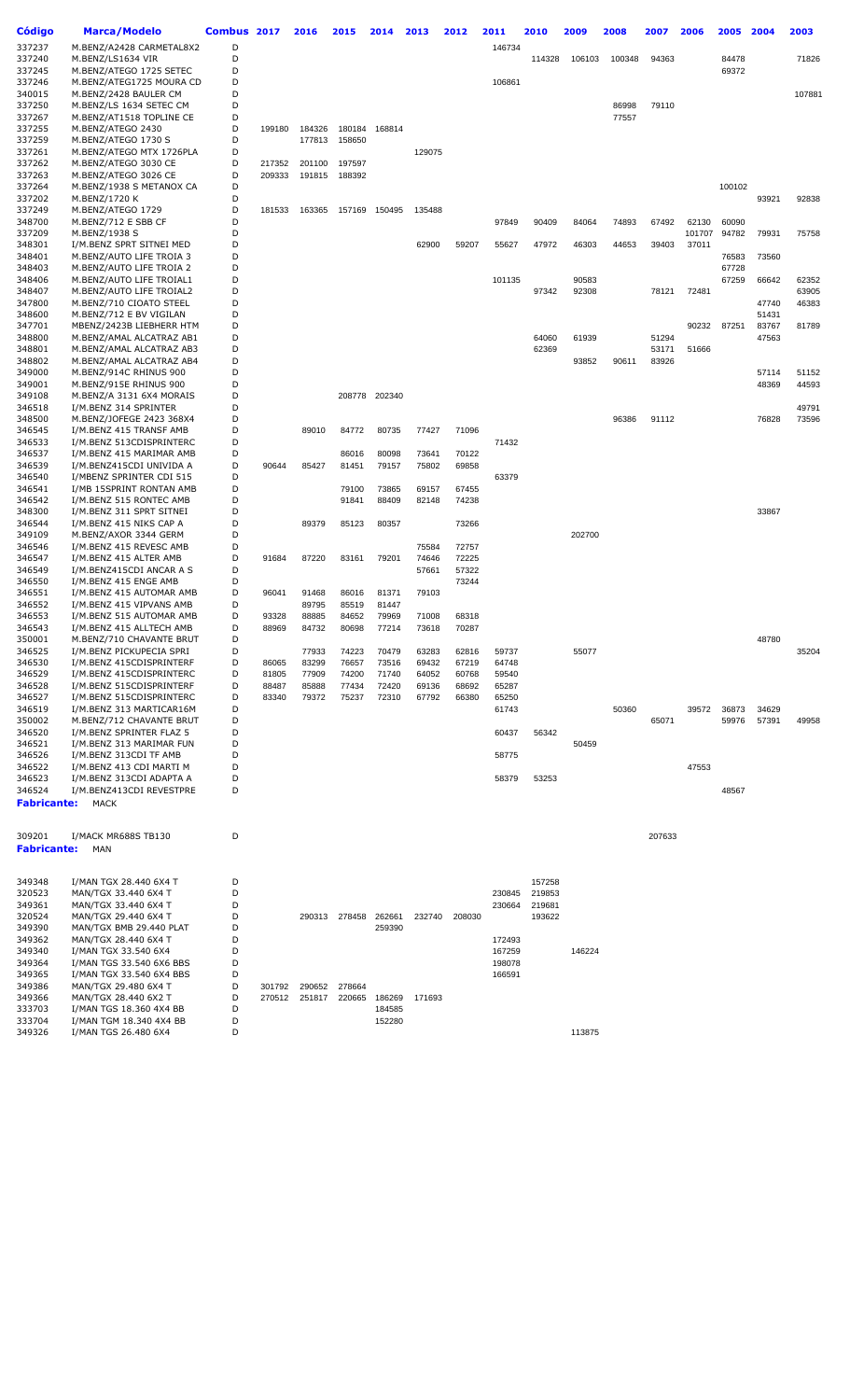| <b>Código</b><br>320586<br><b>Fabricante:</b>                                                                                                                                                                                                                                                                                | Marca/Modelo<br>MAN/TGX 28.440 6X2 T GER<br>МO                                                                                                                                                                                                                                                                                                                                                                                                                                                                                                                                                                                                                                               | Combus 2017<br>D                                                                                                                                             |                  | 2016             | 2015<br>233012 | 2014             | 2013             | 2012                                           | 2011                                                                                                                                                                                                                                                                                 | 2010                                                                                                                                                                                                                                                                                 | 2009                                                                                                                                                                                                                                                   | 2008                                                                                                                                                                                                                               | 2007                                                                                                       | 2006                                      | 2005   | 2004           | 2003   |
|------------------------------------------------------------------------------------------------------------------------------------------------------------------------------------------------------------------------------------------------------------------------------------------------------------------------------|----------------------------------------------------------------------------------------------------------------------------------------------------------------------------------------------------------------------------------------------------------------------------------------------------------------------------------------------------------------------------------------------------------------------------------------------------------------------------------------------------------------------------------------------------------------------------------------------------------------------------------------------------------------------------------------------|--------------------------------------------------------------------------------------------------------------------------------------------------------------|------------------|------------------|----------------|------------------|------------------|------------------------------------------------|--------------------------------------------------------------------------------------------------------------------------------------------------------------------------------------------------------------------------------------------------------------------------------------|--------------------------------------------------------------------------------------------------------------------------------------------------------------------------------------------------------------------------------------------------------------------------------------|--------------------------------------------------------------------------------------------------------------------------------------------------------------------------------------------------------------------------------------------------------|------------------------------------------------------------------------------------------------------------------------------------------------------------------------------------------------------------------------------------|------------------------------------------------------------------------------------------------------------|-------------------------------------------|--------|----------------|--------|
| 351400<br>341000<br>310300<br>328800<br>328801<br><b>Fabricante:</b>                                                                                                                                                                                                                                                         | MO/PERBRAS 104250 PB<br>I/MO PIERCE HUSKY 300<br>MO/ECOSOL COMPEMB 06AP86<br>I/MO DULEVO 5000 EVOLUT<br>I/MO DULEVO 200 QUATTRO<br><b>NORDEX</b>                                                                                                                                                                                                                                                                                                                                                                                                                                                                                                                                             | D<br>D<br>D<br>D<br>D                                                                                                                                        | 242882           | 231673           |                | 199463           | 48789            |                                                | 49866                                                                                                                                                                                                                                                                                | 47069                                                                                                                                                                                                                                                                                |                                                                                                                                                                                                                                                        |                                                                                                                                                                                                                                    |                                                                                                            |                                           |        |                | 74467  |
| 311100<br><b>Fabricante:</b>                                                                                                                                                                                                                                                                                                 | I/NORDEX DFM<br>PEUGEOT                                                                                                                                                                                                                                                                                                                                                                                                                                                                                                                                                                                                                                                                      | D                                                                                                                                                            |                  |                  |                |                  |                  |                                                |                                                                                                                                                                                                                                                                                      | 33334                                                                                                                                                                                                                                                                                |                                                                                                                                                                                                                                                        |                                                                                                                                                                                                                                    |                                                                                                            |                                           |        |                |        |
| 347400<br>347401<br><b>Fabricante:</b>                                                                                                                                                                                                                                                                                       | PEUGEOT/BOXER FURG MTE<br>PEUGEOT/BOXER FURG MHVID<br>PIERCE                                                                                                                                                                                                                                                                                                                                                                                                                                                                                                                                                                                                                                 | D<br>D                                                                                                                                                       |                  |                  |                |                  |                  |                                                |                                                                                                                                                                                                                                                                                      |                                                                                                                                                                                                                                                                                      |                                                                                                                                                                                                                                                        |                                                                                                                                                                                                                                    |                                                                                                            |                                           | 29153  | 27565<br>26466 | 24243  |
| 341001<br><b>Fabricante:</b>                                                                                                                                                                                                                                                                                                 | I/PIERCE ARROW XT<br>PIONEIRA                                                                                                                                                                                                                                                                                                                                                                                                                                                                                                                                                                                                                                                                | D                                                                                                                                                            |                  |                  |                |                  |                  | 941126                                         |                                                                                                                                                                                                                                                                                      |                                                                                                                                                                                                                                                                                      |                                                                                                                                                                                                                                                        |                                                                                                                                                                                                                                    |                                                                                                            |                                           |        |                |        |
| 310800<br><b>Fabricante:</b>                                                                                                                                                                                                                                                                                                 | PIONEIRA/COLPACT 2.0<br><b>RANDON</b>                                                                                                                                                                                                                                                                                                                                                                                                                                                                                                                                                                                                                                                        | D                                                                                                                                                            |                  |                  | 114968         |                  | 104280           |                                                |                                                                                                                                                                                                                                                                                      | 95929                                                                                                                                                                                                                                                                                |                                                                                                                                                                                                                                                        |                                                                                                                                                                                                                                    |                                                                                                            |                                           |        |                |        |
| 335802<br><b>Fabricante:</b>                                                                                                                                                                                                                                                                                                 | RANDON/RK 425<br><b>RENAULT</b>                                                                                                                                                                                                                                                                                                                                                                                                                                                                                                                                                                                                                                                              | D                                                                                                                                                            |                  |                  |                |                  |                  |                                                |                                                                                                                                                                                                                                                                                      |                                                                                                                                                                                                                                                                                      |                                                                                                                                                                                                                                                        |                                                                                                                                                                                                                                    |                                                                                                            |                                           |        | 29979          |        |
| 344208<br>344209<br>344210<br>344211<br>344207<br><b>Fabricante:</b>                                                                                                                                                                                                                                                         | I/RENAULT MIDLUM 220 4X2<br>I/RENAULT MIDLUM 270 4X2<br>I/RENAULT KERAX 420 4X4<br>I/RENAULT KERAX 420 6X6<br>I/RENAULT MIDLUM 220 4X4<br>SANY                                                                                                                                                                                                                                                                                                                                                                                                                                                                                                                                               | D<br>D<br>D<br>D<br>D                                                                                                                                        |                  |                  |                |                  |                  |                                                |                                                                                                                                                                                                                                                                                      |                                                                                                                                                                                                                                                                                      |                                                                                                                                                                                                                                                        |                                                                                                                                                                                                                                    |                                                                                                            | 67443<br>74371<br>69636<br>76492<br>69375 |        |                |        |
| 351100<br><b>Fabricante:</b>                                                                                                                                                                                                                                                                                                 | I/SANY SY5250GJB4<br>SCANIA                                                                                                                                                                                                                                                                                                                                                                                                                                                                                                                                                                                                                                                                  | D                                                                                                                                                            |                  |                  |                |                  |                  |                                                | 64498                                                                                                                                                                                                                                                                                |                                                                                                                                                                                                                                                                                      |                                                                                                                                                                                                                                                        |                                                                                                                                                                                                                                    |                                                                                                            |                                           |        |                |        |
| 315249<br>315245<br>315248<br>315250<br>315251<br>315253<br>315254<br>315255<br>315256<br>315257<br>315261<br>315263<br>315264<br>315247<br>315219<br>315223<br>315224<br>315225<br>315226<br>315227<br>315228<br>315229<br>315230<br>315232<br>315283<br>315265<br>315222<br>315211<br>315220<br>315244<br>315218<br>315217 | SCANIA/G 470 A4X2<br>SCANIA/R 500 A6X2<br>SCANIA/R 470 A4X2<br>SCANIA/R 420 A6X4<br>SCANIA/P 420 B8X4<br>SCANIA/P 420 B6X4<br>SCANIA/G 420 A4X2<br>SCANIA/P 420 A6X4<br>SCANIA/R 380 A6X2<br>SCANIA/R 380 A4X2<br>SCANIA/G 380 A4X2<br>SCANIA/P 340 A4X2<br>SCANIA/P 340 A6X2<br>SCANIA/R 470 A6X2<br>SCANIA/G 420 B8X4<br>SCANIA/G 470 B8X4<br>SCANIA/G 470 B6X4<br>SCANIA/G 470 A6X4<br>SCANIA/G 470 A6X2<br>SCANIA/R 440 A6X4<br>SCANIA/R 440 A6X2<br>SCANIA/R 440 A4X2<br>SCANIA/G 440 B8X4<br>SCANIA/G 440 A6X4<br>SCANIA/R 580 B4X2<br>SCANIA/P 340 B4X2<br>SCANIA/R 580 A8X4<br>SCANIA/R 420 A4X2<br>SCANIA/G 420 A6X2<br>SCANIA/R 500 A6X4<br>SCANIA/G 420 B6X4<br>SCANIA/P 420 B4X4 | D<br>D<br>D<br>D<br>D<br>D<br>D<br>D<br>D<br>D<br>D<br>D<br>D<br>D<br>D<br>D<br>D<br>D<br>D<br>D<br>D<br>D<br>D<br>D<br>D<br>D<br>D<br>D<br>D<br>D<br>D<br>D |                  |                  |                | 252141           | 241673           | 235854<br>276283<br>247776<br>355003<br>248449 | 222196<br>273058<br>226594<br>223799<br>309174<br>227830<br>156852<br>253718<br>183862<br>173137<br>151372<br>131387<br>126005<br>253610<br>330180<br>282258<br>244424<br>232770<br>236055<br>219204<br>338455<br>240146<br>132358<br>311834<br>177048<br>158083<br>278820<br>239946 | 197473<br>248620<br>212311<br>214688<br>265500<br>193922<br>140736<br>224071<br>176638<br>160612<br>144401<br>116697<br>121411<br>242512<br>299621<br>259808<br>221965<br>210797<br>221692<br>208491<br>208587<br>220470<br>117039<br>163610<br>143710<br>256685<br>216422<br>188992 | 193531<br>239387<br>201826<br>202188<br>254903<br>188130<br>134036<br>208434<br>166499<br>134774<br>110838<br>113888<br>238810<br>297987<br>243975<br>214252<br>200012<br>200248<br>202146<br>195559<br>205221<br>158243<br>139229<br>247021<br>206420 | 181721<br>225992<br>194761<br>187213<br>248091<br>183371<br>128489<br>198275<br>114465<br>105223<br>108135<br>229392<br>228891<br>197430<br>177587<br>184416<br>185413<br>200282<br>291702<br>142943<br>139098<br>228796<br>195529 | 176966<br>230111<br>177463<br>121045<br>113326<br>100993<br>206193<br>171055<br>139512<br>126364<br>203331 | 169079 164367                             |        |                | 145890 |
| 315216<br>315214<br>315213<br>315212<br>315233<br>315209<br>315207<br>315239<br>315242<br>315243<br>315235<br>315554<br>315598                                                                                                                                                                                               | SCANIA/G 440 A4X2<br>SCANIA/G 420 A6X4<br>SCANIA/R164GB4X2NZ 580<br>SCANIA/R 470 A6X4<br>SCANIA/G 440 A6X2<br>SCANIA/R164CB6X4NZ580<br>SCANIA/R164GB6X4NZ 480<br>SCANIA/G 380 A6X2<br>SCANIA/R 580 B6X4<br>SCANIA/R 580 A6X4<br>SCANIA/G 420 B4X2<br>SCANIA/R 620 A6X4<br>SCANIA/R 480 A6X4                                                                                                                                                                                                                                                                                                                                                                                                  | D<br>D<br>D<br>D<br>D<br>D<br>D<br>D<br>D<br>D<br>D<br>D<br>D                                                                                                | 427924<br>365640 | 397978<br>346430 | 332458         | 363800<br>319126 | 350391<br>299335 | 206181<br>231835<br>337450<br>291129           | 217812<br>197675<br>248530<br>153678<br>295711<br>326819<br>276382                                                                                                                                                                                                                   | 196529<br>178609<br>234299<br>205681<br>138373<br>658741<br>280582<br>197600                                                                                                                                                                                                         | 188876<br>168486<br>229331<br>196634<br>134268<br>636070                                                                                                                                                                                               | 173813<br>162852<br>212772<br>183966<br>124771<br>602051                                                                                                                                                                           | 245808<br>172563<br>193597                                                                                 |                                           | 180362 |                |        |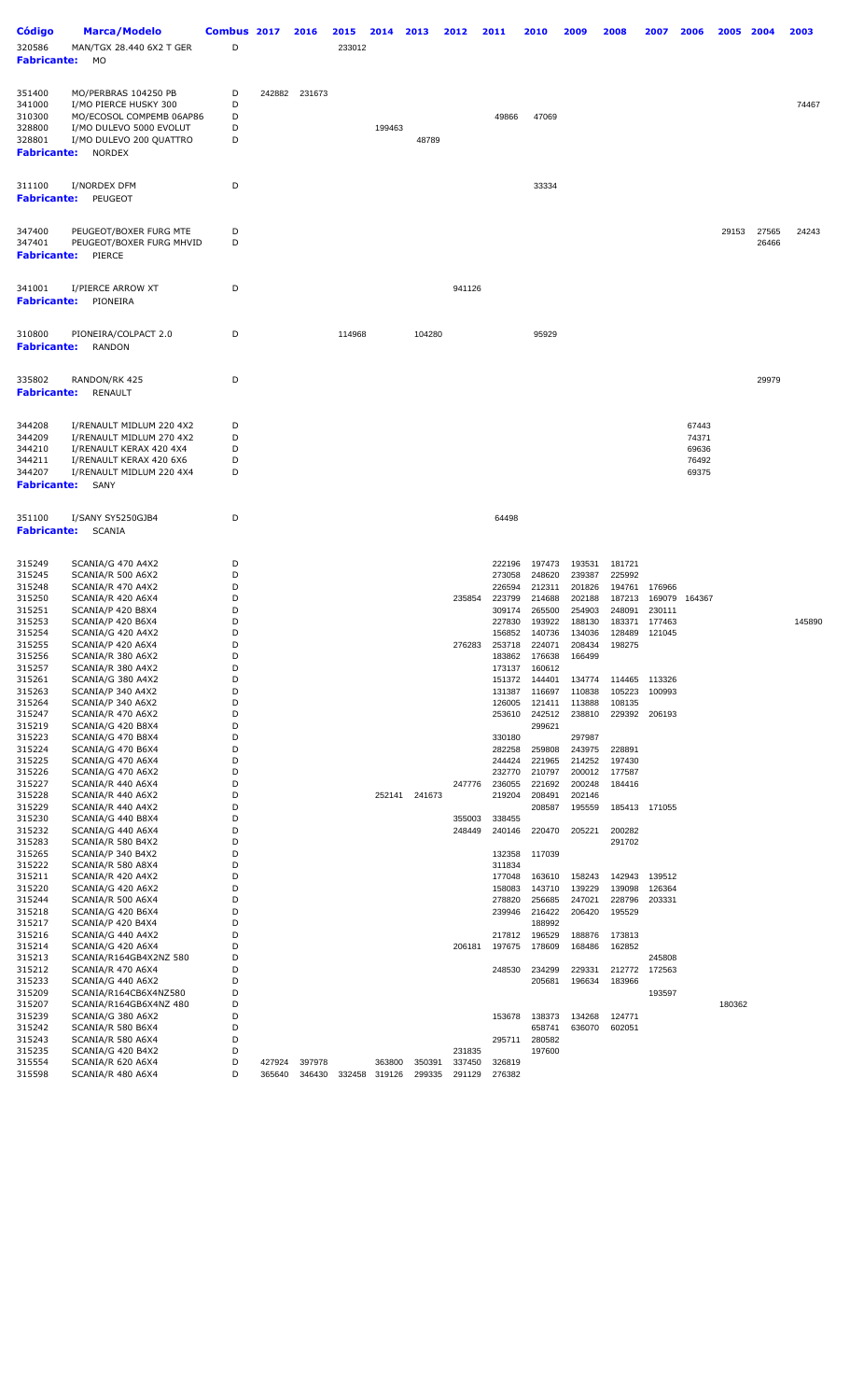| <b>Código</b>    | <b>Marca/Modelo</b>                               | <b>Combus</b> | 2017             | 2016             | 2015             | 2014             | 2013             | 2012             | 2011             | 2010             | 2009             | 2008   | 2007   | 2006          | 2005 | 2004          | 2003 |
|------------------|---------------------------------------------------|---------------|------------------|------------------|------------------|------------------|------------------|------------------|------------------|------------------|------------------|--------|--------|---------------|------|---------------|------|
| 315597           | SCANIA/R 480 A6X2                                 | D             | 322159           | 313312           | 295477           | 261963           | 245881           | 237333           |                  |                  |                  |        |        |               |      |               |      |
| 315596           | SCANIA/R 440 A6X2 4                               | D             |                  |                  |                  |                  | 250143           | 236084           |                  |                  |                  |        |        |               |      |               |      |
| 315592           | SCANIA/R 440 B6X4                                 | D             |                  |                  |                  |                  | 286671           |                  |                  |                  |                  |        |        |               |      |               |      |
| 315591           | SCANIA/R 440 A6X4                                 | D             | 345890           | 332459           | 303831           | 281904           | 266796           | 240268           | 237385           | 222203           |                  |        |        |               |      |               |      |
| 315586           | SCANIA/R 440 A4X2                                 | D             | 300752           | 257996           | 251998           | 238753           | 230429           | 220684           | 217061           |                  |                  |        |        |               |      |               |      |
| 315585<br>315583 | SCANIA/R 440 B6X2                                 | D<br>D        |                  |                  | 271479           | 266667           |                  |                  |                  |                  |                  |        |        |               |      |               |      |
| 315581           | SCANIA/R 440 A6X2<br>SCANIA/R 400 A6X2            | D             | 327703<br>325010 | 314825<br>279273 | 281870<br>266336 | 255402<br>258762 | 237889<br>245516 | 223403<br>236084 | 223279<br>231607 |                  |                  |        |        |               |      |               |      |
| 315580           | SCANIA/R 400 A4X2                                 | D             | 292380           | 273830           | 257531           | 227790           | 213397           | 210143           | 198502           |                  |                  |        |        |               |      |               |      |
| 315511           | SCANIA/G 400 A6X4                                 | D             |                  |                  |                  |                  |                  | 192957           |                  |                  |                  |        |        |               |      |               |      |
| 315561           | SCANIA/R 560 A6X2                                 | D             |                  |                  | 363217           |                  |                  | 323649           |                  |                  |                  |        |        |               |      |               |      |
| 315611           | SCANIA/R 480 A4X2                                 | D             |                  |                  | 278833           | 229369           | 221018           | 213552           |                  |                  |                  |        |        |               |      |               |      |
| 315553           | SCANIA/R 620 A8X4                                 | D             |                  |                  |                  |                  | 374296           |                  |                  |                  |                  |        |        |               |      |               |      |
| 315552           | SCANIA/R 620 A6X2                                 | D             |                  | 381842           | 365477           | 344079           |                  | 289388           |                  |                  |                  |        |        |               |      |               |      |
| 315550<br>315542 | SCANIA/R 620 B6X4<br>SCANIA/G 480 B6X4            | D<br>D        | 382142           | 378659           |                  |                  |                  | 293826           |                  |                  |                  |        |        |               |      |               |      |
| 315535           | SCANIA/G 480 A6X4                                 | D             | 380147           | 356436           | 322164           | 310587           | 296410           | 286830           |                  |                  |                  |        |        |               |      |               |      |
| 315530           | SCANIA/G 440 B6X4                                 | D             | 353344           | 330321           | 304213           | 300544           | 291850           | 279626           |                  |                  |                  |        |        |               |      |               |      |
| 315528           | SCANIA/G 440 A6X4                                 | D             | 348553           | 328773           | 319682           | 298137           | 274838           | 242463           |                  |                  |                  |        |        |               |      |               |      |
| 315523           | SCANIA/G 440 A8X4                                 | D             |                  |                  |                  | 341668           |                  |                  |                  |                  |                  |        |        |               |      |               |      |
| 315522           | SCANIA/G 440 A6X2                                 | D             |                  |                  |                  | 222857           | 205885           | 196951           |                  |                  |                  |        |        |               |      |               |      |
| 315520           | SCANIA/G 440 A4X2                                 | D             |                  |                  |                  |                  | 229987           | 221263           |                  |                  |                  |        |        |               |      |               |      |
| 315280           | SCANIA/P 310 B8X4                                 | D<br>D        |                  |                  |                  |                  |                  |                  |                  | 168089           |                  |        |        |               |      |               |      |
| 315566<br>315655 | SCANIA/R 560 A6X4<br>SCANIA/P 310 B8X2            | D             | 434348<br>239806 | 432404<br>219352 | 411908<br>210063 | 378302<br>199490 | 347438<br>180781 | 336061<br>173975 | 319329<br>172581 |                  |                  |        |        |               |      |               |      |
| 315693           | SCANIA/P440 B4X4 FF                               | D             |                  |                  | 322379           | 307028           | 280485           | 257229           |                  |                  |                  |        |        |               |      |               |      |
| 315692           | I/SCANIA P4406X4 MAGIRUS                          | D             |                  |                  |                  |                  | 326507           | 299437           |                  |                  |                  |        |        |               |      |               |      |
| 315679           | SCANIA/P 400 A6X4                                 | D             |                  |                  |                  |                  | 262538           |                  |                  |                  |                  |        |        |               |      |               |      |
| 315674           | SCANIA/P 360 A4X2                                 | D             | 250782           | 235696           | 221924           | 186005           | 159466           | 148668           |                  |                  |                  |        |        |               |      |               |      |
| 315672           | SCANIA/P 360 A6X2                                 | D             | 271005           | 250993           | 227079           | 209591           | 196956           | 186313           |                  |                  |                  |        |        |               |      |               |      |
| 315671           | SCANIA/P 360 B8X4                                 | D             |                  |                  |                  | 244893           |                  |                  |                  |                  |                  |        |        |               |      |               |      |
| 315669           | SCANIA/P 360 A6X2 4                               | D             | 271766           |                  |                  |                  | 197232           | 186313           |                  |                  |                  |        |        |               |      |               |      |
| 315667<br>315666 | SCANIA/P 360 B4X2<br>SCANIA/P 360 B4X4            | D<br>D        | 242334           |                  | 215510           | 199202<br>206189 | 180598<br>198167 | 167616           |                  |                  |                  |        |        |               |      |               |      |
| 315663           | SCANIA/P 360 B6X4                                 | D             | 271723           | 260951           | 243225           | 235845           | 226795           | 219324           |                  |                  |                  |        |        |               |      |               |      |
| 315661           | SCANIA/P 360 B6X2                                 | D             | 262292           | 247616           | 238680           | 221404           | 205588           |                  |                  |                  |                  |        |        |               |      |               |      |
| 315602           | SCANIA/R 480 B6X2                                 | D             |                  |                  |                  | 271056           |                  |                  |                  |                  |                  |        |        |               |      |               |      |
| 315658           | SCANIA/P 310 B6X4                                 | D             |                  |                  | 194478           | 187565           | 182805           | 179145           |                  |                  |                  |        |        |               |      |               |      |
| 315609           | SCANIA/R 480 B8X2                                 | D             |                  | 358381           |                  |                  |                  |                  |                  |                  |                  |        |        |               |      |               |      |
| 315652           | SCANIA/P 310 A4X2                                 | D             |                  | 195203           | 184876           | 169793           | 155941           | 148570           | 128083           |                  |                  |        |        |               |      |               |      |
| 315651<br>315649 | SCANIA/P 310 B8X4<br>SCANIA/P 310 B4X2            | D<br>D        | 237422           | 228086           | 235605<br>215721 | 216438<br>199202 | 207524<br>176155 | 187295           |                  |                  |                  |        |        |               |      |               |      |
| 315647           | SCANIA/P 270 A4X2                                 | D             |                  |                  |                  |                  |                  |                  | 101768           |                  |                  |        |        |               |      |               |      |
| 315644           | SCANIA/P 270 B8X2                                 | D             |                  |                  |                  |                  |                  |                  | 145635           |                  |                  |        |        |               |      |               |      |
| 315636           | SCANIA/P 250 A4X2                                 | D             |                  |                  |                  |                  |                  | 120231           |                  |                  |                  |        |        |               |      |               |      |
| 315633           | SCANIA/P 250 B6X4                                 | D             |                  |                  | 190128           | 178578           | 170001           | 164045           |                  |                  |                  |        |        |               |      |               |      |
| 315630           | SCANIA/P 250 B4X2                                 | D             | 181559           | 176617           | 164970           | 156075           | 144888           | 144870           |                  |                  |                  |        |        |               |      |               |      |
| 315628           | SCANIA/P 250 B6X2                                 | D             | 207032           | 180940           | 173619           | 165863           | 153473           | 145375           | 142440           |                  |                  |        |        |               |      |               |      |
| 315625           | SCANIA/P 250 B8X2                                 | D<br>D        |                  |                  | 209220           | 195206           | 181510           | 166592           |                  |                  |                  |        |        |               |      |               |      |
| 315510<br>315660 | SCANIA/G 400 A4X2<br>SCANIA/P 310 B6X2            | D             | 208081           | 203355           | 257531<br>199751 | 227790<br>188234 | 209518<br>177529 | 191090<br>164757 |                  |                  |                  |        |        |               |      |               |      |
| 315288           | SCANIA/G 420 TRUKAM CA                            | D             |                  |                  |                  |                  |                  |                  | 158709           | 148311           | 138684           | 135541 |        |               |      |               |      |
| 315409           | SCANIA/G 440 B6X4 CS                              | D             | 353344           | 330321           | 318525           | 265365           | 244802           | 234786           |                  |                  |                  |        |        |               |      |               |      |
| 315406           | G 440 B6X6 CS                                     | D             |                  |                  |                  |                  | 389116           |                  |                  |                  |                  |        |        |               |      |               |      |
| 315403           | SCANIA/G 400 A6X2 CS                              | D             |                  |                  |                  |                  | 263046           |                  |                  |                  |                  |        |        |               |      |               |      |
| 315299           | <b>SCANIA</b>                                     | D             |                  |                  |                  |                  |                  |                  | 57141            |                  |                  |        |        |               |      |               |      |
| 315297           | SCANIA/P 310 B8X2                                 | D             |                  |                  |                  |                  |                  |                  | 170879           |                  |                  |        |        |               |      |               |      |
| 315296<br>315295 | SCANIA/R 470 DALBOZA CA<br>SCANIA/G 470 TRUKAM CA | D<br>D        |                  |                  |                  |                  |                  |                  |                  | 245672<br>207446 |                  | 179402 |        |               |      |               |      |
| 315294           | SCANIA/R 580 A6X2                                 | D             |                  |                  |                  |                  |                  |                  | 316677           | 303665           |                  |        |        |               |      |               |      |
| 315292           | SCANIA/LOC G420 A6X4 TRA                          | D             |                  |                  |                  |                  |                  |                  | 274756           | 265300           | 256171           | 246959 | 239184 |               |      | 229502 210838 |      |
| 315291           | SCANIA/P340 BAULER CAM                            | D             |                  |                  |                  |                  |                  |                  | 143242           | 141092           | 137139           |        |        |               |      |               |      |
| 315516           | SCANIA/G 400 B6X4                                 | D             | 336894           |                  |                  | 289686           | 276005           | 255831           |                  |                  |                  |        |        |               |      |               |      |
| 315289           | SCANIA/P 420 ROSSETTI CB                          | D             |                  |                  |                  |                  |                  |                  |                  |                  |                  | 184668 |        |               |      |               |      |
| 315416           | SCANIA/G 480 A8X4 CS                              | D             |                  |                  | 396219           |                  |                  |                  |                  |                  |                  |        |        |               |      |               |      |
| 315285<br>315284 | SCANIA/P 380 A6X2<br>SCANIA/P 420 A6X2            | D<br>D        |                  |                  |                  |                  |                  |                  | 138546<br>233848 |                  |                  |        |        |               |      |               |      |
| 315281           | SCANIA/G 340 A4X2                                 | D             |                  |                  |                  |                  |                  |                  |                  |                  | 150026           |        |        |               |      |               |      |
| 315205           | SCANIA/R164GA6X4NA 480                            | D             |                  |                  |                  |                  |                  |                  |                  |                  |                  |        |        | 194259 183954 |      |               |      |
| 315279           | SCANIA/P 310 B6X4                                 | D             |                  |                  |                  |                  |                  |                  | 174148           | 150695           | 148284           | 141836 |        |               |      |               |      |
| 315278           | SCANIA/P 310 B6X2                                 | D             |                  |                  |                  |                  |                  | 166535           |                  |                  |                  |        |        |               |      |               |      |
| 315274           | SCANIA/P 310 A4X2                                 | D             |                  |                  |                  |                  |                  |                  | 107112           | 104359           | 101181           | 96577  |        |               |      |               |      |
| 315273           | SCANIA/P 270 B6X4                                 | D             |                  |                  |                  |                  |                  |                  | 160438           | 137650           |                  |        |        |               |      |               |      |
| 315272           | SCANIA/P 270 B6X2                                 | D<br>D        |                  |                  |                  |                  |                  |                  | 138291           | 131188           | 116343           |        |        |               |      |               |      |
| 315271<br>315270 | SCANIA/P 270 B4X2<br>SCANIA/P 270 A4X2            | D             |                  |                  |                  |                  |                  |                  | 128779           | 123444           | 110069<br>101888 | 97843  |        |               |      |               |      |
| 315290           | I/SCANIA R 440 LA4X2HSZ                           | D             |                  |                  |                  |                  |                  |                  |                  |                  | 222791           |        |        |               |      |               |      |
| 315457           | SCANIA/P 310 B4X2 CS                              | D             |                  | 228086           |                  |                  | 176164           |                  |                  |                  |                  |        |        |               |      |               |      |
| 315505           | SCANIA/G 400 A6X2                                 | D             |                  |                  | 269037           | 236628           | 226900           | 201155           |                  |                  |                  |        |        |               |      |               |      |
| 315503           | SCANIA/G 400 A6X2 4                               | D             |                  |                  |                  |                  | 263046           |                  |                  |                  |                  |        |        |               |      |               |      |
| 315494           | SCANIA/G 360 A4X2                                 | D             | 269442           | 248021           | 222337           | 205385           | 188525           | 180573           | 175302           |                  |                  |        |        |               |      |               |      |
| 315492           | SCANIA/G 360 A6X2                                 | D             | 274255           | 259524           | 229148           | 198953           | 174851           | 166110           | 165547           |                  |                  |        |        |               |      |               |      |
| 315488<br>315485 | SCANIA/G 360 B8X2<br>SCANIA/G 380 RODOVALE CA     | D<br>D        |                  | 321044           |                  |                  |                  |                  |                  |                  |                  | 117508 |        |               |      |               |      |
|                  |                                                   |               |                  |                  |                  |                  |                  |                  |                  |                  |                  |        |        |               |      |               |      |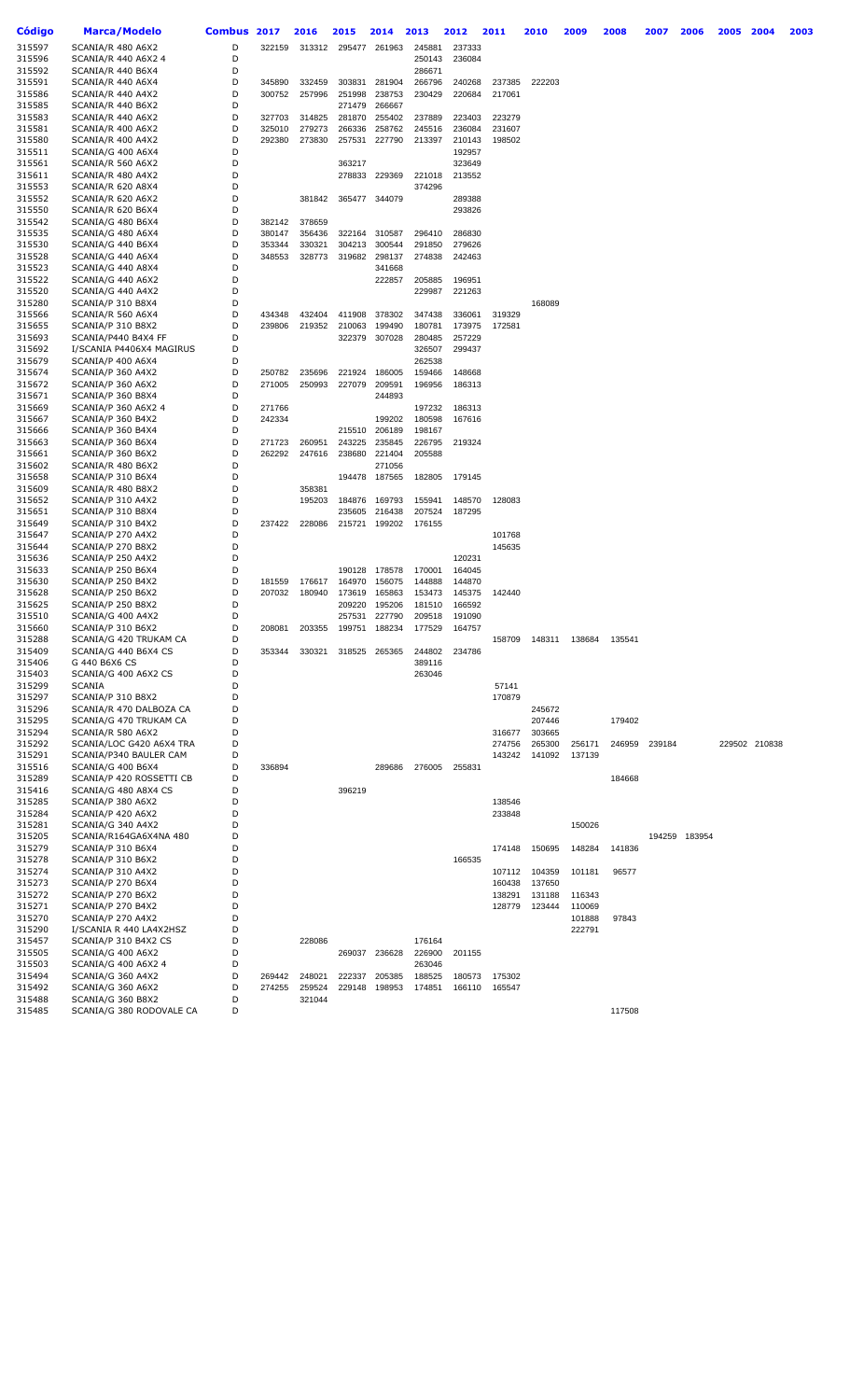| Código           | <b>Marca/Modelo</b>                                | Combus 2017 |        | 2016   | 2015             | 2014             | 2013             | 2012             | 2011   | 2010   | 2009   | 2008   | 2007             | 2006                        | 2005          | 2004             | 2003             |
|------------------|----------------------------------------------------|-------------|--------|--------|------------------|------------------|------------------|------------------|--------|--------|--------|--------|------------------|-----------------------------|---------------|------------------|------------------|
| 315484           | SCANIA/G 480 B6X4 CS                               | D           |        |        |                  | 313997           |                  |                  |        |        |        |        |                  |                             |               |                  |                  |
| 315480           | SCANIA/P 400 B6X4 CS                               | D           |        |        |                  |                  | 261695           | 252629           |        |        |        |        |                  |                             |               |                  |                  |
| 315474           | SCANIA/P 400 B8X4 CS                               | D           |        |        |                  |                  |                  | 297609           |        |        |        |        |                  |                             |               |                  |                  |
| 315469           | SCANIA/P 360 A6X2 CS                               | D           |        |        |                  |                  | 202386           | 192562           |        |        |        |        |                  |                             |               |                  |                  |
| 315463<br>315410 | SCANIA/P 360 B6X4 CS<br>SCANIA/G 440 A8X4 CS       | D<br>D      | 271723 | 260951 | 250677           | 237855           | 218607           | 214442<br>326534 | 206700 |        |        |        |                  |                             |               |                  |                  |
| 315460           | SCANIA/P 360 B4X2 CS                               | D           |        | 222424 |                  |                  |                  |                  |        |        |        |        |                  |                             |               |                  |                  |
| 315411           | SCANIA/G 440 B4X2 CS                               | D           |        |        |                  |                  | 245301           |                  |        |        |        |        |                  |                             |               |                  |                  |
| 315455           | SCANIA/P 310 B8X4 CS                               | D           | 267372 |        | 235605           | 216438           | 207524           | 187295           |        |        |        |        |                  |                             |               |                  |                  |
| 315454           | SCANIA/P 310 A4X2 CS                               | D           |        |        |                  |                  | 165702           | 159043           |        |        |        |        |                  |                             |               |                  |                  |
| 315452           | SCANIA/P 310 B8X2 CS                               | D           |        | 219352 | 210063           | 199490           | 180782           | 173942           |        |        |        |        |                  |                             |               |                  |                  |
| 315451           | SCANIA/P 310 B6X4 CS                               | D           | 233170 | 228708 | 203111           | 197121           | 182143           | 176361           | 173946 |        |        |        |                  |                             |               |                  |                  |
| 315439           | SCANIA/P 270 A4X2 CS                               | D           |        |        | 188763           |                  |                  |                  |        |        |        |        |                  |                             |               |                  |                  |
| 315430<br>315427 | SCANIA/P 250 B6X4 CS<br>SCANIA/P 250 B8X2 CS       | D<br>D      |        |        | 186832<br>209220 | 178471<br>195206 | 167323<br>181510 | 161811<br>166592 |        |        |        |        |                  |                             |               |                  |                  |
| 315426           | SCANIA/P 250 B6X2 CS                               | D           | 207032 |        | 174581           | 165863           | 153473           | 151619           |        |        |        |        |                  |                             |               |                  |                  |
| 315425           | SCANIA/P 250 B8X4 CS                               | D           |        |        | 213285           | 192627           | 177448           | 172246           |        |        |        |        |                  |                             |               |                  |                  |
| 315417           | SCANIA/G 480 A6X4 CS                               | D           | 380147 | 325195 | 303642           | 298469           | 292228           | 280584           | 275523 |        |        |        |                  |                             |               |                  |                  |
| 315266           | SCANIA/P 340 B6X4                                  | D           |        |        |                  |                  |                  |                  | 182828 |        |        |        |                  |                             |               |                  |                  |
| 315461           | SCANIA/P 360 B8X4 CS                               | D           | 276378 |        |                  |                  |                  |                  |        |        |        |        |                  |                             |               |                  |                  |
| 309552           | I/SCANIA G 420 LA6X4HNA                            | D           |        |        |                  |                  |                  |                  |        |        |        |        | 140438           |                             |               |                  |                  |
| 309562           | I/SCANIA G 480 CB8X4ESZ                            | D<br>D      |        |        |                  |                  |                  |                  |        |        | 295656 |        |                  |                             |               |                  |                  |
| 309560<br>309559 | SCANIA/G 470 A8X4<br>SCANIA/G 420 A8X4             | D           |        |        |                  |                  |                  |                  |        |        |        | 256284 |                  | 236610                      |               |                  |                  |
| 309558           | SCANIA/G 420 B6X6                                  | D           |        |        |                  |                  |                  |                  |        | 224080 | 213665 |        |                  |                             |               |                  |                  |
| 309557           | I/SCANIA P 270 CB6X4HNZ                            | D           |        |        |                  |                  |                  |                  |        |        |        | 115281 |                  |                             |               |                  |                  |
| 309556           | I/SCANIA G 420 LA4X2HHZ                            | D           |        |        |                  |                  |                  |                  |        |        |        | 130609 |                  |                             |               |                  |                  |
| 344610           | SCANIA/P94DB4X2NZ 270                              | D           |        |        |                  |                  |                  |                  |        |        |        |        | 99537            | 89925                       | 86755         |                  |                  |
| 309554           | I/SCANIA G 380 LA6X2MNA                            | D           |        |        |                  |                  |                  |                  |        |        |        |        | 184710           |                             |               |                  |                  |
| 309567           | I/SCANIA G 480 CA6X4ESZ                            | D           |        |        |                  |                  |                  |                  |        | 269084 |        |        |                  |                             |               |                  |                  |
| 309551           | I/SCANIA BRONTO SF 135                             | D           |        |        |                  |                  |                  |                  |        |        |        |        |                  |                             |               | 68263            |                  |
| 309550<br>309548 | I/SCANIA R 480 LA6X4HNA<br>SCANIA/R124GA4X2NZ 470  | D<br>D      |        |        |                  |                  |                  |                  |        |        |        |        | 227392<br>159807 |                             |               |                  |                  |
| 309547           | SCANIA/R124GA6X4NZ 470                             | D           |        |        |                  |                  |                  |                  |        |        |        |        | 142580           | 138737                      |               |                  |                  |
| 309546           | I/SCANIA R420LA4X2HHZ                              | D           |        |        |                  |                  |                  |                  |        |        |        |        |                  |                             | 127259 114772 |                  |                  |
| 309542           | I/SCANIA R420LA6X4HHZ                              | D           |        |        |                  |                  |                  |                  |        |        |        |        |                  |                             |               | 129679 122778    |                  |
| 309538           | SCANIA/R124GA6X2NZ 420                             | D           |        |        |                  |                  |                  |                  |        |        |        | 108248 |                  | 97893                       |               |                  |                  |
| 309555           | I/SCANIA G 480 LA6X2HNA                            | D           |        |        |                  |                  |                  |                  |        |        |        |        | 182472           |                             |               |                  |                  |
| 344918           | SCANIA/R124GB6X4NZ 420                             | D           |        |        |                  |                  |                  |                  |        |        |        |        |                  | 202608                      | 192137        |                  |                  |
| 344907           | SCANIA/R124 GA6X4NZ 360                            | D<br>D      |        |        |                  |                  |                  |                  |        |        |        |        |                  |                             | 131765        | 130816           | 124794           |
| 344908<br>344910 | SCANIA/R124 GB4X2NZ 360<br>SCANIA/R124 LA6X2NA 360 | D           |        |        |                  |                  |                  |                  |        |        |        |        |                  |                             | 148710        | 118827<br>138023 | 113679<br>132503 |
| 344911           | SCANIA/R124 GA6X4NA 420                            | D           |        |        |                  |                  |                  |                  |        |        |        | 188276 | 178859           | 169648                      |               |                  | 142377           |
| 344912           | SCANIA/R124GB6X4NZ 400                             | D           |        |        |                  |                  |                  |                  |        |        |        |        |                  |                             | 157602        | 150097           |                  |
| 344913           | SCANIA/R124CB8X4NZ 420                             | D           |        |        |                  |                  |                  |                  |        |        |        |        |                  | 172613                      |               | 137787           |                  |
| 344914           | SCANIA/R124CB6X4NZ 420                             | D           |        |        |                  |                  |                  |                  |        |        |        |        |                  | 165232 158036               |               |                  |                  |
| 309564           | I/SCANIA G 480 LA6X4HSZ                            | D           |        |        |                  |                  |                  |                  |        |        | 259184 |        |                  |                             |               |                  |                  |
| 344916           | SCANIA/R124GA6X4NA 400                             | D<br>D      |        |        |                  |                  |                  |                  |        |        |        |        |                  |                             |               | 145092           |                  |
| 309566<br>344921 | I/SCANIA R 560 CB8X4ESZ<br>SCANIA/R124CB8X4NZ 470  | D           |        |        |                  |                  |                  |                  |        | 327644 |        | 221749 |                  |                             |               |                  |                  |
| 344924           | SCANIA/R124LA6X2NA 470                             | D           |        |        |                  |                  |                  |                  |        |        |        |        | 196183           |                             |               |                  |                  |
| 309586           | SCANIA/G 400 B6X4 CS                               | D           |        |        |                  | 282467           | 259421           | 248663           |        |        |        |        |                  |                             |               |                  |                  |
| 309584           | SCANIA/G 400 A6X4 CS                               | D           |        |        |                  |                  | 235777           |                  |        |        |        |        |                  |                             |               |                  |                  |
| 309572           | SCANIA/G 440 A6X4 CS                               | D           | 348553 | 328773 | 319682           | 298137           | 277601           | 242244           |        |        |        |        |                  |                             |               |                  |                  |
| 309571           | SCANIA/G 440 B8X4 CS                               | D           | 435876 | 405189 | 381156           | 350198           | 333467           | 294713           | 290382 |        |        |        |                  |                             |               |                  |                  |
| 309531<br>344915 | I/SCANIA R420LA6X2HNA                              | D<br>D      |        |        |                  |                  |                  |                  |        |        |        | 211337 |                  |                             |               |                  | 107486           |
| 345214           | SCANIA/R124LA6X4NA 420<br>SCANIA/P114CB8X4NZ 340   | D           |        |        |                  |                  |                  |                  |        |        |        |        |                  | 184986                      |               |                  |                  |
| 309535           | I/SCANIA R420LA6X4HNA                              | D           |        |        |                  |                  |                  |                  |        |        |        |        |                  |                             |               | 129935           |                  |
| 345105           | SCANIA/T124 GA6X4NZ 360                            | D           |        |        |                  |                  |                  |                  |        |        |        |        |                  |                             |               | 117355           | 116113           |
| 345107           | SCANIA/T124LA6X2NA 360                             | D           |        |        |                  |                  |                  |                  |        |        |        |        |                  |                             |               | 125230           | 123784           |
| 345108           | SCANIA/T124LA6X2NA 420                             | D           |        |        |                  |                  |                  |                  |        |        |        |        |                  |                             |               |                  | 138193           |
| 345110           | SCANIA/T124LA6X2NA 400                             | D           |        |        |                  |                  |                  |                  |        |        |        |        |                  |                             | 137825        | 136740           | 130067           |
| 345204           | SCANIA/P114GA4X2NZ 360                             | D           |        |        |                  |                  |                  |                  |        |        |        |        |                  |                             |               |                  | 93975            |
| 345206<br>345102 | SCANIA/P114GA4X2NZ 330<br>SCANIA/T124 GA6X4NZ 400  | D<br>D      |        |        |                  |                  |                  |                  |        |        |        |        |                  |                             | 97096         | 95323            | 93328<br>105646  |
| 345211           | SCANIA/P114GA6X2NZ 330                             | D           |        |        |                  |                  |                  |                  |        |        |        |        |                  |                             | 125895        |                  |                  |
| 345101           | SCANIA/T124 GA4X2NZ 400                            | D           |        |        |                  |                  |                  |                  |        |        |        |        |                  |                             | 112919        | 110465           | 106629           |
| 345217           | SCANIA/P114GA4X2NZ 380                             | D           |        |        |                  |                  |                  |                  |        |        |        |        |                  |                             | 121275        |                  |                  |
| 345221           | SCANIA/P114GA4X2NZ 340                             | D           |        |        |                  |                  |                  |                  |        |        |        |        | 105641           | 99816                       | 93786         | 91188            |                  |
| 345222           | SCANIA/P114GA6X2NA 340                             | D           |        |        |                  |                  |                  |                  |        |        |        |        | 112905           |                             |               |                  |                  |
| 345223           | SCANIA/P114GB4X2NZ 340                             | D           |        |        |                  |                  |                  |                  |        |        |        |        |                  | 117072                      |               |                  |                  |
| 345224           | SCANIA/P114LA6X2NA 340                             | D           |        |        |                  |                  |                  |                  |        |        |        |        |                  | 108451                      |               |                  |                  |
| 345227<br>345229 | SCANIA/P114 PM2IRM CA<br>SCANIA/P 360 MTX PLAT     | D<br>D      |        | 282384 |                  |                  |                  |                  |        |        |        |        |                  |                             |               | 108857 107506    | 98500            |
| 345209           | SCANIA/P114GB4X2NZ 330                             | D           |        |        |                  |                  |                  |                  |        |        |        |        |                  |                             |               | 90079            | 84822            |
| 309518           | SCANIA/R124 GA6X4NZ 420                            | D           |        |        |                  |                  |                  |                  |        |        | 188512 | 166279 | 160097           | 152971                      | 135087 129330 |                  | 125944           |
| 344904           | SCANIA/R124 LA4X2NA 400                            | D           |        |        |                  |                  |                  |                  |        |        |        |        |                  |                             |               | 143377 131145    | 128879           |
| 309530           | I/SCANIA R380LA4X2HNA                              | D           |        |        |                  |                  |                  |                  |        |        |        |        |                  |                             |               |                  | 123320           |
| 309528           | SCANIA/R124GB6X4NZ 360                             | D           |        |        |                  |                  |                  |                  |        |        |        |        |                  |                             |               | 147517           | 144886           |
| 309524           | SCANIA/T124 LA4X2NA 420                            | D           |        |        |                  |                  |                  |                  |        |        |        |        |                  |                             |               |                  | 125872           |
| 309523           | SCANIA/T124 GA6X4NZ 420                            | D<br>D      |        |        |                  |                  |                  |                  |        |        |        |        |                  |                             | 143408        |                  | 122288           |
| 309522<br>309521 | SCANIA/T124 GA4X2NZ 420<br>SCANIA/R124 LA6X2NA 420 | D           |        |        |                  |                  |                  |                  |        |        |        |        |                  | 188222 181934 165181 154611 | 124036        | 121235           | 117200<br>148480 |
|                  |                                                    |             |        |        |                  |                  |                  |                  |        |        |        |        |                  |                             |               |                  |                  |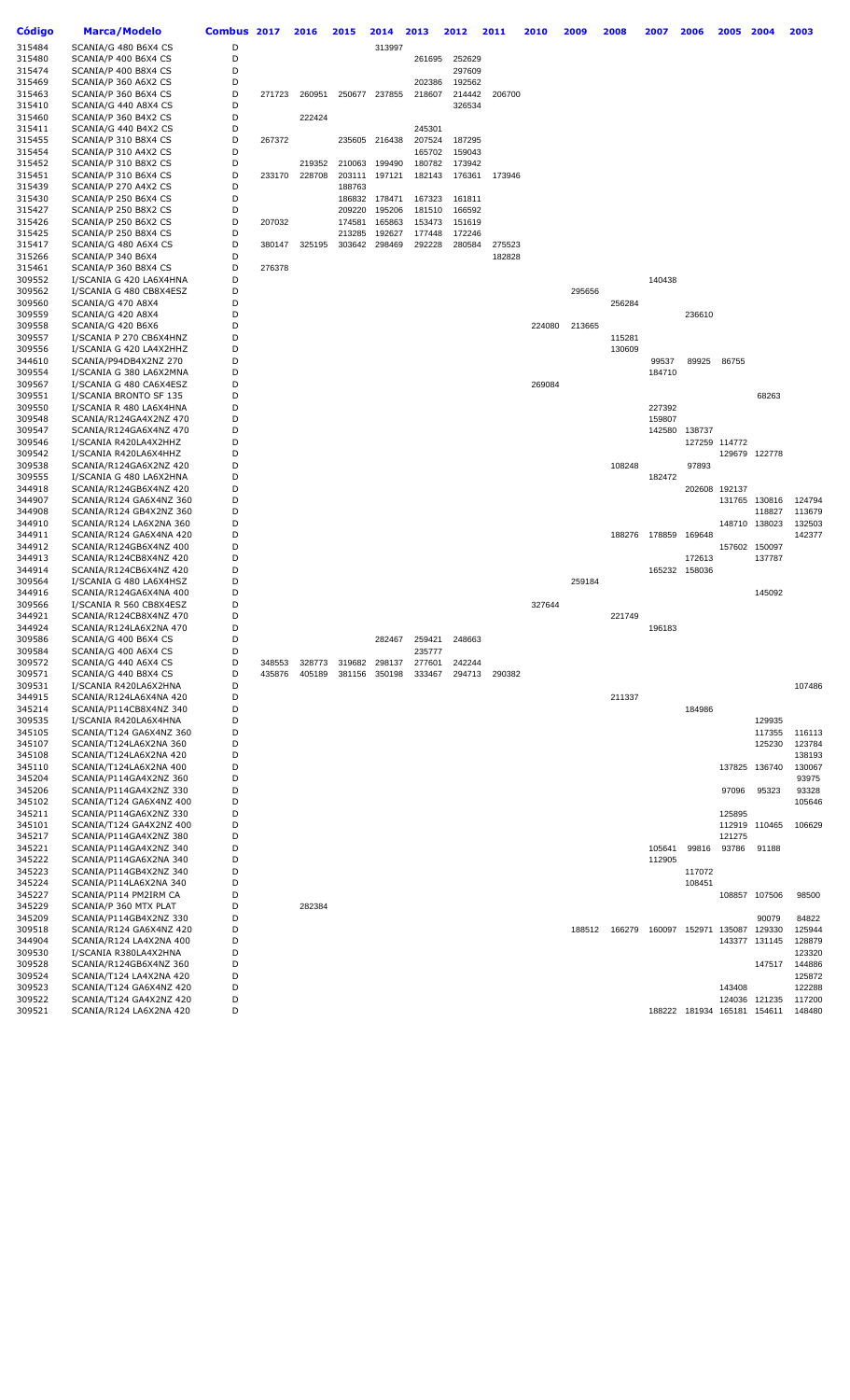| Código           | <b>Marca/Modelo</b>                               | Combus 2017 |        | 2016   | 2015   | 2014          | 2013   | 2012   | 2011   | 2010   | 2009   | 2008   | 2007   | 2006                 | 2005          | 2004                 | 2003   |
|------------------|---------------------------------------------------|-------------|--------|--------|--------|---------------|--------|--------|--------|--------|--------|--------|--------|----------------------|---------------|----------------------|--------|
| 345104           | SCANIA/T124 GA4X2NZ 360                           | D           |        |        |        |               |        |        |        |        |        |        |        |                      |               | 118291 116127        | 108432 |
| 309519           | SCANIA/R124 GB4X2NZ 420                           | D           |        |        |        |               |        |        |        |        |        |        | 160427 |                      |               |                      |        |
| 309532           | I/SCANIA R164GB8X4NZ 580                          | D           |        |        |        |               |        |        |        |        |        |        |        |                      |               | 223288               |        |
| 309517           | SCANIA/R124 GA4X2NZ 420                           | D           |        |        |        |               |        |        |        | 189431 |        | 152856 | 133999 |                      |               | 128647 115415 108252 | 106857 |
| 309508           | IMP/SCANIA R124GA4X2 360                          | D           |        |        |        |               |        |        |        |        |        |        |        |                      | 124322        |                      |        |
| 344929           | I/SCANIA R440 LA6X2MNA                            | D           |        |        |        |               | 257925 |        |        | 212895 |        |        |        |                      |               |                      |        |
| 344930           | SCANIA/R 440 RODOEIXO CA                          | D           |        |        |        | 258439        | 249546 |        |        |        |        |        |        |                      |               |                      |        |
| 344932           | SCANIA/R440 A8X2 4                                | D           | 348526 | 336251 | 321917 |               |        |        |        |        |        |        |        |                      |               |                      |        |
| 344933           | SCANIA/R124 RODOVALE CA                           | D           |        |        |        |               |        |        |        |        |        |        | 148147 |                      |               |                      |        |
| 345006           | SCANIA/T114GA4X2NZ 330                            | D           |        |        |        |               |        |        |        |        |        |        |        |                      | 112755        | 109573               | 109304 |
| 309520           | SCANIA/R124 LA4X2NA 420                           | D           |        |        |        |               |        |        |        |        |        |        | 170485 | 167141 149783        |               |                      | 135781 |
| 344620           | SCANIA/P94CB8X4NZ 270                             | D           |        |        |        |               |        |        |        |        |        |        |        |                      | 110811        |                      |        |
| 344712           | SCANIA/P124CA6X4NZ 420                            | D           |        |        |        |               |        |        |        |        |        |        | 169384 | 157641               | 146720        | 136220               | 129462 |
| 344611           | SCANIA/P94GA4X2NZ 270                             | D           |        |        |        |               |        |        |        |        |        |        | 113184 | 107021               | 94804         |                      |        |
| 344612           | SCANIA/P94DB4X2NZ 220                             | D           |        |        |        |               |        |        |        |        |        |        |        |                      |               |                      | 76573  |
| 344613           | SCANIA/P94GA4X2NZ 300                             | D           |        |        |        |               |        |        |        |        |        |        |        | 101097 97618         |               | 93247                | 85843  |
| 315694           | I/SCANIA R560CTE IFFP333                          | D<br>D      |        |        |        |               |        | 320489 |        |        |        |        |        |                      |               |                      |        |
| 315449<br>344614 | SCANIA/P 310 B6X2 CS<br>SCANIA/P94DB6X2NA 270     | D           | 208081 | 203355 |        | 199162 186980 | 176346 | 164757 |        |        |        |        | 100987 | 96575                | 88090         | 83662                |        |
| 344608           | SCANIA/P94CB6X4NZ 310                             | D           |        |        |        |               |        |        |        |        |        |        | 124681 | 117357               |               | 91850                |        |
| 344618           | SCANIA/P94GB4X2NZ 230                             | D           |        |        |        |               |        |        |        |        |        |        |        |                      | 86413         |                      |        |
| 344605           | SCANIA/P94 DB6X2NA 260                            | D           |        |        |        |               |        |        |        |        |        |        |        |                      |               | 104338               | 102355 |
| 344622           | SCANIA/P94 ZAMBONI 6X2                            | D           |        |        |        |               |        |        |        |        |        |        |        |                      | 118505 116116 |                      |        |
| 344703           | SCANIA/P124 CA6X4NZ 360                           | D           |        |        |        |               |        |        |        |        |        |        |        |                      | 128475        | 122385               | 115685 |
| 344704           | SCANIA/P124 CB6X4NZ 360                           | D           |        |        |        |               |        |        |        |        |        |        |        |                      | 128374        | 121852               | 115877 |
| 344705           | SCANIA/P124GA4X2NZ 360                            | D           |        |        |        |               |        |        |        |        |        |        |        |                      | 117129        | 116344               | 112619 |
| 344708           | SCANIA/P124CB8X4NZ 360                            | D           |        |        |        |               |        |        |        |        |        |        |        |                      | 177216        | 168212               | 159745 |
| 344710           | SCANIA/P124CB6X4NZ 420                            | D           |        |        |        |               |        |        |        |        |        | 185641 | 174586 | 172260               | 154938        | 152978               | 144293 |
| 344906           | SCANIA/R124 GA4X2NZ 360                           | D           |        |        |        |               |        |        |        |        |        | 137555 |        |                      | 107531        | 107369               | 101165 |
| 344615           | SCANIA/P94DB4X2NZ 230                             | D           |        |        |        |               |        |        |        |        |        |        | 89511  | 87371                | 80171         | 75656                |        |
| 300401           | SCANIA/P410 LA4X2HNA                              | D           |        | 287559 |        |               |        |        |        |        |        |        |        |                      |               |                      |        |
| 315203           | SCANIA/R164GA4X2NZ 480                            | D           |        |        |        |               |        |        |        |        |        |        | 181402 |                      | 170892        | 163793               | 153766 |
| 315202           | SCANIA/R164GA6X4NZ 480                            | D           |        |        |        |               |        |        |        |        |        |        | 201477 |                      | 197153 180560 | 171353               | 166687 |
| 310602           | SCANIA/P124 TRUCK GALEGO                          | D           |        |        |        |               |        |        |        |        |        |        |        |                      | 121925        |                      | 119166 |
| 310401           | SCANIA/P124PARTHENON TRA                          | D           |        |        |        |               |        | 215280 |        |        |        |        |        | 144756               |               |                      |        |
| 350708           | I/SCANIA P420 B8X4HZ TA                           | D           |        | 286269 |        |               |        |        |        |        |        |        |        |                      |               |                      |        |
| 350707           | I/SCANIA R450 A6X4NA                              | D           |        | 294025 |        |               |        |        |        |        |        |        |        |                      |               |                      |        |
| 350706           | I/SCANIA R620 CA6X4ENZ                            | D           |        | 380950 |        |               |        |        |        |        |        |        |        |                      |               |                      |        |
| 344609           | SCANIA/P94GA4X2NZ 310                             | D           |        |        |        |               |        |        |        |        |        |        | 110425 | 103590 100104        |               | 94087                |        |
| 350700           | I/SCANIA P380 BSKYLIFT F                          | D<br>D      |        |        |        |               |        |        |        | 214603 |        |        |        |                      |               |                      |        |
| 344713           | SCANIA/P124CB6X4NZ 400                            | D           |        |        | 331398 |               |        |        |        |        |        |        |        |                      |               | 152811 144859        | 141868 |
| 300422<br>300426 | I/SCANIA G480 CA6X4ENZ<br>I/SCANIA P280 B6X2NA KE | D           |        | 196305 |        |               |        |        |        |        |        |        |        |                      |               |                      |        |
| 340416           | I/SCANIA P360 LA4X2HNA                            | D           |        |        |        |               | 198317 |        |        |        |        |        |        |                      |               |                      |        |
| 340417           | I/SCANIA JACINTO P360                             | D           |        |        |        |               | 358601 |        |        |        |        |        |        |                      |               |                      |        |
| 340423           | SCANIA/P360 LA4X2HNA                              | D           |        | 271346 |        |               |        |        |        |        |        |        |        |                      |               |                      |        |
| 344601           | SCANIA/P94 GA4X2NZ 260                            | D           |        |        |        |               |        |        |        |        |        |        |        |                      |               |                      | 95495  |
| 344604           | SCANIA/P94 DB4X2NZ 260                            | D           |        |        |        |               |        |        |        |        |        |        |        |                      |               | 92316                | 85417  |
| 350701           | I/SCANIA P420 BSKYLIFT F                          | D           |        |        |        |               |        |        |        | 228776 |        |        |        |                      |               |                      |        |
| 344806           | SCANIA/R114GA4X2NZ 330                            | D           |        |        |        |               |        |        |        |        |        |        |        |                      |               | 114881 110690        | 107712 |
| 344711           | SCANIA/P124LA6X2NA 420                            | D           |        |        |        |               |        |        |        |        |        |        |        | 181583 155194 147504 |               |                      | 140059 |
| 344749           | SCANIA/P124 DALBOZA CA                            | D           |        |        |        |               |        |        |        |        |        |        |        |                      |               |                      | 103303 |
| 344750           | SCANIA/R 440 DALBOZA CA                           | D           |        |        |        |               |        | 233210 |        |        |        |        |        |                      |               |                      |        |
| 344751           | I/SCANIA P320 4X2CREWCAB                          | D           |        |        |        |               | 175287 |        |        |        |        |        |        |                      |               |                      |        |
| 344752           | I/SCANIA R490 LA6X4HNA                            | D           |        |        |        |               | 292158 |        |        |        |        |        |        |                      |               |                      |        |
| 344753           | I/SCANIA GIMAEX P360                              | D           |        |        |        | 342044        |        |        |        |        |        |        |        |                      |               |                      |        |
| 344754           | SCANIA/P 420 ROSSETTI CT                          | D           |        |        |        |               |        |        |        | 190444 | 187584 |        |        |                      |               |                      |        |
| 344745           | I/SCANIA P320 GIMAEX EPC                          | D           |        |        |        |               |        |        |        | 163707 |        |        |        |                      |               |                      |        |
| 344805           | SCANIA/R114GB4X2NZ 330                            | D           |        |        |        |               |        |        |        |        |        |        |        | 119607               |               |                      |        |
| 344744           | I/SCANIA P420 4X4 EBCO<br>SCANIA/R114GA4X2NZ 380  | D<br>D      |        |        |        |               |        | 271559 |        |        |        |        |        |                      |               |                      |        |
| 344809           |                                                   |             |        |        |        |               |        |        |        |        |        |        | 111401 | 104699 103706        |               |                      |        |
| 344813           | SCANIA/R114LA4X2NA 380                            | D<br>D      |        |        |        |               |        |        |        |        |        |        | 137220 | 125033               |               | 147860 138705 132125 |        |
| 344814<br>344901 | SCANIA/R114LA6X2NA 380<br>SCANIA/R124 GA4X2NZ 400 | D           |        |        |        |               |        |        |        |        |        | 150037 | 161727 |                      |               | 127847 118212 112932 | 108474 |
| 344902           | SCANIA/R124 GB4X2NZ 400                           | D           |        |        |        |               |        |        |        |        |        |        |        | 134529 126306        |               |                      | 119868 |
| 344903           | SCANIA/R124 GA6X4NZ 400                           | D           |        |        |        |               |        |        |        |        |        |        |        |                      | 118110 106620 | 103317               | 99194  |
| 315204           | SCANIA/R164CA8X4NZ 480                            | D           |        |        |        |               |        |        |        |        |        |        |        | 214376 208537        |               |                      |        |
| 344755           | SCANIA/P124 420 MASTER                            | D           |        |        |        |               |        |        |        |        |        |        | 114507 | 108605               |               |                      |        |
| 344730           | SCANIA/P124CA8X4NZ 420                            | D           |        |        |        |               |        |        |        |        |        |        |        | 156453               |               |                      |        |
| 344714           | SCANIA/P124CA6X4NZ 400                            | D           |        |        |        |               |        |        |        |        |        |        |        |                      |               | 142629 135941        | 127036 |
| 344717           | SCANIA/P124CB8X4NZ 400                            | D           |        |        |        |               |        |        |        |        |        |        |        |                      | 142483        | 130087               | 128638 |
| 344718           | SCANIA/P124CB 8X4 NZ 420                          | D           |        |        |        |               |        |        |        |        |        |        | 155076 |                      |               | 148468 137010 134945 | 124651 |
| 344719           | SCANIA/P124GA6X4NZ 420                            | D           |        |        |        |               |        |        | 187978 |        |        |        | 173122 |                      | 169161        |                      |        |
| 344720           | SCANIA/P124LA6X2NA 360                            | D           |        |        |        |               |        |        |        |        |        |        |        |                      |               | 124665 122158        |        |
| 344721           | SCANIA/R124CA6X4NZ 400                            | D           |        |        |        |               |        |        |        |        |        |        |        |                      |               |                      | 135426 |
| 344727           | SCANIA/P124GA4X2NZ 400                            | D           |        |        |        |               |        |        |        |        |        |        |        |                      | 128337        |                      |        |
| 344746           | SCANIA/P124 GNG 360                               | D           |        |        |        |               |        |        |        |        |        |        |        |                      |               |                      | 116941 |
| 344729           | SCANIA/P124GA6X4NA 420                            | D           |        |        |        |               |        |        |        |        |        |        |        | 170866 168235        |               |                      |        |
| 344905           | SCANIA/R124 LA6X2NA 400                           | D           |        |        |        |               |        |        |        |        |        |        |        |                      |               | 151052 138625        | 132707 |
| 344731           | SCANIA/P124CB6X6HZ 420                            | D           |        |        |        |               |        |        |        |        |        |        |        | 148326               |               |                      |        |
| 344733           | SCANIA/R124CB BJS TUCANO                          | D           |        |        |        |               |        |        |        |        |        |        | 159288 | 151751               |               |                      |        |
| 344734           | SCANIA/P124 RODOCAP 420                           | D           |        |        |        |               |        |        |        |        |        | 159914 | 138154 |                      | 118676        |                      |        |
| 344736           | SCANIA/VIR P124 360 6X4                           | D           |        |        |        |               |        |        |        |        |        |        | 132890 |                      |               | 129582 125122        | 123282 |
| 344738           | SCANIA/MULTIEIXO 6X4 CM                           | D           |        |        |        |               |        |        | 283787 | 279615 |        |        | 237440 |                      |               |                      |        |
|                  |                                                   |             |        |        |        |               |        |        |        |        |        |        |        |                      |               |                      |        |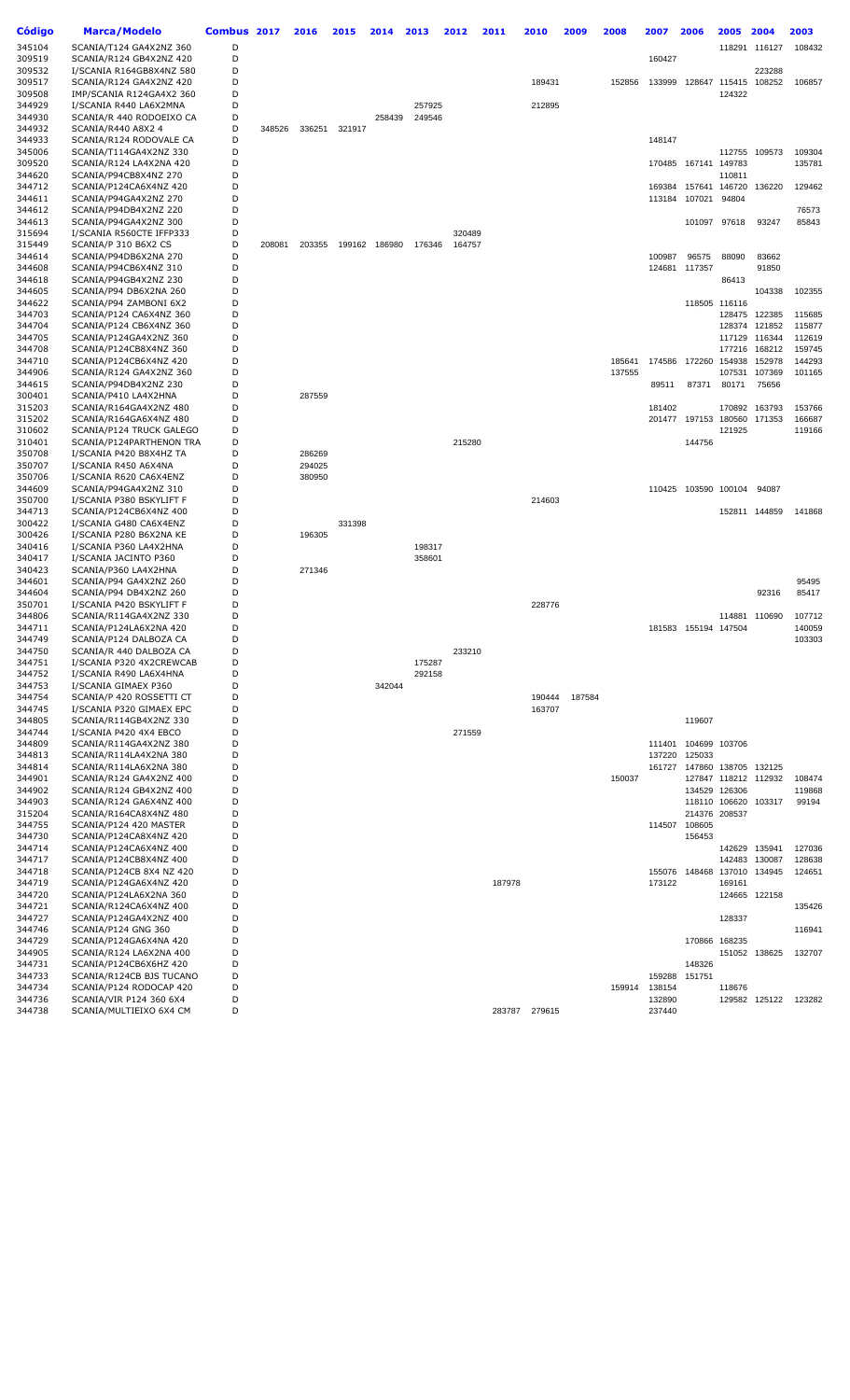| Código                       | <b>Marca/Modelo</b>                         | Combus 2017 |        | 2016   | 2015   | 2014   | 2013    | 2012   | 2011   | 2010          | 2009          | 2008  | 2007          | 2006  | 2005          | 2004        | 2003  |
|------------------------------|---------------------------------------------|-------------|--------|--------|--------|--------|---------|--------|--------|---------------|---------------|-------|---------------|-------|---------------|-------------|-------|
| 344739                       | I/SCANIA P420 CB 4X4 HHZ                    | D           |        |        |        |        |         |        | 222800 | 215132        |               |       |               |       |               |             |       |
| 344741                       | SCANIA/P124CB RODOCAP CM                    | D           |        |        |        |        |         |        |        |               |               |       |               |       | 158833        |             |       |
| 344728                       | SCANIA/P124LA4X2NA 400                      | D           |        |        |        |        |         |        |        |               |               |       |               |       | 149449        |             |       |
| 315697                       | SCANIA/G 440 MIT BOM                        | D           |        |        |        |        | 247988  |        |        |               |               |       |               |       |               |             |       |
| 315698                       | SCANIA / R 560 MIT BOM                      | D           |        |        |        |        | 1131359 |        |        |               |               |       |               |       |               |             |       |
| 315705                       | SCANIA/P 340 A4X2 SETEC                     | D           |        |        |        |        |         |        |        | 167053 162398 |               |       |               |       |               |             |       |
| 315706                       | I/SCANIA ITURRI P360                        | D           |        |        |        | 320796 | 300880  |        |        |               |               |       |               |       |               |             |       |
| 315709                       | SCANIA/R480 A8X2 4                          | D           |        | 347468 | 335653 |        |         |        |        |               |               |       |               |       |               |             |       |
| 315713                       | SCANIA/P 310 MITREN BOM                     | D           |        |        | 253290 |        |         |        |        |               |               |       |               |       |               |             |       |
| 315716                       | SCANIA/P440 TRIEL BOM 2E                    | D           |        | 361255 |        | 340588 |         |        |        |               |               |       |               |       |               |             |       |
| 315696                       | SCANIA/P 440 MIT BOM                        | D           |        |        |        |        | 321929  |        |        |               |               |       |               |       |               |             |       |
| 315432                       | SCANIA/P 250 B4X2 CS                        | D           | 181559 | 176617 | 164970 | 156075 | 144888  | 144870 |        |               |               |       |               |       |               |             |       |
| 336212                       | SCANIA/R 420 A6X2                           | D           |        |        |        |        |         |        | 178219 | 165788        | 156877        |       | 150760 143888 |       |               |             |       |
| 336213                       | SCANIA/R 420 A6X2 4                         | D           |        |        |        |        |         |        | 209116 | 202111        |               |       |               |       |               |             |       |
| 320400                       | I/SCANIA R520 A6X4NA                        | D           | 390716 |        |        |        |         |        |        |               |               |       |               |       |               |             |       |
| 319501                       | SCANIA/P 340 1000TAO                        | D           |        |        |        |        |         |        |        | 115547        |               |       |               |       |               |             |       |
| <b>Fabricante:</b>           | SHAANXI                                     |             |        |        |        |        |         |        |        |               |               |       |               |       |               |             |       |
|                              |                                             |             |        |        |        |        |         |        |        |               |               |       |               |       |               |             |       |
| 311303                       | I/SHAANXI SMAN TT385 4X2                    | D           |        |        |        |        |         | 122011 | 116811 |               |               |       |               |       |               |             |       |
| 311302                       | I/SHAANXI SMAN TT385 6X4                    | D           |        |        |        |        |         | 153683 | 140502 |               |               |       |               |       |               |             |       |
| 311307                       | I/SHAANXI SHAC T 385 6X4                    | D           |        |        |        |        |         |        | 156876 |               |               |       |               |       |               |             |       |
| 311304                       | I/SHAANXI SMAN DT385 6X4                    | D           |        |        |        |        |         |        | 157391 |               |               |       |               |       |               |             |       |
| 311300                       | I/SHAANXI SMAN TT420 6X4                    | D           |        |        |        |        |         | 129232 | 127090 |               |               |       |               |       |               |             |       |
| <b>Fabricante:</b>           | SHANDONG                                    |             |        |        |        |        |         |        |        |               |               |       |               |       |               |             |       |
|                              |                                             |             |        |        |        |        |         |        |        |               |               |       |               |       |               |             |       |
| 333102<br><b>Fabricante:</b> | I/SHANDONG T.KING YGQY8H<br><b>SINOTRUK</b> | D           |        |        |        |        |         | 237009 |        |               |               |       |               |       |               |             |       |
|                              |                                             |             |        |        |        |        |         |        |        |               |               |       |               |       |               |             |       |
| 349420                       | I/SINOTRUK A7 L6X4 460A                     | D           |        |        |        |        |         |        | 104784 |               |               |       |               |       |               |             |       |
| 349418                       | I/SINOTRUK HOWO MASTER                      | D           |        |        |        |        |         |        | 135852 |               | 125823 112159 |       |               |       |               |             |       |
| 349416                       | I/SINOTRUK A7 H6X4 460M                     | D           |        |        |        |        |         | 113089 | 104784 |               |               |       |               |       |               |             |       |
| 349415                       | I/SINOTRUK A7 H6X2 420M                     | D           |        |        |        |        |         | 94755  | 90261  |               |               |       |               |       |               |             |       |
| 349414                       | I/SINOTRUK A7 L4X2 380A                     | D           |        |        |        |        |         | 94026  |        |               |               |       |               |       |               |             |       |
| 349413                       | I/SINOTRUK A7 H4X2 380M                     | D           |        |        |        |        |         | 108951 | 84909  |               |               |       |               |       |               |             |       |
| 349412                       | I/SINOTRUK A7 H4X2 380A                     | D           |        |        |        |        |         | 92071  | 90214  |               |               |       |               |       |               |             |       |
| 349410                       | I/SINOTRUK A7 H4X2 380M                     | D           |        |        |        |        |         | 92263  |        |               |               |       |               |       |               |             |       |
| 349409                       | I/SINOTRUK A7 H6X2 420A                     | D           |        |        |        |        |         | 94197  | 89728  |               |               |       |               |       |               |             |       |
| 349403                       | I/SINOTRUK HOWO 8X4 BETO                    | D           |        |        |        |        |         |        |        | 130877        |               |       |               |       |               |             |       |
| 349408                       | I/SINOTRUK HOWO GNG 380                     | D           |        |        |        |        |         |        | 132689 |               |               |       |               |       |               |             |       |
| 349405                       | I/SINOTRUCK HOWO TRACTOR                    | D           |        |        |        |        |         |        | 85537  |               |               |       |               |       |               |             |       |
| 349422                       | I/SINOTRUK A7 L6X4 460M                     | D           |        |        |        |        |         |        | 171429 |               |               |       |               |       |               |             |       |
| 349401                       | I/SINOTRUK HOWO 6X4 380                     | D           |        |        |        |        |         |        | 86606  | 83860         | 79409         |       |               |       |               |             |       |
| 349411                       | I/SINOTRUK A7 H6X4 460A                     | D           |        |        |        |        |         | 109469 | 103861 |               |               |       |               |       |               |             |       |
| 349424                       | I/SINOTRUK A7 D8X4 420A                     | D           |        |        |        |        |         |        | 213612 |               |               |       |               |       |               |             |       |
| 349426                       | I/SINOTRUK HOWO TRUCKVEL                    | D           |        |        |        |        |         |        | 146405 |               |               |       |               |       |               |             |       |
| 349430                       | I/SINOTRUK A7 L4X2 380M                     | D           |        |        |        |        |         | 92263  |        |               |               |       |               |       |               |             |       |
| 349431                       | I/SINOTRUK A7 H6X4 460M                     | D           |        |        |        |        |         | 130291 |        |               |               |       |               |       |               |             |       |
| 349433                       | I/SINOTRUK A7 L4X2 380A                     | D           |        |        |        |        |         | 112944 |        |               |               |       |               |       |               |             |       |
| 349434                       | I/SINOTRUK A7 H4X2 380M                     | D           |        |        |        |        |         | 92263  |        |               |               |       |               |       |               |             |       |
| 349435                       | I/SINOTRUK A7 H4X2 380A                     | D           |        |        |        |        |         | 92263  |        |               |               |       |               |       |               |             |       |
| 349436                       | I/SINOTRUK A7 H6X2 420M                     | D           |        |        |        |        |         | 125034 |        |               |               |       |               |       |               |             |       |
| 349402                       | I/SINOTRUK HOWO 8X4 380                     | D           |        |        |        |        |         |        | 101610 | 96502         |               |       |               |       |               |             |       |
| 349438                       | I/SINOTRUK A7 H6X2 420A                     | D           |        |        |        |        |         | 123488 |        |               |               |       |               |       |               |             |       |
| 349400                       | I/SINOTRUK HOWO 6X2 380                     | D           |        |        |        |        |         |        | 67891  | 65390         | 62899         | 60753 |               |       |               |             |       |
| 349437                       | I/SINOTRUK A7 H6X4 460A                     | D           |        |        |        |        |         | 104997 |        |               |               |       |               |       |               |             |       |
| <b>Fabricante:</b>           | SPARTAN                                     |             |        |        |        |        |         |        |        |               |               |       |               |       |               |             |       |
| 304434                       | I/SPARTAN LA41M 2142                        | D           |        |        | 343642 |        |         |        |        |               |               |       |               |       |               |             |       |
| <b>Fabricante:</b>           | TANGJUN                                     |             |        |        |        |        |         |        |        |               |               |       |               |       |               |             |       |
|                              |                                             |             |        |        |        |        |         |        |        |               |               |       |               |       |               |             |       |
| 333103                       | I/TANGJUN ZB 1090                           | D           |        |        | 78944  | 74291  |         |        |        |               |               |       |               |       |               |             |       |
| 333100                       | I/TANGJUN ZB5041XXYLDCS                     | D           |        |        |        |        |         |        | 38472  |               |               |       |               |       |               |             |       |
| 333101<br><b>Fabricante:</b> | I/TANGJUN ZB5040XXYLDD3S<br>TOR             | D           |        |        |        |        |         |        | 36595  |               |               |       |               |       |               |             |       |
|                              |                                             |             |        |        |        |        |         |        |        |               |               |       |               |       |               |             |       |
| 349200                       | I/TOR TRUCK TB130                           | D           |        |        |        |        |         |        |        |               |               |       | 243823        |       |               |             |       |
| <b>Fabricante:</b>           | TROLLER                                     |             |        |        |        |        |         |        |        |               |               |       |               |       |               |             |       |
|                              |                                             |             |        |        |        |        |         |        |        |               |               |       |               |       |               |             |       |
| 348902<br><b>Fabricante:</b> | TROLLER/PANTANAL HD S4CH<br>VOLKSWAGEN      | D           |        |        |        |        |         |        |        |               |               |       |               | 26571 |               |             |       |
|                              |                                             |             |        |        |        |        |         |        |        |               |               |       |               |       |               |             |       |
| 340208                       | VW/9.150E DLV TOPLINE CD                    | D           |        |        |        |        | 86611   |        | 75232  | 73135         |               |       |               |       |               |             |       |
| 339015                       | VW/26.260                                   | D           |        |        |        |        |         |        |        |               |               |       |               |       | 90329         | 85930       | 83483 |
| 339017                       | VW/23.250 E                                 | D           |        |        |        |        |         |        |        |               |               |       |               |       | 75324         | 73371       | 66115 |
| 339019                       | <b>VW/26.310 TRATOR</b>                     | D           |        |        |        |        |         |        |        |               |               |       |               |       |               |             | 82121 |
| 339030                       | VW/MULTIEIXO 26260 8X4                      | D           |        |        |        |        |         |        | 156254 | 151325        |               |       | 131588        |       | 123190 115300 | 105925      | 97320 |
| 339031                       | <b>VW/18.310 TITAN</b>                      | D           |        |        |        |        |         |        |        |               |               |       |               |       | 47534         | 45235       | 42775 |
| 339034                       | VW/31.310                                   | D           |        |        |        |        |         |        |        |               |               |       | 108922        |       | 99692         | 91026       |       |
| 339013                       | VW/23.210 MOTOR MWM                         | D<br>D      |        |        |        |        |         |        |        |               |               |       |               |       | 68421         | 66435       | 64893 |
| 340211<br>339010             | VW/9.150E DLV TOPLINE CE<br>VW/23.220       | D           |        |        |        |        |         |        |        | 72856         |               |       |               |       |               | 81109 76586 | 76293 |
|                              |                                             |             |        |        |        |        |         |        |        |               |               |       |               |       |               |             |       |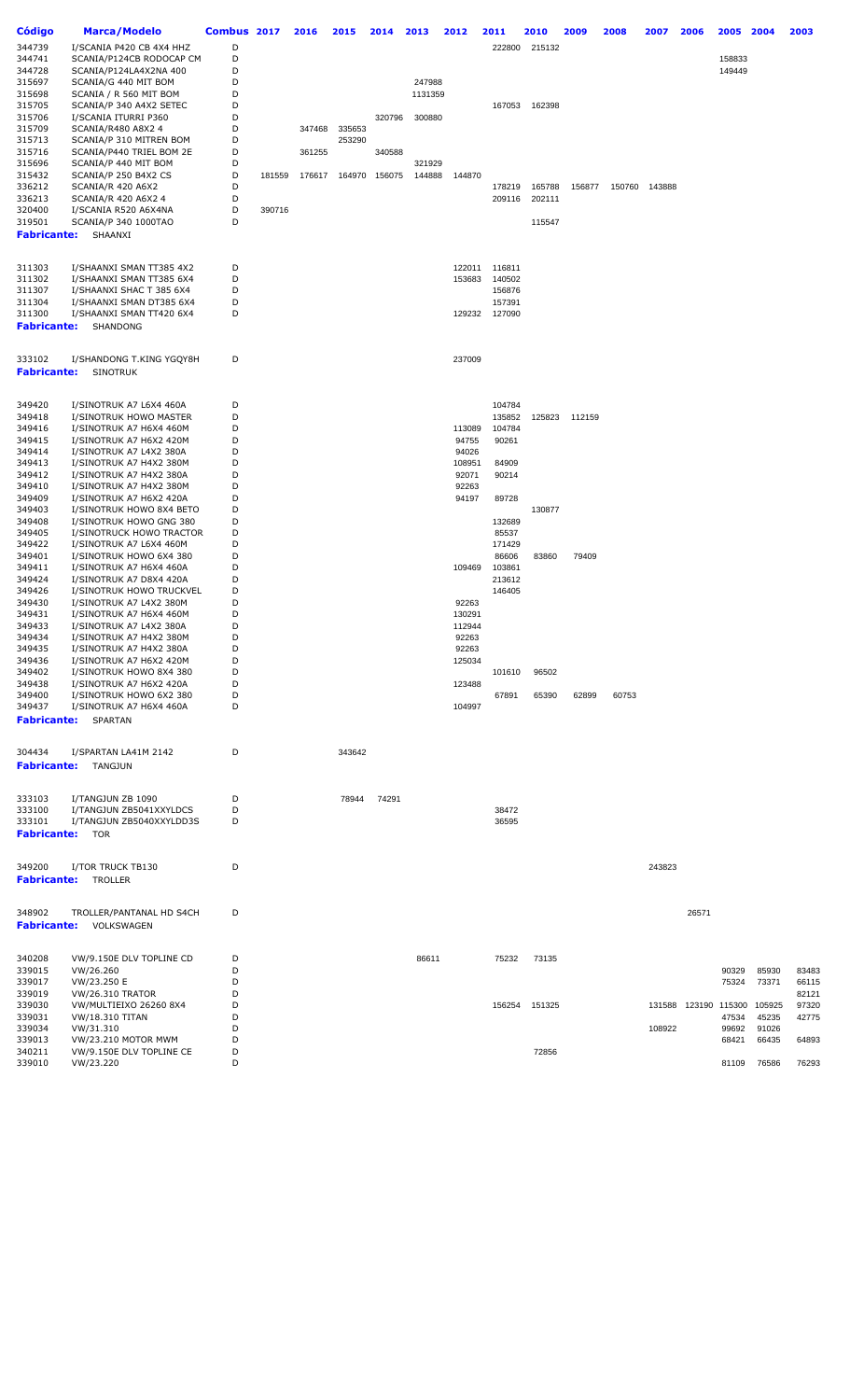| Código           | <b>Marca/Modelo</b>                                 | <b>Combus</b> | 2017   | 2016   | 2015   | 2014   | 2013             | 2012   | 2011             | 2010   | 2009   | 2008           | 2007           | 2006  | 2005           | 2004          | 2003   |
|------------------|-----------------------------------------------------|---------------|--------|--------|--------|--------|------------------|--------|------------------|--------|--------|----------------|----------------|-------|----------------|---------------|--------|
| 340207           | VW/23.310 TOPLINE CE                                | D             |        |        |        |        |                  |        |                  |        |        |                |                |       |                |               | 87981  |
| 340206           | VW/18.310 RODOEIXO CA                               | D             |        |        |        |        |                  |        |                  |        |        |                |                |       |                | 47051         | 44998  |
| 339036           | VW/13.180 E                                         | D             |        |        |        |        |                  |        |                  |        |        |                | 60960          | 55046 | 53941          |               |        |
| 339037           | VW/15.180 E                                         | D             |        |        |        |        |                  |        |                  |        | 71418  |                | 61975          | 59308 | 59125          | 56423         |        |
| 339222           | VW/25.320 MJ 6X2                                    | D             |        |        |        |        |                  |        | 124171           |        | 111647 | 103880         |                |       |                |               |        |
| 339038           | VW/26.260 E                                         | D             |        |        |        | 150522 |                  | 127274 | 122159           | 115976 | 112973 | 104727         | 101644         | 93579 | 88396          |               |        |
| 339039           | VW/31.260 E                                         | D             |        |        |        |        |                  |        | 130979           | 114534 | 106341 | 103690         | 100150         | 92754 | 88740          |               |        |
| 339035<br>337260 | VW/31.260<br>VW/26.370 CLM ZAMBONI CA               | D<br>D        |        |        |        |        |                  |        | 173103           |        |        |                |                | 93256 | 89272          | 81792         |        |
| 339217           | VW/18.310 DALBOZA CA                                | D             |        |        |        |        |                  |        |                  |        |        |                |                |       | 67674          | 65437         |        |
| 331490           | VW/18.310 CARMETAL CA                               | D             |        |        |        |        |                  |        |                  |        |        |                |                |       |                |               | 66208  |
| 339218           | VW/17220 VIR                                        | D             |        |        |        |        |                  |        |                  |        |        |                |                |       | 82152          | 77732         |        |
| 331489           | VW/15.180E CUM. WORKER                              | D             |        |        |        |        |                  |        |                  |        | 82811  |                |                |       |                |               |        |
| 320281           | <b>VW/23.220 MOURA</b>                              | D             |        |        |        |        |                  |        |                  |        |        |                |                |       | 77293          | 75873         | 75267  |
| 339219           | VW/26.250 E 6X4                                     | D             |        |        |        |        |                  |        | 124790           | 121974 |        |                |                |       |                |               |        |
| 339220           | VW/23.250 E TOPLINE CE                              | D             |        |        |        |        |                  |        |                  |        |        |                |                |       | 78329          | 76275         |        |
| 339012           | VW/23.210 MOTOR CUMMINS                             | D             |        |        |        |        |                  |        |                  |        |        |                |                |       | 68407          | 66465         | 64893  |
| 337253<br>339041 | VW/25.370 CLM CAM TRCVEL<br>VW/24.250 CLC 6X2       | D<br>D        |        |        |        |        | 125001           |        | 113961<br>108729 | 100424 | 94481  | 96306<br>91870 | 93212<br>87102 | 79007 | 72518          |               |        |
| 339003           | VW/18.310                                           | D             |        |        |        |        |                  | 117191 |                  |        |        |                |                |       | 47222          | 44927         | 42777  |
| 339005           | VW/15.190                                           | D             |        |        |        |        |                  |        |                  |        |        |                |                |       | 70346          | 67590         | 60710  |
| 339006           | VW/13.190                                           | D             |        |        |        |        |                  |        |                  |        |        |                |                |       | 53052          | 50232         | 48724  |
| 339007           | VW/26.310                                           | D             |        |        |        |        |                  |        |                  |        |        |                |                |       | 80153          | 76499         | 74340  |
| 339008           | VW/23.310                                           | D             |        |        |        |        |                  |        |                  |        |        |                |                |       | 85561          | 81184         | 77702  |
| 339009           | VW/17.310                                           | D             |        |        |        |        |                  |        |                  |        |        |                |                |       | 66092          | 63701         | 59427  |
| 339223           | VW/31.320 CNC 6X4 SETEC                             | D             |        |        |        |        |                  |        | 143469           | 139470 | 135583 |                |                |       |                |               |        |
| 339011           | VW/26.220                                           | D             |        |        |        |        |                  |        |                  |        |        |                |                |       | 79531          | 78408         | 71644  |
| 339221<br>339231 | <b>VW/18.310 MASTER</b><br>VW/19.330 TRUCKSREIS     | D<br>D        |        |        |        |        | 153370           | 136961 |                  |        |        |                |                |       | 61033          | 57982         |        |
| 339225           | VW/19.320 CNC ZAMBONI CA                            | D             |        |        |        |        |                  |        |                  |        | 86293  | 74089          | 72241          | 68655 |                |               |        |
| 331491           | VW/8.150E RANGEL CAM CD                             | D             |        |        |        |        |                  |        | 63924            |        | 59037  | 57626          |                |       |                |               |        |
| 310605           | VW/25.320CLC TRUCKGALEGO                            | D             |        |        |        |        |                  |        | 128311           |        | 105858 | 100359         |                |       |                |               |        |
| 320514           | VW/9.160 DRC 4X2                                    | D             |        | 98484  | 93795  | 88160  | 81330            | 73939  | 67598            |        |        |                |                |       |                |               |        |
| 339236           | VW/24.250 CNC TOPLINE CE                            | D             |        |        |        |        |                  |        |                  | 124519 |        |                |                |       |                |               |        |
| 339235           | VW/17.280 TOPLINE CD                                | D             |        |        | 162368 |        |                  |        |                  |        |        |                |                |       |                |               |        |
| 339234           | VW/31.320 1000TAO T                                 | D             |        |        |        |        |                  |        |                  |        |        | 109048         |                |       |                |               |        |
| 339040           | VW/24.250 CNC 6X2                                   | D<br>D        |        |        |        |        |                  | 121662 | 112840           | 100813 | 94495  | 91868          | 87566          | 79481 |                |               |        |
| 339232<br>339239 | VW/8.150 E DLV MOURA CE<br>VW/25.320 CNC MORAL CP   | D             |        |        |        |        |                  |        | 113954           | 73708  |        |                |                |       |                |               |        |
| 339229           | VW/8.160 DRC TOPLINE CD                             | D             |        | 107220 | 105603 | 96129  | 87609            |        |                  |        |        |                |                |       |                |               |        |
| 319800           | VW/31.260CN PMERECHIM 84                            | D             |        |        |        |        |                  |        |                  |        |        | 113649         |                |       |                |               |        |
| 310400           | VW/35.300 PARTHENON                                 | D             |        |        |        |        |                  |        |                  |        |        |                |                |       |                | 105907 104374 | 102897 |
| 331486           | VW/9.150 E DELIVERY                                 | D             |        |        |        |        |                  |        | 68488            | 64319  | 61398  |                |                |       |                |               |        |
| 339228           | VW/15.190 CRM TOPLINE CD                            | D             |        | 160968 |        |        | 110256           |        |                  |        |        |                |                |       |                |               |        |
| 331487           | <b>VW/13.180 LM TRATOR</b>                          | D             |        |        |        |        |                  |        |                  |        |        | 67959          |                |       |                |               |        |
| 339227           | VW/13.190 CRM TOPLINE CD                            | D             |        | 138852 |        |        |                  | 104565 |                  |        |        |                |                |       |                |               |        |
| 310601           | VW/31.320 TRUCK GALEGO                              | D<br>D        |        |        |        |        |                  |        | 149555           | 130555 |        |                | 113224         |       |                | 69145         |        |
| 339233<br>319806 | VW/17.220 TOPLINE CE<br>VW/19.320 SETEC CM          | D             |        |        |        |        |                  |        | 91290            | 91042  | 88628  | 87289          | 85514          | 78054 |                |               |        |
| 339224           | VW/25.370 CLM 6X2 SETEC                             | D             |        |        |        |        |                  |        | 119491           | 113216 | 100838 | 96368          | 95472          |       |                |               |        |
| 331482           | VW/5.140 MIB METROPOL BD                            | D             |        |        |        |        |                  |        |                  |        |        | 47993          |                |       | 41142          |               |        |
| 331484           | VW/HIDRAULASER 17.250CLC                            | D             |        |        |        |        |                  |        |                  |        |        |                |                | 88625 |                |               |        |
| 339042           | VW/17.250 CLC                                       | D             |        |        |        |        |                  |        | 105635           | 103504 | 97043  | 86116          | 83342          | 74301 |                |               |        |
| 331485           | VW/8.150 E DELIVERY PLUS                            | D             |        |        |        |        | 81364            |        | 72667            | 63569  |        |                |                |       |                |               |        |
| 339043           | VW/17.250 CNC                                       | D             |        |        |        |        |                  | 109381 | 105617           | 103498 | 97091  | 86163          | 83358          | 74286 |                |               |        |
| 339044<br>320011 | VW/24.250E WORKER 6X2<br>VW/18.310 PM2IRM CA        | D<br>D        |        |        |        |        |                  |        | 103015           | 101835 | 93522  | 91837          | 89834          | 81229 | 74773<br>76387 |               | 68532  |
| 339237           | VW/17.280 MITREN BOM                                | D             | 183539 | 178400 |        |        |                  |        |                  |        |        |                |                |       |                |               |        |
| 319807           | VW/17.220 T SETEC                                   | D             |        |        |        |        |                  |        |                  |        |        |                |                |       |                | 67590         |        |
| 339238           | VW/25320 DEGROSSI CH PLT                            | D             |        |        |        |        |                  |        | 117390           |        |        |                |                |       |                |               |        |
| 319805           | VW/17.250 CLC SETEC CM                              | D             |        |        |        |        |                  |        | 116613           | 111408 | 104104 | 92742          | 90474          | 84811 |                |               |        |
| 319804           | VW/18.310 T SETEC CM                                | D             |        |        |        |        |                  |        |                  |        |        |                |                |       | 73945          | 71158         | 67620  |
| 319802           | <b>VW/26.260 E SETEC TCT</b>                        | D             |        |        |        |        |                  |        |                  | 132676 |        |                |                |       |                |               |        |
| 339340           | VW/19.320 CLC TT GERM                               | D             |        |        |        |        |                  |        | 109905           | 87445  | 73045  | 70747          |                |       |                |               |        |
| 339339           | VW/BMB 17.250 CLC 4X2                               | D<br>D        |        |        |        |        |                  |        | 108053           | 97541  |        | 89299          | 86361          |       |                |               |        |
| 339241<br>339240 | VW/25.370 CLM EQUIPG CA<br>VW/25320 CNC TRUCKGALEGO | D             |        |        |        |        |                  |        | 116114           | 111254 |        |                |                |       |                |               |        |
| 339226           | <b>VW/25.320 MASTER</b>                             | D             |        |        |        |        |                  |        | 116835           | 111668 | 99573  | 94999          |                |       |                |               |        |
| 339046           | <b>VW/BMB 31310 CM</b>                              | D             |        |        |        |        |                  |        |                  |        |        |                |                |       | 108882         |               |        |
| 320554           | VW/25.370CLM RODOVALE CA                            | D             |        |        |        |        |                  |        |                  | 131633 | 113694 | 101076         | 96557          |       |                |               |        |
| 320562           | VW/25.420 THELIO CM                                 | D             |        |        |        |        | 198885           |        |                  |        |        |                |                |       |                |               |        |
| 320561           | VW/8.160 CT RODOKINHO                               | D             |        | 106098 | 98903  | 95237  |                  |        |                  |        |        |                |                |       |                |               |        |
| 320560           | VW/15.190 CT RODOKINHO                              | D             |        |        |        |        | 110128           |        |                  |        |        |                |                |       |                |               |        |
| 320559           | <b>VW/19.330 MASTER</b>                             | D<br>D        |        |        |        |        | 139135           |        |                  |        |        |                |                |       |                |               |        |
| 320557<br>320556 | VW/13.190 CT RODOKINHO<br>VW/26.390CTC RODOEIXO CA  | D             |        |        |        | 129692 |                  |        |                  |        |        |                |                |       |                |               |        |
| 320555           | VW/31330CRC SUPERTRUCK T                            | D             |        |        |        |        | 208154<br>198881 |        |                  |        |        |                |                |       |                |               |        |
| 331707           | VW/18.310 CLIM                                      | D             |        |        |        |        |                  |        |                  |        |        |                |                |       | 76384          | 72397         | 67779  |
| 320512           | VW/5.150 DRC 4X2                                    | D             | 88452  | 85251  | 79980  | 73744  | 67597            | 62868  | 60244            |        |        |                |                |       |                |               |        |
| 331705           | VW/KM BETA JUNIOR                                   | D             |        |        |        |        |                  |        |                  |        |        |                | 41256          | 40328 |                |               |        |
| 320565           | VW/17.230 CRM 4X2 4P                                | D             | 154421 | 148786 | 140409 |        |                  |        |                  |        |        |                |                |       |                |               |        |
| 320553           | VW/19.330 CTC EQUIPG CA                             | D             |        |        |        |        | 118300           | 114766 |                  |        |        |                |                |       |                |               |        |
| 320552           | VW/17.230 WORKER 4X2                                | D             | 154000 | 148149 | 136527 | 132271 | 128584           |        |                  |        |        |                |                |       |                |               |        |
| 320550           | VW/23.230 WORKER 6X2                                | D             | 163376 | 154556 | 146856 | 140381 | 137207           |        |                  |        |        |                |                |       |                |               |        |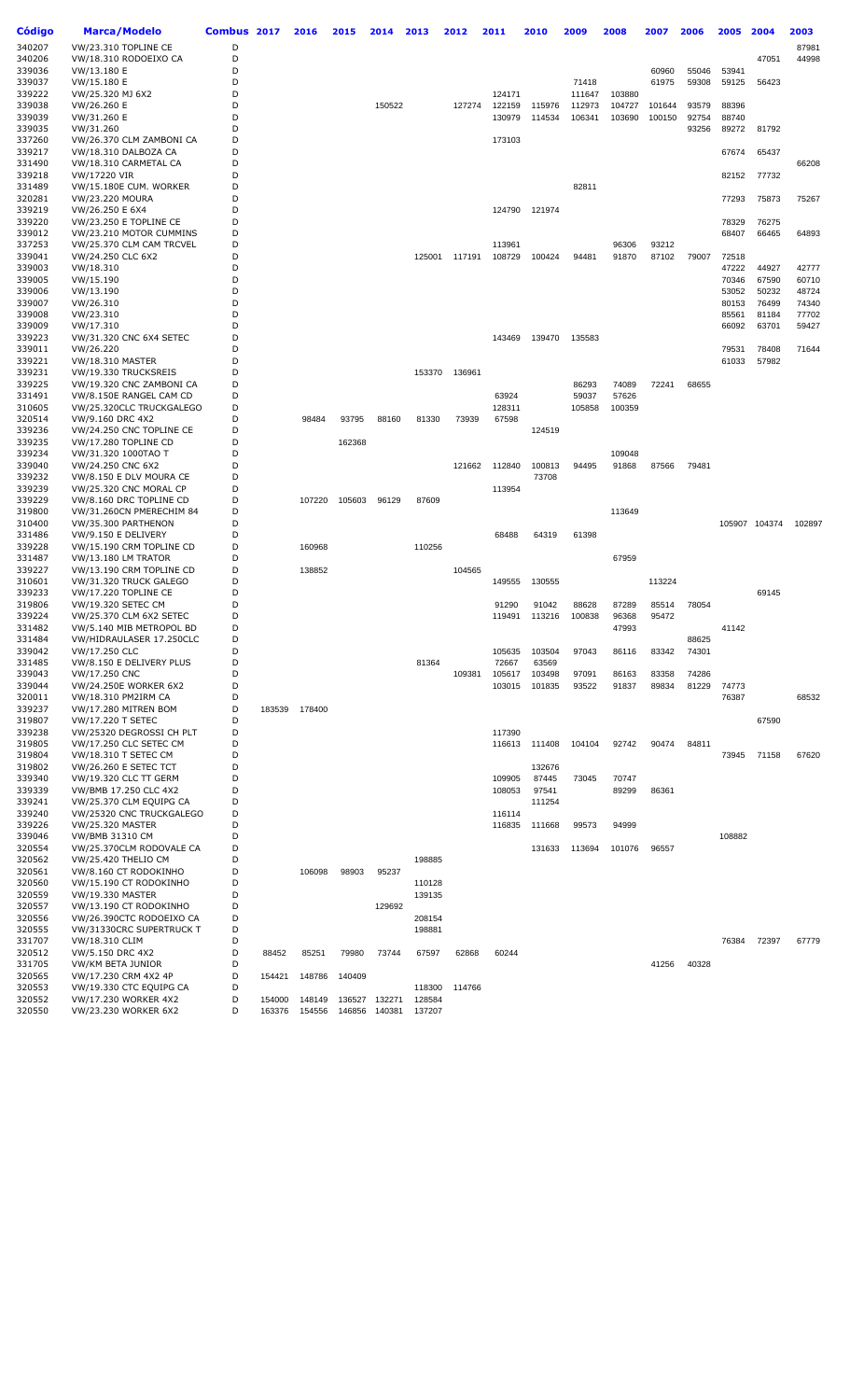| Código           | <b>Marca/Modelo</b>                             | Combus 2017 |                  | 2016             | 2015             | 2014             | 2013             | 2012             | 2011             | 2010             | 2009             | 2008   | 2007   | 2006  | 2005  | 2004  | 2003  |
|------------------|-------------------------------------------------|-------------|------------------|------------------|------------------|------------------|------------------|------------------|------------------|------------------|------------------|--------|--------|-------|-------|-------|-------|
| 320549           | VW / 23.230 WORKER 6X2 DTR                      | D           |                  |                  |                  | 146239           |                  |                  |                  |                  |                  |        |        |       |       |       |       |
| 320548           | VW/24.280 GNV 6X2                               | G           |                  |                  |                  |                  |                  | 151264           |                  |                  |                  |        |        |       |       |       |       |
| 320547           | VW/25.390CTC RODOVALE CA                        | D           |                  |                  |                  |                  | 144961           |                  |                  |                  |                  |        |        |       |       |       |       |
| 320546           | VW/26.420 CTC 6X4                               | D           | 265355           | 256881           | 240758           | 205213           | 199833           |                  |                  |                  |                  |        |        |       |       |       |       |
| 320545<br>331706 | VW/25.420 CTC 6X2<br>VW/7.110                   | D<br>D      | 244017           | 194110           | 188162           | 176675           | 174583           |                  |                  |                  |                  |        |        |       | 48605 | 46584 | 44650 |
| 320581           | <b>VW/17.230 MITREN BOM</b>                     | D           |                  | 157835           | 155142           |                  |                  |                  |                  |                  |                  |        |        |       |       |       |       |
| 326013           | VW/9.150 E DLV DINGO CD                         | D           |                  |                  |                  |                  |                  |                  | 67930            |                  |                  |        |        |       |       |       |       |
| 326012           | VW/17.210 TRAT MOURA CE                         | D           |                  |                  |                  |                  |                  |                  |                  |                  |                  |        |        |       | 80577 |       |       |
| 326010           | VW/8.150E INBRA BD                              | D           |                  |                  |                  |                  |                  | 72696            | 69235            | 62996            |                  |        |        |       |       |       |       |
| 326009           | VW/8.150E TOPCA MINITRIO                        | D           |                  |                  |                  |                  |                  |                  |                  |                  |                  | 57778  |        |       |       |       |       |
| 320593           | VW/31.390 CRC MMIL CT                           | D           |                  |                  |                  |                  |                  | 173240           |                  |                  |                  |        |        |       |       |       |       |
| 320592           | VW/9.170 DRC 4X2                                | D           | 117388           |                  |                  |                  |                  |                  |                  |                  |                  |        |        |       |       |       |       |
| 320590           | VW/10.160 MITREN BOM                            | D<br>D      |                  | 115526           |                  |                  |                  |                  |                  |                  |                  |        |        |       |       |       |       |
| 320589<br>320563 | VW/8.160 BMB DRC 4X4<br>VW/19.330 THELIO CM     | D           |                  | 106221           |                  | 160177           | 140034           |                  |                  |                  |                  |        |        |       |       |       |       |
| 320585           | VW/11.180 DRC 4X2                               | D           | 154066           |                  |                  |                  |                  |                  |                  |                  |                  |        |        |       |       |       |       |
| 320564           | VW/23.230 CRM 6X2 4P                            | D           | 172835           | 167720           | 166283           |                  |                  |                  |                  |                  |                  |        |        |       |       |       |       |
| 320579           | VW/24.330 CRC 6X2 VTR                           | D           |                  | 199162           |                  |                  |                  |                  |                  |                  |                  |        |        |       |       |       |       |
| 320578           | VW/17.260 CRM 4X2 4P                            | D           | 148554           | 143582           |                  |                  |                  |                  |                  |                  |                  |        |        |       |       |       |       |
| 320575           | VW/30.330 CRC 8X2                               | D           | 218895           | 207950           |                  |                  |                  |                  |                  |                  |                  |        |        |       |       |       |       |
| 320573           | VW/25.420 CTC EQUIPG CA                         | D           |                  | 208166           | 203300           | 180595           |                  |                  |                  |                  |                  |        |        |       |       |       |       |
| 320572<br>320571 | VW/10.160 DRC TOPLINE CD<br>VW/19.360 CTC 4X2   | D<br>D      | 116114<br>203121 | 114554<br>200708 | 111055<br>196795 |                  |                  |                  |                  |                  |                  |        |        |       |       |       |       |
| 320570           | VW/25.360 CTC 6X2                               | D           | 229533           | 201268           |                  |                  |                  |                  |                  |                  |                  |        |        |       |       |       |       |
| 320567           | VW/17.230 CRM 4X2                               | D           | 154421           | 148786           | 140409           |                  |                  |                  |                  |                  |                  |        |        |       |       |       |       |
| 320542           | VW/19.330 GNG                                   | D           |                  |                  | 167424           |                  |                  | 133140           |                  |                  |                  |        |        |       |       |       |       |
| 320588           | VW/31.330 CRC TRIEL BOM                         | D           |                  | 209483           |                  |                  |                  |                  |                  |                  |                  |        |        |       |       |       |       |
| 320507           | VW/24.280 CRM 6X2                               | D           | 178906           | 173820           | 149586           | 136367           | 126030           | 120620           | 109255           |                  |                  |        |        |       |       |       |       |
| 320544           | VW/19.420 CTC 4X2                               | D           | 225298           | 218029           | 212765           | 197804           | 184024           |                  |                  |                  |                  |        |        |       |       |       |       |
| 320516           | VW/10.160 DRC 4X2                               | D           | 116514           | 111974           | 106200           | 94231            | 90524            | 87733            |                  |                  |                  |        |        |       |       |       |       |
| 320515           | VW/17.330 CRC 4X2                               | D<br>D      | 212335           | 197414           | 186661           | 171625           | 157583           | 152809           | 145280           |                  |                  |        |        |       |       |       |       |
| 339094<br>320513 | VW/BMB 19.320 CNC 6X2<br>VW/31.330 CRC 6X4      | D           | 221625           | 209333           | 203280           | 183869           | 173398           | 167733           | 87818<br>162170  | 85475            | 79559            | 77685  | 74992  | 73480 |       | 58040 |       |
| 339216           | VW/31.320 CN RODOEIXO CT                        | D           |                  |                  |                  |                  |                  |                  |                  |                  | 135833           | 132047 |        |       |       |       |       |
| 320511           | VW/15.190 CRM 4X2                               | D           | 152521           | 147858           | 141866           | 132915           | 122071           | 112182           | 110820           |                  |                  |        |        |       |       |       |       |
| 320510           | VW/8.160 DRC 4X2                                | D           | 96692            | 92973            | 88546            | 80602            | 75675            | 73803            | 72312            |                  |                  |        |        |       |       |       |       |
| 320518           | VW/13.190 CRM 4X2                               | D           | 143072           | 132994           | 123721           | 110565           | 98698            | 85815            | 85012            |                  |                  |        |        |       |       |       |       |
| 320508           | VW/19.390 CTC 4X2                               | D           |                  |                  |                  |                  |                  | 121743           | 115691           |                  |                  |        |        |       |       |       |       |
| 320519           | VW/17.280 CTM 4X2                               | D           |                  | 166830           |                  |                  | 134693           |                  |                  |                  |                  |        |        |       |       |       |       |
| 320506<br>320505 | VW/26.280 CRM 6X4<br>VW/26.390 CTC 6X4          | D<br>D      | 206367<br>264831 | 196229           | 170436           | 151054<br>197709 | 137252<br>187290 | 131042<br>186203 | 127858<br>164884 |                  |                  |        |        |       |       |       |       |
| 320504           | VW/25.390 CTC 6X2                               | D           |                  | 175209           | 168462           | 154116           | 149539           | 135981           | 134416           |                  |                  |        |        |       |       |       |       |
| 320503           | VW/24.330 CRC 6X2                               | D           | 211916           | 199162           | 189555           | 180267           | 171198           | 165435           | 154474           |                  |                  |        |        |       |       |       |       |
| 331498           | VW/13.180CNM MORUMBI CT                         | D           |                  |                  |                  |                  |                  |                  |                  | 81714            |                  |        |        |       |       |       |       |
| 331497           | VW/8.150 MORUMBI CT                             | D           |                  |                  |                  |                  |                  |                  | 76299            | 72483            |                  |        | 58973  |       |       |       |       |
| 331496           | VW/19.320 CL RODOEIXO CA                        | D           |                  |                  |                  |                  |                  |                  |                  | 117984           | 109656           | 106662 | 103079 | 95042 |       |       |       |
| 331495           | VW/19.320 CN RODOEIXO CA                        | D           |                  |                  |                  |                  |                  |                  |                  |                  | 78902            | 76997  | 70823  | 63652 |       |       |       |
| 331493           | VW/18.310 BAULER CAM                            | D           |                  |                  |                  |                  |                  |                  |                  |                  |                  |        |        |       |       |       | 41420 |
| 320509<br>320531 | VW/19.330 CTC 4X2<br>VW/15.190 CRM 4X2 4P       | D<br>D      | 139747<br>140548 | 133091<br>134992 | 111536<br>133713 | 102802<br>121224 | 95421<br>105554  | 88935<br>102613  | 87498<br>100737  |                  |                  |        |        |       |       |       |       |
| 331492           | VW/18.310 TRUKAM CA                             | D           |                  |                  |                  |                  |                  |                  |                  |                  |                  |        |        |       | 72057 | 69075 | 65108 |
| 320541           | VW/8.160 BLINFORT BD                            | D           |                  | 104019           | 100968           | 95256            | 86813            | 80005            |                  |                  |                  |        |        |       |       |       |       |
| 320540           | VW/25.320 CNC 6X2 SETEC                         | D           |                  |                  |                  |                  |                  |                  | 116507           | 108311           | 98765            | 92810  |        |       |       |       |       |
| 320538           | VW/17.190 CRM 4X2 4P                            | D           | 159052           | 148552           | 137212           | 126586           | 115480           | 110471           |                  |                  |                  |        |        |       |       |       |       |
| 320537           | VW/DEL 8.150 RODOMOURA                          | D           |                  |                  |                  |                  |                  |                  | 69659            | 67741            | 64137            | 63058  | 60489  | 55786 |       |       |       |
| 320536           | VW/8.160 RODOMOURA                              | D           |                  |                  | 90389            | 85325            | 80638            | 77905            |                  |                  |                  | 77093  |        |       |       |       |       |
| 320535<br>320534 | VW/31.280 BMB CRM CM<br><b>VW/24.330 WORKER</b> | D<br>D      |                  |                  |                  |                  |                  | 163148           | 165895           |                  |                  |        |        |       |       |       |       |
| 320517           | VW/17.190 CRM 4X2                               | D           | 159052           | 148552           | 137212           | 126586           | 115480           | 110745           | 109705           |                  |                  |        |        |       |       |       |       |
| 320532           | VW/17.280 CRM 4X2                               | D           | 174941           | 151340           | 149527           | 137129           | 132099           | 120667           | 118877           |                  |                  |        |        |       |       |       |       |
| 320543           | VW/23.230 CRM 6X2                               | D           |                  |                  |                  | 137630           |                  |                  |                  |                  |                  |        |        |       |       |       |       |
| 320530           | <b>VW/15.190 WORKER</b>                         | D           | 141246           | 130387           | 120071           | 107936           | 97830            | 95421            |                  |                  |                  |        |        |       |       |       |       |
| 320529           | VW/13.190 WORKER                                | D           | 129075           | 120932           | 114155           | 101163           | 90937            | 90281            |                  |                  |                  |        |        |       |       |       |       |
| 320528           | <b>VW/17.190 WORKER</b>                         | D           | 155209           | 130810           | 124144           | 123956           | 112913           | 109198           |                  |                  |                  |        |        |       |       |       |       |
| 320527           | VW/31.390 CRC 6X4<br>VW/19.390 CTC 4X2          | D<br>D      | 241199           | 229938           | 218493           | 205546           | 193023           | 182004           | 174102           |                  |                  |        |        |       |       |       |       |
| 320526<br>320525 | VW/25.390 CTC 6X2                               | D           |                  |                  |                  | 148530           | 141030<br>145599 | 137075<br>138880 |                  |                  |                  |        |        |       |       |       |       |
| 320522           | VW/17.280 CRM 4X2 4P                            | D           | 174941           | 161396           | 148652           | 140136           | 134995           | 123912           | 121070           |                  |                  |        |        |       |       |       |       |
| 320521           | VW/13.190 CRM 4X2 4P                            | D           | 143072           | 132994           | 123721           | 110565           | 98698            | 92496            | 90601            | 87791            |                  |        |        |       |       |       |       |
| 320520           | VW/24.280 CRM 6X2 4P                            | D           |                  | 162957           | 146184           | 135181           | 120058           | 113897           |                  |                  |                  |        |        |       |       |       |       |
| 320533           | VW/31.280 CRM 6X4                               | D           | 214964           | 207564           | 183065           | 166621           | 161306           | 156499           | 147839           |                  |                  |        |        |       |       |       |       |
| 349336           | VW/24.320 CLC 6X2                               | D           |                  |                  |                  |                  |                  |                  | 104915           | 94852            | 86669            |        |        |       |       |       |       |
| 331440           | VW/9.150E CUMMINS                               | D           |                  |                  |                  |                  |                  | 75616            | 71382            | 66652            | 65903            | 62055  | 58718  | 55579 | 53875 | 51153 |       |
| 349320           | VW/BMB 31.230 CNC 8X4                           | D           |                  |                  |                  |                  |                  |                  | 142282           | 136837           | 131131           | 124505 |        |       |       |       |       |
| 349321<br>349322 | VW/BMB 24.250 CNC 8X2<br>VW/BMB 26.260 CNM 8X4  | D<br>D      |                  |                  |                  |                  |                  |                  | 119649<br>134313 | 110162<br>128781 | 102710<br>127243 |        |        |       |       |       |       |
| 349325           | VW/BMB 31.370 CNM 8X4                           | D           |                  |                  |                  |                  |                  |                  |                  | 157889           |                  | 118764 |        |       |       |       |       |
| 331442           | VW/8.150E DELIVERY                              | D           |                  |                  |                  |                  | 76829            |                  | 66947            | 60206            | 55875            | 53926  | 51562  | 49913 | 47062 | 43725 |       |
| 349329           | VW/24.250 CNC RODOPR 8X2                        | D           |                  |                  |                  |                  |                  |                  | 122133           |                  |                  |        |        |       |       |       |       |
| 349330           | WV 31.320 CNC 6X4 ESP                           | D           |                  |                  |                  |                  |                  |                  |                  |                  |                  | 105378 |        |       |       |       |       |
| 349318           | VW/BMB 24.250 CLC 8X2                           | D           |                  |                  |                  |                  |                  |                  | 120890           | 111356           | 104393           |        |        |       |       |       |       |
| 349335           | VW/24.320 CNC 6X2                               | D           |                  |                  |                  |                  |                  |                  | 104921           | 94839            | 86685            |        |        |       |       |       |       |
| 349317           | VW/BMB 26.260E 8X4                              | D           |                  |                  |                  |                  |                  |                  | 140349           | 138063           | 121341           |        |        |       |       |       |       |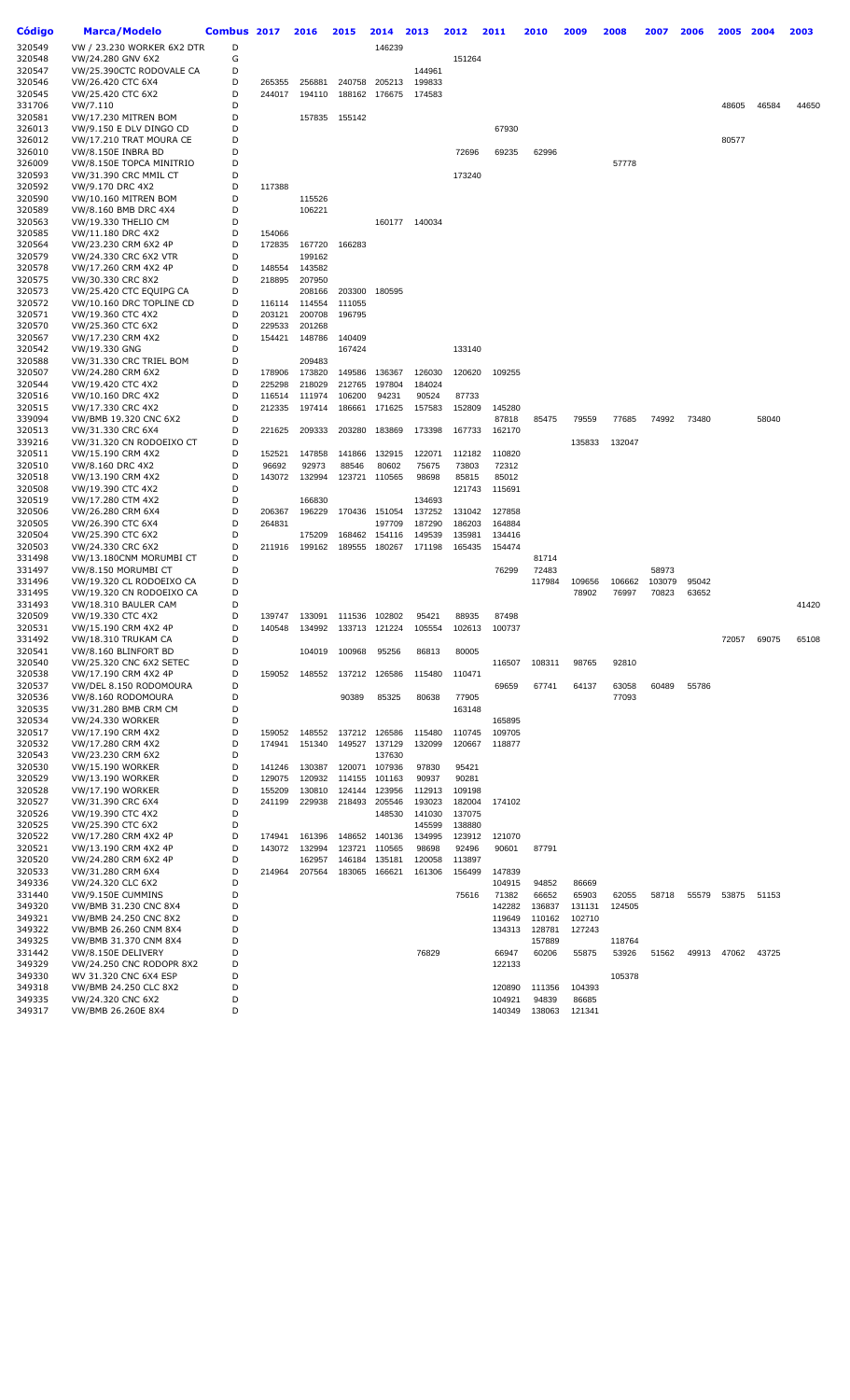| Código           | Marca/Modelo                                   | Combus 2017 |        | 2016   | 2015   | 2014          | 2013   | 2012   | 2011           | 2010           | 2009           | 2008           | 2007           | 2006          | 2005           | 2004  | 2003  |
|------------------|------------------------------------------------|-------------|--------|--------|--------|---------------|--------|--------|----------------|----------------|----------------|----------------|----------------|---------------|----------------|-------|-------|
| 349337           | VW/17.320 CLC                                  | D           |        |        |        |               |        |        |                | 112606         |                |                |                |               |                |       |       |
| 331441           | VW/8.120 EURO3                                 | D           |        |        |        |               |        |        | 61855          | 58560          | 56344          | 54298          | 51699          | 48819         | 46737          |       |       |
| 349341           | VW/24.250CNC CARMETAL8X2                       | D           |        |        |        |               |        |        | 125141         | 118281         |                |                |                |               |                |       |       |
| 349342           | VW/BMB 26.260 CNM CM                           | D           |        |        |        |               |        |        |                | 142075         | 132048         |                |                |               |                |       |       |
| 349343           | VW/19.320 MORAL                                | D           |        |        |        |               |        |        |                |                |                | 72452          |                | 62251         |                |       |       |
| 349344           | <b>VW/RANAM 31320 CNC 6X4</b>                  | D           |        |        |        |               |        |        | 155937         | 135415         | 124205         |                |                |               |                |       |       |
| 349345           | <b>VW/17.220 TRUKAM CA</b>                     | D           |        |        |        |               |        |        |                |                |                |                |                |               | 72960          |       |       |
| 349346           | VW/18.310 TRUCK GALEGO                         | D           |        |        |        |               |        |        |                |                |                |                |                |               | 71040          | 67404 | 63285 |
| 331454           | VW/8.150E CIOATO STEEL                         | D           |        |        |        |               |        |        | 71118          | 63257          | 61191          | 58766          | 55692          | 50653         |                | 46885 |       |
| 349333           | VW/17.320 CNC                                  | D           |        |        |        |               |        |        | 125422         | 112632         |                |                |                |               |                |       |       |
| 349302           | VW/BMB 19.370 CLM 6X2                          | D           |        |        |        |               |        |        |                |                | 108745         |                |                |               |                |       |       |
| 331452<br>331451 | VW/31.320 CNC T 6X4<br>VW/15.180 EURO3 WORKER  | D<br>D      |        |        |        | 105333        | 101684 | 87110  | 128862         | 125270         |                |                |                | 59199         | 92667<br>57100 |       |       |
| 331450           | VW/13.180 EURO3 WORKER                         | D           |        |        |        |               |        | 82818  | 80528<br>77567 | 77552<br>72578 | 75286<br>70569 | 71647<br>65460 | 61842<br>60961 | 55006         | 53941          |       |       |
| 331449           | VW/17.180 EURO3 WORKER                         | D           |        |        |        |               |        |        | 81834          | 77189          | 71072          | 67081          | 65561          | 56375         |                |       |       |
| 331448           | VW/24.220 EURO3 WORKER                         | D           |        |        |        |               |        |        | 104706         | 96103          | 92278          | 86728          | 80018          | 77347         |                |       |       |
| 331447           | VW/17.220 EURO3 WORKER                         | D           |        |        |        |               |        |        | 102070         | 96298          | 89708          | 85454          | 80508          | 74802         |                |       |       |
| 331446           | VW/26.220 EURO3 WORKER                         | D           |        |        |        |               |        |        | 119452         | 112663         | 109222         | 94989          | 90218          | 85599         |                |       |       |
| 339215           | VW/19.320 CNC PPL EXTEND                       | D           |        |        |        |               |        |        |                |                |                | 75283          |                |               |                |       |       |
| 349319           | VW/BMB 24.220 8X2                              | D           |        |        |        |               |        |        | 108163         |                | 95961          |                |                |               |                |       |       |
| 339096           | VW/BMB 31.320 CLC CM                           | D           |        |        |        |               |        |        | 142823         |                | 118316         |                |                |               |                |       |       |
| 349351           | <b>VW/17220 MORAL CP</b>                       | D           |        |        |        |               |        |        |                |                |                |                |                | 88335         | 85478          | 79595 |       |
| 349304           | VW/BMB 31.370 CLM CM                           | D           |        |        |        |               |        |        |                |                | 138522         |                |                |               |                |       |       |
| 349305           | <b>VW/BMB 31.370 CNM CM</b>                    | D           |        |        |        |               |        |        |                | 143114         | 135615         | 115327         |                |               |                |       |       |
| 349306           | VW/BMB 25.370 CLM 8X2                          | D           |        |        |        |               |        |        |                | 119964         | 107489         |                |                |               |                |       |       |
| 349308           | <b>VW/BMB 13.180 CNM CM</b>                    | D           |        |        |        |               |        |        | 91301          | 86011          | 79781          | 72300          |                |               |                |       |       |
| 349309           | VW/BMB 25.320 CNC 6X2                          | D           |        |        |        |               |        |        |                | 113674         | 104404         | 96856          |                |               |                |       |       |
| 349311           | <b>VW/BMB 17.250 CNC CM</b>                    | D           |        |        |        |               |        |        |                | 107882         |                | 97860          |                |               |                |       |       |
| 349312           | <b>VW/BMB 15.180 CNM CM</b>                    | D           |        |        |        |               |        |        |                |                | 77141          |                |                |               |                |       |       |
| 349314           | <b>VW/BMB 17.250E CM</b>                       | D           |        |        |        |               |        |        |                |                |                | 95665          |                |               |                |       |       |
| 349316           | <b>VW/BMB 24.250 CNC CM</b>                    | D           |        |        |        |               |        |        | 103180         |                |                |                |                |               |                |       |       |
| 331443           | VW/5.140E DELIVERY                             | D           |        |        |        |               |        |        | 56271          | 52981          | 49996          | 46044          | 44586          | 42676         | 39444          | 37543 |       |
| 331420           | VW/8.150 TECAR PAS 3500                        | D           |        |        |        |               |        |        |                |                |                |                |                |               | 45880          | 43208 | 42016 |
| 349347<br>349389 | VW/BMB 8.120 EURO III CM                       | D<br>D      | 131746 |        |        |               |        |        | 64446          | 60995          | 58692          |                |                |               |                |       |       |
| 331408           | VW/13.160 DRC 6X2<br>VW/13.150                 | D           |        | 123456 |        |               |        |        |                |                |                |                |                |               | 52988          | 51193 | 49386 |
| 349397           | VW/VIR 31370 CNM 6X4                           | D           |        |        |        |               | 166652 |        |                |                |                |                |                |               | 123526         |       |       |
| 331409           | VW/15.180                                      | D           |        |        |        |               |        |        | 81174          |                |                |                |                |               | 58990          | 56298 | 53617 |
| 331413           | VW/17.210 MOTOR MWM                            | D           |        |        |        |               |        |        |                |                |                |                |                |               | 70870          | 69618 | 62816 |
| 331414           | VW/17.210 MOTOR CUMMINS                        | D           |        |        |        |               |        |        |                |                |                |                |                |               | 70873          | 69647 | 62803 |
| 331415           | VW/13.180                                      | D           |        |        |        |               |        |        |                |                |                |                |                |               | 53908          | 50286 | 49140 |
| 349385           | VW/10.160 DRC 6X2 PLUS                         | D           |        | 114915 | 112554 | 106162        |        |        |                |                |                |                |                |               |                |       |       |
| 331419           | VW/8.120 TECAR PAS 3500                        | D           |        |        |        |               |        |        |                |                |                |                |                |               |                |       | 43618 |
| 349384           | VW/10.160 DRC 4X2 PLUS                         | D           |        |        | 109556 | 95961         | 93287  |        |                |                |                |                |                |               |                |       |       |
| 331422           | VW/15.180 4X4                                  | D           |        |        |        |               |        |        |                |                |                | 70396          |                |               |                |       |       |
| 331427           | <b>VW/17.220 TRATOR</b>                        | D           |        |        |        |               |        |        |                |                |                |                |                |               | 74128          | 68642 |       |
| 331428           | VW/8.150E-CUMMINS                              | D           |        |        |        |               |        |        |                |                |                |                | 53591          | 50758         | 48827          | 47174 | 45216 |
| 331429           | VW/17.250 E                                    | D           |        |        |        |               |        |        | 99896          | 95806          | 90968          | 86640          | 83866          | 78225         | 72393          | 67004 |       |
| 331430           | VW/15.170 E                                    | D           |        |        |        |               |        |        |                |                | 70862          | 66996          |                | 60144         | 58285          | 55777 | 49391 |
| 351500           | VW/5.150 MIB G5 SAFE-ONE                       | D           |        |        | 85317  | 73752         | 70644  |        |                |                |                |                |                |               |                |       |       |
| 417572           | VW/NEOBUS MEGABRT A                            | D           |        |        |        |               |        | 262251 |                |                |                |                |                |               |                |       |       |
| 903202           | VW/8.150OD                                     | D           |        |        |        |               |        |        |                |                |                |                |                |               |                |       | 46957 |
| 903248<br>331417 | VW/15.190 EOD<br>VW/17.220                     | D<br>D      |        |        |        |               |        |        |                | 79030          |                | 75557          |                | 78914         | 73336          | 67922 | 64546 |
| 331432           | VW/17.210 TRATOR MWM                           | D           |        |        |        |               |        |        |                |                |                |                |                |               | 71183          | 69922 |       |
| 349352           | VW/26.370 CLM T 6X4                            | D           |        |        |        |               |        |        | 167162         | 163528         |                |                |                |               |                |       |       |
| 349353           | VW/26.370 CNM T 6X4                            | D           |        |        |        |               |        | 192120 | 167162         |                |                |                |                |               |                |       |       |
| 349354           | VW/19320 SUPER TRUCK CP                        | D           |        |        |        |               | 95118  |        | 91087          | 87535          | 80189          | 76309          | 74400          | 69595         |                |       |       |
| 331431           | VW/17.250 E-TRATOR                             | D           |        |        |        |               |        |        |                |                |                |                |                | 78909         |                | 67638 | 64763 |
| 349359           | VW/24.320 CNC BMB CM                           | D           |        |        |        |               |        |        |                | 120764         |                |                |                |               |                |       |       |
| 349360           | VW/BMB 19.320 SETEC TCT                        | D           |        |        |        |               |        |        |                |                | 82849          | 79837          |                |               |                |       |       |
| 331438           | VW/15.210 4X4 MWM                              | D           |        |        |        | 107290        | 96331  |        |                |                |                |                |                |               |                |       |       |
| 331436           | <b>VW/8.150E MWM</b>                           | D           |        |        |        |               |        |        |                |                | 57941          |                |                |               |                |       |       |
| 331407           | VW/8.120                                       | D           |        |        |        |               |        |        |                |                |                |                |                |               | 47802          | 45294 | 43334 |
| 331434           | VW/13.170 E                                    | D           |        |        |        |               |        |        |                |                |                |                |                | 57588         | 55607          | 51857 | 50145 |
| 331444           | VW/17.220 T.EURO3 WORKER                       | D           |        |        |        |               |        |        |                |                |                | 86715          | 81697          | 75932         | 70576          |       |       |
| 331404           | VW/8.150                                       | D           |        |        |        |               | 69781  | 67379  | 65061          | 62823          | 59438          | 56067          |                |               | 49195          | 46711 | 44731 |
| 349368           | VW/24.280 BMB CRM CM                           | D           |        |        |        |               | 131467 | 124326 | 111045         |                |                |                |                |               |                |       |       |
| 349371           | VW/31.330 BMB CRC CM                           | D           |        | 210148 | 203331 | 185161        | 173398 | 167733 |                |                |                |                |                |               |                |       |       |
| 349372<br>349373 | VW/8.160 BMB DRC CM                            | D           |        |        |        | 91118         | 85877  |        |                |                |                |                |                |               |                |       |       |
|                  | VW/31.390 BMB CRC CM                           | D           |        |        |        |               | 214849 |        |                |                |                |                |                |               |                |       |       |
| 349375<br>349376 | VW/26.280 BMB CRM CM<br>VW/31320CNC RODOCAP CM | D<br>D      |        |        |        |               | 146694 | 139219 | 153391         | 144801         |                |                |                |               |                |       |       |
| 349379           | VW/13.190 BMB CRM CM                           | D           |        |        |        | 127123 115178 | 105852 | 103259 |                |                |                |                |                |               |                |       |       |
| 349383           | VW/25.390CTC CARMETAL CA                       | D           |        |        |        |               | 170989 | 162963 |                |                |                |                |                |               |                |       |       |
| 349363           | VW/19.320CLC CARMETAL CA                       | D           |        |        |        |               |        |        |                |                |                |                | 65510          | 62072         |                |       |       |
| 348416           | VW/9.160 MIB G9 SAFE-ONE                       | D           |        | 105680 | 94716  | 90206         |        |        |                |                |                |                |                |               |                |       |       |
| 339081           | VW/19.320CN PMERECHIM 82                       | D           |        |        |        |               |        |        |                |                |                |                | 89205          |               |                |       |       |
| 339080           | VW/24.250CN PMERECHIM 82                       | D           |        |        |        |               |        |        | 137506         | 123482         | 114851         | 110082         |                | 104650 101569 |                |       |       |
| 339079           | VW/26.260 CNM 6X4                              | D           |        |        |        |               |        |        | 126307         | 121526         | 108781         | 100040         |                |               |                |       |       |
| 339078           | VW/31.320CN PMERECHIM 84                       | D           |        |        |        |               |        |        | 165894         | 135050         | 129780         | 124946         | 117918         |               |                |       |       |
| 339077           | VW/31.260 CNM 6X4                              | D           |        |        |        |               |        | 149377 | 141249         | 125939         | 120696         | 114610         | 109377         |               |                |       |       |
| 339076           | VW/31.260 CLM 6X4                              | D           |        |        |        |               |        |        |                |                | 131240         | 127315         |                |               |                |       |       |
| 339075           | VW/26.260 CLM 6X4                              | D           |        |        |        |               |        |        | 110579         |                | 107113         | 106599         | 101462         |               |                |       |       |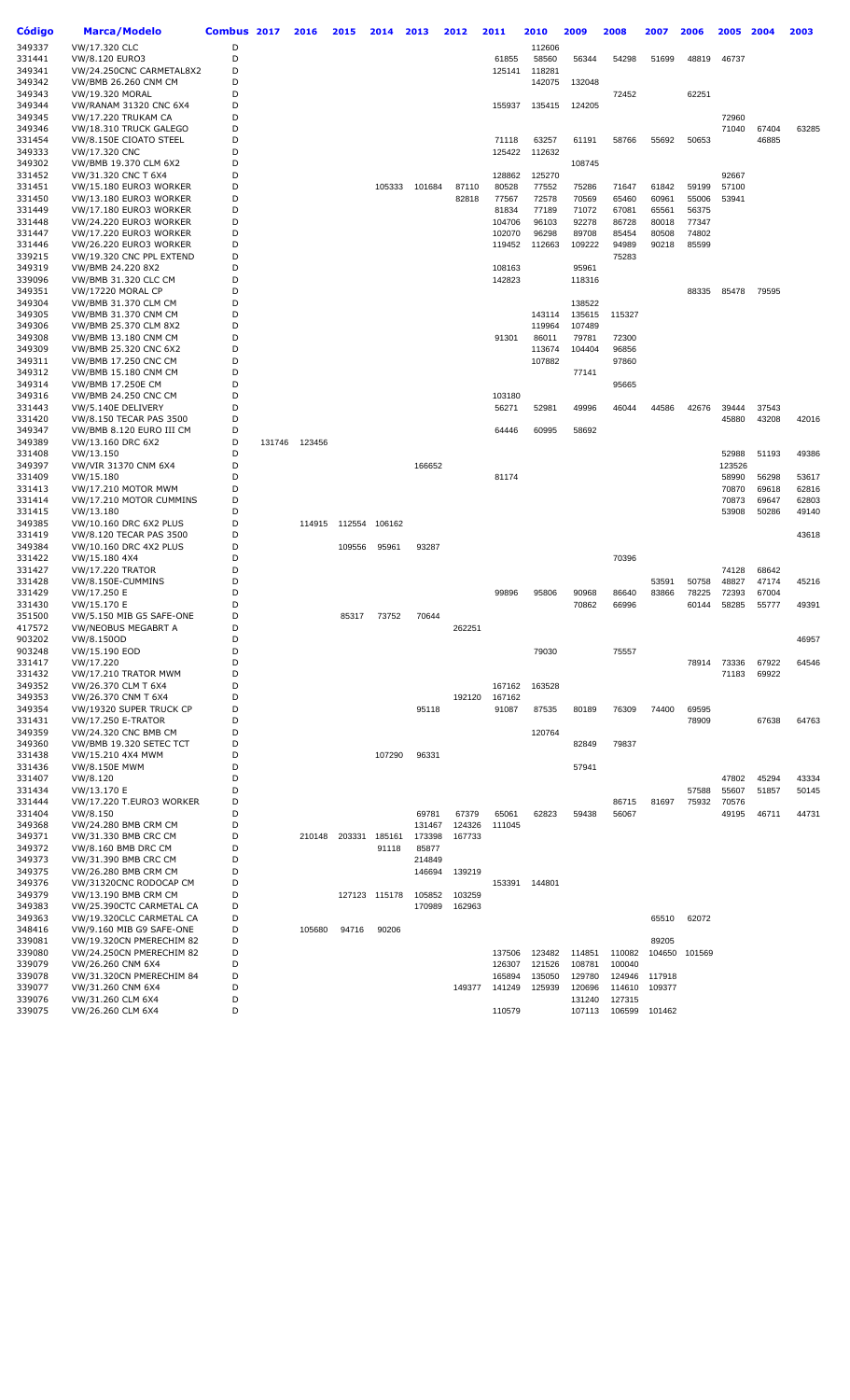| Código             | <b>Marca/Modelo</b>                                | Combus 2017 | 2016  | 2015  | 2014  | 2013          | 2012   | 2011             | 2010             | 2009            | 2008   | 2007            | 2006           | 2005                 | 2004   | 2003   |
|--------------------|----------------------------------------------------|-------------|-------|-------|-------|---------------|--------|------------------|------------------|-----------------|--------|-----------------|----------------|----------------------|--------|--------|
| 339070             | VW/31.370 CNM 6X4                                  | D           |       |       |       |               |        | 147874           | 136832           | 129659          | 110322 | 107167          |                |                      |        |        |
| 339056             | VW/BMB 17.250 CLC CM                               | D           |       |       |       |               |        | 113868           |                  |                 | 89527  | 86540           | 81491          |                      |        |        |
| 339068             | VW/24.250E PMERECHIM 8X2                           | D           |       |       |       |               |        |                  |                  |                 |        |                 |                | 108522               |        |        |
| 339084             | VW/18.310 PONTO15                                  | D           |       |       |       |               |        |                  |                  |                 |        |                 |                | 73888                | 69829  | 65852  |
| 339066             | VW/25.370 CLM T 6X2                                | D           |       |       |       |               |        | 118706           | 110260           | 97844           | 85123  | 83726           |                |                      |        |        |
| 339065             | VW/23.220 PMERECHIM 8X2                            | D           |       |       |       |               |        |                  |                  |                 |        |                 |                | 88379                | 84983  |        |
| 339064             | VW/23.310 PMERECHIM 8X2                            | D           |       |       |       |               |        |                  |                  |                 |        |                 |                |                      | 92139  | 86335  |
| 339063<br>339061   | VW/MULTIEIXO 24250 8X4<br>VW/24.250C PMERECHIM 8X2 | D<br>D      |       |       |       | 130255        |        | 128759<br>117554 | 115619<br>105605 | 107499<br>98181 | 103069 | 97530<br>91816  | 93409<br>85270 |                      |        |        |
| 339060             | VW/26.260E PMERECHIM 8X4                           | D           |       |       |       |               |        | 159544           | 146344           | 141163          | 94136  |                 | 117843         |                      |        |        |
| 339059             | VW/26.260 PMERECHIM 8X4                            | D           |       |       |       |               |        | 151621           | 145564           |                 |        |                 |                |                      | 102870 |        |
| 339058             | VW/25.360 CLM T 6X2                                | D           |       |       |       |               |        |                  |                  |                 |        | 102743          |                |                      |        |        |
| 349300             | VW/BMB 25.320 CLC 8X2                              | D           |       |       |       |               |        |                  |                  | 102501          | 95131  |                 |                |                      |        |        |
| 339093             | <b>VW/BMB 31.320 CNC CM</b>                        | D           |       |       |       |               |        | 136116           | 110631           | 104748          | 97402  |                 |                |                      |        |        |
| 339214             | <b>VW/24.250 MOURA</b>                             | D           |       |       |       |               |        | 106289           |                  |                 |        |                 |                |                      |        | 68250  |
| 339213             | <b>VW/24.220 MASTER</b>                            | D           |       |       |       |               |        |                  | 95744            |                 |        |                 |                |                      |        |        |
| 339212             | <b>VW/18.310 MOURA</b>                             | D           |       |       |       |               |        |                  |                  |                 |        |                 |                |                      |        | 70396  |
| 339211             | VW/23.250 SPAZIO                                   | D           |       |       |       |               |        |                  |                  |                 |        |                 |                | 75020                |        |        |
| 339210             | VW/TRUCKSREIS 18310                                | D           |       |       |       |               |        |                  |                  |                 |        |                 |                | 73672                | 70964  | 64262  |
| 339202             | VW/24.250                                          | D           |       |       |       |               | 118418 | 111560           | 102830           | 98265           |        | 91810           | 82582          |                      |        |        |
| 339201<br>339099   | VW/24.220<br><b>VW/VOLKSWAGEN</b>                  | D<br>D      |       |       |       |               |        |                  |                  | 80524           | 45781  | 66157           | 42404          | 39210                |        | 37679  |
| 339082             | VW/23.310 TRIEL ED                                 | D           |       |       |       |               |        |                  |                  |                 |        |                 |                | 87089                |        |        |
| 339095             | VW/BMB 19.320 CLC 6X2                              | D           |       |       |       |               |        |                  |                  | 82359           |        |                 |                |                      |        |        |
| 339083             | VW/MULTIEIXO 31320 8X4                             | D           |       |       |       |               |        | 154393           | 137052           | 134059          | 126830 | 119747          |                |                      |        |        |
| 339092             | VW/24.220E3 PMERECHIM 82                           | D           |       |       |       |               |        |                  |                  | 106628          | 105486 |                 | 94097          |                      |        |        |
| 339091             | VW/9.150ECE SBB CF                                 | D           |       |       |       |               |        |                  |                  | 66972           |        |                 | 55998          |                      |        |        |
| 339090             | VW/17.310 PONTO15                                  | D           |       |       |       |               |        |                  |                  |                 |        |                 |                |                      |        | 64371  |
| 339089             | <b>VW/24.250 MASTER</b>                            | D           |       |       |       |               |        | 122880           | 119180           | 106165          | 104263 |                 |                |                      |        |        |
| 339088             | VW/25.320 CLC T 6X2                                | D           |       |       |       |               |        | 115218           | 107272           | 98529           | 91425  | 90303           |                |                      |        |        |
| 339087             | <b>VW/CHAPEMEC TRATOR</b>                          | D           |       |       |       |               |        |                  |                  |                 |        |                 |                | 54419                | 51218  | 47834  |
| 339086             | VW/25.320 CNC T 6X2                                | D           |       |       |       |               |        | 115194           | 107277           | 98543           | 91410  | 91140           |                |                      |        |        |
| 339085             | VW/18.310 TOPLINE                                  | D           |       |       |       |               |        |                  |                  |                 |        |                 |                | 50200                | 47805  | 45200  |
| 339067<br>339097   | VW/25.370 CNM T 6X2<br>VW/23.250E PMERECHIM 8X2    | D<br>D      |       |       |       |               |        |                  |                  | 97844           | 85123  |                 |                | 82682                |        |        |
| 331461             | VW/9.150 BLINFORT                                  | D           |       |       |       |               |        |                  |                  |                 |        |                 |                | 80636                |        |        |
| 331471             | VW/17250 PM1000TAO CT 2E                           | D           |       |       |       |               |        | 113575           | 105777           |                 | 92620  |                 |                |                      |        |        |
| 331470             | VW/17.300 TOPLINE CE                               | D           |       |       |       |               |        | 110855           | 101209           | 96071           | 90857  | 86985           | 81593          | 77790                | 73351  |        |
| 331468             | VW/19320CNCTT SAOJOAO CP                           | D           |       |       |       |               |        |                  |                  |                 | 74880  |                 | 61862          |                      |        |        |
| 331467             | VW/19370CNMT SAOJOAO CP                            | D           |       |       |       |               |        |                  |                  |                 | 98178  |                 |                |                      |        |        |
| 331466             | VW/31370 ROSSETTI TR6X4                            | D           |       |       |       |               |        |                  |                  |                 | 117112 |                 |                |                      |        |        |
| 331465             | VW/17.250 CL RODOEIXO CA                           | D           |       |       |       |               |        |                  |                  | 96425           | 93107  | 89903           | 84622          |                      |        |        |
| 331480             | VW/25.370 ROSSETTI CB                              | D           |       |       |       |               |        |                  |                  |                 | 88674  |                 |                |                      |        |        |
| 331463             | VW/MULTIEIXO 19320 PLAT                            | D           |       |       |       |               |        |                  |                  |                 | 82200  |                 | 67945          |                      |        |        |
| 339069             | VW/31.370 CLM 6X4                                  | D<br>D      |       |       |       |               |        |                  |                  |                 |        | 108601<br>95137 |                |                      |        |        |
| 903249<br>347705   | VW/17.230 EOD<br>VW/26260 LIEBHERR HTM             | D           |       |       |       |               |        |                  |                  | 104346          |        |                 | 95644          | 90267                | 85879  | 83419  |
| 331464             | VW/PM1000TAO CAM 3E                                | D           |       |       |       | 116762 113326 | 108493 | 102027           | 97055            | 84309           | 78876  | 77444           | 73057          | 64193                | 61529  | 59460  |
| 331460             | VW/19.370 CNM T 4X2                                | D           |       |       |       |               |        |                  |                  |                 | 82776  | 76513           |                |                      |        |        |
| 331459             | VW/19.370 CLM T 4X2                                | D           |       |       |       |               |        | 121555           | 119076           | 100166          | 94539  | 85914           |                |                      |        |        |
| 331458             | VW/31.370 CNM T 6X4                                | D           |       |       |       |               |        |                  |                  |                 |        | 91690           |                |                      |        |        |
| 331456             | <b>VW/17.250 CNC TRATOR</b>                        | D           |       |       |       |               |        | 106831           | 101691           | 98191           |        |                 |                |                      |        |        |
| 329500             | VW/18.310 GNG CR                                   | D           |       |       |       |               |        |                  |                  |                 |        |                 |                | 87814                | 84792  | 77323  |
| 331455             | <b>VW/17.250 CLC TRATOR</b>                        | D           |       |       |       |               |        | 105619           | 103529           | 97079           | 86125  |                 | 74278          |                      |        |        |
| 348410             | VW/8150E AUTO LIFE TR 10                           | D           |       |       |       |               |        | 104813           | 87873            |                 | 82225  |                 |                |                      |        |        |
| 348412             | VW/8.150 MIB METROPOLIS                            | D           |       |       |       |               |        | 73388            | 68976            |                 |        |                 |                |                      |        |        |
| 348414             | VW/8.160 MIB METROPOLIS                            | D           | 96802 | 92194 | 88592 | 81665         | 78551  |                  |                  |                 |        |                 |                |                      |        |        |
| 348415<br>347704   | VW/8.160 CE SBB CF<br>VW/26220 LIEBHERR HTM        | D<br>D      | 95858 | 92172 | 88931 | 85906         | 79170  |                  |                  |                 |        |                 |                | 79519                | 78344  | 71634  |
| 339051             | VW/15.180 CNM                                      | D           |       |       |       |               |        | 85153            | 77426            | 71842           | 69605  | 62530           | 59462          |                      |        |        |
| 339055             | VW/31.320 CNC 6X4                                  | D           |       |       |       |               | 164309 | 141541           | 115217           | 110938          | 106600 | 100614          | 93509          |                      |        |        |
| 339054             | VW/31.320 CLC 6X4                                  | D           |       |       |       | 159491        |        | 145930           | 118829           | 115123          | 109857 | 103781          | 100888         |                      |        |        |
| 339053             | VW/13.180 CNM                                      | D           |       |       |       |               |        | 79515            | 78826            | 73106           | 66267  | 60865           | 60423          |                      |        |        |
| 311404             | <b>VW/19.320 MASTER</b>                            | D           |       |       |       |               |        | 109905           | 93067            |                 |        | 74001           | 69415          |                      |        |        |
| 331462             | VW/8.120 DUTRA CD                                  | D           |       |       |       |               |        |                  | 73234            |                 | 60516  | 58802           |                |                      |        |        |
| 339052             | VW/13.180 CLM                                      | D           |       |       |       | 90175         |        | 79515            | 78869            | 73119           | 66245  | 60887           |                |                      |        |        |
| 331472             | VW/31.320 MASTER                                   | D           |       |       |       |               |        | 151691           | 123478           | 117164          |        | 102481          |                |                      |        |        |
| 339050             | VW/15.180 CLM                                      | D           |       |       |       |               |        | 88146            | 81991            | 76806           | 72582  |                 |                |                      |        |        |
| 314300<br>314302   | VW/24.250 CNC BIASI 6X2<br>VW/18.310 TITAN BIASI   | D<br>D      |       |       |       |               |        | 104794           |                  |                 |        |                 |                | 50871                | 49612  |        |
| 314303             | <b>VW/19.320 CNC BIASI</b>                         | D           |       |       |       |               |        |                  |                  |                 |        | 66534           | 64244          |                      |        |        |
| 339048             | VW/19.320 CNC TT                                   | D           |       |       |       |               |        | 88301            | 86061            | 73328           | 71592  | 65811           | 59148          |                      |        |        |
| 331476             | VW/15.180CNM SAOJOAO CM                            | D           |       |       |       |               |        |                  | 82426            | 76458           |        |                 |                |                      |        |        |
| 331475             | VW/VIR 17250 CLC 6X2                               | D           |       |       |       |               |        |                  | 107000           | 99701           | 88616  | 85302           | 76027          |                      |        |        |
| 339047             | VW/19.320 CLC TT                                   | D           |       |       |       |               |        | 88305            | 86329            | 73360           | 71587  | 65851           | 59162          | 55880                |        |        |
| 331477             | VW/VIR 25.370 CLM-T 6X2                            | D           |       |       |       |               |        |                  | 109425           | 96936           | 88585  | 86029           |                |                      |        |        |
| 331479             | VW/VIR 19320 CLC TT 6X2                            | D           |       |       |       |               |        | 88512            | 85466            |                 | 74351  | 65291           | 61492          |                      |        |        |
| 331478             | VW/18310 TITAN VIR 4X2                             | D           |       |       |       |               |        |                  |                  |                 | 64634  |                 | 58473          | 51132                | 48689  | 46038  |
| 331473             | VW/18.310 ROSSETTI CB                              | D           |       |       |       |               |        |                  |                  |                 |        |                 |                | 52497                | 50441  |        |
| <b>Fabricante:</b> | VOLVO                                              |             |       |       |       |               |        |                  |                  |                 |        |                 |                |                      |        |        |
|                    |                                                    |             |       |       |       |               |        |                  |                  |                 |        |                 |                |                      |        |        |
| 334520             | VOLVO/FH12 380 4X2 T                               | D           |       |       |       |               |        |                  |                  |                 |        |                 |                | 82409                | 81258  | 76736  |
| 334541             | VOLVO/FM12420 6X4R                                 | D           |       |       |       |               |        |                  |                  |                 |        |                 |                | 156217 141469        | 135996 | 122009 |
| 334540             | VOLVO/FM12380 6X4R                                 | D           |       |       |       |               |        |                  |                  |                 |        |                 |                | 147501 139898 133395 |        | 116985 |
|                    |                                                    |             |       |       |       |               |        |                  |                  |                 |        |                 |                |                      |        |        |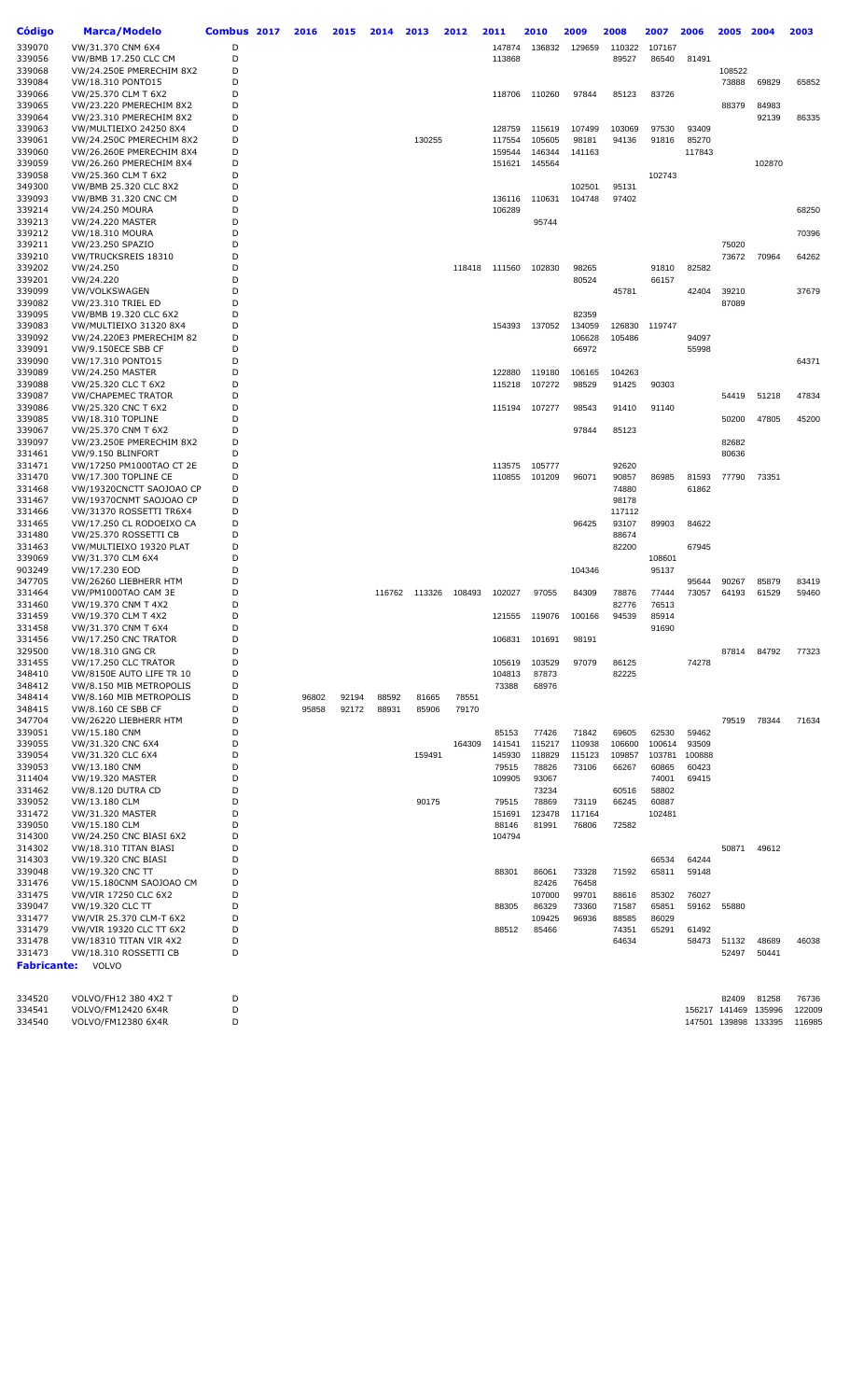| Código           | Marca/Modelo                                 | Combus 2017 |        | 2016   | 2015                 | 2014          | 2013             | 2012   | 2011             | 2010   | 2009   | 2008             | 2007          | 2006            | 2005                 | 2004            | 2003   |
|------------------|----------------------------------------------|-------------|--------|--------|----------------------|---------------|------------------|--------|------------------|--------|--------|------------------|---------------|-----------------|----------------------|-----------------|--------|
| 334538           | VOLVO/NH12380 4X2R                           | D           |        |        |                      |               |                  |        |                  |        |        |                  |               |                 |                      | 97624           |        |
| 334535           | VOLVO/NH12420 4X2T                           | D           |        |        |                      |               |                  |        |                  |        |        |                  |               |                 | 131774 124908        | 121546          | 110949 |
| 334534           | VOLVO/NH12380 4X2T                           | D           |        |        |                      |               |                  |        |                  |        |        |                  |               | 111065          | 105317               | 96674           | 89289  |
| 334533           | VOLVO/NH12340 4X2T                           | D           |        |        |                      |               |                  |        |                  |        |        |                  |               | 80450           | 77744                |                 |        |
| 334532           | VOLVO/FH12420 4X2T                           | D           |        |        |                      |               |                  |        |                  |        |        |                  |               | 108399          | 98272                | 92073           | 88276  |
| 334531           | VOLVO/FH12380 4X2T                           | D           |        |        |                      |               |                  |        |                  |        |        |                  |               | 94980           | 81422                | 80442           | 75855  |
| 334529           | VOLVO/FH12420 6X4T                           | D           |        |        |                      |               |                  |        |                  |        |        |                  |               |                 | 146973 139804        | 125003          | 120504 |
| 334528           | VOLVO/FH12380 6X4T                           | D           |        |        |                      |               |                  |        |                  |        |        |                  |               |                 | 100930               | 90014           | 87944  |
| 334525<br>334592 | VOLVO/NH12380 6X4T<br>VOLVO/FM 370 8X4R      | D<br>D      |        |        |                      | 279508        | 269889           |        |                  |        |        |                  |               |                 | 160637 146765        | 143715          | 131443 |
| 334423           | VOLVO/FM12420 CAREZIA CM                     | D           |        |        |                      |               |                  |        |                  |        |        |                  |               | 175725          |                      |                 |        |
| 334522           | VOLVO/FH12 380 6X4 T                         | D           |        |        |                      |               |                  |        |                  |        |        |                  |               |                 | 134308 126078        |                 | 117368 |
| 334521           | VOLVO/FH12 380 4X2 R                         | D           |        |        |                      |               |                  |        |                  |        |        |                  |               |                 |                      |                 | 82851  |
| 334422           | VOLVO/FM12 420 6X4 SETEC                     | D           |        |        |                      |               |                  |        |                  |        |        |                  |               | 170127          |                      |                 |        |
| 334419           | VOLVO/FM12380 6X4T                           | D           |        |        |                      |               |                  |        |                  |        |        |                  |               |                 | 147518 139873 133328 |                 | 117025 |
| 334417           | VOLVO/FM12420 6X4T                           | D           |        |        |                      |               |                  |        |                  |        |        |                  |               |                 | 156245 141512 135992 |                 | 122018 |
| 334401           | VOLVO/NL10 280                               | D           |        |        |                      |               |                  |        | 118845           |        |        |                  |               |                 |                      |                 |        |
| 334544           | VOLVO/FM12 340 4X2T                          | D           |        |        |                      |               |                  |        |                  |        |        |                  |               |                 | 121435 111002        | 99890           | 92972  |
| 334526           | VOLVO/NH12420 6X4T                           | D           |        |        |                      |               |                  |        |                  |        |        |                  |               |                 | 154396 142741        | 134198          | 123384 |
| 319166           | VOLVO/FM CAM 3E VIR                          | D           |        |        |                      |               |                  | 224825 |                  | 158125 |        |                  |               | 154853          |                      |                 | 143500 |
| 319185           | VOLVO/FM 370 MASTER                          | D           |        |        |                      |               |                  |        | 156368           |        |        |                  |               |                 |                      |                 |        |
| 319184<br>319183 | VOLVO/FH12 380 EQUIPG CA                     | D<br>D      |        |        |                      |               |                  |        |                  |        |        |                  |               |                 |                      | 123170          |        |
| 319180           | VOLVO/FM 540 6X4T<br>VOLVO/VM 270 TOPLINE CD | D           | 374341 | 364911 | 350944<br>149553     |               |                  |        |                  |        |        |                  |               |                 |                      |                 |        |
| 319179           | VOLVO/VM 270 MITREN CD                       | D           |        |        |                      | 154008        |                  |        |                  |        |        |                  |               |                 |                      |                 |        |
| 319178           | VOLVO/FH 460 RODOVALE CA                     | D           |        |        | 276984               | 263800        |                  | 250289 |                  |        |        |                  |               |                 |                      |                 |        |
| 319177           | VOLVO/FH 460 8X2R                            | D           |        |        | 300060               | 251519        |                  |        |                  |        |        |                  |               |                 |                      |                 |        |
| 319173           | VOLVO/FM 370 8X2R                            | D           |        |        |                      |               | 255489           |        |                  |        |        |                  |               |                 |                      |                 |        |
| 319170           | VOLVO/FH 420 RODOVALE CA                     | D           |        |        |                      | 232737        | 213842           |        |                  |        |        |                  |               |                 |                      |                 |        |
| 334590           | VOLVO/VM 310 4X2T GNG                        | D           |        |        |                      |               |                  |        | 97351            |        |        | 70590            | 67060         |                 |                      |                 |        |
| 319167           | VOLVO/FH 500 8X2T                            | D           | 297994 | 290373 |                      | 276982 252969 | 246657           |        |                  |        |        |                  |               |                 |                      |                 |        |
| 319188           | VOLVO/FH12 420 EQUIPG CA                     | D           |        |        |                      |               |                  |        |                  |        |        |                  |               |                 | 117064               |                 |        |
| 319165           | VOLVO/VM 310 6X4 GERM                        | D           |        |        |                      |               |                  |        | 137159           |        |        |                  |               |                 |                      |                 |        |
| 319164           | VOLVO/FM 400 6X4R GERM                       | D           |        |        |                      |               |                  |        |                  |        | 179662 |                  |               |                 |                      |                 |        |
| 319163           | VOLVO/VM 330 6X4 MASTER                      | D<br>D      |        |        |                      |               | 186873           |        |                  |        |        |                  |               |                 |                      |                 |        |
| 319162<br>319161 | VOLVO/FH 540 8X2T<br>VOLVO/FM 370 8X2R       | D           |        |        | 329272               |               | 243426<br>243715 |        |                  |        |        |                  |               |                 |                      |                 |        |
| 319160           | VOLVO/FH520 CAREZIA CM                       | D           |        |        |                      |               |                  |        | 208164           | 205020 |        |                  |               |                 |                      |                 |        |
| 319159           | VOLVO/FH520 FERRARI CT                       | D           |        |        |                      |               |                  |        |                  | 209447 |        |                  |               |                 |                      |                 |        |
| 319158           | VOLVO/VM 330 6X2R                            | D           |        |        |                      |               | 129569           |        |                  |        |        |                  |               |                 |                      |                 |        |
| 319157           | VOLVO/VM 310 4X2T SETEC                      | D           |        |        |                      |               |                  |        | 90550            | 83724  |        | 82701            |               | 78558           |                      |                 |        |
| 319168           | VOLVO/FH 460 8X2T                            | D           | 390739 | 308550 |                      | 280802 264804 |                  |        |                  |        |        |                  |               |                 |                      |                 |        |
| 319408           | VOLVO/NH12380 6X4R                           | D           |        |        |                      |               |                  |        |                  |        |        |                  |               |                 | 152622 139412        |                 | 124856 |
| 319419           | VOLVO/FH 440 4X2T                            | D           |        |        |                      |               |                  |        | 144137           | 126566 | 119789 | 110760           | 101794        | 97305           |                      |                 |        |
| 319418           | VOLVO/FH 440 4X2R                            | D           |        |        |                      |               |                  |        |                  | 117065 | 109460 | 102725           |               |                 |                      |                 |        |
| 319417<br>319416 | VOLVO/FH 400 6X4T                            | D<br>D      |        |        |                      |               |                  | 210646 | 192717           | 178337 | 163325 | 153362           | 146748        | 135887          |                      |                 |        |
| 319415           | VOLVO/FH 400 6X4R<br>VOLVO/FH 400 6X2T       | D           |        |        |                      |               |                  |        | 137749           | 117244 | 113260 | 144804<br>111201 | 108565        | 133436<br>95438 |                      |                 |        |
| 319414           | VOLVO/FH 400 4X2T                            | D           |        |        |                      |               |                  |        | 128078           | 124036 | 119503 | 105913           | 95993         | 90160           |                      |                 |        |
| 319413           | VOLVO/FH 400 4X2R                            | D           |        |        |                      |               |                  |        |                  |        | 105456 |                  |               |                 |                      |                 |        |
| 319412           | VOLVO/FH 440 6X2T                            | D           |        |        |                      |               |                  |        | 155266           | 140366 | 133382 | 123819           | 119798 107559 |                 |                      |                 |        |
| 319411           | VOLVO/FH 4X2T                                | D           |        |        |                      |               |                  |        |                  |        |        |                  |               |                 | 81692                |                 |        |
| 319186           | VOLVO/FH 420 MITREN BOM                      | D           |        |        | 270742               |               |                  |        |                  |        |        |                  |               |                 |                      |                 |        |
| 319409           | VOLVO/NH12420 6X4R                           | D           |        |        |                      |               |                  |        |                  |        |        |                  |               |                 | 153204 142712 134022 |                 | 123369 |
| 319187           | VOLVO/VM 270 MITREN BOM                      | D           |        |        | 206783               |               |                  |        |                  |        |        |                  |               |                 |                      |                 |        |
| 319407           | VOLVO/NH12340 6X4R                           | D           |        |        |                      |               |                  |        |                  |        |        |                  |               |                 | 78640                |                 |        |
| 319406           | VOLVO/FH12420 4X2R                           | D<br>D      |        |        |                      |               |                  |        |                  |        |        |                  |               |                 |                      |                 | 101349 |
| 319405<br>319403 | VOLVO/FH12380 4X2R<br>VOLVO/FH12420 6X4R     | D           |        |        |                      |               |                  |        |                  |        |        |                  |               | 100309          | 146138 141539        | 86784<br>136867 |        |
| 319402           | VOLVO/FH12 380 6X4R                          | D           |        |        |                      |               |                  |        |                  |        |        |                  |               |                 | 130642               |                 |        |
| 319216           | VOLVO/N10 4X2 CA 1000TAO                     | D           |        |        |                      | 126674        |                  |        |                  |        |        | 91349            | 88804         |                 |                      |                 |        |
| 319215           | I/VOLVO FH 8X4T                              | D           |        |        |                      | 648496        | 623692           |        |                  |        |        |                  |               |                 |                      |                 |        |
| 319190           | VOLVO/VM 310 EQUIPG CA                       | D           |        |        |                      |               |                  |        |                  |        |        | 108604           | 102384        |                 |                      |                 |        |
| 319189           | VOLVO/VM 330 TRIEL BOM                       | D           |        |        | 195414 145733 140743 |               |                  |        |                  |        |        |                  |               |                 |                      |                 |        |
| 319154           | I/VOLVO FM400 62R                            | D           |        |        |                      |               |                  |        |                  |        |        | 158072           |               |                 |                      |                 |        |
| 319410           | VOLVO/FH 6X2T                                | D           |        |        |                      |               |                  |        |                  |        | 148005 |                  | 143641        |                 | 141487               |                 |        |
| 319114           | <b>VOLVO/VM 260 6X2R</b>                     | D           |        |        |                      |               |                  |        | 101899           | 92111  | 86857  | 82260            | 76402         | 70599           | 66639                |                 |        |
| 319156           | VOLVO/VM310 CAM TRUCKVEL                     | D           |        |        |                      |               |                  |        |                  |        |        | 81964            |               | 64518           |                      |                 |        |
| 319127           | VOLVO/VM 4X2T                                | D           |        |        |                      |               |                  |        |                  | 98429  | 95424  |                  |               |                 |                      |                 |        |
| 319124<br>319123 | VOLVO/MULTIEIXO VM260 CM                     | D<br>D      |        |        |                      | 186521        | 171303           | 163147 |                  | 146720 | 137275 | 89184            |               |                 |                      |                 |        |
| 319122           | VOLVO/FM11 6X2T<br>VOLVO/FM11 4X2T           | D           |        |        |                      | 162786        | 149505           | 142385 | 156947<br>130786 | 117120 | 112366 | 130261<br>108267 |               |                 |                      |                 |        |
| 319121           | VOLVO/VM260 PMERECHIM 82                     | D           |        |        |                      |               |                  |        | 151495           | 135766 | 126557 | 122688           |               |                 |                      |                 |        |
| 319120           | VOLVO/MULTIEIXO VM260 ED                     | D           |        |        |                      |               |                  |        | 151286           | 135562 | 126396 | 122495           |               |                 |                      |                 |        |
| 319118           | VOLVO/VM 260 6X2 MASTER                      | D           |        |        |                      |               |                  |        | 122686           | 110952 | 104568 | 99007            |               |                 |                      |                 |        |
| 319117           | VOLVO/VM 210 4X2R                            | D           |        |        |                      |               |                  |        | 95728            | 85019  | 81068  | 75840            | 71833         | 69615           | 63586                |                 |        |
| 319129           | VOLVO/FM370 6X4R                             | D           |        |        |                      |               |                  | 148346 | 140246           | 132588 | 127948 |                  |               |                 |                      |                 |        |
| 319115           | VOLVO/VM 260 4X2R                            | D           |        |        |                      |               |                  |        | 84175            | 81185  | 73275  | 71407            | 67424         | 64458           |                      |                 |        |
| 319130           | VOLVO/VM 6X4R                                | D           |        |        |                      |               |                  |        |                  | 122161 |        |                  |               |                 |                      |                 |        |
| 319113           | <b>VOLVO/VM 260 6X4R</b>                     | D           |        |        |                      |               |                  |        | 124431           | 113133 | 110258 | 105933           | 98071         | 97239           | 84967                |                 |        |
| 319112           | VOLVO/VM 310 6X4R                            | D           |        |        |                      |               |                  |        | 127188           | 121005 | 107444 | 105982           | 101980        | 97356           | 84492                |                 |        |
| 319111           | VOLVO/VM 310 4X2T<br>VOLVO/VM                | D<br>D      |        |        |                      |               |                  |        | 84243            | 82282  | 76771  | 73672            | 69847         | 66771           | 57895                |                 |        |
| 319110<br>319109 | VOLVO/VM 6X4                                 | D           |        |        |                      |               |                  |        |                  |        |        |                  |               |                 | 67264                | 64417           |        |
|                  |                                              |             |        |        |                      |               |                  |        |                  |        |        |                  |               |                 |                      |                 |        |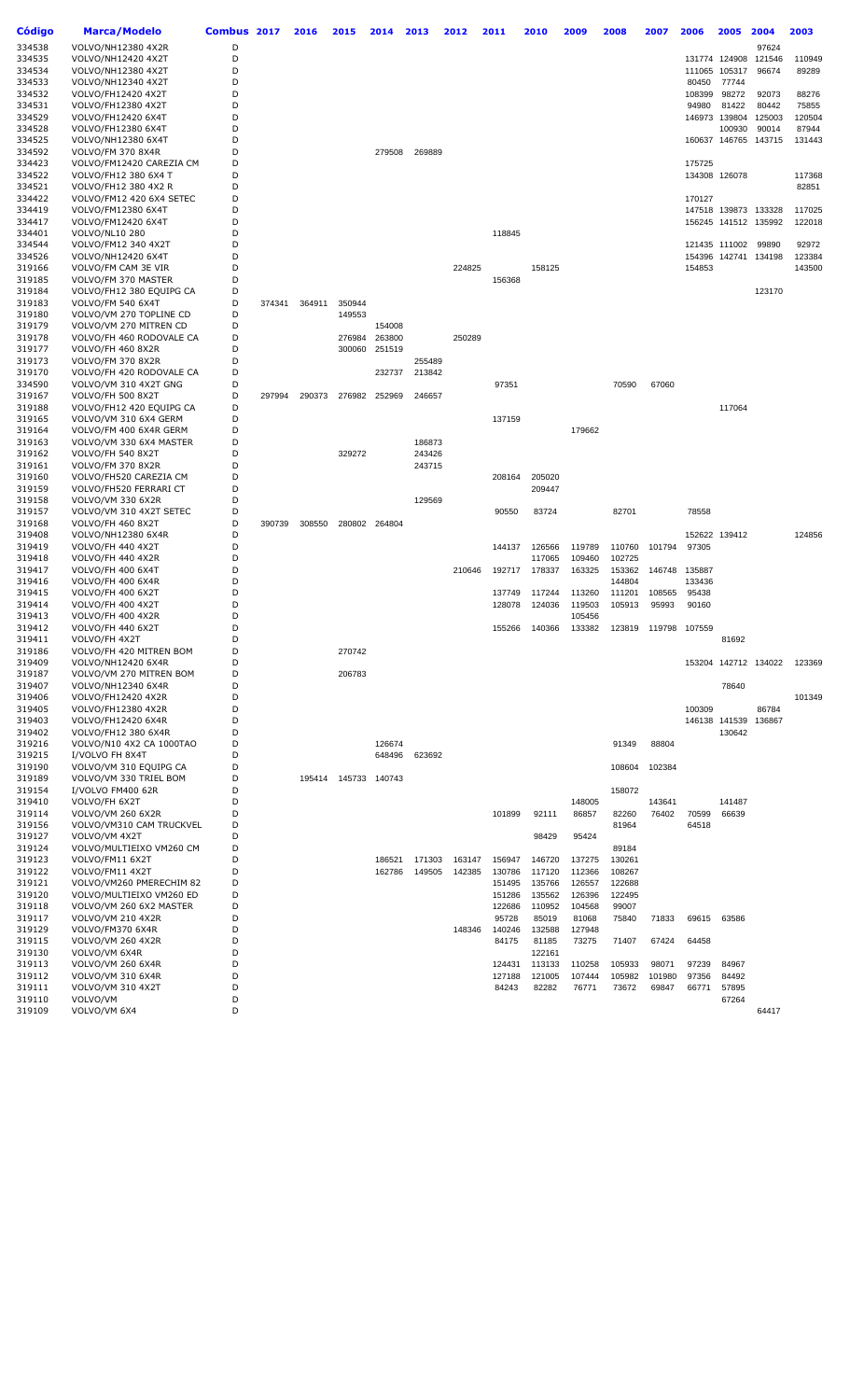| Código           | Marca/Modelo                                   | Combus 2017 |                  | 2016             | 2015             | 2014             | 2013   | 2012             | 2011   | 2010   | 2009   | 2008   | 2007          | 2006   | 2005                 | 2004          | 2003   |
|------------------|------------------------------------------------|-------------|------------------|------------------|------------------|------------------|--------|------------------|--------|--------|--------|--------|---------------|--------|----------------------|---------------|--------|
| 319108           | VOLVO/VM 4X2                                   | D           |                  |                  |                  |                  |        |                  |        |        |        |        |               |        | 67266                | 63338         |        |
| 319104           | VOLVO/VM23 210 6X2R                            | D           |                  |                  |                  |                  |        |                  |        |        |        |        |               | 72550  | 66139                | 60731         | 60230  |
| 319103           | VOLVO/VM17 240 4X2R                            | D           |                  |                  |                  |                  |        |                  |        |        |        |        |               |        | 70928                | 64718         | 61809  |
| 319101           | VOLVO/VM23 240 6X2R                            | D           |                  |                  |                  |                  |        |                  |        |        |        |        |               |        | 75128                | 67961         | 66554  |
| 319100           | VOLVO/VM17 210 4X2R                            | D           |                  |                  |                  |                  |        |                  |        |        |        |        |               |        | 67817                | 63164         | 61172  |
| 319116           | VOLVO/VM 210 6X2R                              | D           |                  |                  |                  |                  |        |                  | 100648 | 93387  |        | 83522  | 80037         | 76764  |                      |               |        |
| 319142           | VOLVO/VM 330 4X2R                              | D           | 192019           | 171026           |                  | 154017 143039    | 118218 | 114998           |        |        |        |        |               |        |                      |               |        |
| 319423           | VOLVO/FH 480 4X2T                              | D           |                  |                  |                  |                  |        |                  | 215563 | 188915 | 180967 | 177047 | 172634        | 151867 |                      |               |        |
| 319153           | VOLVO/VM 270 MITREN                            | D           |                  |                  |                  | 151059           | 140949 | 138367           |        |        |        |        |               |        |                      |               |        |
| 319152           | I/VOLVO VNL 670                                | D           |                  |                  |                  |                  |        |                  |        |        |        |        |               | 222816 |                      |               |        |
| 319151           | <b>VOLVO/VM 270 8X4R</b>                       | D           |                  | 228081           | 203099           | 186530           | 171311 | 163154           |        |        |        |        |               |        |                      |               |        |
| 319150           | VOLVO/VM 330 8X2R                              | D           | 251419           | 242345           | 234888           | 222063           | 209042 | 203216           |        |        |        |        |               |        |                      |               |        |
| 319149           | <b>VOLVO/VM 270 8X2R</b>                       | D           | 213209           | 210232           | 208524           | 189286           | 172418 | 160661           |        |        |        |        |               |        |                      |               |        |
| 319148           | VOLVO/VM330 6X2R                               | D           | 213109           | 178580           | 173478           | 163501           | 152656 | 147530           | 144878 |        |        |        |               |        |                      |               |        |
| 319146           | VOLVO/FM370 6X4R                               | D           |                  |                  |                  |                  | 228828 | 207189           |        |        |        |        |               |        |                      |               |        |
| 319145           | VOLVO/FM370 4X2R                               | D           |                  |                  | 239221           |                  | 199222 | 181798           |        |        |        |        |               |        |                      |               |        |
| 319128           | VOLVO/FM370 4X2R                               | D           |                  |                  |                  |                  |        | 137828           | 136907 | 130829 |        |        |               |        |                      |               |        |
| 319143           | VOLVO/VM 330 4X2T                              | D<br>D      | 193010<br>250243 | 172028           | 154476           | 143041<br>236498 | 119580 | 114906           | 111611 |        |        |        |               |        |                      |               |        |
| 319155<br>319141 | VOLVO/VM 330 8X4R<br><b>VOLVO/VM 220 6X2R</b>  | D           |                  | 243057<br>160606 | 240090<br>135144 | 131996           | 118361 | 189011<br>110300 |        |        |        |        |               |        |                      |               |        |
| 319140           | VOLVO/VM 220 4X2R                              | D           | 150605           | 135886           | 123074           | 110974           | 104653 | 101897           | 94014  |        |        |        |               |        |                      |               |        |
| 319139           | VOLVO/VM 270 4X2R                              | D           | 167919           | 161394           | 148473           | 134530           | 119729 | 112126           |        |        |        |        |               |        |                      |               |        |
| 319138           | <b>VOLVO/VM 270 6X4R</b>                       | D           | 207474           | 165553           | 154504           | 145286           | 131758 | 131724           | 123058 |        |        |        |               |        |                      |               |        |
| 319137           | VOLVO/VM 270 6X2R                              | D           | 181536           | 151333           | 139572           | 130555           | 114996 | 110395           | 108214 |        |        |        |               |        |                      |               |        |
| 319136           | VOLVO/VM310 RODOCAP CM                         | D           |                  |                  |                  |                  |        |                  | 149271 |        |        | 97490  |               |        |                      |               |        |
| 319135           | VOLVO/VM 310 RODOPR PLAT                       | D           |                  |                  |                  |                  |        | 113351           | 104427 | 100037 |        | 82296  | 79687         | 61529  |                      |               |        |
| 319133           | VOLVO/VM310 RODOCAP                            | D           |                  |                  |                  |                  |        |                  |        |        |        |        |               | 65143  |                      |               |        |
| 319132           | VOLVO/VM 4X2R                                  | D           |                  |                  |                  |                  |        |                  |        | 99381  |        |        |               |        |                      |               |        |
| 319131           | VOLVO/VM 6X2R                                  | D           |                  |                  |                  |                  |        |                  |        | 101395 | 98715  |        |               |        |                      |               |        |
| 319144           | VOLVO/VM 330 6X4R                              | D           | 227793           | 181471           |                  | 177477 174088    | 173904 | 150315           | 149767 |        |        |        |               |        |                      |               |        |
| 334598           | VOLVO/FM 380 8X2R                              | D           |                  | 312034           |                  |                  |        |                  |        |        |        |        |               |        |                      |               |        |
| 319483           | VOLVO/FM 500 8X4R                              | D           | 418796           | 406446           | 388975           | 370452           | 355749 | 336093           | 312044 |        | 300333 |        |               |        |                      |               |        |
| 309732           | VOLVO/FM 380 6X2T                              | D           | 302146           | 291868           | 281133           | 264989           |        |                  |        |        |        |        |               |        |                      |               |        |
| 309733           | VOLVO/FM 380 4X2T                              | D           | 278251           | 268476           | 259311           |                  |        |                  |        |        |        |        |               |        |                      |               |        |
| 334577           | VOLVO/FM 6X2T                                  | D           |                  |                  |                  |                  |        |                  |        |        | 127658 |        |               |        |                      |               |        |
| 334582           | VOLVO/FM12 380 6X4R ATDL                       | D<br>D      |                  |                  |                  |                  |        |                  |        |        |        |        |               |        |                      | 156479 148771 | 146423 |
| 334584<br>334585 | I/VOLVO M 460 6X2T<br>VOLVO/FM12420 FERRARI CT | D           |                  |                  |                  |                  |        | 222947           |        |        |        |        |               |        |                      |               | 140832 |
| 334591           | VOLVO/FH 500 8X4T                              | D           |                  |                  |                  |                  | 281049 |                  |        |        |        |        |               |        |                      |               |        |
| 334593           | VOLVO/FM 370 4X4R                              | D           |                  |                  |                  | 214613           |        |                  |        |        |        |        |               |        |                      |               |        |
| 309728           | VOLVO/FM380 6X4R                               | D           |                  |                  | 280932           |                  |        |                  |        |        |        |        |               |        |                      |               |        |
| 334597           | VOLVO/FM 540 8X4R                              | D           |                  |                  | 394022           |                  |        |                  |        |        |        |        |               |        |                      |               |        |
| 309724           | VOLVO/FM 460 6x6 R D                           | D           |                  |                  | 338064           |                  |        |                  |        |        |        |        |               |        |                      |               |        |
| 310403           | VOLVO/VM310PARTHENON TRA                       | D           |                  |                  |                  |                  |        |                  |        |        |        |        |               | 69321  |                      |               |        |
| 319498           | VOLVO/FM440 CAREZIA CM                         | D           |                  |                  |                  |                  |        |                  |        |        | 106523 |        |               |        |                      |               |        |
| 319496           | VOLVO/FH 440 RODOVALE CA                       | D           |                  |                  |                  |                  |        |                  | 165367 | 159166 |        |        |               |        |                      |               |        |
| 310901           | VOLVO/FH480 CAREZIA CM                         | D           |                  |                  |                  |                  |        |                  |        |        | 195474 |        |               |        |                      |               |        |
| 310902           | VOLVO/FM440 FERRARI CT                         | D           |                  |                  |                  |                  |        |                  |        |        |        |        | 170505        |        |                      |               |        |
| 319494           | VOLVO/FH 460 6X4R                              | D           |                  | 284528           | 273987           | 247071           | 227895 | 213177           |        |        |        |        |               |        |                      |               |        |
| 319489           | VOLVO/FH 420 6X4R                              | D           |                  | 305455           |                  |                  | 221259 | 209470           |        |        |        |        |               |        |                      |               |        |
| 319488           | VOLVO/FH 540 6X4R                              | D           |                  |                  |                  | 291576           | 259874 | 252188           |        |        |        |        |               |        |                      |               |        |
| 319485           | VOLVO/FM 500 6X4R                              | D           | 346426           | 327681           | 310368           | 292828           | 282579 | 269203           | 262736 |        |        |        |               |        |                      |               |        |
| 319421           | VOLVO/FH 440 6X4R                              | D           |                  |                  |                  |                  |        |                  | 196066 | 181979 | 164169 |        | 154904 149810 |        |                      |               |        |
| 334595<br>334571 | VOLVO/FH 500 8X2R<br>VOLVO/FH12 460 6X2T       | D<br>D      |                  |                  |                  |                  | 263650 |                  |        |        |        |        |               | 151292 |                      |               |        |
| 334548           | VOLVO/NH12 460 4X2T                            | D           |                  |                  |                  |                  |        |                  |        |        |        |        |               |        |                      | 139418 134620 | 129478 |
| 334551           | VOLVO/FH12 460 4X2T                            | D           |                  |                  |                  |                  |        |                  |        |        |        |        |               |        | 134805 122638 115708 |               | 109098 |
| 334552           | VOLVO/NH12 460 6X4T                            | D           |                  |                  |                  |                  |        |                  |        |        |        |        |               |        | 147322 137127 128680 |               | 125094 |
| 334554           | VOLVO/NH12 460 6X4R                            | D           |                  |                  |                  |                  |        |                  |        |        |        |        |               | 174003 |                      |               | 137595 |
| 334560           | VOLVO/FM 12 460 4x2R                           | D           |                  |                  |                  |                  |        |                  |        |        |        |        |               | 176656 |                      |               |        |
| 334564           | VOLVO/FH12 460 4X2R                            | D           |                  |                  |                  |                  |        |                  |        |        |        |        |               |        |                      |               | 158378 |
| 334565           | VOLVO/FH12 460 6X4T                            | D           |                  |                  |                  |                  |        |                  |        |        |        |        |               |        | 181565 166657 158617 |               | 156397 |
| 334566           | VOLVO/FH12 460 6X4R                            | D           |                  |                  |                  |                  |        |                  |        |        |        |        |               |        | 177708 172407 158311 |               | 155714 |
| 334567           | VOLVO/FM 6X4T                                  | D           |                  |                  |                  |                  |        |                  |        |        |        |        |               |        | 133652               |               |        |
| 309730           | VOLVO/FM 540 6X4R                              | D           |                  |                  | 332421 315774    |                  |        |                  |        |        |        |        |               |        |                      |               |        |
| 334570           | VOLVO/FH12 420 6X2T                            | D           |                  |                  |                  |                  |        |                  |        |        |        |        |               |        | 118011 115019 107012 |               | 88855  |
| 319482           | VOLVO/FM 460 6X4R                              | D           | 337892           | 317796           |                  | 291228 281625    |        | 264616 249875    |        |        |        |        |               |        |                      |               |        |
| 334573           | VOLVO/NH12 380 6X2T                            | D           |                  |                  |                  |                  |        |                  |        |        |        |        |               | 103355 |                      | 92207         | 87226  |
| 334574           | VOLVO/NH12 420 6X2T                            | D           |                  |                  |                  |                  |        |                  |        |        |        |        |               | 140688 |                      |               | 120333 |
| 334576           | VOLVO/FH 6X4T                                  | D<br>D      |                  |                  |                  |                  |        |                  |        |        | 177836 |        |               |        |                      |               |        |
| 309717           | I/VOLVO FM12 420 8X4R                          |             |                  |                  |                  |                  |        |                  |        |        |        |        |               |        |                      | 148737        |        |
| 309718<br>309719 | I/VOLVO FM 42 B3 CH-49<br>I/VOLVO FM 6X6R      | D<br>D      |                  |                  |                  |                  | 227935 |                  |        |        |        | 193249 |               |        |                      |               |        |
| 309720           | I/VOLVO FM370 NUCTECH MT                       | D           |                  |                  |                  |                  | 227781 |                  |        |        |        |        |               |        |                      |               |        |
| 309721           | VOLVO/FM 500 6X6R                              | D           |                  |                  | 318476           |                  |        |                  |        |        |        |        |               |        |                      |               |        |
| 309722           | VOLVO/FH 540 8X4T                              | D           | 410931           | 394835           | 379619           | 342516           |        |                  |        |        |        |        |               |        |                      |               |        |
| 309723           | VOLVO/FM 420                                   | D           |                  | 280951           |                  |                  | 221015 |                  |        |        |        |        |               |        |                      |               |        |
| 334569           | VOLVO/FH12 380 6X2T                            | D           |                  |                  |                  |                  |        |                  |        |        |        |        |               | 94853  | 89605                |               |        |
| 319435           | VOLVO/FM 440 6X4R                              | D           |                  |                  |                  |                  |        |                  | 229380 | 196194 | 189372 | 183390 | 171090        | 156268 |                      |               |        |
| 319484           | VOLVO/FM 500 6X4T                              | D           | 344482           | 324672           | 310368           | 292828           | 282579 | 262198           | 256538 |        |        |        |               |        |                      |               |        |
| 319451           | VOLVO/PM1000TAO 440 CAM                        | D           |                  |                  |                  |                  |        |                  | 226656 | 198191 |        |        | 168536        |        |                      |               | 134726 |
| 319450           | VOLVO/FH 400 TRUKAM CA                         | D           |                  |                  |                  |                  |        |                  |        | 187302 |        | 160812 |               |        |                      |               |        |
| 319449           | VOLVO/FH 520 RODOEIXO CA                       | D           |                  |                  |                  |                  |        |                  |        |        |        | 192264 |               |        |                      |               |        |
| 319447           | VOLVO/FH12 ROSSETTI 4X2T                       | D           |                  |                  |                  |                  |        |                  |        |        |        |        |               |        |                      | 150628        |        |